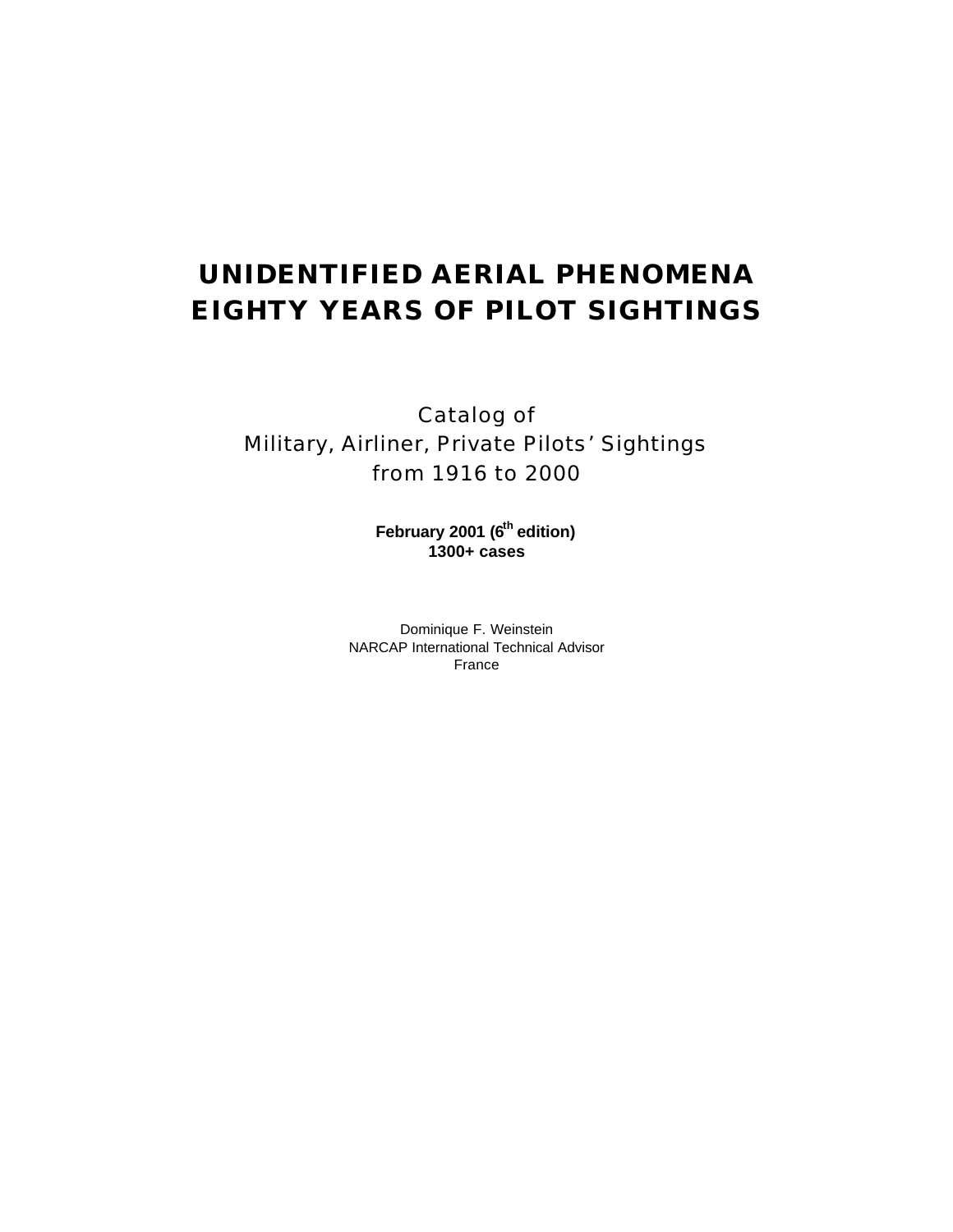# **Acknowledgements**

I would like to thank Dr Richard F. Haines (NARCAP Chief Scientist), for his advises and his closecooperation, Dr Peter Sturrock and Dr Jacques Vallée for their help and encouragements, Jean-Jacques Velasco (GEPAN-SEPRA), Gustavo Rodriguez (CEFAA-Chile) and Patrick Leprevost airliner pilot, for his cooperation and expertise.

And:

Jan L. Aldrich (Project 1947 / Sign Historical Group), Vicente-Juan Ballester Olmos (Fundacion Anomalia - Spain), Don Berliner (FUFOR - USA), Barry Greenwood (UFO Historical Revue - USA), Loren Gross (for the gift of the complete collection of his very interesting series : UFOs a history), Larry Hatch (\*U\* UFO Database - USA ), Richard Hall (FUFOR - USA), Don Ledger (Canada), Marco Orlandi (CISU – Italy), Joel Mesnard (LDLN -France), Edoardo Russo (CISU) and Ed Stewart.

© Copyright 2001 Dominique Weinstein,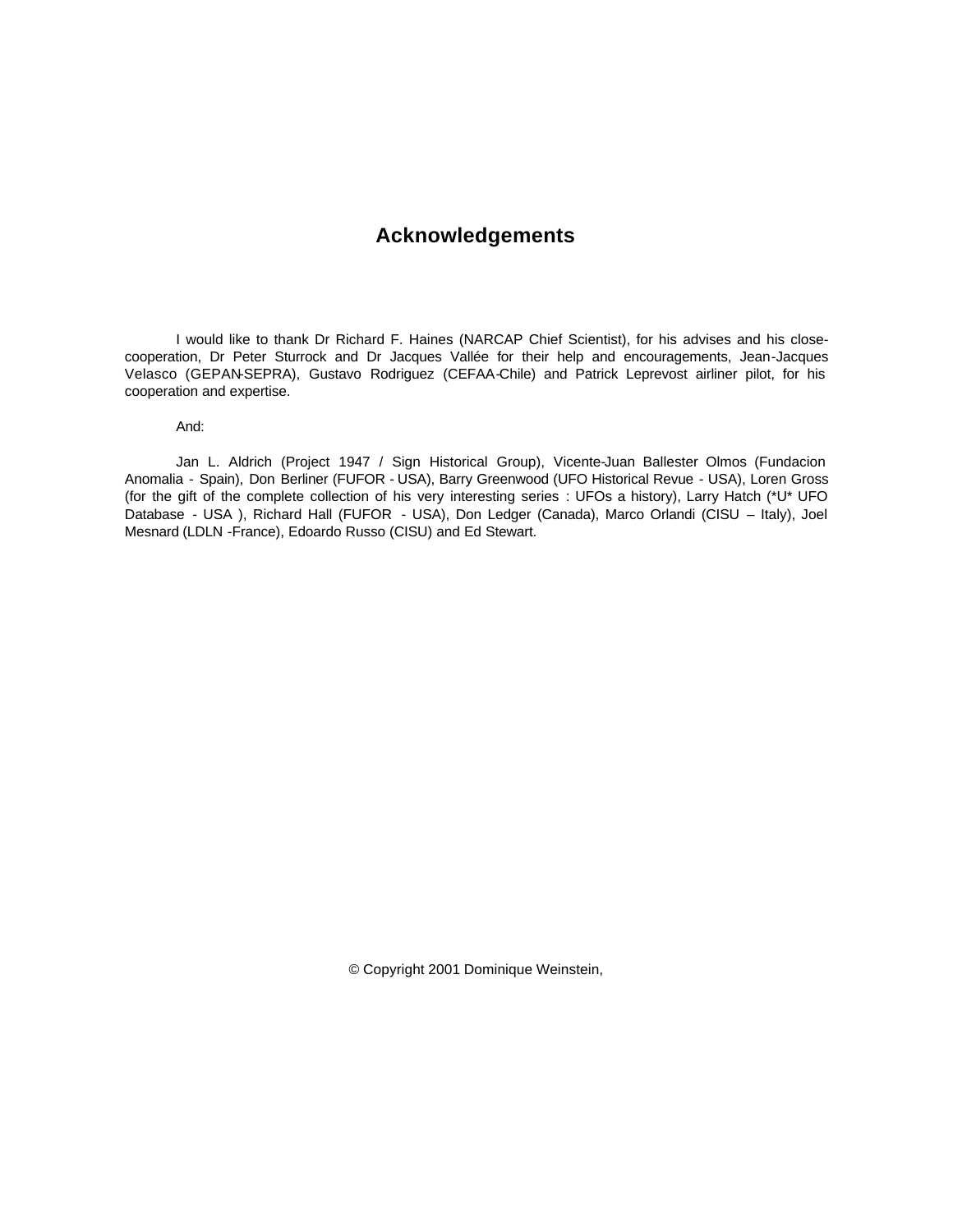# **Abbreviations and Codes Table**

| AB<br><b>AF</b><br><b>AFB</b><br><b>ANG</b><br><b>ARTCC</b><br><b>ATIC</b><br><b>CAA</b><br><b>FAA</b><br><b>GCI</b><br><b>GOC</b><br><b>NAS</b><br><b>NFS</b><br><b>RCAF</b><br><b>RAF</b><br><b>RNZAF</b><br><b>SAC</b><br><b>USAAF</b><br><b>USAF</b> | Air Base (US air force base outside U.S. territory)<br>Air FORCE<br>Air Force Base (US Air Force Base in U.S. territory)<br><b>Air National Guard</b><br>Air Route Traffic Control Center<br>Air Technical Intelligence Center<br><b>Civil Aviation Authority</b><br><b>Federal Aviation Authority</b><br><b>Ground Control Intercept</b><br>Ground Observators corps<br><b>Naval Air Station</b><br>Night Fighter squadron<br><b>NORAD</b> North American Air Defense Command<br>Royal Canadian Air Force<br>Royal Air Force<br>Royal New Zealand Air Force<br>Strategic Air Command<br>United States Army Air Force (before September 1947)<br>United States Air Force (after September 1947)) |
|----------------------------------------------------------------------------------------------------------------------------------------------------------------------------------------------------------------------------------------------------------|--------------------------------------------------------------------------------------------------------------------------------------------------------------------------------------------------------------------------------------------------------------------------------------------------------------------------------------------------------------------------------------------------------------------------------------------------------------------------------------------------------------------------------------------------------------------------------------------------------------------------------------------------------------------------------------------------|
| <b>USMC</b><br><b>USN</b>                                                                                                                                                                                                                                | US Marine corps<br>US Navy                                                                                                                                                                                                                                                                                                                                                                                                                                                                                                                                                                                                                                                                       |
| ft<br>kph<br>kts<br>mph                                                                                                                                                                                                                                  | feet<br>Kilometer per hour<br>knots (nautical miles)<br>miles per hour (1 mile = $1,604$ kilometer)                                                                                                                                                                                                                                                                                                                                                                                                                                                                                                                                                                                              |
| Aircraft:                                                                                                                                                                                                                                                | <b>M</b> : military aircraft, $A$ : airliner, $P$ : private aircraft                                                                                                                                                                                                                                                                                                                                                                                                                                                                                                                                                                                                                             |
| Radar:                                                                                                                                                                                                                                                   | AR: Airborne radar, GR: Ground radar, RO: Radar only                                                                                                                                                                                                                                                                                                                                                                                                                                                                                                                                                                                                                                             |
| Codes:<br>failed, etc)                                                                                                                                                                                                                                   | G: ground witnesses, X: more than one plane involved, E: effects on plane (electromagnetic effects, engine                                                                                                                                                                                                                                                                                                                                                                                                                                                                                                                                                                                       |
| Time:                                                                                                                                                                                                                                                    | LT : Local Time, ZT : Zulu Time (Greenwich Meridian Time)                                                                                                                                                                                                                                                                                                                                                                                                                                                                                                                                                                                                                                        |
|                                                                                                                                                                                                                                                          | <b>Sources:</b> See list of sources with code number at the end of the report                                                                                                                                                                                                                                                                                                                                                                                                                                                                                                                                                                                                                    |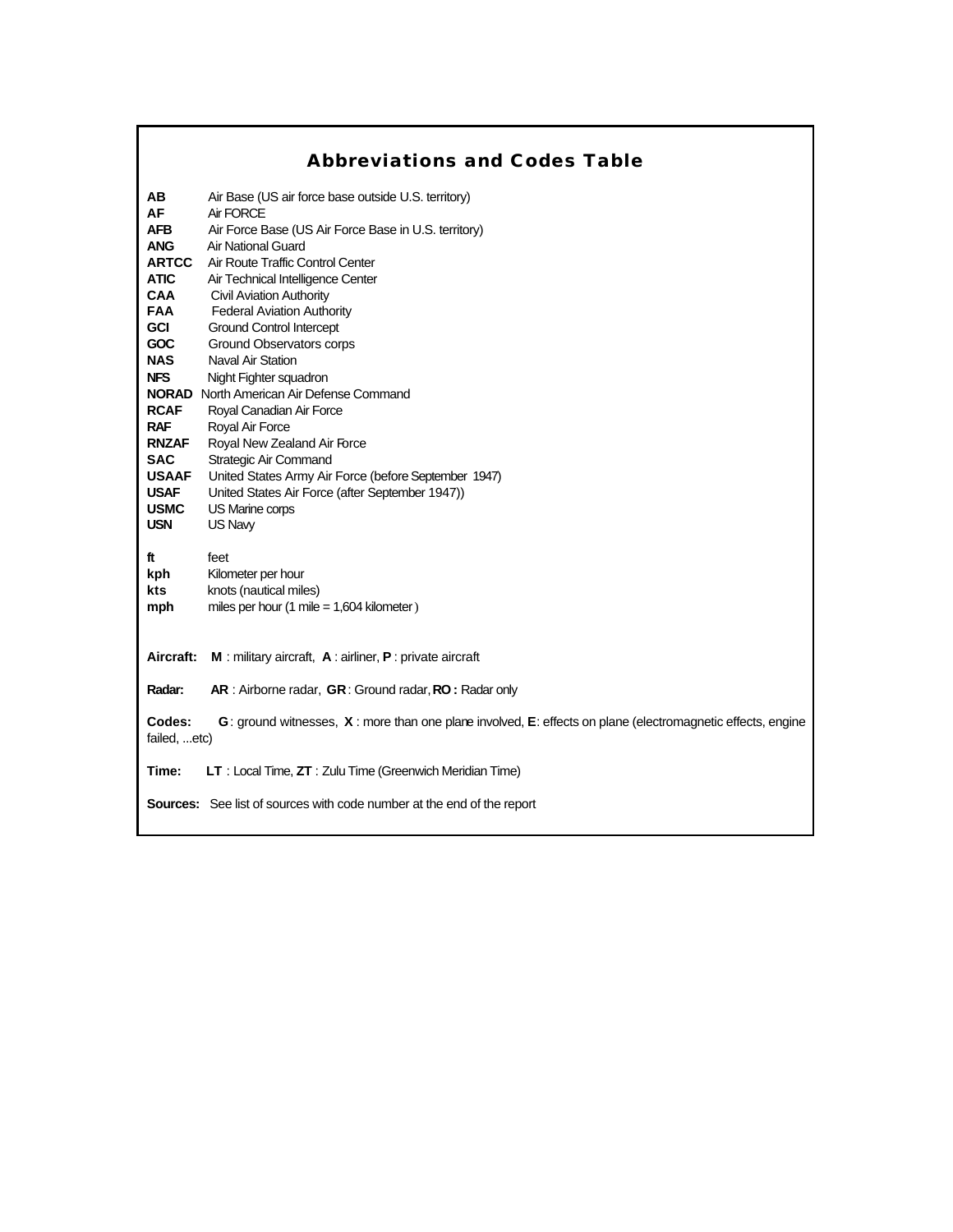*Dedicated to the late Captain Edward J. Ruppelt,*



*"...Of these (UFO) reports, the radar-visual sightings are the most convincing. When a ground radar picks up a UFO target and a ground observer sees a light where the radar target is located, then a jet interceptor is scrambled to intercept the UFO and the pilot also sees the light and gets a radar lock only to have the UFO almost impudently outdistance him, there is no simple answer..."*

Edward J. Ruppelt, USAF Capt.,1956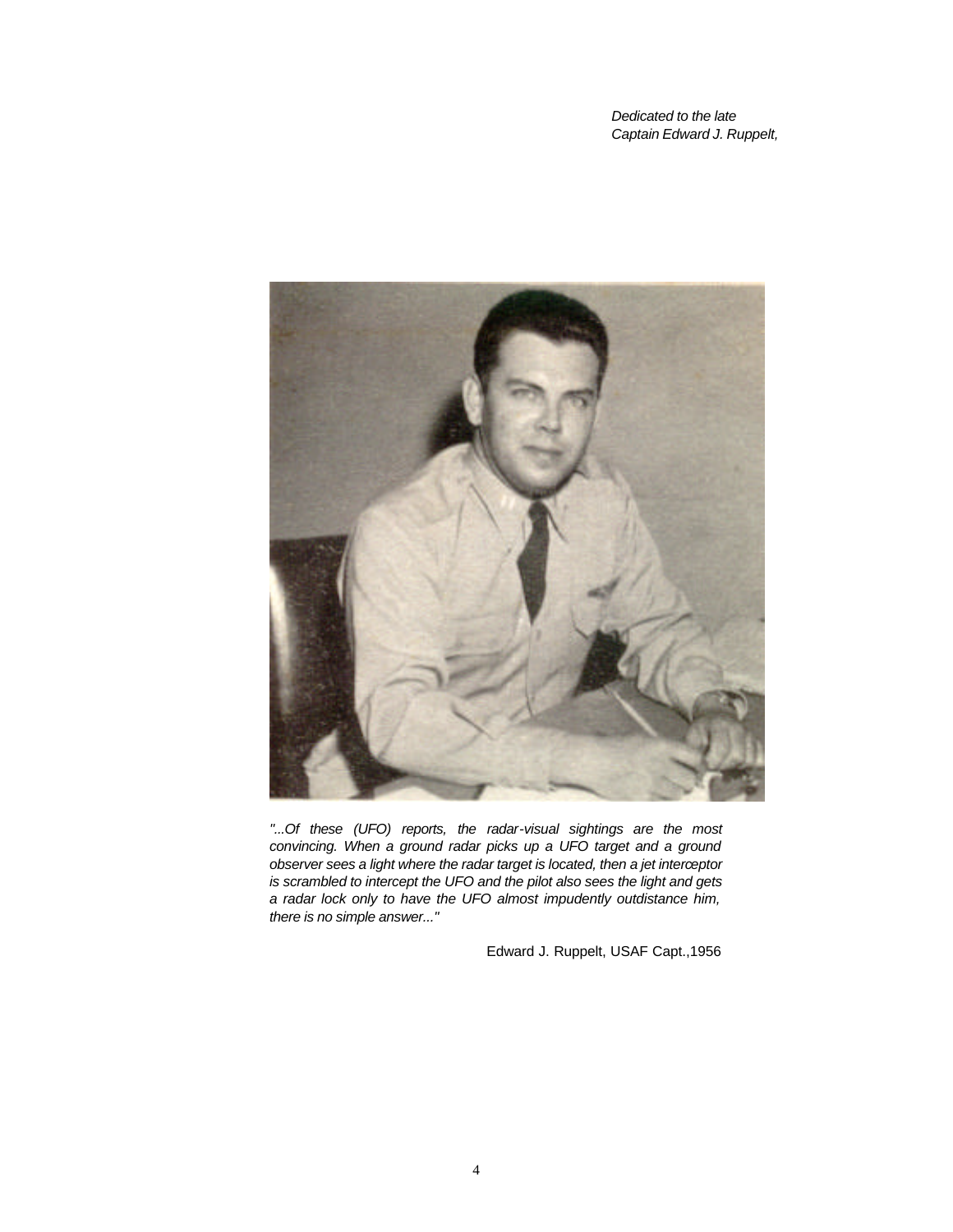# **Introduction**

For over fifty years, both civilian and military pilots have seen Unidentified Aerial Phenomena<sup>1</sup> (UAP), also commonly called Unidentified Flying Objects (UFOs). This catalogue is a compilation of more than 1300+ such sightings, by military pilots, private pilots and airliners crews.

These cases are special for several reasons. Training and experience make pilots and crews much more reliable witnesses than others. They are used to unusual meteorological phenomenons. They have the added advantage of being able to approach the phenomenon. Sometimes they can even overfly the object, observing it between themselves and the earth below. Military pilots are trained to estimate distances, shapes and speed of flying machines.

Sometimes, pilots' sightings are confirmed by radar detection, observers on the ground (control tower personnel, Ground Observer Corps, civilians,..) or other pilots in flight. In some cases electro-magnetic effects were noted (radios, radar, compasses, engines, ...). In a few rare cases the pilot or crew felt physical effects like heat, or blinding light.

This catalog contains 1305 cases: 606 Military aircraft cases, 444 Airliners cases, 193 private light planes (19 multiple aircraft, 43 cases with no mention of type of aircraft). Among the 1305 cases, 702 are North American.

A detailed study and a database of the 200 radar-cases in this catalog (about 15%) is currently under development at the French Space Agency (CNES) in France, as a SEPRA project led by Jean-Jacques Velasco. An initial evaluation of the most detailed radar-visual cases shows that the technical data indicated by radar (sizes, speeds, distances, maneuvers, locations) are quite close to those estimated by pilots.

Another study of the 57 cases involving electro -magnetic effects on th e aircraft (about 4%) of this catalog is under development with Dr Richard F. Haines for the National Aviation Reporting Center on Anomalous Phenomena (NARCAP)<sup>2</sup>

Dominique Weinstein Paris, February 3, 2001

 1 An unidentified aerial phenomenon (UAP) is the visual stimulus that provokes a sighting report of an object or light seen in the sky, the appearance and/or flight dynamics of which do not suggest a logical, conventional flying object and which remains unidentified after close scrutinity of all available evidence by persons who are technically capable of making both a full technical identification as well as a common-sense identification, if one is possible. (Dr Richard F. Haines 1980) 2 the National Aviation Reporting Center on Anomalous Phenomena (NARCAP), PO Box 140, Boulder Creek, California 95006. www.narcap.org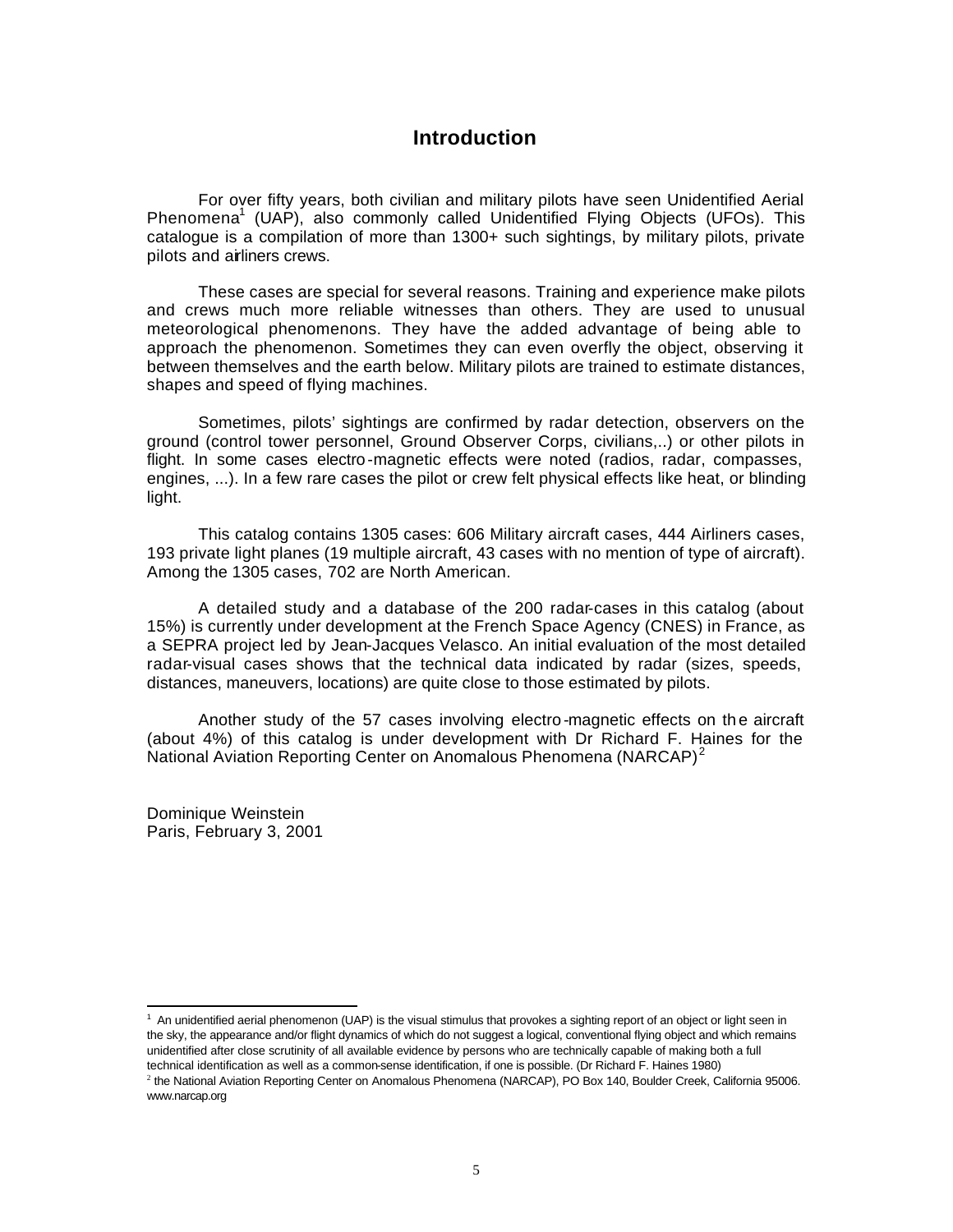updated : 04/09/2000

# **AIRCRAFT / UAP ENCOUNTERS CATALOG**

| <b>DATE</b>    | <b>TIME</b> | <b>COUNTRY</b>        | <b>LOCATION</b>                                            |                | <b>TYPE OF PLANE AND</b><br><b>WITNESSES</b>             | <b>UFO DESCRIPTION</b>                                                                           | Rad<br>ar | <b>CODES</b><br>G X E |   | <b>SOURCES</b>     |
|----------------|-------------|-----------------------|------------------------------------------------------------|----------------|----------------------------------------------------------|--------------------------------------------------------------------------------------------------|-----------|-----------------------|---|--------------------|
| 16.01.31       | 20:45 LT    | UK                    | near Rochford                                              | M              | pilot                                                    | one row of lights like lighted windows on a<br>railway carriage. It rose and disappeared         |           |                       |   | 03                 |
| 26.01.00       | 13:00 LT    | <b>USA</b>            | Between Wichita, Kansas and<br>Colorado Springs, Colorado  | 2              | pilot                                                    | six "flying manhole covers"                                                                      |           |                       |   | 03                 |
| 26.09.late     | 23:00       | <b>USA</b>            | Nevada                                                     | A              | $DH-4$<br>an airmail pilot                               | one cylindrical huge object, wingless. the pilot<br>was forced to land,                          |           |                       | E | 03                 |
| 31.06.10       | 15:00 LT    | Tasman Sea            | between Australia and New Zealand                          | $\overline{?}$ | pilot                                                    | a "dull grey-white airship" seen in distance                                                     |           |                       |   | 03                 |
| 32.00.00       | daytime     | Greenland             | East coast                                                 | M <sub>1</sub> | RDAF Three Heinkel He.8 seaplanes<br>pilots              | one hexagonal, flat, aluminium looking object<br>followed the plane course.                      |           |                       | E | $\overline{03}$    |
| 33.07.05       | night       | UK                    | over Sussex                                                |                | M 4 Hawker Fury fighters<br>pilots                       | a huge circular light dropped in the center of<br>the aircraft formation. One a/c forced to land |           | $\times$              | E | 03                 |
| 36.10.10       | 04:15 LT    | Italy                 | Cape Talamonore                                            | м              | four italian Idro S.62 bis<br>pilots                     | one blinding light appeared to shoot short<br>flames from its center and flew north.             |           |                       |   | 03/37              |
| 37.01.01       | 12:00 LT    | <b>USA</b>            | Virginia / North Carolina border                           |                | P A Curtis Wright Sedan<br>military pilot                | a gondola-shaped object of gun metal color<br>crossed the aircraft's path.                       |           |                       |   | $\overline{03}$    |
| 42.03.25       | midnight    | Holland               | Zuider See                                                 |                | M An RAF bomber<br>crew                                  | one luminous orange disc                                                                         |           |                       |   | 357                |
| 42.06.00       |             | Holland               |                                                            |                | M   An RAF bomber (301st Squadron)<br>crew               | a bright object moved around the plane                                                           |           | X                     |   | M290               |
| 42<br>summer   | 17:50       | Australia             | Tasman Peninsula                                           |                | M An RAF aircraft<br>pilot                               | an object looking like a singular airfoil of<br>glistening bronze color with a dome on top       |           |                       |   | 413<br>419         |
| 42.11          |             | France                | west coast of France, Bay of Biscay                        | M              | a military plane (anti-sub. squad.)<br>pilot             | a huge object followed and passed the plane                                                      |           |                       |   | 366<br>03          |
| 42.12.09       | evening     | France                | Somme estuary                                              |                | M   An RAF Hurricane fighter<br>pilot                    | 2 bright lights came from the ground, chased<br>the plane, then moved away                       |           |                       |   | 357<br>03          |
| 43.00.00       | night       | <b>Atlantic Ocean</b> | Between USA and England                                    |                | M A USN PB-2Y5<br>pilot + 8 crew members                 | one single lit orange object flew in formation<br>with the aircraft.                             |           |                       |   | 03/37              |
| 43.04.05       | 09:50       | <b>USA</b>            | Air Corps Ferrying Command Base,<br>Long Beach, California | P              | one BT-13A trainer aircraft<br>pilot                     | one orange, round object flew alongside in<br>formation with the aircraft, then shot away        |           |                       |   | $\overline{03}$    |
| 43.05.00       |             | Europe                | Above the English Channel                                  |                | M An RAF Lancaster night bomber<br>pilot + all crew      | a huge orange ball, near the sea, stationary                                                     |           |                       |   | $\overline{03}$    |
| 43.05 or<br>07 | night       | Tunisia               |                                                            | M I            | RAF Hurricane (73rd Squadron)<br>pilot                   | one light                                                                                        |           |                       |   | 03/37              |
| 43.10.14       |             | Germany               | Schweinfurt                                                | м              | several USAAF B-17 bombers<br>crews (384th Bomber Group) | near-collision with a group of luminous disc-<br>shaped objects (could be "windows")             |           | X                     |   | 324/357<br>L338/03 |
| 43.12.14       | night       | Italy                 | <b>Naples</b>                                              | M.             | RAF Beaufighter (255th Squadron)<br>pilot                | dogfight with a bright light which out climbed<br>the aircraft.                                  |           |                       |   | 03/37              |
| 43 Late        | daytime     | Germany               | Central Germany                                            | м              | one USAAF B-17<br>tail gunner (390th bomb. group.)       | one gold sphere, size of a basketball, flew<br>around the bomber.                                |           |                       |   | 03                 |
| 44.00.00       | night       | Atlantic Ocean        | South Atlantic                                             |                | M   A military transport<br>4 pilots                     | two bright lights came toward the aircraft,<br>separated, went around, and turned.               |           |                       |   | 03/37              |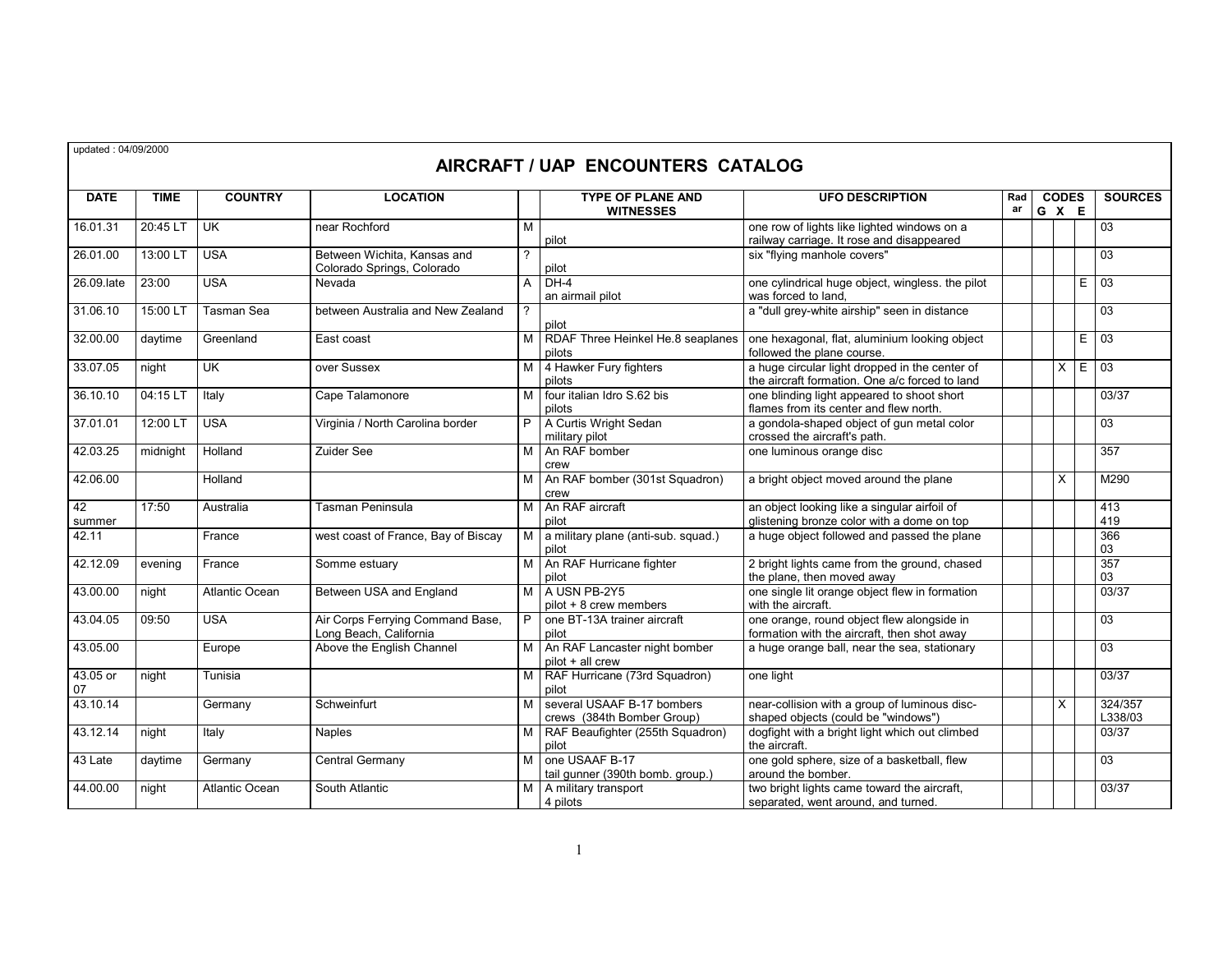| 44.02.00          | 02:30 | Australia           | <b>Bass Strait</b>                        | M I | a Bristol Beaufort bomber<br>crew                                   | a dark shape with pulsating lights on its rear<br>part                                      |           |          | E | 321/324<br>413/419    |
|-------------------|-------|---------------------|-------------------------------------------|-----|---------------------------------------------------------------------|---------------------------------------------------------------------------------------------|-----------|----------|---|-----------------------|
| 44.03.00          |       | <b>USA</b>          | Yakima, Washington                        |     | pilot                                                               | Seven pebble-shaped bright objects in V<br>formation                                        |           |          |   | 339                   |
| 44.03.00          |       | <b>USA</b>          | Carlsbad, New Mexico                      | м   | a USAAF B-29 bomber<br>pilot                                        | a spherical object moved with sharp turns at<br>great speed                                 |           |          |   | 303                   |
| 44.04.30          | 21:00 | Italy               | near Anzio                                | M   | RAF Beaufighter (600th Squadron)<br>pilot + radar officer           | one red-orange glow followed the aircraft, doing<br>evasive maneuvers.                      | <b>NR</b> |          |   | 03/37                 |
| 44.06.00          | 00:00 | Italy               | Southwest of Florence                     | м   | One RAF Beaufighter<br>pilot                                        | one bright red light followed the aircraft, evasive<br>actions did not work.                |           |          |   | 03/37                 |
| 44.06.00          | 11:00 | <b>Adriatic Sea</b> | Northeast of Bari, Italy                  | M I | 3 USAAF P-38 (1st Fighter group)<br>3 pilots                        | one round silver disc flying at 50,000 ft, stayed<br>3 mn with the formation of planes      |           | $\times$ |   | 03/37                 |
| 44.08.10          |       | Sumatra / Ceylan    | between Palembang (Sumatra) and<br>Ceylan | M I | a USAAF B-29 bomber<br>crew                                         | a bright red-orange sphere maneuvering                                                      |           |          |   | 303/357               |
| 44.10.30          | 01:45 | Germany             | Munich                                    | М   | A USAAF B-17 (419th Bomb<br>Squad.)<br>pilot                        | one light blue ball of fire paced aircraft for a<br>time.                                   |           |          |   | 03/37                 |
| 44.10.30          | 21:25 | Germany             | Near Cologne                              | м   | One Halifax III (640th Squadron)<br>flight engineer and gunner      | one ball of fire followed the aircraft which took<br>evasive action.                        |           |          |   | 03/37                 |
| 44.11.00          |       | <b>USA</b>          | Santa Rosa, California                    | M   | pilot                                                               | a huge red light which disappeared                                                          |           |          |   | 366 / 405<br>03       |
| 44.11.22          | 19:00 | Germany             | Coblenz                                   | M I | A USAAF aircraft (422nd NFS)<br>pilot                               | four or six objects seen, three in line abreast.                                            |           |          |   | 03/37                 |
| 44.11.22          | 22:00 | Norway              | West-southwest of Trondheim               | M   | One RAF aircraft (IX Squadron)<br>Flight officer, engineer + gunner | one spherical object followed the plane, made<br>violent acceleration and decceleration.    |           |          |   | 03/37                 |
| 44.11.23          | 22:00 | France              | 30 km northeast of Strasbourg             | M   | a USAAF P-70 fighter (415th NFS)<br>crew                            | several luminous spheres with pulsating lights                                              |           |          |   | 303/352/357<br>405/03 |
| 44.11.27          | night | Germany             | Speyer                                    | M   | a USAAF P-70 fighter (415th NFS)<br>crew                            | a huge orange sphere                                                                        |           |          |   | 352                   |
| 44.12.00          |       | Austria             |                                           | м   | a USAAF B-17 bomber<br>crew                                         | an amber disc followed the plane                                                            |           |          |   | 303                   |
| 44.12.22          | 17:05 | France              | Haquenau area                             | M   | a USAAF night fighter (415th NFS)<br>pilot                          | two huge orange luminous shapes followed the<br>plane at 10.000ft high                      |           |          |   | 352/388<br>405/03     |
| 44.12.24          | night | Germany             | near Karlsruhe                            | м   | a Beaufighter (415th NFS)<br>pilot + passenger                      | a red ball like object climbed to fighter's<br>altitude, paced the plane, then climbed away |           |          |   | 03                    |
| 44.12<br>or 45.01 | day   | Germany             | <b>Rhine Valley</b>                       |     | M   a P-51 Mustang (109th Tact. Rec.<br>Squad.) pilot               | 4 or 5 silvery football-shaped objects                                                      |           |          |   | 03                    |
| 45.00.00          |       | Germany             | Munster                                   | м   | a Canadian Halifax bomber<br>crew                                   | a small ball of flame                                                                       |           |          |   | 03                    |
| 45.00.00          |       | Formosa             |                                           | M   | One USAAF B-24<br>radio operator                                    | one vertical chain of luminous globes in a spiral<br>climbed towards the aircraft.          |           |          |   | 03/37                 |
| 45.01.00          | night | Germany             |                                           | м   | a USAAF night fighter (415th NFS)<br>pilot                          | three luminous red and white objects followed<br>the plane                                  |           |          |   | 303                   |
| 45.01.12          |       | France              | Dijon, Côte d'Or                          | M   | several bomber groups<br>pilots                                     | several foofighters                                                                         |           |          |   | 400                   |
| 45.02.13          | 19:10 | Germany             | between Rastatt and Bishwiller            | M   | several USAAF fighters (415th NFS)<br>pilots                        | 2 groups of light at 2.300 ft high                                                          |           | X        |   | 388                   |
| 45.02.mid         | 10:00 | <b>USA</b>          | Texas                                     | м   | USAAF C-47 (2nd AF headquarter)<br>pilot + two passengers           | a cylindrical shaped object, dull flat grey,<br>traveled in straight line, 30 ft long       |           |          |   | 03                    |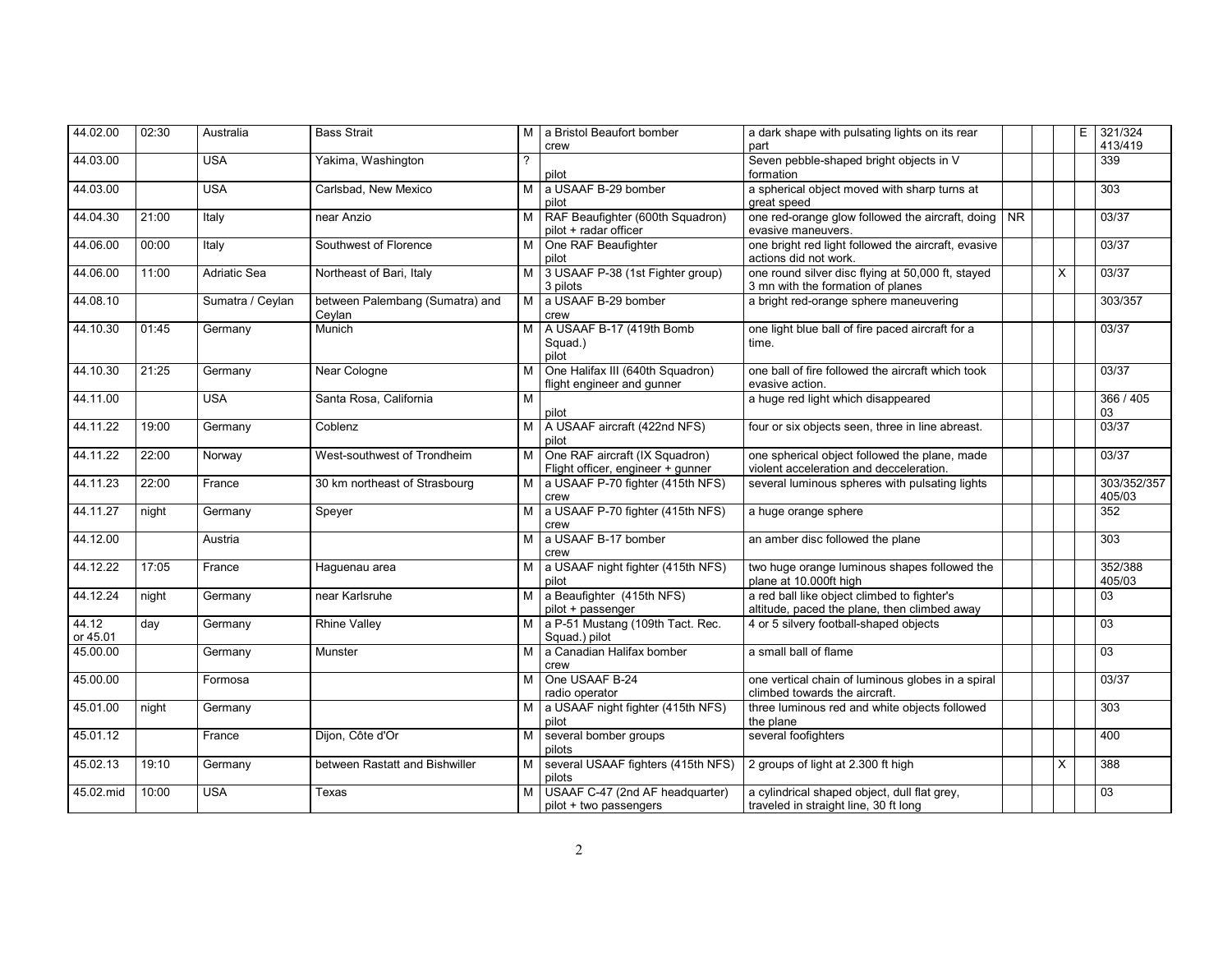| 45.03.00   |            | Europe                | <b>Brenner Pass</b>                |                | M a military plane                          | a white-yellow light, smaller than a basketball,                         |                        |          | 366             |
|------------|------------|-----------------------|------------------------------------|----------------|---------------------------------------------|--------------------------------------------------------------------------|------------------------|----------|-----------------|
|            |            |                       |                                    |                | pilot                                       | approached at great speed                                                |                        |          |                 |
| 45.03.00   | midnight   | Italy                 | West of Trieste                    | м              | One RAF Boston bomber                       | six spheres looking like red-hot metal followed                          |                        |          | 03/37           |
|            |            |                       |                                    |                | pilot + two crew members                    | the aircraft.                                                            |                        |          |                 |
| 45.03.20   | 0:45       | Germany               | Speyer                             | м              | several USAAF fighters                      | two spheres, one orange and one green                                    |                        | X        | 388             |
|            |            |                       |                                    |                | pilots (415th NFS)                          |                                                                          |                        |          |                 |
| 45.03.26   | 11:00      | Germany               | <b>Ruhr Valley</b>                 | м              | One RAF Spitfire XI (541th Squad.)<br>pilot | one pink sphere (diameter: 3 ft) passed the<br>fighter at about 340 mph. |                        |          | 03/37           |
| 45.03.26   | night      | Japan                 | Iwo Jima                           | M I            | A military night fighter (549th NFS)        | several lights followed the plane, made a few                            | <b>AR</b>              |          | 03/28           |
|            |            |                       |                                    |                | crew (3 members)                            | turns, slight radar returns                                              |                        |          |                 |
| 45.03.27   | night      | Japan                 | Iwo Jima                           | M I            | A night fighter (549th NFS)                 | several lights followed the plane, then were                             |                        |          | 03/28           |
|            |            |                       |                                    |                | crew (3 members)                            | chased by the pilot                                                      |                        |          |                 |
| 45.04.03   | night      | Japan                 |                                    | M              | a USAAF B-29 formation                      | two orange balls of fire, one come from the                              |                        |          | 03              |
|            |            |                       |                                    |                | pilots                                      | ground and moved along the aircraft path.                                |                        |          | 37              |
| 45.04.03   | 18:17 ZT   | Japan                 | Tokyo Bay                          | м              | a USAAF B-29                                | one ball of fire followed the bomber, evasive                            |                        |          | 03/37           |
|            |            |                       |                                    |                | pilot                                       | action not effective.                                                    |                        |          |                 |
| 45.04.07   | morning    | North Sea             |                                    | M              | a USAF B-17                                 | one object looking like a fuselage made                                  |                        | $\times$ | $\overline{03}$ |
|            |            |                       |                                    |                | pilot + crew                                | maneuvers near the aircraft                                              |                        |          |                 |
| 45.04.18   | 03:00      | Japan                 | 20 miles north of Iwo Jima         | М              | One USAAF P-61B (549th NFS)                 | one yellowish light, approaching and loosing                             | $\overline{\text{GR}}$ |          | 03/37           |
|            |            |                       |                                    |                | gunner                                      | altitude. GCI radar contact                                              |                        |          | 28              |
| 45.04.18   | 04:15      | Japan                 | near Iwo Jima                      | м              | One USAAF P-61B (549th NFS)                 | one reddish round light. GCI radar contact : two                         | <b>GR</b>              |          | 03/37           |
|            |            |                       |                                    |                | qunner                                      | blips with evasive actions.                                              |                        |          | 28              |
| 45.04.19   | 01:00      | Norway                | Off Kristansund                    | м              | One RAF Halifax III                         | one star-like object overtook the aircraft then                          |                        |          | 03/37           |
|            |            |                       |                                    |                | qunner                                      | became stationary.                                                       |                        |          |                 |
| 45.05.03   | morning    | Pacific Ocean         | Fala Island, Truck Atoll           |                | a B-24 bomber (11th Bomb group)             | 2 cherry red objects changing color, followed                            |                        |          | 03/H2           |
|            |            |                       |                                    |                | pilot                                       | aircraft through evasive actions                                         |                        |          | 20              |
| 45.05.05   | evening    | Germany               | east of Pfalzerwald                | M I            | a 415th NFS fighter                         | 5 orange spherical objects in triangular                                 |                        |          | 400             |
|            |            |                       |                                    |                | pilot                                       | formation                                                                |                        |          |                 |
| 45.05.15   | night      | Japan                 | Nogoya                             | M <sub>1</sub> | a USAAF B-29 $(444th$ Bomb group)           | one ball of fire.                                                        |                        |          | 03/37           |
|            |            |                       |                                    |                | pilot                                       |                                                                          |                        |          |                 |
| 45.05.23   | nuit       | Japan                 | Tokyo                              |                | M US 29th bombing group                     | fireballs approached the planes and followed                             |                        |          | $\overline{03}$ |
|            |            |                       |                                    |                | pilot                                       | them                                                                     |                        |          | 400             |
| 45.05.25   | morning    | <b>Atlantic Ocean</b> | between Port Lyautey (Morocco) and | M              | a USAF B-17                                 | one disc-shaped object, shining like aluminium,                          |                        |          | $\overline{03}$ |
|            |            |                       | Dakar (Senegal)                    |                | crew + passenger                            | at 5-10 miles from the plane.                                            |                        |          |                 |
| 45.05.27   | $14:38$ ZT | Japan                 |                                    |                | several USAAF B-29s                         | twenty balls of fire sighted by a group of                               |                        |          | 03/37           |
|            |            |                       |                                    |                | pilots (40 <sup>th</sup> bomb group)        | bombers.                                                                 |                        |          |                 |
| 45.07.00   | night      | Japan                 | near Sasebo                        | M <sub>1</sub> | a USAAF B-29                                | one big ball of fuzzy orange-red light flew in                           |                        |          | $\overline{03}$ |
|            |            |                       |                                    |                | crew                                        | formation with aircraft.                                                 |                        |          |                 |
| 45.07. mid | noon       | <b>USA</b>            | Hanford Nuclear Plant, Richland,   | M <sub>1</sub> | 6 US Navy F6F Hellcat                       | a huge pinkish oval-shaped object, hovering 20                           | <b>GR</b>              | $\times$ | M344            |
|            |            |                       | Washington                         |                | pilots                                      | minutes, at about 65,000ft                                               |                        |          |                 |
| 45.07.12-  | night      | Japan                 | Kawasaki                           |                | M A USAAF B-29 (315 <sup>th</sup> wing)     | one large orange light.                                                  |                        |          | 03/37           |
| 13         |            |                       |                                    |                | pilot                                       |                                                                          |                        |          |                 |
| 45.07.16-  | night      | Japan                 | near Numazu                        | M              | a USAAF B-29 $(58th Wing)$                  | one ball of fire at 10,000 ft followed the bomber                        |                        |          | 03/37           |
| 17         |            |                       |                                    |                | pilot                                       | and disappeared into smoke.                                              |                        |          |                 |
| 45.07.16-  | night      | Japan                 | near Numazu                        |                | M a USAAF B-29 $(58^{th}$ Wing)             | one light maneuvered 500 ft above the bomber,                            |                        |          | 03/37           |
| 17         |            |                       |                                    |                | pilot                                       | went off and disappeared.                                                |                        |          |                 |
| 45.07.16-  | night      | Japan                 | near Numazu                        |                | M a USAAF B-29 $(58th Wing)$                | one light passed to the right of the bomber                              |                        |          | 03/37           |
| 17         |            |                       |                                    |                | pilot                                       | making sharp turns.                                                      |                        |          |                 |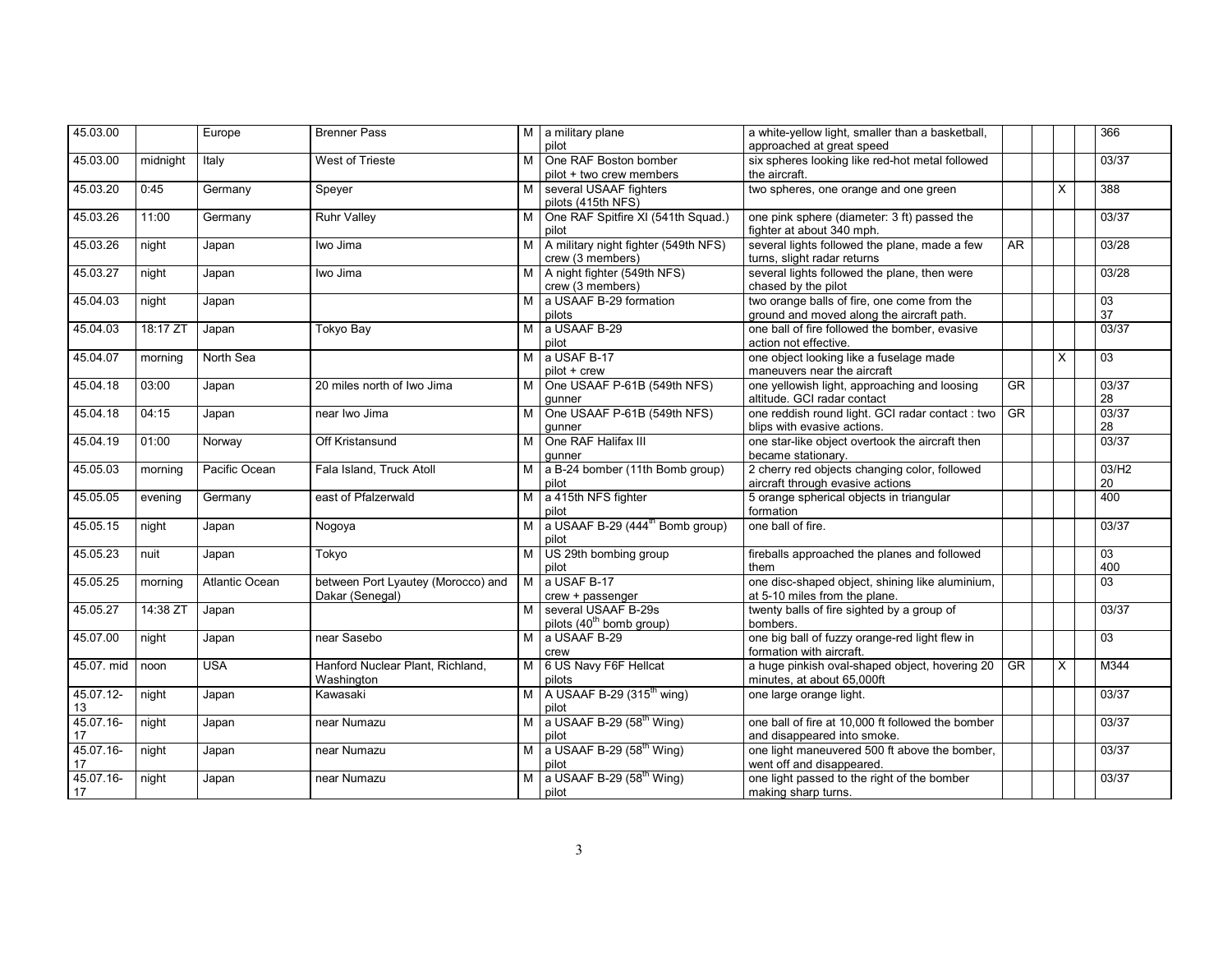| 45.07.16-<br>17 | night   | Japan       | Oita                                                   |                | M a USAAF B-29 $(73^{rd}$ Wing)<br>pilot                    | one pulsating red glow on a parallel course to<br>the bomber for 5 mn.                     |           |   |   | 03/37                              |
|-----------------|---------|-------------|--------------------------------------------------------|----------------|-------------------------------------------------------------|--------------------------------------------------------------------------------------------|-----------|---|---|------------------------------------|
| 45.08.01        |         | Japan       | over Okinawa                                           |                | M a US Navy F4U fighter<br>pilot                            | a UFO seen at 30,000 ft                                                                    |           |   |   | 03                                 |
| 45.08.28        |         | Japan       | Iwo Jima                                               |                | M a USAF C-46 transporter<br>pilot + 12 pasengers           | three luminous spots followed the plane, the<br>engine of which faltered                   |           |   | E | 366/406<br>413/03/433              |
| 46.01.18        | 23:00   | France      | near Cherbourg                                         |                | M a US C-54<br>pilot                                        | a bright "shooting star" streaked downward<br>without exploding then came back             |           |   |   | 404 / 400<br>03                    |
| 46.08.01        | 18:00   | <b>USA</b>  | 50 km northeast of Tampa, Florida                      | M              | a USAAF C-47<br>crew                                        | a cigar-shaped object with portholes followed<br>by a trail of fire                        |           |   |   | 115/303<br>C08.57                  |
| 46.08.14        | day     | Sweden      | Vasteras                                               | M I            | a Swedish Air Force B-18 bomber<br>pilot + ground observers | a "ghost rocket" passed right in front of the<br>plane                                     |           | G |   | 391                                |
| 46.09.00        |         | <b>USA</b>  | Rehoboth Beach, Delaware                               |                | P A Curtis Wright<br>pilot                                  | one round shiny disc-shaped object                                                         |           |   |   | $\overline{03}$                    |
| 47.00.00        | night   | <b>USA</b>  | Hanford, Washington                                    | М              | One USAAF B-17<br>pilot                                     | several pulsating cavorting lights maneuvered<br>around the aircraft for 20 mn.            |           |   |   | 03/37<br>440                       |
| 47.00.00        | night   | <b>USA</b>  | Ardmore, Oklahoma                                      | М              | One AT-6 trainer<br>pilot                                   | one flashing red light caught up with aircraft,<br>circled, and matched speed with it.     |           |   |   | 03/37<br>440                       |
| 47.01.16        | 22:30   | North Sea   | 50 miles from the dutch coast                          | M <sub>1</sub> | an RAF Mosquito fighter<br>pilot                            | a strange object with evasive actions darted<br>away after half an hour pursuit            | <b>GR</b> |   |   | 345<br>03                          |
| 47.04.01        | $09/$ ( | Phillipines | <b>Central Phillipines</b>                             | M              | a USAF F-47<br>pilot                                        | one silver object looking like a flying wing,<br>disappeared in 5 seconds.                 |           |   |   | 13.1<br>447                        |
| 47.05.17        | 20:30   | <b>USA</b>  | Oklahoma City, Oklahoma                                | P              | pilot                                                       | a bright disc moving faster than a jet                                                     |           |   |   | L251/M121<br>400/446               |
| 47.06.02        |         | <b>USA</b>  | near Lewes, Delaware<br>(Rehoboth Beach case)          | P              | pilot                                                       | a silvery jar-shaped object, crossed in front of<br>the plane, at 10-12,000 mph,           |           |   |   | 03/20<br>365/13.2                  |
| 47.06.24        | 15:00   | <b>USA</b>  | Mount Rainier, Washington                              |                | a private plane<br>pilot (Kenneth Arnold)                   | a formation of 9 boomerang-shaped objects,<br>reflecting the sunlight                      |           |   |   | 34/103/303/<br>310<br>339/357/13.  |
| 47.06.26        | 19:40   | <b>USA</b>  | Cedar City, Utah                                       | P              | a private plane<br>pilot                                    | a UFO flying at great speed towards the east                                               |           |   |   | 310                                |
| 47.06.27        | daytime | <b>USA</b>  | Engle, New Mexico                                      | P              | pilot                                                       | one fireball flying at 2,000 ft below the aircraft<br>with a fiery blue tail               |           |   |   | 400<br>03                          |
| 47.06.28        |         | <b>USA</b>  | near Engle, 70 miles east of<br>Alamogordo, New Mexico | P              | a private plane<br>a military pilot                         | a ball of fire with a fiery blue tail behind it at<br>1.000 ft high                        |           |   |   | 381/365<br>03                      |
| 47.06.28        | 15:15   | <b>USA</b>  | 30 miles Northwest of Lake Meade,<br>Nevada            | M I            | a USAAF P-51<br>pilot                                       | a formation of 5 or 6 white circular objects flying<br>towards the plane                   |           |   |   | 103/303/336<br>339/400/13.<br>2/03 |
| 47.06.30        | 09:10   | <b>USA</b>  | near the south rim of Grand Canyon,<br>Arizona         | M              | a US Navy P-80<br>pilot                                     | 2 grey circular objects (diameter: 30 meters)<br>flying straight down                      |           |   |   | A26.6/365<br>03                    |
| 47.07.04        |         | <b>USA</b>  | between Tonopah and Austin,<br>Nevada                  | P              | a voyager 150<br>pilot and passenger                        | five circular objects brilliantly reflecting sunlight.                                     |           |   |   | 03/37<br>440                       |
| 47.07.04        | 10:30   | <b>USA</b>  | east of Moscow                                         | A              | airliner<br>pilot + passengers (CAA officials)              | one object flying in a northerly regular course.                                           |           |   |   | 03/37                              |
| 47.07.04        | 17:20   | <b>USA</b>  | near Los Angeles                                       | P              | pilot + passenger                                           | a disc shaped object flying at 400-500 mph, 40-<br>50 ft in diameter, toward the northwest |           |   |   | 365<br>03                          |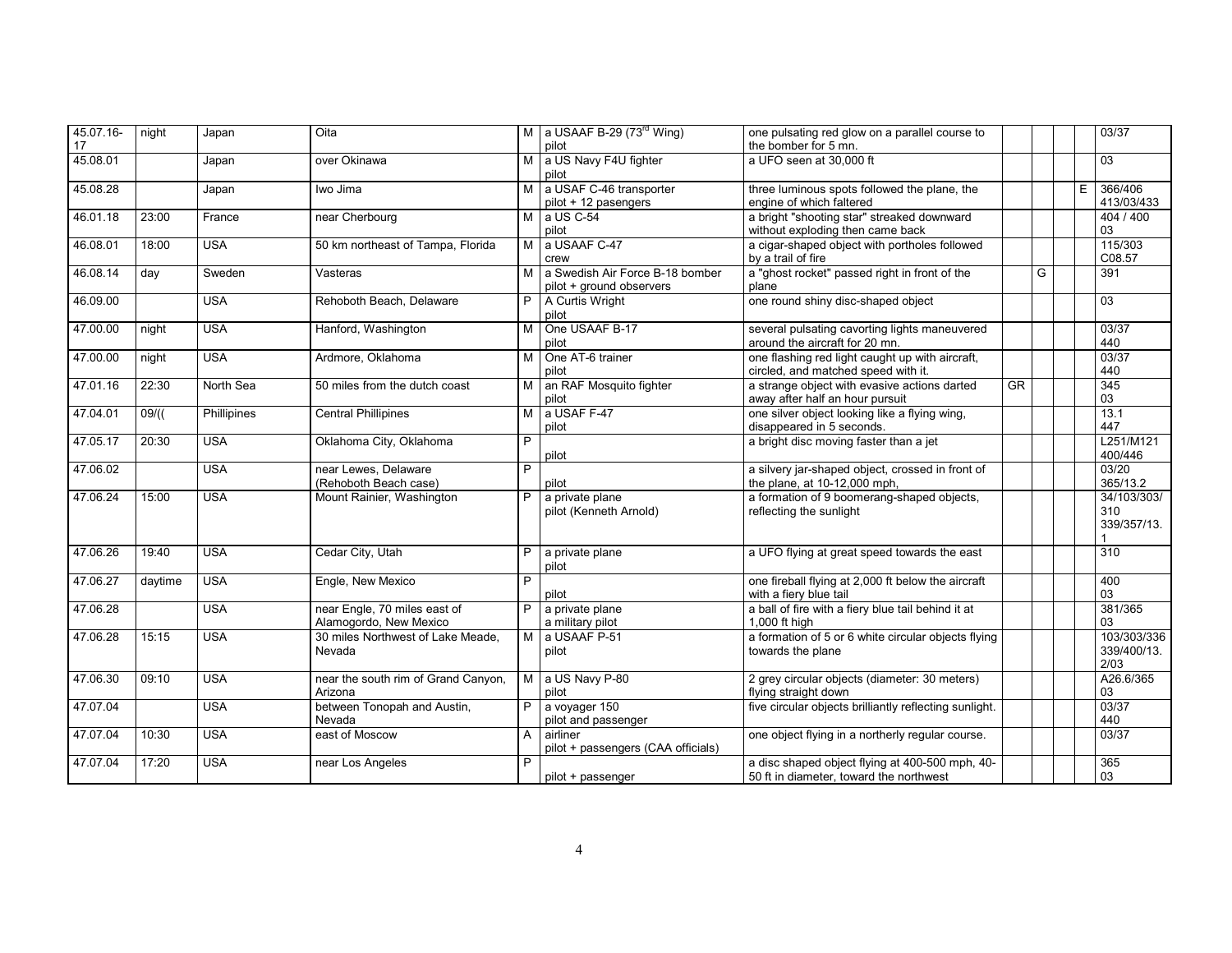| 47.07.04          | 21:12   | <b>USA</b>            | Emmett, Idaho                                     |                     | A an United Airlines DC-3 (flight 105)<br>pilot and crew   | two formations of 5 and 4 dark grey discs flying<br>along the plane on the same course     |   |   | L325/436/13<br>$\cdot$ 1<br>303/310/337<br>339/342/359 |
|-------------------|---------|-----------------------|---------------------------------------------------|---------------------|------------------------------------------------------------|--------------------------------------------------------------------------------------------|---|---|--------------------------------------------------------|
| 47.07.06          | 13:45   | <b>USA</b>            | Clay Center, Kansas                               |                     | M a USAAF B-25<br>pilot                                    | a silvery circular object (diameter: 10-15<br>meters)                                      |   |   | 336/365<br>03                                          |
| 47.07.06          | 15:00   | <b>USA</b>            | Colorado / Kansas border                          | P.                  | a Phillips Petroleum aircraft<br>two pilots                | nine metallic and revolving objects came flying<br>at the aircraft one by one for 15 mn.   |   |   | 03/37<br>440                                           |
| 47.07.07          | morning | <b>USA</b>            | 7 miles north of Shreveport,<br>Louisiana         | м                   | military aircraft<br>pilot                                 | one bright silver object about the size of the<br>moon.                                    |   |   | 03<br>37                                               |
| 47.07.07          | 09:30   | <b>USA</b>            | Okauchee, near Eagle, Wisconsin                   | P                   | a military pilot + passenger                               | a fast moving silver object flying southeast<br>disappeared then suddenly reappeared       |   |   | 365<br>400                                             |
| 47.07.07          | 11:30   | <b>USA</b>            | near Elkhorn, Wisconsin                           |                     | Elkhorn Air Service plane<br>flight instructor             | a white ball flying at 3,000 ft high                                                       |   |   | 365<br>400                                             |
| 47.07.07          | 11:50   | <b>USA</b>            | Koshkoning, Wisconsin                             |                     | pilot instructor + student                                 | one object dived then moved away at about<br>6,000 mph                                     |   |   | 400<br>M121                                            |
| 47.07.07          | 17:30   | <b>USA</b>            | 2-3 mi. southeast of Mission, Texas               | P                   | a student pilot + ground witnesses                         | a bright fast moving object flying at 4,000 ft                                             | G |   | 03                                                     |
| 47.07.07          | 22:00   | <b>USA</b>            | Kingman, Arizona                                  |                     | One Piper Super Cruiser<br>two pilots                      | Two lights approached the plane, parted right,<br>and rejoined before disappearing.        |   |   | 03/37<br>440                                           |
| 47.07.07<br>or 08 | 16:30   | <b>USA</b>            | San Antonio, Texas                                | м                   | a military aircraft<br>crew                                | a flying disc seemed to be spinning as it flew                                             |   | E | 03                                                     |
| 47.07.08          | 12:00   | <b>USA</b>            | Spokane, Washington                               | P                   | a student pilot                                            | a flying disc looking like it had a hole in its<br>center, flying at 500 ft high           |   |   | 365                                                    |
| 47.07.08          | 07:05   | <b>USA</b>            | Cook Springs, Alabama                             | P                   | pilot                                                      | a round object, size of a car wheels, diminished<br>in size and disappeared                |   |   | 365                                                    |
| 47.07.08          | 09:00   | <b>USA</b>            | Puget Sound, near Ballard, Seattle,<br>Washington | P.                  | a Seaplane<br>pilot                                        | 2 or 3 disc-shaped object flying high and very<br>fast over the Olympic mountains          |   |   | 365<br>03                                              |
| 47.07.08          | 16:00   | <b>USA</b>            | south of Muroc Field (Edwards AFB),<br>California | M <sub>1</sub>      | a USAAF P-51 fighter<br>pilot                              | a flat object with no wing, reflecting sunlight                                            |   |   | A26.6/L325<br>103/116/303                              |
| 47.07.08          | 16:26   | <b>USA</b>            | North of Alton, New Hampshire                     | P.                  | pilot + passenger                                          | a disc-shaped object, 20 ft long, approached<br>the plane then veered to the north         |   |   | 365<br>400                                             |
| 47.07.09          | 12:17   | <b>USA</b>            | between Meridian and Boise, Idaho                 | M <sub>1</sub>      | an Air National Guard AT-6<br>pilot                        | a huge black disc shot straight up.                                                        |   |   | 303/400/13.<br>$\overline{2}$<br>342/365               |
| 47.07.09          | 15:43   | <b>USA</b>            | Glacier Park, Montana                             |                     | two pilots                                                 | seven flying saucers on a northwest course,<br>seemed to disintegrate.                     |   |   | 03                                                     |
| 47.07.10          | 10:00   | <b>Atlantic Ocean</b> | <b>Biscay Bay</b>                                 | $\mathsf{A}$        | a British airliner Vickers Viking<br>crew(3)               | one object shaped like a grey tapdole left a<br>long vapor trail at 600 mph                |   |   | 03                                                     |
| 47.07.11          | 19:20   | <b>USA</b>            | 10 miles south of High Point, North<br>Carolina   | P                   | a two seat plane<br>2 pilots                               | a huge round red object travelling at a rapid<br>rate of speed, with bottom part revolving |   |   | 03                                                     |
| 47.07.12          |         | Spain                 | Bay of Biscay                                     | A<br>$\overline{?}$ | pilot                                                      | one flying saucer at about 16,000 ft                                                       |   |   | $\overline{03}$                                        |
| 47.07.12          | 15:30   | <b>USA</b>            | Utah lake, Utah                                   | P                   | pilot + 2 passengers                                       | 6 or 8 silver white oval objects, looking like two<br>saucers face to face                 |   |   | 365                                                    |
| 47.07.28          | 20:34   | <b>USA</b>            | between Mountain Home and Boise,<br>Idaho         | $\mathsf{A}$        | an United Airlines DC-3 (flight 105)<br>pilot and co-pilot | near-collision with a flying disc                                                          |   |   | 345<br>365/03                                          |
| 47.07.29          | 06:55   | <b>USA</b>            | Union, 20 miles southeast of La<br>Grande, Oregon | P                   | private plane<br>pilot (K. Arnold's second sighting)       | 25 round brass-colored objects with a dark or a<br>light spot on top                       |   |   | 365                                                    |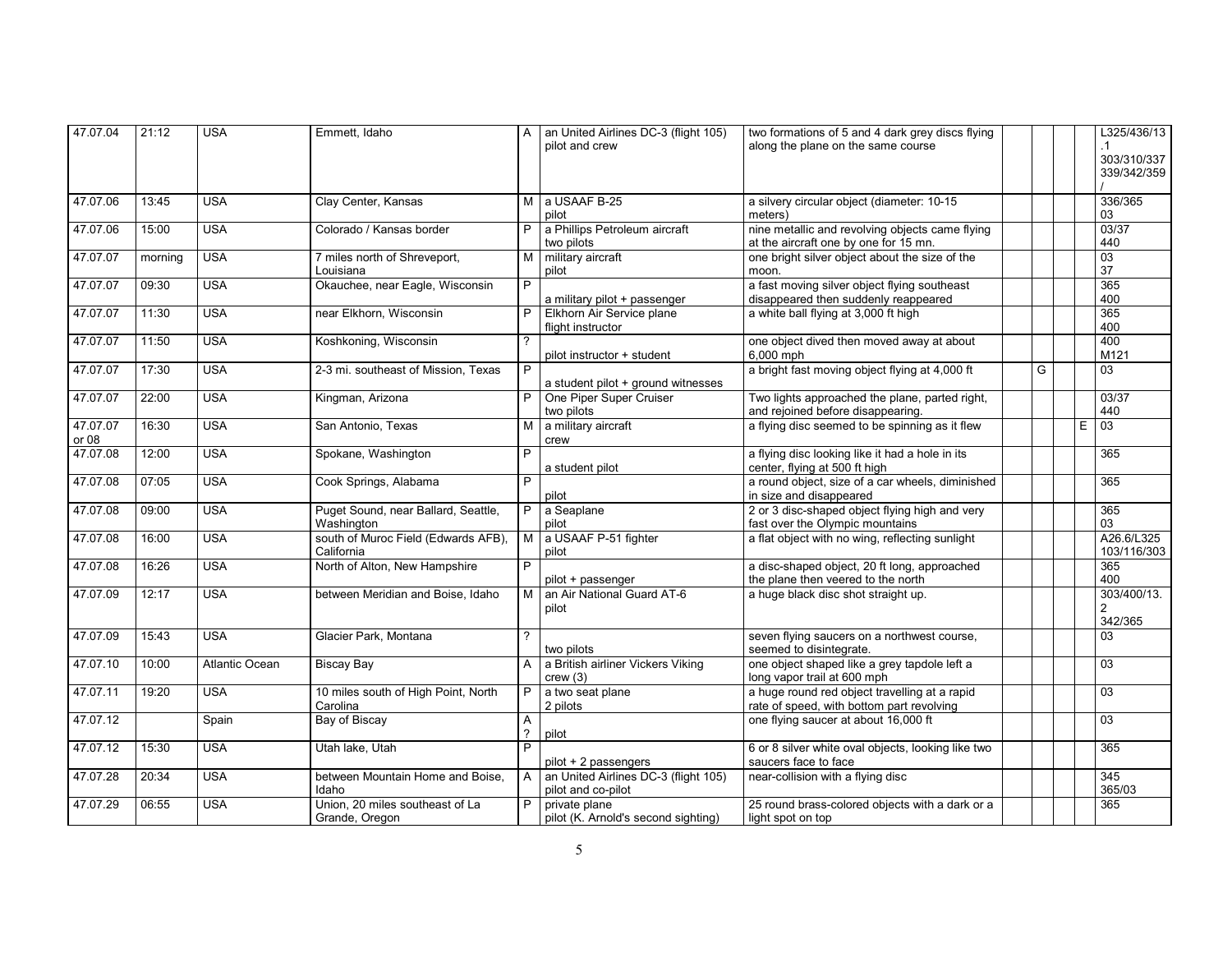| 47.08.04 | 16:00     | <b>USA</b>    | near Everett. Massachusetts             | $\mathsf{A}$   | a Pan Am airliner                    | a bright orange object, looking like a cigarette,   |                        |             |    | 345/03          |
|----------|-----------|---------------|-----------------------------------------|----------------|--------------------------------------|-----------------------------------------------------|------------------------|-------------|----|-----------------|
|          |           |               |                                         |                | pilot + navigator                    | flying at 150 mph                                   |                        |             |    | 13.3            |
| 47.08.04 | sunset    | <b>USA</b>    | near Bethel, Alaska                     | A              | a DC-3                               | one black object flying at 500-1000ft, pilot avoid  |                        |             |    | 13.1/13.3       |
|          |           |               |                                         |                | pilot and co-pilot                   | collision, and chased it.                           |                        |             |    | 447             |
| 47.08.18 | 12:00     | <b>USA</b>    | near Mountain Home, Idaho               | A              | United Airlines flight 147           | 2 objects shaped like "skeet target" seen flying    |                        |             |    | 03              |
|          |           |               |                                         |                | pilot + co-pilot                     | under plane                                         |                        |             |    |                 |
| 47.08.26 | 00:30     | Sweden        | 10 km southwest of Fkenberg             | A              | a postal DC-3                        | one object looking like a green parallelogram.      |                        |             |    | 03              |
|          |           |               |                                         |                | pilot + co-pilot                     |                                                     |                        |             |    |                 |
| 47.08.26 | afternoon | <b>USA</b>    | Mexico, Missouri                        | P              | a private plane                      | three discs flying to the northwest, pilot tried to |                        |             |    | 03              |
|          |           |               |                                         |                | two pilots                           | chase but was out distanced.                        |                        |             |    |                 |
| 47.09.12 | 05:58ZT   | <b>USA</b>    | Necker Island, Hawaï                    | A              | a Pan Am airliner                    | one bright light split in two, moved towards the    |                        |             |    | 345             |
|          |           |               | 28°34N / 164°42W                        |                | crew                                 | plane then disappeared                              |                        |             |    | 03/13.3         |
|          |           |               |                                         |                |                                      |                                                     |                        |             |    |                 |
| 47.12.30 | night     | <b>USA</b>    | between Great Falls, Montana and        | M              | a military aircraft                  | one object trailing green and blue flames and       |                        |             |    | 03              |
|          |           |               | Fairfield-Suisun AFB                    |                | pilot + co-pilot                     | descending vertically at high speed.                |                        |             |    |                 |
| 48.00.00 | night     | <b>USA</b>    | near Richmond, Virginia                 | M              | C-45 Beechcraft                      | one bright purple light oof the right wing flying   |                        |             |    | 03              |
|          |           |               |                                         |                | general Vogt + co-pilot              | formation with the aircraft.                        |                        |             |    |                 |
| 48.00.00 |           | <b>USA</b>    | Over Mount Diablo, east of San          | M I            | a USAF aircraft                      | a dozen triangular objects flying in stacked        |                        |             |    | $\overline{03}$ |
|          |           |               | Fransisco, California                   |                | pilot                                | formation, white on top and gray on bottom          |                        |             |    |                 |
| 48.01.07 | 15:20     | <b>USA</b>    | Fort Knox, Kentucky                     | M I            | 3 Air National Guard P-51 Mustang    | a huge circular metallic object hovered, chased     |                        | $G$ $X$ $E$ |    | A25.12/115/     |
|          |           |               |                                         |                | pilots + several thousands witnesses | by 3 planes, one P-51 crashed                       |                        |             |    | 400             |
|          |           |               |                                         |                | (Mantell case)                       |                                                     |                        |             |    | 303/347/355     |
|          |           |               |                                         |                |                                      |                                                     |                        |             |    | A26.1/357/4     |
|          |           |               |                                         |                |                                      |                                                     |                        |             |    | 36              |
| 48.01.07 | 19:53LT   | <b>USA</b>    | Columbus, Ohio                          | M I            | a USAF aircraft                      |                                                     |                        |             |    | 13.3            |
|          |           |               |                                         |                |                                      | one larger amber object stationary AT 15 miles      |                        |             |    |                 |
|          |           |               |                                         |                | pilots                               | from the aircraft                                   |                        |             |    |                 |
| 48.01.09 | 23:30     | <b>USA</b>    | Cartersville, Georgia                   | A              | an Eastern Airlines DC-3             | a blue circular flame passed the plane, turned,     |                        |             |    | 400             |
|          |           |               | 34°10N / 84°49W                         |                |                                      | then blinked                                        |                        |             |    | 407/13.3        |
| 48.01.11 | 16:30LT   | <b>USA</b>    | Hartford, Connecticut                   | M              | USAF transport planes                | a red saucer flying very fast, dived, then made     |                        |             |    | 400/407         |
|          |           |               |                                         |                | pilots                               | a 45° turn                                          |                        |             |    | 13.3            |
| 48.02.18 | 15:00LT   | <b>USA</b>    | Green River, Utah                       | M              | a USAF aircraft                      | one multi-colored ball of fire at 20,000 ft.        |                        |             |    | 13.3            |
|          |           |               |                                         |                | pilots                               |                                                     |                        |             |    |                 |
| 48.03.01 | 09:30     | Sweden        | Swedish coast                           | A              | airliner                             | one missile-like object flying at 20,000 ft         |                        |             |    | 13.3            |
|          |           |               |                                         |                | pilot + co-pilot                     | passed along the coast with a bluish flare.         |                        |             |    |                 |
| 48.04.01 | 09:55     | Phillipines   | 124°3 E / 12°52 N                       | М              | a USAF F-47                          | one silver half-moon shaped object made a 90°       |                        |             |    | 13.3            |
|          |           |               |                                         |                | pilot (67th Fighter Squadron)        | turn and disappeared rapidly.                       |                        |             |    |                 |
| 48.04.09 | 15:8a     | <b>USA</b>    | Montgomery, Alabama                     | M              | a USAF aircraft                      | one silver dsic-shaped with a dark cable and a      |                        |             |    | 13.3            |
|          |           |               |                                         |                | pilot                                | sphere underneath.                                  |                        |             |    |                 |
|          | 13:06     | <b>USA</b>    |                                         | M <sub>1</sub> | a USAF aircraft                      |                                                     |                        |             |    | 13.3            |
| 48.04.18 |           |               | 1 mile north of Fairbanks, Alaska       |                |                                      | one silver round and flat object at 2-3,000 ft      |                        |             |    |                 |
|          |           |               |                                         |                | pilot                                | altitude oscillated.                                |                        |             |    |                 |
| 48.04.30 | 10:15LT   | <b>USA</b>    | Anacostia Naval Air Station,            |                | M a US Navy aircraft                 | one yellow sphere flying at 100 mph from south      |                        |             |    | 13.3            |
|          |           |               | Washington D.C.                         |                | pilot                                | to north.                                           |                        |             |    |                 |
| 48.05.06 | 09:05LT   | Pacific Ocean | between Kwajalein Island and Hickam   M |                | a USAF MATS aircraft                 | a ball of fire exploded like a shell.               |                        |             |    | 13.3            |
|          |           |               | field (19°08N / 164°05E                 |                | pilot                                |                                                     |                        |             |    |                 |
| 48.05.12 |           | <b>USA</b>    | near Westfield, Indiana                 | $\overline{P}$ |                                      | a zeppelin-shaped object flying at jet speed        |                        |             |    | 400/407         |
|          |           |               |                                         |                | pilot                                |                                                     |                        |             |    |                 |
| 48.06.16 |           | <b>USSR</b>   | Baskuschak area                         | M              | experimental plane                   | a banana-shaped object with beams of light          | $\overline{\text{GR}}$ |             | E. | 325 / 406       |
|          |           |               |                                         |                | test pilot                           |                                                     |                        |             |    | 03 / 418        |
| 48.07    |           | <b>USA</b>    | Pasco, Washington                       | P              |                                      | a disc diving and climbing away at high speed       |                        |             |    | 392 / M205      |
|          |           |               |                                         |                | pilot                                |                                                     |                        |             |    |                 |
|          |           |               |                                         |                |                                      |                                                     |                        |             |    |                 |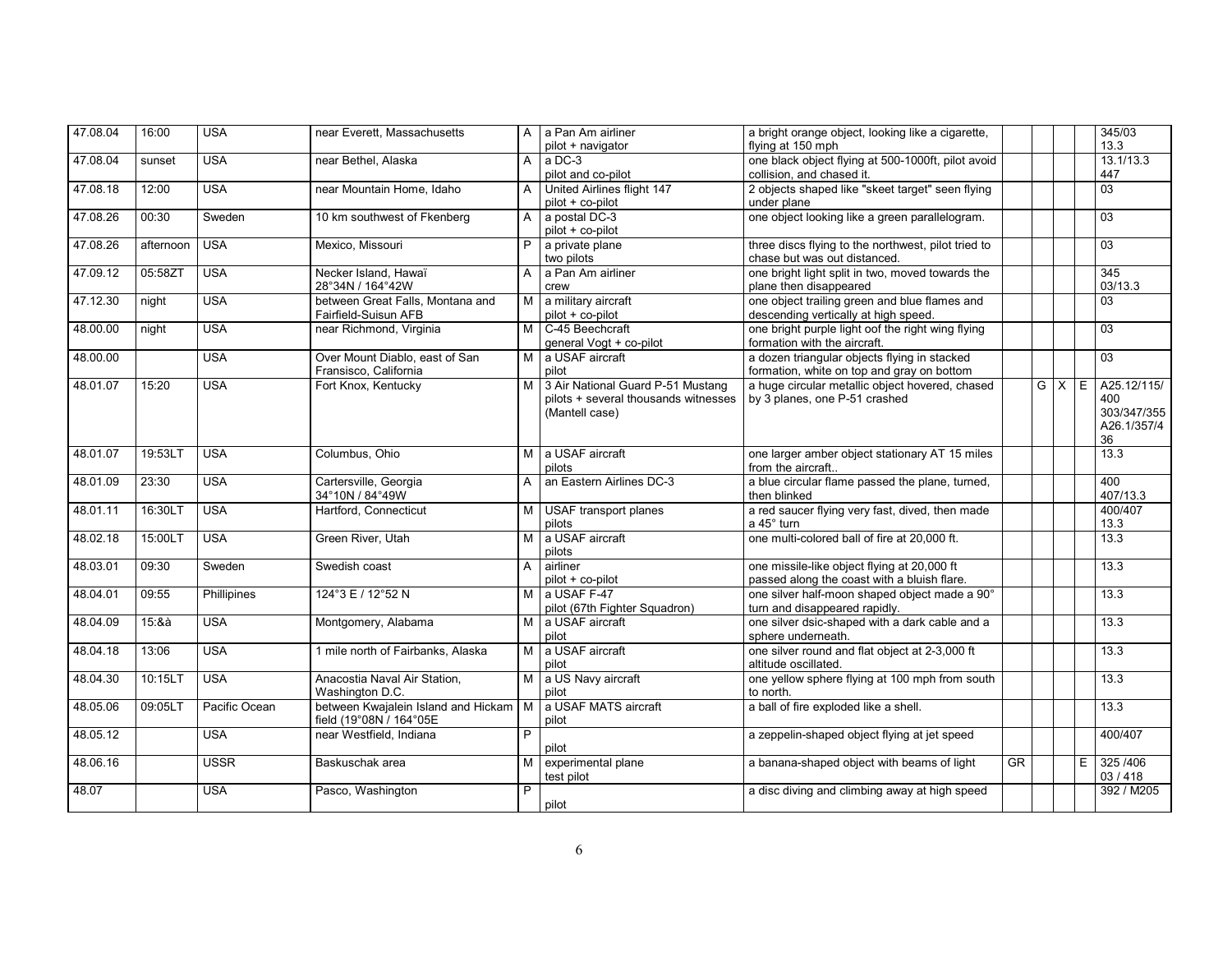| 48.07.24 |          | <b>USA</b>            | between Tulsa and Walters.               | P              | a Luscombe Silvaire                   | a bright pulsating light, hovered, moved away                  |           |     |              | $\overline{03}$     |
|----------|----------|-----------------------|------------------------------------------|----------------|---------------------------------------|----------------------------------------------------------------|-----------|-----|--------------|---------------------|
|          |          |                       | Oklahoma                                 |                | pilot                                 | when pilot headed toward it, and disappeared.                  |           |     |              | C08.57              |
| 48.07.24 | 02:45    | <b>USA</b>            | near Montgomery, Alabama                 | A              | DC-3 Eastern Airlines                 | near-collision with a cigar-shaped object with                 |           |     |              | P34/115/30          |
|          |          |                       |                                          |                | pilot (Chiles) and co-pilot (Whitted) | two rows of portholes                                          |           |     |              | 3                   |
|          |          |                       |                                          |                |                                       |                                                                |           |     |              | 347/357/359<br>/447 |
|          |          |                       |                                          |                |                                       |                                                                |           |     |              | M243/386/4          |
|          |          |                       |                                          |                |                                       |                                                                |           |     |              | 46                  |
| 48.07.31 | Night    | <b>USA</b>            | near Marion, Virginia                    | P              | a Bellanca Cruisair                   | one light seemed to take off and moved at 300                  |           |     |              | 03/20               |
|          |          |                       |                                          |                | pilot                                 | mph, made a turn. No specific shape.                           |           |     |              | 342/13.3            |
| 48.09.12 | 15:20LT  | <b>USA</b>            | 8-12 miles southeast of Pittsburgh,      | м              | a USAF C-45                           | one round white object flying rapidly in a                     |           |     |              | 13.4                |
|          |          |                       | Pennsylvania                             |                | pilot + co-pilot                      | southwest direction.                                           |           |     |              |                     |
| 48.09.22 | 15:30    | <b>USA</b>            | near Turner AFB, Albany, Georgia         | M              | a USAF C-47                           | one metallic and shiny object flying at 1500-                  |           |     |              | 13.4                |
|          |          |                       |                                          |                | co-pilot                              | 2000 ft and at 250 mph                                         |           |     |              |                     |
| 48.10.01 | 21:00    | <b>USA</b>            | Fargo, North Dakota                      | M              | a ANG F-51 fighter + a Piper Cub      | near-collision with a small round flattened white              |           | G I | $\mathsf{X}$ | M246 / 303 /        |
|          |          |                       |                                          |                | pilots + passenger                    | object                                                         |           |     |              | 35<br>317/347/436   |
|          |          |                       |                                          |                |                                       |                                                                |           |     |              | /447                |
| 48.10.15 | 23:05    | Japan                 | Fukuoka                                  | M              | P-61 "Black Widow" (68th F.S.)        | a dark cigar-shaped object                                     | AR        |     |              | 255/                |
|          |          |                       |                                          |                | pilot and radar operator              |                                                                |           |     |              | 303/13.1            |
|          |          |                       |                                          |                |                                       |                                                                |           |     |              | 342/                |
|          |          |                       |                                          |                |                                       |                                                                |           |     |              | 436/447             |
| 48.11.17 | 14:18ZT  | Canada                | Peace River, Alberta                     | M              | military aircraft                     | one egg-shaped bright flaming orange object                    |           |     |              | 13.4                |
|          |          |                       | 56°10 N / 117°30 W                       |                | pilot + radio operator                | flying on a southwest heading                                  |           |     |              |                     |
| 48.11.18 | 22:00    | <b>USA</b>            | Andrews AFB, Maryland                    | м              | T-6 USAF                              | a ball of bright white light over the base at                  |           | G   |              | 103/35/13.1/        |
|          |          |                       |                                          |                | pilot                                 | 7,500 ft                                                       |           |     |              | 447                 |
| 48.11.23 | 22:00    | Germany               | Fürstenfeldbruck Air Base                | M I            | a USAF F-80 fighter                   | one red luminous object                                        | <b>GR</b> |     |              | 317/444/449<br>303  |
|          |          |                       |                                          |                | pilot                                 |                                                                |           |     |              | 317/436             |
| 48.12.05 | 21:30    | <b>USA</b>            | Las Vegas, New Mexico                    | M              | a USAF C-47                           | a huge luminous green ball                                     |           |     | X            | 393/13.04           |
|          |          |                       |                                          |                | crew                                  |                                                                |           |     |              | 400/435             |
| 48.12.05 | 21:35    | <b>USA</b>            | West of Las Vegas, New Mexico            | А              | one Pioneer C-47                      | one green light with pale green tail.                          |           |     |              | 13.4                |
|          |          |                       |                                          |                | pilot                                 |                                                                |           |     |              |                     |
| 48.12.11 | 22:45LT  | <b>USA</b>            | 40 mi northwest of Martinsburg, West   M |                | a USAF aircraft                       | one object looking like a parachute flare,                     |           |     |              | 13.4                |
|          |          |                       | Virginia                                 |                | pilot                                 | changing color from red to blue, stationary.                   |           |     |              |                     |
| 49.00.00 |          | <b>Atlantic Ocean</b> | Bermuda Triangle                         | M              | a USAF weather RB-29                  | a radar target came rapidly, "hovered", and                    | AR        |     |              | $\overline{00}$     |
|          |          |                       |                                          |                | crew members                          | sped off at great speed (no visual sighting)                   | <b>RO</b> |     |              |                     |
| 49.01.01 | 17:00    | <b>USA</b>            | Jackson, Mississipi                      |                | a private plane<br>pilot              | a cigar-shaped object crossed the sky in front<br>of the plane |           |     |              | 303<br>13.5         |
| 49.01.04 | 14:00    | Pacific Ocean         | Hickham Field, Hawaii                    | м              | a USAF aircraft                       | one large round object circling the area at 3000               |           |     |              | 13.1                |
|          |          |                       |                                          |                | pilot                                 | ft high.                                                       |           |     |              | 447                 |
| 49.01.24 | midnight | Atlantic Ocean        | Bermuda Island                           | M              | a USAF RB-29 bomber                   | a red glow on the sea, 1 mile large, with beams                |           |     |              | 400 / 13.5          |
|          |          |                       | 29°30N / 67°29W                          |                | crew                                  | of white light                                                 |           |     |              | 409                 |
| 49.02.10 | 20:32    | <b>USA</b>            | North of Dayton, Ohio                    | M              | a USAF aircraft                       | one round white object with a blue glow on                     |           |     |              | 13.5                |
|          |          |                       |                                          |                | pilot                                 | bottom, broke in two parts and disintegrated.                  |           |     |              |                     |
| 49.02.23 | 20:30LT  | <b>USA</b>            | Sandberg Pass, 40 miles south of         | $\overline{M}$ | a USAF T-11                           | one sausage-shaped object circled plane in                     |           |     |              | 13.5                |
|          |          |                       | Bakersfield, California                  |                | pilot (703rd Air Reserve Division)    | 360° and 180° turns.                                           |           |     |              |                     |
| 49.03.12 | 19:50LT  | <b>USA</b>            | 40 mi southeast of DesMoines             | A              | A Mid-Continent Airlines              | one reddish-yellow fiery ball descending from                  |           |     |              | 13.5                |
|          |          |                       | airport, Iowa                            |                | co-pilot                              | east to west.                                                  |           |     |              |                     |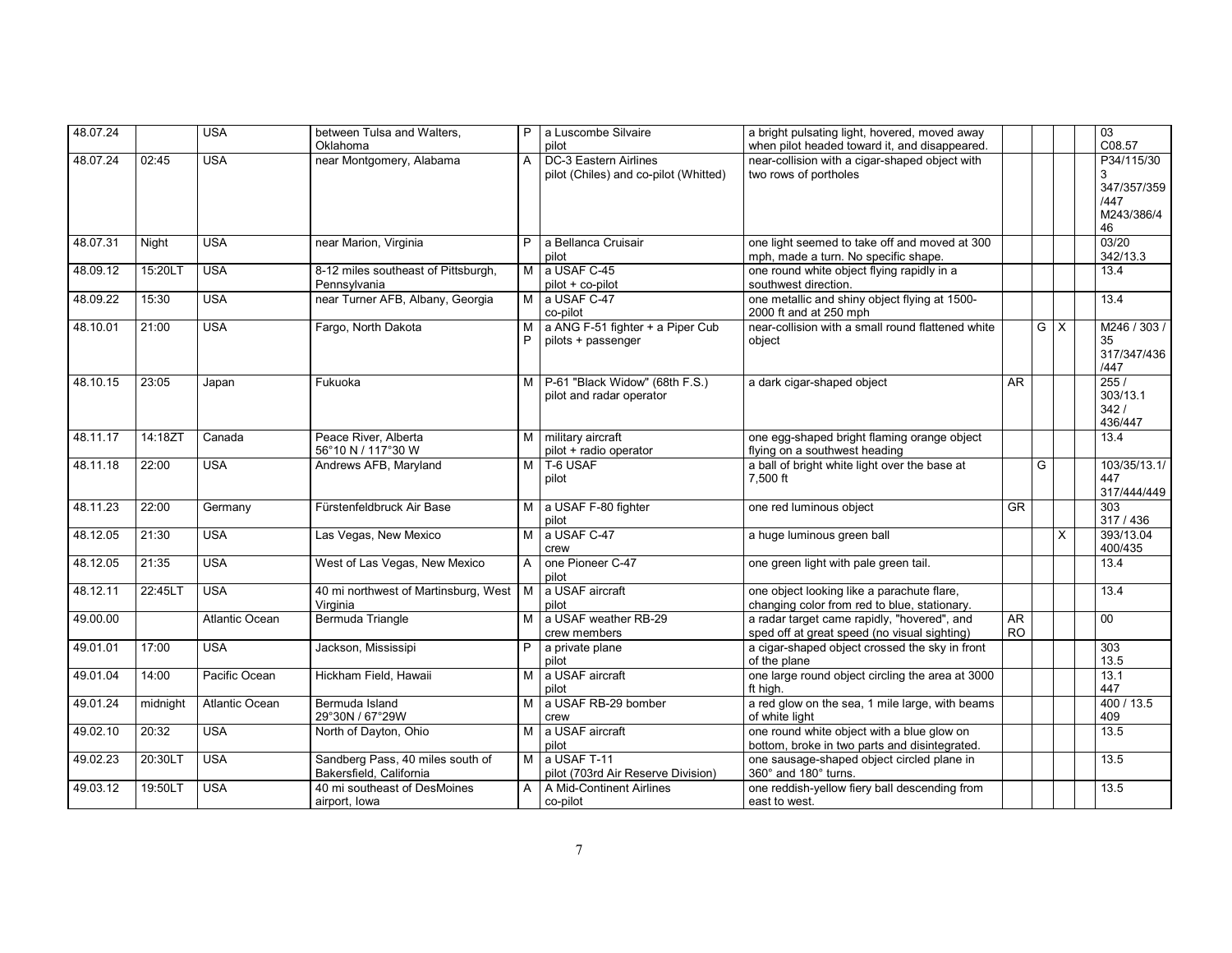| 49.03.29 | 22:05   | <b>USA</b>  | Shamya AFB, Alaska                              |                | M a USAF B-29                                                | one dull yellowish light flying at 2,400 ft.                                                 |    |   |   |    | 13.5                |
|----------|---------|-------------|-------------------------------------------------|----------------|--------------------------------------------------------------|----------------------------------------------------------------------------------------------|----|---|---|----|---------------------|
|          |         |             |                                                 |                | crew                                                         |                                                                                              |    |   |   |    |                     |
| 49.04.07 | 22:45ZT | <b>USA</b>  | San Bernardino, California                      | M I            | a USAF T-6<br>pilot + observer                               | one red and grey object looking like a wing type<br>tank flying at 6,000 ft.                 |    |   |   |    | 13.5                |
| 49.05.06 |         | <b>USSR</b> | above Volga, Baskunchak area                    | M              | a test-pilot                                                 | pilot made an emergency landing after<br>approaching a UFO                                   |    |   |   | E  | 325/406<br>03 / 413 |
| 49.05.21 | 14:30   | <b>USA</b>  | Moses AFB, Hanford, Washington                  | M              | F-82 USAF                                                    | one silvery disc hovered above radar station                                                 | GR | G |   |    | 255<br>13.6         |
| 49.05.27 | 14:30   | <b>USA</b>  | near Hart Mountain, Oregon                      | P.             | pilot<br>a SNJ plane                                         | 5 or 8 oval-shaped objects                                                                   |    |   |   |    | 342/13.6            |
| 49.05.31 | 11:10LT | Japan       | Misawa AB. Honshu Island                        | M <sub>1</sub> | pilot<br>a USAF F-80                                         | one circular object moved rapidly and                                                        |    |   |   |    | M256 / 400<br>13.6  |
|          |         |             | 40°43N / 141°22E                                |                | pilot                                                        | disappeared in the cirrus overcast.                                                          |    |   |   |    |                     |
| 49.06.08 | 08:45ZT | <b>USA</b>  | Haines, Alaska                                  | м              | military aircraft<br>pilot                                   | one very bright blue-green ball of light gradually<br>disappeared.                           |    |   |   |    | 13.6                |
| 49.06.10 | 10:15LT | <b>USA</b>  | 20 miles southwest of Boston.<br>Massachusetts  | M              | a USAF T-6 (58th Fighter squadron)<br>pilot                  | one white tubular object, 100 ft length, flying at<br>100 mph, chased by the pilot and lost. |    |   |   |    | 13.6                |
| 49.06.28 | 22:45ZT | <b>USA</b>  | Urbana, Ohio                                    | M I            | a USAF L-17 Navion<br>pilot                                  | one orange ball of fire with a blue tail flying<br>from west to east.                        |    | G |   |    | 13.6                |
| 49.07.21 | 20:13ZT | <b>USA</b>  | Mount Pleasant, Utah                            | м              | a military aircraft<br>pilot                                 | two white or silver objects under the nose of the<br>aircraft on a head on approach.         |    |   |   |    | 13.6                |
| 49.07.24 | 12:03   | <b>USA</b>  | Mountain Home, Idaho                            | P              | pilot                                                        | 7 dark delta-wing shaped objects in V formation                                              |    |   |   | E. | 339 / 400           |
| 49.07.30 | 21:45   | <b>USA</b>  | near Camas, Washington                          | $\overline{A}$ | an airliner<br>crew + control tower operators +              | strange lights hovered at 7,000 high above<br>electrical lines                               |    | G |   |    | 400<br>409          |
| 49.09.05 | 12:10   | <b>USA</b>  | near Lebec. California                          | M              | military aircraft<br>2 pilots (3538th Maintenance<br>Squad.) | an oval-shaped object climbed at a terrific<br>speed toward south                            |    |   |   |    | 400/13.7<br>409     |
| 49.09.10 | 01:56ZT | Canada      | Goose Bay Labrador                              |                | M a military aircraft<br>pilot                               | one egg-shaped travelling very fast and<br>disappearing into a cloud.                        |    |   |   |    | 13.7                |
| 49.09.20 | 09:06   | <b>USA</b>  | northeast of Rome, New York                     | M              | $C-54$<br>pilot                                              | one silvery cylindrical object                                                               |    |   |   |    | M257                |
| 49.09.25 | 15:45   | <b>USA</b>  | northeast of Rome, New York                     | M              | $C-47$<br>pilot                                              | a silvery object looking-like a fuselage                                                     |    |   |   |    | M257                |
| 49.09.25 | 14:45   | <b>USA</b>  | Lubeck, West Virginia                           | P              | a Luscombe 8A<br>pilot                                       | a yellow rocket-shaped object                                                                |    |   |   |    | M257                |
| 49.10.23 |         | Mexico      | Baja California                                 | M              | a USAF plane<br>pilot                                        | a formation of 4 discs                                                                       |    |   |   |    | 303                 |
| 49.11.21 |         | Japan       | Akita, Honshu                                   |                | M a F-80 fighter<br>pilot                                    | a rectangle-shaped object flying at 500 mph                                                  |    |   |   |    | 400<br>409          |
| 49.12.04 | 16:35   | <b>USA</b>  | Between Covington and Hammond,<br>Louisiana     | M <sub>1</sub> | a USAF C-47 (flight AF 5566)<br>crew                         | one silver spherical came toward the aircraft<br>then turned at a high rate of speed.        |    |   |   |    | 13.7                |
| 49.12.29 | 17:00   | <b>USA</b>  | between Hamlet and Greenwood,<br>North Carolina | M              | military light training planes<br>four pilots                | one blimp-shaped object outdistanced the<br>planes at high speed.                            |    | G |   |    | 03                  |
| 50.01.00 | 21:00   | <b>USA</b>  | Ft. Summer, New Mexico                          | $\overline{P}$ |                                                              | one fluorescent ball-like object, travelling about<br>400-500 mph                            |    |   |   |    | $\overline{03}$     |
| 50.01.06 | 14:10LT | <b>USA</b>  | near Howard Kansas                              |                | pilot<br>M a USAF C-47                                       | a silver football-shaped object (30-60 ft length),                                           |    |   |   |    | 349                 |
|          |         |             |                                                 |                | crew(3)                                                      | moving in straight level flight                                                              |    |   |   |    | 13.7                |
| 50.01.18 | 18:19LT | <b>USA</b>  | Denver, Colorado                                | M              | a USAF T-6                                                   | one round reddish-white object, tapered on                                                   |    |   | X |    | 13.7                |
|          |         |             |                                                 |                | pilots                                                       | rear, fiting at 15,000 ft.                                                                   |    |   |   |    |                     |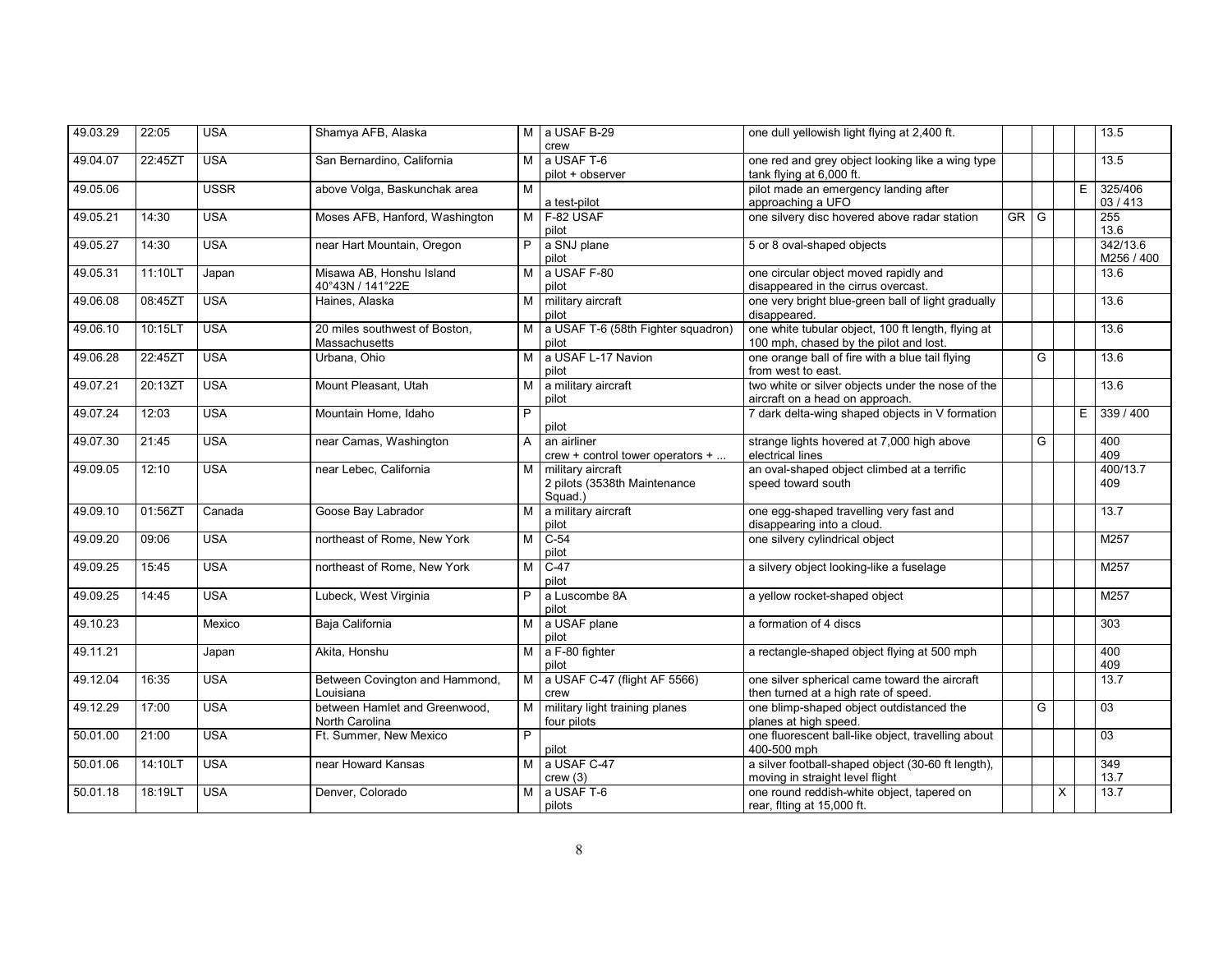| 50.01.22 | 04:40 LT | <b>USA</b> | near Kodiak NAS                                                      |                | M a USN P2V3 patrol plane<br>pilot + crew                              | two orange lights rotating about a common<br>center which maneuvered.                  | AR<br>GR  |     |   |    | 03                                    |
|----------|----------|------------|----------------------------------------------------------------------|----------------|------------------------------------------------------------------------|----------------------------------------------------------------------------------------|-----------|-----|---|----|---------------------------------------|
|          |          |            |                                                                      |                |                                                                        |                                                                                        |           |     |   |    |                                       |
| 50.01.24 | 16:50    | <b>USA</b> | between Pope AFB, North Carolina<br>and Bolling AFB, Washington D.C. |                | M a C-45 transporter<br>pilot + co-pilot                               | a semi-spherical object with a flattened lower<br>part (diameter: 70-80 meters)        |           |     |   |    | 349<br>13.7                           |
| 50.02.00 | daytime  | <b>USA</b> | between Massachusetts and Rhode<br>Island                            | M I            | a USN F6F-5 Hellcat<br>pilot                                           | three large disc-shaped objects.                                                       |           |     |   |    | $\overline{03}$                       |
| 50.02.01 | 05:55ZT  | <b>USA</b> | Alaska<br>53° N / 171°11 W                                           | M <sub>1</sub> | a USAF plane<br>pilot                                                  | one red and white elliptical object, 3 ft in<br>diameter, flying eastward.             |           |     |   |    | 13.7                                  |
| 50.02.01 | night    | <b>USA</b> | Davis Monthan AFB, Arizona                                           | M              | a bomber<br>pilot                                                      | an object with a trail of smoke                                                        |           |     |   |    | 03<br>303                             |
| 50.02.08 | 23:45LT  | <b>USA</b> | Tampa, Florida                                                       | м              | a USAF B-29<br>crew                                                    | one rocket-shaped object, 300 ft long and 30 ft<br>wide, flying at more than 2000 mph. |           |     | X |    | 13.7                                  |
| 50.02.22 |          | <b>USA</b> | Pinckneyville, Illinois                                              | P              | 2 private pilots                                                       | a saucer-shaped object (diameter: 60ft) flying<br>at 6.000 ft high                     |           |     |   |    | 349                                   |
| 50.03.08 | morning  | <b>USA</b> | Dayton, Ohio                                                         | A<br>M         | 2 TWA airliners + 2 F-51 fighters<br>pilots + ground observers         | a huge round and metallic-looking object<br>hovered then climbed away                  | <b>GR</b> | G X |   |    | 303<br>03                             |
| 50.03.13 |          | Canada     | North of Montreal                                                    |                | pilot                                                                  | 2 saucers and 2 pear-shaped objects at 10.000<br>ft high                               |           |     |   |    | 339                                   |
| 50.03.16 |          | Cuba       | between Santiago and Antilla airport                                 | $\overline{A}$ | a Cuban Aviation Co airliner<br>crew + passengers + ground<br>witness. | a shiny disc                                                                           |           | G   |   |    | $\overline{349}$<br>03                |
| 50.03.17 |          | Mexico     | <b>Mexico City</b>                                                   | M              | $crew + four$ pilots                                                   | a saucer-shaped object (diameter: 30 meters)                                           |           |     |   |    | L211                                  |
| 50.03.17 | 16:30    | <b>USA</b> | Little Rock, Arkansas                                                | P              | pilot + co-pilot                                                       | 6-12 black octagon-shaped objects turned<br>suddenly to southwest                      |           |     |   |    | 339<br>03                             |
| 50.03.18 | 08:40    | <b>USA</b> | near Bradford, Illinois                                              | P              | a Bonanza<br>pilot + passengers                                        | a luminous metallic-looking disc                                                       |           |     |   |    | 303<br>03                             |
| 50.03.20 | Morning  | <b>USA</b> | 35 miles southeast of Clovis, New<br>Mexico                          | M              | a USAF T-6<br>pilot                                                    | one white spherical then elongated object flying<br>at 2000 mph                        |           |     |   |    | 03                                    |
| 50.03.20 | 12:30    | <b>USA</b> | Greenwood, Missouri                                                  |                | Chicago and Southern Airlines plane<br>pilot + first officer           | a bright and strange object which disappeared<br>suddenly                              |           |     |   |    | $\overline{03}$<br>349                |
| 50.03.20 | 21:29    | <b>USA</b> | between Stuttgart and Little Rock,<br>Arkansas                       | A              | Chicago & Southern Airlines plane<br>pilot + co-pilot                  | a disc (diameter: 30 meters) with 9-12<br>portholes and a light on the top             |           |     |   |    | 303/<br>342/13.7<br>349/C01.58/<br>03 |
| 50.03.23 | 00:30    | <b>USA</b> | 85 miles northwest of Jacksonville,<br>Florida                       | M I            | a USAF C-47 (2104th weather<br>group)<br>crew                          | one blue-white flame (50-75 ft long).                                                  |           |     |   |    | 13.7                                  |
| 50.03.24 | night    | <b>USA</b> | Jerseyville, Missouri                                                | A              | a DC-3<br>crew                                                         | an object glowing with a bluish-white light,<br>appeared to remain stationary 2-3 mn   |           |     |   |    | 03                                    |
| 50.03.26 | daytime  | <b>USA</b> | Fairfax County, Virginia                                             | P              | private plane<br>pilot (former USAF pilot)                             | an "aluminium"disc (diameter 40 ft) flew under<br>the plane at 4,000 ft high.          |           |     |   |    | $\overline{03}$<br>303                |
| 50.03.26 |          | Israel     | Acre                                                                 | $\mathsf{A}$   | a Lebanese airliner<br>a lebanese pilot                                | several discs travelling northward at a great<br>altitude and emitting a smoke trail   |           |     |   |    | 349 / 400                             |
| 50.03.27 | night    | <b>USA</b> | near Goshen, Indiana                                                 | $\mathsf{A}$   | a TWA DC-3<br>pilot and co-pilot                                       | one bright orange-red disc approached and<br>kept pace with the airliner               |           |     |   |    | 444<br>449                            |
| 50.03.28 |          | Venezuela  | Northwest of Caracas                                                 |                | A a Venezuelan Airlines DC-3<br>pilot + co-pilot                       | a huge turtle-shaped object at 7,000 ft high.                                          |           |     |   |    | M264 / 03<br>400                      |
| 50.04.00 |          | <b>USA</b> | Northwest from Kauai Island, Hawaï                                   | $\overline{A}$ | Civil Aviation Administration C-54<br>crew                             | 6 red points of light                                                                  |           |     |   | E. | 339 / 400                             |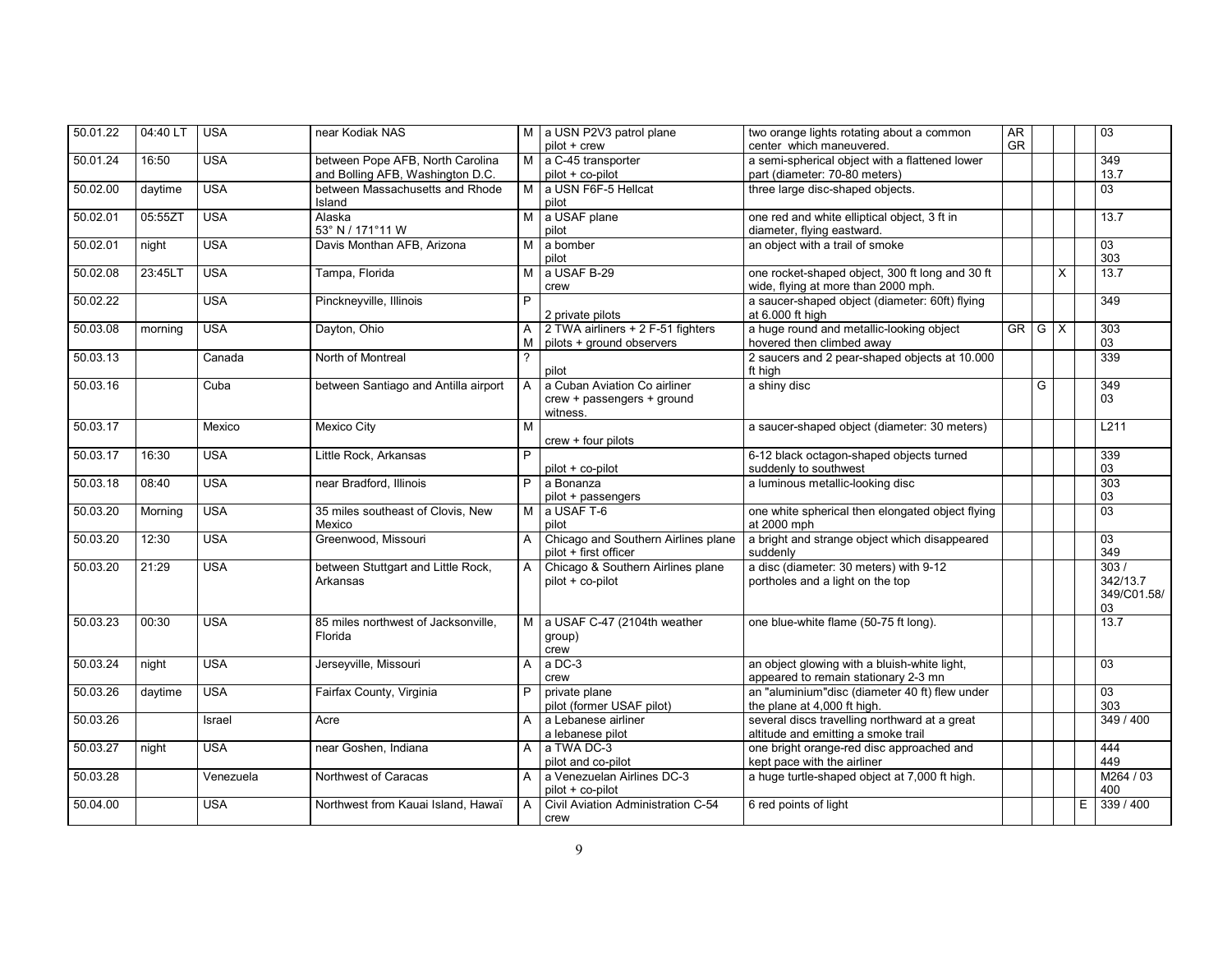| 50.04.00  |          | Peru                 | Corpac airport, Chiclayo              | P.             | a private plane                         | one luminous disc-shaped object followed by         |                 |   |                         | 03               |
|-----------|----------|----------------------|---------------------------------------|----------------|-----------------------------------------|-----------------------------------------------------|-----------------|---|-------------------------|------------------|
|           |          |                      |                                       |                | pilot + passenger                       | the plane, disappeared into clouds.                 |                 |   |                         |                  |
| 50.04.19  | 15:00ZT  | <b>USA</b>           | near Memphis, Texas                   | М              | a USAF F-61C                            | one silver cigar-shaped object flying slowly and    |                 | G |                         | 03               |
|           |          |                      |                                       |                | crew (3 members)                        | vertically.                                         |                 |   |                         | 13.7             |
| 50.04.25  | 10:14 LT | <b>USA</b>           | Beeville, Texas                       | A              | An Eastern Airlines airliner            | one saucer-shaped object leaving a vapor-like       |                 |   |                         | 03               |
|           |          |                      |                                       |                | crew + several passengers               | trail, disappeared from sight in 3 mn.              |                 |   |                         |                  |
| 50.04.27  | 09:00    | <b>USA</b>           | over Plymouth, Massachusetts          | М              | a USAF F-86 Sabre                       | a flat oval shaped object, light brown in color,    |                 |   |                         | 350              |
|           |          |                      |                                       |                | pilot                                   | climbed at 28.000ft and turned                      |                 |   |                         |                  |
| 50.04.27  | 20:25    | <b>USA</b>           | near Goshen, Indiana                  | A              | a TWA DC-3                              | a huge red-orange disc passed the plane             |                 |   |                         | 303 / 347        |
|           |          |                      |                                       |                | crew + several passengers               |                                                     |                 |   |                         | 359 / 450        |
| 50.05.07  |          | <b>Great Britain</b> | <b>English Channel</b>                | A              | A BEA airliner                          | one large disc                                      |                 |   |                         | $\overline{03}$  |
|           |          |                      |                                       |                | pilot                                   |                                                     |                 |   |                         | 397              |
| 50.05.14  | 14:30 LT | <b>USA</b>           | near Forest Park, Grand Avenue, St    | P              | a private plane                         | one cream-colored disc-shaped object, flying at     |                 |   |                         | 03               |
|           |          |                      | Louis                                 |                | pilot                                   | 1,500 ft (diameter: 20 ft).                         |                 |   |                         |                  |
| 50.05.19  |          | Japan                | 100 miles east of Honshu              | M              | two military aircraft                   | one object picked up on radar and seen by two       | <b>GR</b>       |   |                         | 20               |
|           |          |                      |                                       |                | pilots                                  | pilots looking like a kite, stationary.             |                 |   |                         | 13.7             |
| 50.05.29  | 21:30    | <b>USA</b>           | near Washington D.C.                  | A              | an American Airlines DC-6               | an elliptical dark object with a powerful bluish    |                 |   |                         | 303/14           |
|           |          |                      |                                       |                | pilot + co-pilot 5Sperry case)          | light                                               |                 |   |                         | M265             |
| 50.05.29  | night    | <b>USA</b>           | above Virginia                        | A              | an American Airlines airliner           | a bright light came from the north, climbed, and    |                 |   |                         | M262             |
|           |          |                      |                                       |                | pilot                                   | flew horizontally                                   |                 |   |                         | 14               |
| 50.06.05  |          | <b>UK</b>            | Southern England                      | M              | An RAF Meteor                           | one luminous object                                 |                 |   |                         | 03               |
|           |          |                      |                                       |                | pilot                                   | (pilot was probably on gound)                       |                 |   |                         |                  |
| 50.06.12  | 16:00    | <b>USA</b>           | Mill Valley, Marin County, California | A              | an airliner                             | several objects followed the plane                  |                 |   |                         | 339              |
|           |          |                      |                                       |                |                                         |                                                     |                 |   |                         |                  |
| 50.06.16  | 20:25LT  | <b>USA</b>           | Tucson, Arizona                       | $\overline{M}$ | an ANG C-47                             | one triangle-shaped object passed the aircraft      |                 |   |                         | 13.7             |
|           |          |                      | 32° N / 110°35 W                      |                | pilot                                   | at about 700 mph.                                   |                 |   |                         |                  |
| 50.06.24  |          | <b>USA</b>           | near Daggett, Mojave Desert,          | $\mathsf{A}$   | an United Airlines airliner             | a cigar-shaped object                               |                 |   | X                       | 303 / 400        |
|           |          |                      | California                            |                | pilots (+ other airliners)              |                                                     |                 |   |                         | 03               |
| 50.06.24  |          | <b>USA</b>           | Commerce, Texas                       | $\mathsf{A}$   | a Central Airlines airliner             | a saucer-shaped object followed by the pilot for    |                 |   |                         | 350              |
|           |          |                      |                                       |                | pilot + one passenger                   | about 20 miles                                      |                 |   |                         |                  |
| 50.06.24  | 19:40    |                      | <b>Gulf of Mexico</b>                 | M              | a weather reconnaissance mission        | a bright light flying erratically with an extremely |                 |   |                         | 350              |
|           |          |                      |                                       |                | crew                                    | brigth trail                                        |                 |   |                         |                  |
| 50.07.11  |          | <b>USA</b>           | near Osceola, Arkansas                | М              | 2 US Navy planes                        | a domed-disc                                        | <b>AR</b>       |   | $\overline{\mathsf{x}}$ | 303              |
|           |          |                      |                                       |                | pilots                                  |                                                     |                 |   |                         |                  |
| 50.07.13  | 11:50    | <b>USA</b>           | Fort Peck, Montana                    | M              | a USAF weather reconnaissance           | four groups of round metallic silver objects        |                 |   |                         | 350 / 400        |
|           |          |                      |                                       |                | plane - crew                            |                                                     |                 |   |                         |                  |
| 50.07.30  |          | <b>USA</b>           | between Palmdale and Bakersfield,     | P              | California Aviation Activities aircraft | one large dark object, made up of thousands of      |                 |   |                         | 03               |
|           |          |                      | California                            |                | 2 pilots                                | tiny objects, same speed as the plane               |                 |   |                         |                  |
| 50.07 end |          | <b>USA</b>           | north of Williamsville, Illinois      | $\mathsf{A}$   | a Capital Airlines airliner             | one blue streak (about 10 ft long), sausage-        |                 | G |                         | 03               |
|           |          |                      |                                       |                | pilot                                   | shaped, collided with plane and exploded            |                 |   |                         |                  |
| 50.08.07  | 04:00LT  | <b>USA</b>           | Santa Fé, New Mexico                  | М              | a USAF aircraft (93rd FS)               | one unknown black object at 20,000 ft               |                 |   |                         | 13.8             |
|           |          |                      |                                       |                | pilot                                   | disappeared in the distance.                        |                 |   |                         |                  |
| 50.08.24  |          | Atlantic Ocean       | Bermuda Triangle                      | м              | a USAF RB-29 (373rd Squadron)           | one unidentified target (no visual contact)         | <b>RO</b>       |   |                         | 03/21            |
|           |          |                      |                                       |                | crew                                    |                                                     |                 |   |                         |                  |
| 50.09.00  |          | <b>USA</b>           | between Van Nuys and San              | $\overline{?}$ |                                         | one object with eight bright portholes              |                 |   |                         | L <sub>211</sub> |
|           |          |                      | Francisco, California                 |                | pilot                                   |                                                     |                 |   |                         |                  |
| 50.09.00  | 07:00 LT | North Korea          | 40°N / 127°E                          | М              | a US Navy night fighter                 | two large flying discs, with a silver mirror        | $\overline{AR}$ |   |                         | 03/406<br>Ε      |
|           |          |                      |                                       |                | pilot                                   | surface, 600-700 ft diameter                        |                 |   |                         | 418              |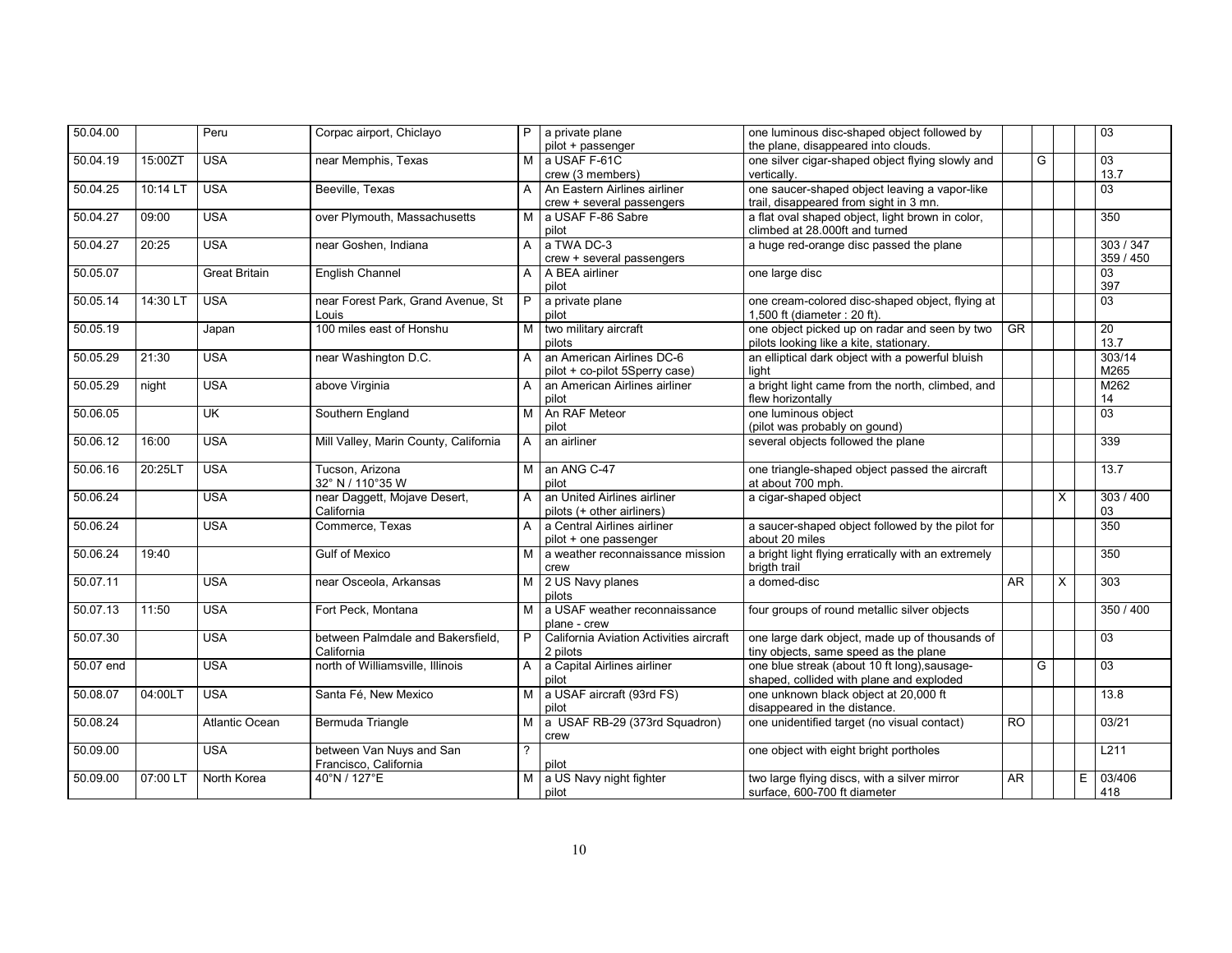| 50.09.14 | 01:30 ZT | <b>USA</b>                 | 5 mi southwest of Effingham, Illinois<br>39°03N/88°26W | P              | a private plane<br>pilot                                        | three dull red lights in triangle formation, on a<br>collision course.                |           |   |   |   | 03/20<br>13.8                          |
|----------|----------|----------------------------|--------------------------------------------------------|----------------|-----------------------------------------------------------------|---------------------------------------------------------------------------------------|-----------|---|---|---|----------------------------------------|
| 50.09.18 | 16:00    | <b>USA</b>                 | Poplar, Montana                                        | M              | two ANG F-51<br>pilots / CAA operators / ground wit.            | one round object moved erratically at high<br>speed then hovered motioless            |           |   | X |   | $\overline{03}$                        |
| 50.09.20 | 05:45ZT  | <b>USA</b>                 | 10 mi. south of Akron, Denver,<br>Colorado             | M              | a USAF B-25 (3416th trining squad.)<br>crew                     | one brilliant white star-like object, accelerated<br>and deccelerated emiting sparks. |           |   |   |   | 13.8                                   |
| 50.10.05 | 19:32    | <b>USA</b>                 | near San Fernando, California                          | A              | a California Central Airlines airliner<br>pilot + co-pilot      | near-collision with a luminous object looking<br>like a wing without fuselage         |           |   |   |   | 303<br>03                              |
| 50.10.15 | 16:20LT  | <b>USA</b>                 | Pope AFB, North Carolina                               | A              | a Miami Airlines DC-4<br>$pilot + co-pilot$                     | Four round shiny object (diameter 100 ft)<br>descended slowly then took off in line.  |           |   |   |   | 13.8                                   |
| 50.10.20 | 19:40    | Cuba                       | Camaguey Province, Central Cuba                        | P              | a Beech Bonanza<br>pilot + 3 passengers                         | a circular object (diameter: 70-80 ft) flying at<br>terrific speed                    |           |   |   |   | 351 / 400                              |
| 50.11.07 | 19:30    | <b>USA</b>                 | Lakehurst, New Jersey                                  | м              | a US Navy AD-4Q<br>pilot + radar operator                       | dogfight with a bright light flying at 18.000ft<br>high,                              |           |   |   |   | 351/450<br>03/20                       |
| 50.11.28 |          | <b>British Guyana</b>      |                                                        | A              | a Stratocruiser<br>crew                                         | a huge greenish luminous ball                                                         |           |   |   |   | L211                                   |
| 50.12.11 | 22:13    | <b>USA</b>                 | northwest of Gulkana, Alaska                           | A              | a Northwest Airlines airliner<br>crew                           | two white flashes followed by a dark cloud<br>which splited in two                    |           |   |   |   | 342 / 400                              |
| 50.12.16 | 23:25    | <b>USA</b>                 | Albuquerque, New Mexico                                | A              | a Frontier Airlines aircraft<br>pilot + co-pilot                | one fireball, changing from green to bright<br>white, circled over Los Alamos.        |           |   |   |   | 03                                     |
| 50.12.27 | 16:34    | <b>USA</b>                 | Bradford, Illinois                                     | A              | a TWA Martin 202 (flight 361)<br>pilot + two crew members       | a white light doing sharp turns and emiting red<br>and green flashes                  |           |   |   |   | 303<br>03                              |
| 50.12.31 | 17:09 LT | <b>USA</b>                 | 60 miles east of Fort Wayne, Indiana                   | $\overline{A}$ | one DC-3<br>pilot                                               | one light moved slowly on a closing course.                                           |           |   |   |   | 03                                     |
| 51.01.14 | 11:40LT  | <b>USA</b>                 | near Jolon, California                                 | P.             | a Navion 4582K<br>pilot                                         | three rectangular objects with a flat top then<br>became smaller.                     |           |   |   |   | 03/20<br>13.8                          |
| 51.01.14 | 12:38 LT | <b>USA</b>                 | Big bear Lake, California                              | P              | private plane<br>pilot + 3 passengers                           | a circular object (diameter: 40-50 meters) at<br>30.000ft high                        |           |   |   |   | 03/20/21<br>363/13.8                   |
| 51.01.20 | 20:30    | <b>USA</b>                 | near Sioux-City, Iowa                                  | $\mathsf{A}$   | a Mid-Continent Airlines DC-3<br>crew + control tower operators | a dark cigar-shaped object with white and red<br>lights                               |           | G |   |   | 03/32/13.8<br>303/347/450              |
| 51.01.30 | 19:30    | <b>USA</b>                 | Albany, New York                                       | M              | two USAF F-86<br>pilots                                         | one green flare descending at a steep angle.                                          |           |   |   |   | 13.8                                   |
| 51.02.01 | 17:10ZT  | Japan                      | Johnson Air Base                                       | M              | a USAF F-82 fighter<br>pilot + radar operator                   | an amber light, maneuvered                                                            |           |   |   |   | 34213.8<br>03/20/21                    |
| 51.02.08 |          | North Atlantic             | a R5D transport<br>crew                                | M I            | a R5D transport<br>crew                                         | one giant disc and other objects, tracked on<br>ground radar.                         | AR<br>GR  |   |   |   | 25                                     |
| 51.02.10 | 00:55ZT  | Canada / Atlantic<br>Ocean | 90 miles west of Gander,<br>Newfoundland               | A              | US Navy Super constellation R7V-2<br>pilot + crew (flight125)   | near-collision with a giant reddish-orange disc,<br>maneuvering near the plane        | <b>GR</b> |   |   |   | M273/324/1<br>3.8<br>03 / 361 /<br>443 |
| 51.02.19 |          | <b>USA</b>                 | Rodeo, New Mexico                                      |                | $M$ a C-54<br>pilot                                             | a green flare passed the plane                                                        |           |   |   |   | 13.1                                   |
| 51.02.19 | 07:20    | Kenya                      | Kilimandjaro                                           | A              | an East African Airways Lodestar<br>crew + several passengers   | a silvery elongated object motionless                                                 |           |   |   |   | 303 / M262<br>M274/400/1<br>3.8        |
| 51.03.10 | 09:51LT  | Korea                      | Chinnampo                                              | M <sub>1</sub> | a B-29 bomber<br>crew                                           | a big yellow-red glow, became white-blue                                              |           |   |   |   | 342/20<br>13.8                         |
| 51.04.00 | 08:00    | <b>USA</b>                 | Atlanta Municipal airport, Georgia                     | P.             | a Loan L-4<br>pilot                                             | One silvery-white disc-shaped object,<br>motionless and oscillating.                  |           |   |   | E | 03<br>31                               |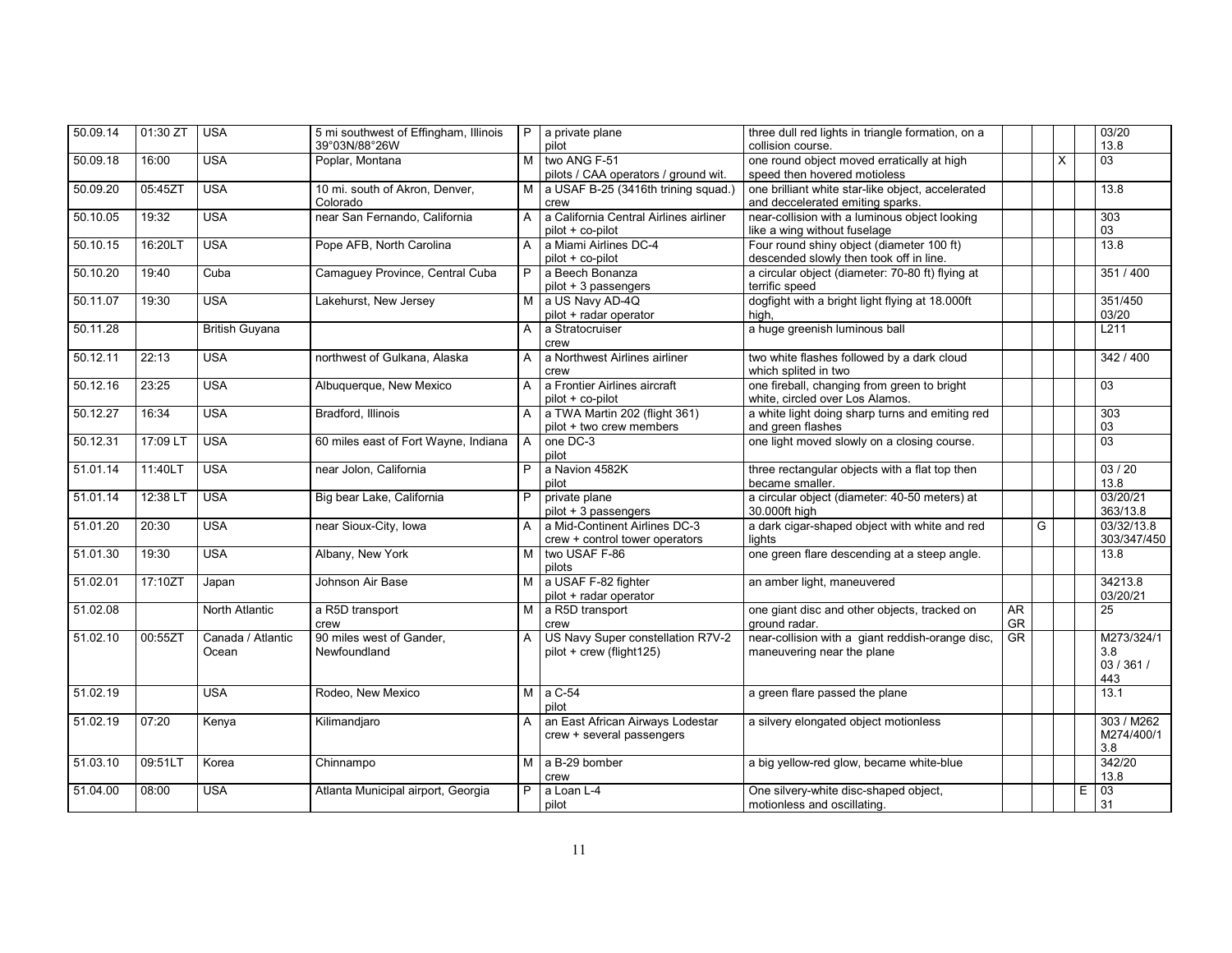| 51.05.22 | 03:20 LT         | <b>USA</b>     | near Dodge City, Kansas                               | A              | an American Airlines airliner<br>pilot                                | a white-blue object circling around the plane                                                      |           |   |              | 03/32<br>303 / 400                     |
|----------|------------------|----------------|-------------------------------------------------------|----------------|-----------------------------------------------------------------------|----------------------------------------------------------------------------------------------------|-----------|---|--------------|----------------------------------------|
| 51.05.23 | 03:20            | <b>USA</b>     | south of Grand Rapids, Minnesota                      | A              | an American Airlines airliner<br>pilot                                | one light hovered and maneuvered at 500-1000<br>mph                                                |           |   |              | 361                                    |
| 51.05.28 |                  | <b>USA</b>     | Minnesota                                             | A              | an American Airlines airliner<br>pilot                                | a bluish white star darted around the plane                                                        |           |   |              | 03                                     |
| 51.05.29 | 09:20            | <b>USA</b>     | Spokane, Washington                                   |                | 4 pilots                                                              | a saucer-shaped object at 2800 ft high                                                             |           |   | X            | 363 / 400                              |
| 51.06.15 | 10:37            | France         | Orange, Vaucluse                                      |                | M a French Air Force Vampire fighter<br>crew(2)                       | a metallic disc, looking like aluminium,<br>motionless, then accelerated                           |           |   |              | M278/03/32<br>363                      |
| 51.07.01 | 22:50LT          | Korea          | Seoul                                                 | M              | 4 USMC F4U-5N<br>4 pilots (1st Marine Air Wing)                       | several bright green balls                                                                         |           |   |              | M278/13.8<br>363 / 369                 |
| 51.07.09 | 13:40            | <b>USA</b>     | Dearing, Georgia                                      | M I            | a F-51 fighter<br>pilot                                               | a white disc moving at great speed                                                                 |           |   |              | 317<br>450                             |
| 51.07.23 |                  | <b>USA</b>     | March AFB, California                                 | M              | fighters<br>pilots                                                    | a silvery object circling above the planes<br>(perhaps identical with the 51.09.23 case)           |           |   |              | 303                                    |
| 51.08.00 | night            | <b>USA</b>     | Norfolk, Virginia                                     | M              | a US Navy Corsair<br>pilot                                            | one orange disc with flattened edge                                                                |           | G |              | 339                                    |
| 51.08.08 | 14:10 LT         | <b>USA</b>     | Northeast of Port Clinton, Ohio                       | P              | a private plane<br>pilot + ground witnesses                           | a dark cigar (6-7 meters long) flying at great<br>speed                                            |           |   |              | 363<br>03/13.8                         |
| 51.08.10 |                  | Sahara         | Tessalit                                              | м              | a French Air Force Toucan AAC-1<br>pilot + co-pilot                   | a huge circular shadow on the ground, near the<br>plane's shadow                                   |           |   |              | L289                                   |
| 51.08.12 | 00:33LT          | <b>USA</b>     | South of Birmingham, Alabama                          | A              | a Delta Airlines cargo flight<br>pilot                                | two streaks of light at high altitude, descending<br>and traveling at high speed.                  | <b>NR</b> |   |              | 13.8                                   |
| 51.08.27 | 20:00            | <b>USA</b>     | Vandalia, Illinois                                    | P              | private plane + a transporter plane<br>pilots + CAA officials on duty | one red light circled the plane twice after take<br>off.                                           |           | G | $\mathsf{X}$ | 03/32/33/31/<br>363/450/13.<br>8       |
| 51.09.00 |                  | <b>USA</b>     | Malaga, south of Glassboro, New<br>jersey             |                | M four Corsair<br>pilots                                              | one orange disc passed directly under the<br>plane, at 30-40 ft distance.                          |           |   | X            | 03/32/33                               |
| 51.09.00 | 18:00LT          | <b>USA</b>     | Memphis, Tennessee                                    | м              | two USN airplanes<br>pilots and 24 passengers                         | one silver object moved off immediately when<br>pilot made a bank turn to approach it.             | $G$ R     |   | $\times$     | 449                                    |
| 51.09.10 | 11:35 LT         | <b>USA</b>     | Fort Monmouth, near Sandy Hook,<br>New Jersey         | м              | a USAF T-33 (148th FIS)<br>2 pilots                                   | a silvery, circular and flat object                                                                | <b>GR</b> |   |              | 303/<br>03/21/26<br>13.1/13.8/13<br>.9 |
| 51.09.17 | 04:20ZT          | Atlantic Ocean | west of Greenland<br>61°30N / 68°50W                  | M <sub>1</sub> | a USAF B-36 bomber<br>crew                                            | running white lights with twin white tail lights                                                   |           |   |              | 418/13.8<br>400/386                    |
| 51.09.17 | 12:17LT          | <b>USA</b>     | Marion. Ohio                                          | P              | a Cessna<br>pilot                                                     | near-collision with a black, hail swept wing<br>object at 2,800 ft                                 |           |   |              | 13.1<br>13.8                           |
| 51.fall  |                  | <b>USA</b>     | between Birmingham, Alabama and<br>Chattanooga        | P              | private plane<br>pilot and passenger                                  | one object flew at a parallel position to the<br>aircraft, 5 smaller objects fly out the first one |           |   |              | $\overline{03}$<br>31                  |
| 51 fall  | early<br>morning | Korea          | southern coast                                        |                | M a USN PBM-5<br>pilot + co-pilot                                     | a grey cigar-shaped object (about 100 ft long),<br>climbed with sudden acceleration                |           |   |              | 03                                     |
| 51.09.23 | 08:25 LT         | <b>USA</b>     | near March AFB, California                            | M I            | Four F-86 fighters<br>pilots                                          | a round silvery object at high altitude                                                            |           |   |              | 303/<br>26/13.1<br>347/13.8            |
| 51.10.00 | 20:45ZT          | <b>USA</b>     | 30 miles southeast of St Paul airport,<br>Minneapolis | M              | a USAF F-51<br>pilot                                                  | one disc-shaped object at 9,000 ft, accelerating<br>away when pilot close in.                      |           |   |              | 02/03<br>31                            |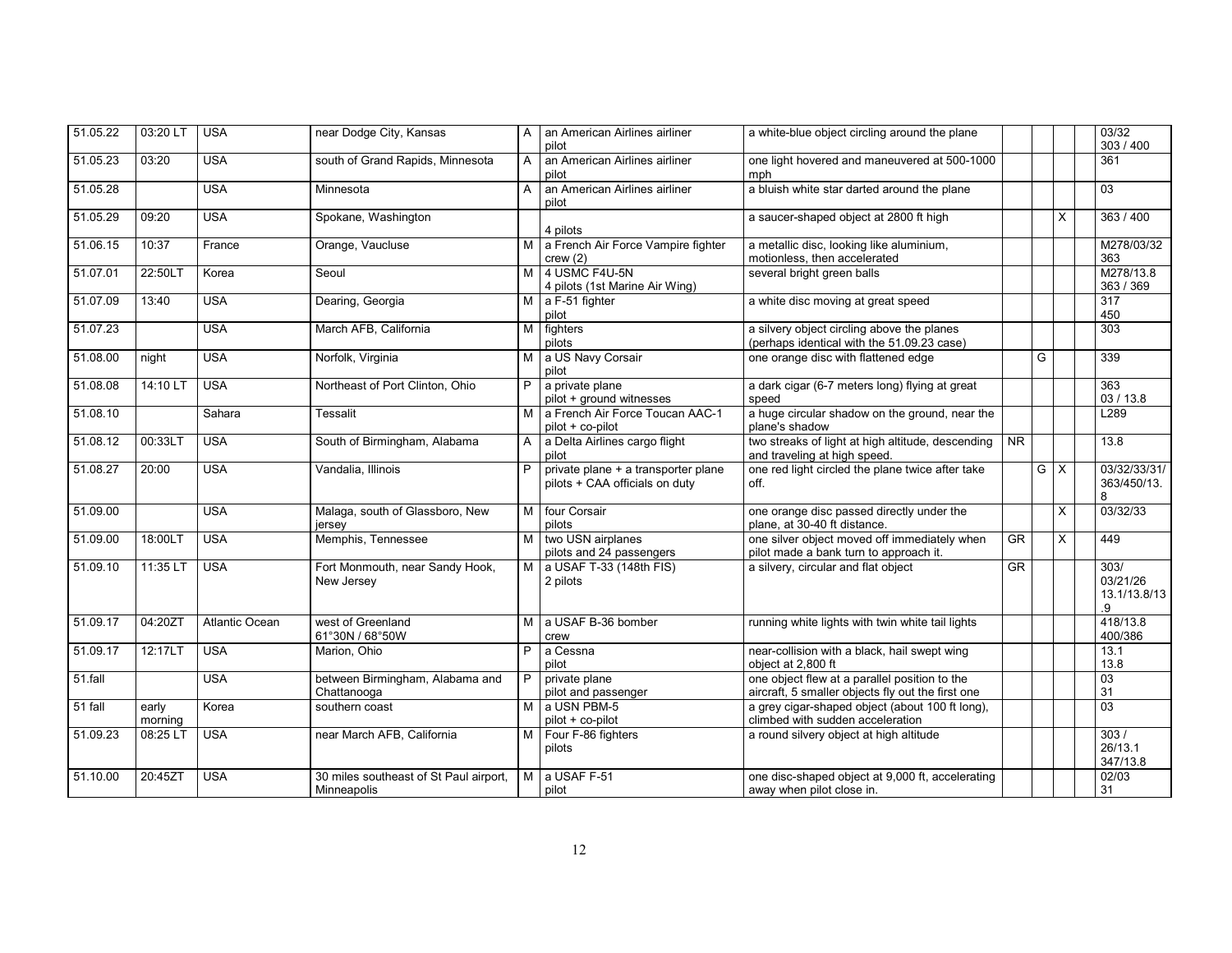| 51.10.09               | 13:45 LT           | <b>USA</b>    | Paris, Illinois                                                 | P | private aircraft<br>pilot                                           | a silvery object looking like a flattened orange,<br>motionless in the sky                               |                                     |   |              | 26 / 444/03<br>M282/13.1/1<br>3.9   |
|------------------------|--------------------|---------------|-----------------------------------------------------------------|---|---------------------------------------------------------------------|----------------------------------------------------------------------------------------------------------|-------------------------------------|---|--------------|-------------------------------------|
| 51.10.10               | 10:00LT            | <b>USA</b>    | 10 mi. East of St Croix Falls,<br>Wisconsin (45°24 N / 92°28 W) | P | a private plane<br>pilot                                            | one cigar-shaped object crossed the sky, made<br>a slight dive, levelled off, accelerated.               |                                     |   |              | A1.1<br>13.09                       |
| 51.10.11               | 06:30LT            | <b>USA</b>    | Minneapolis, Minnesota                                          | P | Private aircraft<br>pilot + ground witnesses                        | two bright objects with a dark lower part moving<br>and circling at great speed                          |                                     | G |              | 342/13.1<br>359/13.09               |
| 51.10.16               | 11:01 LT           | <b>USA</b>    | Whidbey Island NAS, Washington<br>47°45N / 123°30W              |   | M three USAF F-94<br>pilots and Navy ground personnel               | one medium grey round object, moving at high<br>altitude and great speed, no sound.                      |                                     | G |              | 03/32<br>13.09                      |
| 51.10.18               | 03:33ZT            | China         | over Yellow Sea, 140 mi from<br>Tsingtao (35°48N / 123°16E)     |   | M a USN PBM Mariner BD-5<br>crew                                    | a long conically shaped flame, orange-red,<br>became white orange                                        | AR                                  |   |              | 418<br>13.09                        |
| 51.10.21               | 16:25ZT            | <b>USA</b>    | Battle Creek, Michigan<br>40°19N/84°55W                         | P | a Navion (N21424)<br>private pilot                                  | a silver domed-disc passed the plane on a<br>collision-course at a tremendous speed.                     |                                     |   |              | 03/32<br>317/13.9/45<br>0           |
| $\overline{51.11.02}$  | 07:15              | <b>USA</b>    | east of Abilene, Texas                                          | A | an American Airlines DC-4<br>crew                                   | a bright green object with a white trail passed<br>the planes, then exploded                             |                                     |   |              | M283                                |
| $\overline{51.11.16}$  |                    | Thailand      | Bangkok                                                         | A | a British Airliner<br>pilot                                         | one green flying saucer with sparks around it.                                                           |                                     |   |              | 03                                  |
| 51.11.18               | 15:00              | <b>USA</b>    | Minneapolis, Minnesota                                          | м | two ANG F-51 Mustangs<br>two pilots                                 | one fast moving object was out of sight before<br>pilot could close in.                                  |                                     |   |              | 03                                  |
| 51.11.18               | 03:20LT            | <b>USA</b>    | Washington D.C.                                                 | A | a Capital Airlines DC-4 (flight 610)<br>crew + one ground controler | one object with several lights moving very<br>slowly folloved the plane for 20 miles and<br>turned back. | <b>GR</b>                           |   |              | 342<br>13.9                         |
| 51.11.24               | 15:53LT<br>21:53ZT | <b>USA</b>    | Mankato, Minnesota                                              | м | two USAF F-51 Mustang fighters<br>two pilots                        | a white object looking like the Northrop flying<br>wina                                                  |                                     |   |              | 342<br>13.9/450                     |
| 51.11.24               | 23:34ZT            | <b>USA</b>    | Coopersville, Michigan                                          | A | Capital airlines flight 94<br>pilot                                 | one large round object flying between 500-1000<br>ft high at about 1000 mph.                             |                                     | G |              | 13.9                                |
| 51.11.26               | 10:25ZT            | <b>USA</b>    | 25 miles east of Milwaukee,<br>Wisconsin                        | A | a Capital Airlines DC-3<br>pilot                                    | one orange ball of fire with a blue tail flew on a<br>level course.                                      |                                     |   |              | 13.9                                |
| 51.12.07               | 10:21              | <b>USA</b>    | Torrence, California                                            | P | one Aeronca 65CV<br>pilot instructor and student                    | one shiny metallic-looking football-shaped<br>object, stationary then moved away.                        |                                     |   |              | 03                                  |
| 51.12.12               | 13:50LT<br>21:50ZT | <b>USA</b>    | Hastings, Minnesota                                             | M | a USAF F-51 fighter<br>pilot (133rd fighter interceptor wing)       | a white object looking like two revolving discs                                                          |                                     |   |              | M284<br>13.9                        |
| 51.12.22               | 10:30LT<br>15:30ZT | <b>USA</b>    | Ohio, Columbus                                                  |   | M a USAF F-84C (166th FIS)<br>pilot                                 | One object looking like an aircraft without tail<br>surfaces, rolling on its longitudinal axis           |                                     |   |              | 03/26<br>32/13.1/13.9               |
| 51 fall or<br>52 early |                    | <b>USA</b>    | above North Carolina and Virginia<br>border                     |   | M a Lockheed C-54<br>pilots                                         | a light followed aircraft and disappeared<br>straight up at 400-500 mph                                  |                                     |   |              | $\overline{03}$                     |
| 52 early               |                    | Pacific Ocean | between Pearl Harbor, Hawaï and<br>Guam                         |   | M 2 Navy planes<br>pilot and passengers                             | one UFO                                                                                                  |                                     |   | X            | 03<br>410                           |
| 52.01.21               | 09:50 LT           | <b>USA</b>    | Southeast of Mitchell AFB, New York                             |   | M a US Navy TBM-3W<br>pilot                                         | pilot chased a white circular domed-disc, which<br>accelerated and climbed away                          |                                     |   |              | 303 / 26<br>408/13.1/13.<br>9       |
| 52.01.22               | 11:00ZT            | <b>USA</b>    | North Alaska radar outpost, Nenana,<br>Alaska                   | М | one USAF F-94 interceptors<br>pilots                                | a UFO maneuvered when pursued<br>(radar only- no visual sighting)                                        | $\overline{\text{GR}}$<br><b>RO</b> |   | $\mathsf{x}$ | M285/13.1<br>408 / 03 / 26          |
| 52.01.25               | 19:00              | <b>USA</b>    | near San José, northern California                              | P | pilot                                                               | strange red-lit objects seen for 12 mn, then<br>disappeared when landing light turned on                 |                                     |   |              | 03                                  |
| 52.01.29               | 23:00LT            | Korea         | 30 mi southwest of Wonsan                                       | M | a USAF B-29 bomber<br>crew (three members)                          | one orange spherical object followed the plane<br>(diameter: 3 ft)                                       |                                     |   |              | M285/<br>03/13.9<br>303/26/<br>13.1 |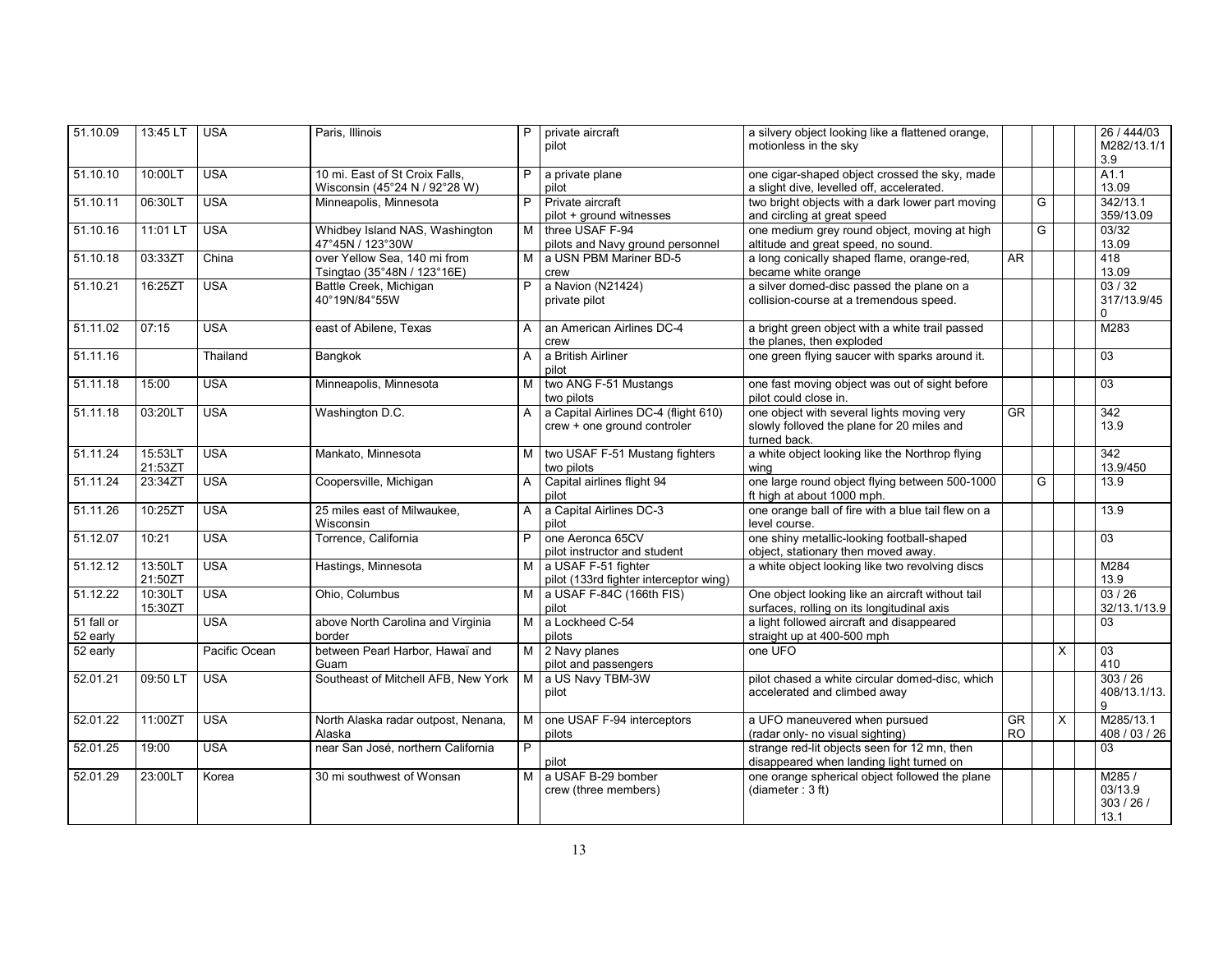| 52.01.29 | 23:24LT  | Korea           | Sunchon                               |   | M a USAF B-29 bomber                                               | one orange spherical object flying on a level                     |    |   |   | M285 / 400              |
|----------|----------|-----------------|---------------------------------------|---|--------------------------------------------------------------------|-------------------------------------------------------------------|----|---|---|-------------------------|
|          |          |                 |                                       |   | crew (different squadron than above)                               | and parallel course with the plane                                |    |   |   | 13.1/13.9               |
| 52.02.01 | 21:30LT  | <b>USA</b>      | 10 miles west of Terre Haute, Indiana | м | a military aircraft                                                | a close group of moving lights changing color                     |    |   |   | 13.1                    |
|          |          |                 |                                       |   | pilot                                                              | from blue to green to yellow.                                     |    |   |   |                         |
| 52.02.02 | 08:50LT  | Eastern Pacific | 30°38 N / 140°02 W                    | м | a USAF MATS VR-8                                                   | one red rocket burst at 1500 ft from aircraft off                 |    |   |   | 13.9                    |
|          |          | Ocean           |                                       |   | crew                                                               | the port wing                                                     |    |   |   |                         |
| 52.02.11 | 03:00 LT | <b>USA</b>      | Pittsburgh, Pennsylvania              | м | a training Beech AT-11                                             | one yellow-orange bright object with a                            |    |   |   | 03/33                   |
|          |          |                 |                                       |   | crew(2)                                                            | pulsating flame at high altitude.                                 |    |   |   | 342/13.9                |
| 52.02.12 | 20:30 LT | <b>USA</b>      | between Friendship Airfield and       | M | a MATS C-47                                                        | a white bright object, moving slowly then                         |    |   |   | 03/13.1                 |
|          |          |                 | Baltimore, Maryland                   |   | pilot + co-pilot                                                   | accelerated                                                       |    |   |   | 21/26/                  |
| 52.02.12 | 21:00 LT | <b>USA</b>      | 10 mi. south of Baltimore, Maryland   |   | M a MATS C-47                                                      |                                                                   |    |   |   | 13.9<br>$\overline{03}$ |
|          |          |                 |                                       |   | pilot + co-pilot                                                   | a white bright object, (same crew as previous<br>case)            |    |   |   | 21 / 26                 |
| 52.02.15 | 18:35    | Korea           | South of Changsong-ni                 |   | $M$ a F-51                                                         | one silver disc (diameter: 50 ft) moving to the                   |    |   |   | 03/369                  |
|          |          |                 |                                       |   | pilot                                                              | east then to the north at 1,000 mph                               |    |   |   |                         |
| 52.02.17 | 08:45ZT  | <b>USA</b>      | 25 miles of Roswell, New Mexico       |   | M a USAF B-29                                                      | one greenish ball of blue fire flying on s traight                |    |   |   | 13.9                    |
|          |          |                 | 33°15 N / 104°10 W                    |   | crew                                                               | line at $15,000$ ft high (diameter : 3 ft)                        |    |   |   |                         |
| 52.02.20 | 23:30    | <b>USA</b>      | Mt Diablo, California                 |   | M a USAF B-25                                                      | one yellow bright on a collision course climbed                   |    |   | X | 13.9                    |
|          |          |                 |                                       |   | pilot + co-pilot                                                   | and picked up speed.                                              |    |   |   |                         |
| 52.02.23 | 23:15LT  | North Korea     | Sinuiju                               |   | M a USAF B-29 bomber                                               | a bluish cylindrical object, blinking rapidly, with               |    |   |   | 342 / 13.9              |
|          |          |                 |                                       |   | one crew member                                                    | a tail, made several turns                                        |    |   |   | 369 / 400               |
| 52.02.24 | 02:15ZT  | Atlantic Ocean  | 36°50N / 08°50W                       | M | a USAF MATS aircraft                                               | Two bright flashes at 50 miles ahead of the                       |    |   |   | 13.9                    |
|          |          |                 |                                       |   | pilot                                                              | aircraft.                                                         |    |   |   |                         |
| 52.02.24 | 23:15LT  | Korea           | Antung                                | M | a USAF B-29 bomber                                                 | a bright blue cylindrical object emited a                         |    |   |   | 26 / 13.9               |
| 52.03.00 |          | <b>USA</b>      | above Georgia                         | м | pilot (345th Bomber Squadron)<br>an Air Force Reconnaissance RB-29 | luminous beam of light<br>a UFO followed a meteorological weather |    |   |   | 369<br>M287             |
|          |          |                 |                                       |   | crew                                                               | balloon                                                           |    |   |   | 03                      |
| 52.03.04 | 01:35ZT  | Sea of Japan    | 15 miles west of Ashiya Air base      | м | a USAF C-54                                                        | one bright orange oval-shaped object flying at                    |    |   |   | 13.9                    |
|          |          |                 | 33°53 N / 130°40 E                    |   | crew (53rd Troop Carrier Squadron)                                 | 10.000 ft.                                                        |    |   |   |                         |
| 52.03.07 | 01:00LT  | <b>USA</b>      | between Clarence and Tulsa,           | М | a USAF C-54                                                        | one bright light passed from right to left, loose                 |    |   |   | 13.9                    |
|          |          |                 | Oklahoma                              |   | co-pilot                                                           | altitude and went out three times.                                |    |   |   |                         |
| 52.03.15 |          | Pacific Ocean   | between Hawaï and Guam                | м | two USN aircraft                                                   | a flying saucer appeared suddenly, flew                           |    |   |   | 400                     |
|          |          |                 |                                       |   | plane of Navy secretary Kimball                                    | alongside the wing tip, then shot ahead.                          |    |   |   | 410                     |
| 52.03.23 | 18:05LT  | <b>USA</b>      | 20 miles south of Yakima,             | м | a USAF F-94                                                        | a stationary Large red fire-ball seen by pilot                    | GR |   |   | 342                     |
|          | 02:33ZT  |                 | Washington                            |   | pilot + radar operator                                             | several times                                                     | AR |   |   | 418/434                 |
| 52.03.24 | 08:45    | <b>USA</b>      | Pt Conception, California             | м | a B-29 bomber                                                      | an unknown target tracked for 20-30 seconds                       |    |   |   | $\overline{342}$        |
|          | 20:30    | <b>USA</b>      |                                       | м | navigator + radar operator<br>four USAF B-50D                      | at estimated 3.000mph                                             | AR |   |   | 418                     |
| 52.03.26 |          |                 | Texas<br>31°10N / 103°30W             |   | pilots                                                             | red and green running lights moved rapidly<br>during 10-15 mn     |    |   | X |                         |
| 52.03.29 | 11:20    | Japan           | 20 miles north of Misawa              | м | a USAF T-6                                                         | a small bright disc, reflecting the sunlight,                     |    |   | X | 303 / 13.09             |
|          |          |                 |                                       |   | pilot                                                              | maneuvered above two USAF F-84s                                   |    |   |   | 347 / 408               |
| 52.03.29 |          | Belgian Congo   | Elisabethville area, Tanganyka Lake   |   | M a fighter                                                        | 2 aluminium discs maneuvered                                      |    | G |   | M287                    |
|          |          |                 |                                       |   | pilot                                                              |                                                                   |    |   |   |                         |
| 52.04.03 | 08:15LT  | <b>USA</b>      | Marana, Arizona                       |   | M a T-6 training aircraft                                          | one bright oblong-shaped object, shone like                       |    |   |   | 03/26                   |
|          |          |                 |                                       |   | pilot + 6 pilots on ground                                         | aluminium, above 54,000 ft.                                       |    |   |   | 31 / 13.1               |
| 52.04.09 | 14:30 LT | <b>USA</b>      | Shreveport, Louisiana                 |   | M a USAF C-46                                                      | One disc-shaped object, cream colored                             |    |   | X | 26                      |
|          |          |                 |                                       |   | crew                                                               | (diameter: 30-40 ft), ahead of the plane                          |    |   |   | 13.9/450                |
| 52.04.09 | 14:45LT  | <b>USA</b>      | 5-6 miles north of Barksdale,         | М | a USAF C-46                                                        | one cream-colored disc-shaped object                              |    |   |   | 13.9                    |
|          |          |                 | Louisiana.                            |   | crew                                                               | disappeared on a northerly heading.                               |    |   |   |                         |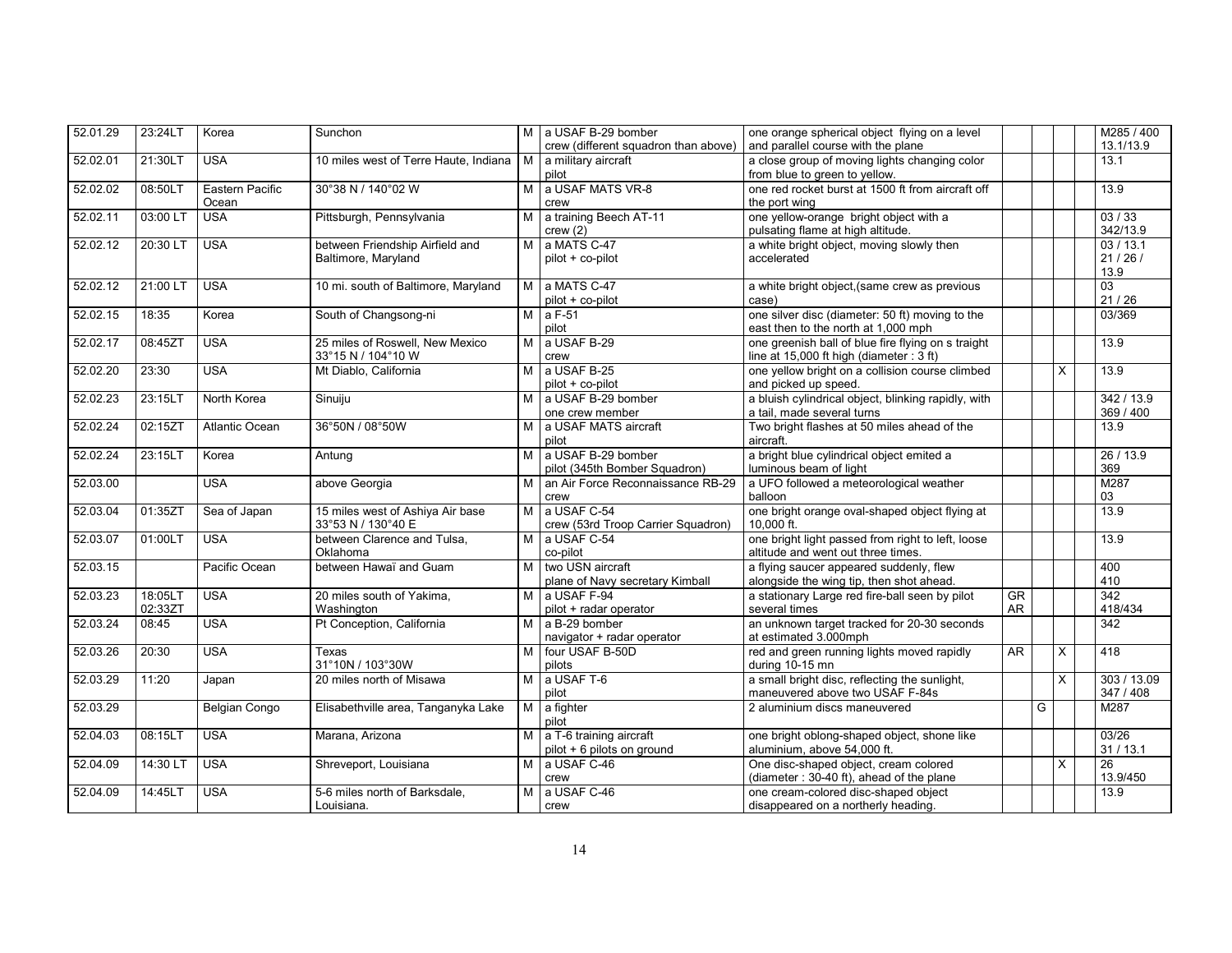| 52.04.14 | 12:40   | <b>USA</b>          | Lacrosse, Wisconsin                     | A | a Central Airlines airliner            | several luminous objects in a V formation          |           |                |              | 400         |
|----------|---------|---------------------|-----------------------------------------|---|----------------------------------------|----------------------------------------------------|-----------|----------------|--------------|-------------|
|          |         |                     |                                         |   | crew + passengers                      | moved at great speed                               |           |                |              | 410         |
| 52.04.14 | 18:34LT | <b>USA</b>          | Memphis, Tennessee                      | М | two US Navy aircraft                   | a dome-shaped object passed the two planes         |           |                | $\mathsf{x}$ | 400/450     |
|          |         |                     |                                         |   | pilots                                 | (size: 3 ft long / 1 ft high).                     |           |                |              | 410 / 13.09 |
| 52.04.16 | 20:15   | <b>USA</b>          | Madison, Wisconsin                      |   |                                        | a formation of 5-6 yellowish-white objects flying  |           |                |              | 339         |
|          |         |                     |                                         |   | pilot                                  | at high speed                                      |           |                |              |             |
| 52.04.24 | 05:00LT | <b>USA</b>          | Bellevue Hill, Vermont                  | M | a USAF C-124 transporter               | 3 bluish circular objects, 2 of them flew on a     |           |                |              | 342         |
|          |         |                     | 40°30N / 72°15W                         |   | crew                                   | parallel course with the plane                     |           |                |              | 13.10       |
| 52.04.25 | 21:15LT | <b>West Germany</b> | Rhein-Main AB                           | M | a C-47                                 | near-collision with a white circular light flying  |           |                |              | 400         |
|          |         |                     |                                         |   | two pilots                             | toward northwest                                   |           |                |              | 410 / 13.10 |
| 52.04.29 | 22:00LT | <b>USA</b>          | north of Goodland, Kansas               |   | $M$ a B-29 bomber                      | a white blinking light                             |           |                |              | 342         |
|          | 04:00ZT |                     | 39°38N / 101°40 W                       |   | pilot                                  |                                                    |           |                |              | 13.10       |
| 52.05.01 | 09:10   | <b>USA</b>          | Davis-Monthan AFB, Tucson, Arizona      | M | a USAF B-36 bomber                     | 2 bright round objects on each side of the plane   |           |                |              | 339         |
|          |         |                     |                                         |   | crew                                   |                                                    |           |                |              |             |
| 52.05.08 | 02:30LT | <b>USA</b>          | Atlantic Ocean, 600 miles east from     | A | a Pan Am DC-4 (flight 203)             | 3 lights approaching on the left, the bigger was   |           |                |              | 303/        |
|          |         |                     | Jacksonville, Florida                   |   | two crew members                       | white, the two others orange                       |           |                |              | 13.1/450    |
|          |         |                     |                                         |   |                                        |                                                    |           |                |              | 339 / 13.10 |
| 52.05.08 | 22:00   | Japan               | Misawa AB, Honshu                       |   | M a USAF F-94 (339th FIS)              | one ball-shaped streak of light, color changed (   |           |                |              | 13.10       |
|          |         |                     | 40°40 N / 141°27 E                      |   | pilot + radar observer                 | green, yellow, orange) and disintegrated           |           |                |              |             |
| 52.05.09 | 10:30LT | <b>USA</b>          | George AFB, California                  | м | two USAF F-86                          | one round silver object was seen visually from     |           |                | $G \mid X$   | 26/13.1     |
|          |         |                     |                                         |   |                                        |                                                    |           |                |              |             |
|          | 17:30ZT |                     |                                         |   | pilots                                 | ground and from two aircraft                       |           |                |              | 13.10       |
| 52.05.13 | 11:15ZT | <b>USA</b>          | El Centro Naval Air Station, California | M | a USN F-9F                             | one ball-shaped streak of light, color changed (   |           | G              |              | 13.10       |
|          |         |                     |                                         |   | pilot                                  | green, yellow, orange) and disintegrated           |           |                |              |             |
| 52.05.15 | 11:00LT | North Korea         |                                         | м | two F-86                               | one silvery oval-shaped object flying at 1500      |           |                | $\times$     | 13.10       |
|          |         |                     |                                         |   | pilots (51st Fighter Interceptor Wing) | mph at 20 miles left of the fighters.              |           |                |              |             |
| 52.05.15 | 18:35LT | North Korea         | Changson-Ni                             |   | M   a F-51 (18th Fighter Bomber Group) | a silvery circular object (diameter: 16-17         |           |                |              | 03/13.10    |
|          |         |                     |                                         |   | pilot                                  | meters), maneuvered                                |           |                |              | 369 / 400   |
| 52.05.19 | 01:48LT | <b>USA</b>          | San Angelo, Texas                       | м | a RB-36                                | 7 bright white circular objects flying in straight |           |                |              | F26.2/      |
|          |         |                     | 30°37N / 100°47W                        |   | crew (8)(31st strategic recon. squad)  | line                                               |           |                |              | 13.10       |
|          |         |                     |                                         |   |                                        |                                                    |           |                |              | 339/400     |
| 52.05.24 | 01:27LT | <b>USA</b>          | Zuni, New Mexico                        |   | A a TWA airliner                       | two reddish torpedo-shaped objects appeared        |           |                |              | 13.10       |
|          |         |                     |                                         |   | pilot                                  | directly in front of the airliner                  |           |                |              |             |
| 52.05.26 | 03:20LT | North-Korea         | above North-Korea                       |   | $M$ a F-94C                            | one bright white object, accelerated at            | AR        |                |              | 369         |
|          |         |                     |                                         |   | pilot + Radar operator                 | tremendous speed                                   | <b>GR</b> |                |              | 418         |
| 52.05.29 | 20:10   | <b>USA</b>          | east of Albuquerque, New Mexico         |   | M five B-29 bombers                    | a greenish globe-shaped object                     |           |                |              | 400 / 13.10 |
|          |         |                     |                                         |   | crews                                  |                                                    |           |                |              | 410         |
| 52.05.30 | 19:00LT | Japan               | North of Oshima                         |   | M a C-54 transporter                   | a round and black shape, first motionless, then    |           |                |              | 369 / 13.10 |
|          |         |                     | 34°15N / 139°30E                        |   | crew(3)                                | moved rapidly toward west                          |           |                |              | 400         |
| 52.05.31 | 03:45LT | Korea               | south of Chorwon                        |   | $M$ a F-94 fighter                     | one white-bluish round object, tracked on          | <b>AR</b> | $\overline{G}$ |              | 20/13.10    |
|          |         |                     | 37°55N / 129°07E                        |   | pilot (319th Fighter squadron)         | airborne radar, not on ground radars               |           |                |              | 369         |
|          |         |                     |                                         |   |                                        |                                                    |           |                |              | 14          |
| 52.06.00 | night   | North Africa        |                                         | м | a French Air Force aircraft            | one luminous sphere passed the aircraft            |           |                |              |             |
|          |         |                     |                                         |   | crew                                   | leaving a reddish trail and disappeared.           |           |                |              |             |
| 52.06.01 |         | Korea               | Southwest of K-16 K14 area              | м | two USAF F-86                          | one bright green spherical mass, burning and       |           |                | X            | 13.10       |
|          |         |                     |                                         |   | pilots                                 | falling at great speed.                            |           |                |              |             |
| 52.06.01 | night   | <b>USA</b>          | Plant City, Lakeland, Florida           |   | M a military aircraft                  | a rapidly moving bluish light                      |           |                |              | 03          |
|          |         |                     |                                         |   | two USAF instructors                   |                                                    |           |                |              | 13.10       |
| 52.06.02 |         | West Germany        | Fulda                                   |   | $M$ a RB-26C                           | a white object flew at great speed                 |           |                |              | 342         |
|          |         |                     |                                         |   | crew member                            |                                                    |           |                |              |             |
| 52.06.04 | 22:10   | <b>West Germany</b> | Stuttgart                               | M | a USAF C-47                            | one circular-shaped object, with white lights on   |           |                |              | 400         |
|          |         |                     |                                         |   | pilot + co-pilot                       | the leading edge                                   |           |                |              | 410         |
|          |         |                     |                                         |   |                                        |                                                    |           |                |              |             |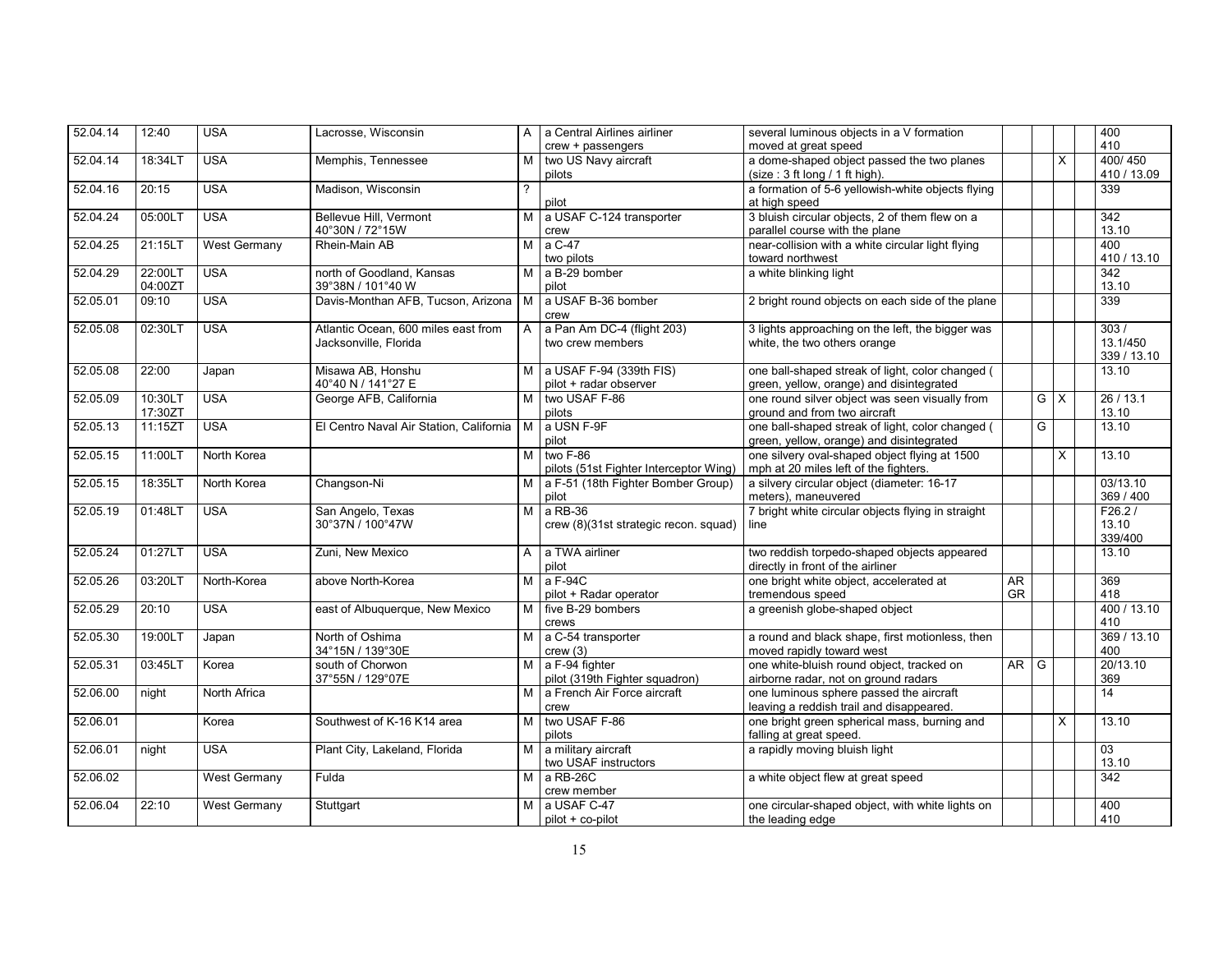| 52.06.07 | 11:18     | <b>USA</b>    | Albuquerque, New Mexico                                  |                | M a B-25 bomber<br>crew                                            | a rectangular-shaped object, aluminium in<br>color, followed the plane's course                 |    |   |          | 342<br>03/21                          |
|----------|-----------|---------------|----------------------------------------------------------|----------------|--------------------------------------------------------------------|-------------------------------------------------------------------------------------------------|----|---|----------|---------------------------------------|
| 52.06.07 | afternoon | Germany       |                                                          | ?              | one Junker JU-52 Toucan<br>crew (" members)                        | one orange disc on a collision course.                                                          |    |   |          | 14                                    |
| 52.06.13 | 01:00     | France        | Le Bourget airport, Paris                                | A              | an airliner<br>pilot + two control tower operators                 | a red-orange light, hovered one hour, then<br>crossed the sky rapidly                           |    | G |          | 303                                   |
| 52.06.17 | 01:28     | <b>USA</b>    | Cape Cod, Massachusetts                                  |                | M a USAF F-94 fighter<br>pilot                                     | a bright light crossed the sky in front of the<br>fighter                                       |    |   |          | 342                                   |
| 52.06.18 |           | <b>USA</b>    | Mojave desert, 100 miles East of<br>March AFB California | $\overline{M}$ | a B-25 bomber                                                      | an UFO followed the plane for 30 minutes                                                        |    |   |          | 103/303<br>400/408                    |
| 52.06.20 | 15:03     | Korea         | above center Korea<br>33°02N / 88°26W                    | M              | four F4U-4B Corsair fighters<br>four pilots (7302nd USMC)          | one white or silvery oval-shaped object                                                         |    |   | $\times$ | 342 / 13.10<br>369                    |
| 52.06.21 | 12:30     | <b>USA</b>    | Kelly AFB, Texas                                         | $\overline{M}$ | a B-29 bomber<br>crew member                                       | a flat white object with a sharp front and a<br>round rear part                                 |    |   |          | 342<br>13.10                          |
| 52.06.23 |           | Korea         | <b>CV 4359 Zone</b>                                      |                | M a military aircraft<br>pilot (18th Fighter Bomber Group)         | one black disc flew at 6,000 ft, approached the<br>aircraft within 1,500 ft then diasppeared.   |    |   |          | 13.11                                 |
| 52.06.28 | 12:50ZT   | Pacific Ocean | 29°00 N / 145°20 W                                       |                | M a USAF C-47<br>pilot                                             | one bright light passed very fast from left to<br>right across the aircraft flight path         |    |   |          | 13.11                                 |
| 52.06.30 | 19:00     | Sea of Japan  |                                                          |                | M A USAF C-54<br>crew(3)                                           | a circular object flattened on top and bottom                                                   |    |   |          | 369<br>400                            |
| 52.07.00 |           | <b>USA</b>    | East Long Beach, California                              | P              | a Luscombe<br>pilot + one passenger                                | a flying disc                                                                                   |    |   |          | $\overline{03}$                       |
| 52.07.00 | 23:00     | Australia     | near Worina Dam, Sydney area                             | $\mathsf{A}$   | an ANA aircraft<br>pilot                                           | an object with an orange tail, re-appeared after<br>2 minutes and circled the aircraft          |    |   |          | 03<br>430                             |
| 52.07.05 | 06:00     | <b>USA</b>    | near Richlands, Washington                               | $\mathsf{A}$   | a Conner Airlines C-46<br>2 pilots + 2 co-pilots                   | a perfect circular white disc above Hanford<br>atomic site                                      |    |   |          | 303 / 13.11<br>408                    |
| 52.07.05 | 19:58     | <b>USA</b>    | South-Southwest of Norman,<br>Oklahoma                   | P              | pilot                                                              | three dark disc-shaped objects at 4,000 ft high                                                 |    |   |          | 400<br>410                            |
| 52.07.07 | 10:30     | <b>USA</b>    | near Hill AFB, Ogden, Utah                               | M I            | a USAF B-26 (Flight Test Branch)<br>pilot and crew                 | one brilliant yellowish-orange flame descending<br>at a near vertical angle.                    |    |   |          | 13.11                                 |
| 52.07.10 | 20:18LT   | <b>USA</b>    | near Quantico, Virginia                                  | $\mathsf{A}$   | a National Airlines Lockheed C-60<br>pilot (flight 42)             | a very bright amber glow, stationary then<br>climbing slowly and disappeared.                   |    |   |          | 303/13.11<br>03/21                    |
| 52.07.12 | 20:04LT   | <b>USA</b>    | Buckley, Illinois                                        | A              | An Ozark Airlines aircraft<br>crew (3) (flight 305)                | one white light moving very fast from east to<br>west across the nose of the aircraft.          |    |   |          | 13.11                                 |
| 52.07.12 | 20:05LT   | <b>USA</b>    | near Rennsalear, Indiana                                 | $\mathsf{A}$   | an Eastern Airlines DC-3<br>pilot (flight 177)                     | one very bright object off the right wing on a<br>level trajectory.                             |    |   |          | 13.11                                 |
| 52.07.12 | 20:05LT   | <b>USA</b>    | 15 miles northeast of Indianapolis,<br>Indiana           | P.             | a Cessna (N1777V)<br>pilot                                         | one object travelled in front of the aircraft, the<br>light diminished, a black object visible. |    |   |          | 13.11                                 |
| 52.07.12 | 21:04LT   | <b>USA</b>    | Arlington, Illinois                                      |                | M $a$ USAF F-86 (62nd FIS)<br>pilot                                | one oblong-shaped yellowish lighted object<br>followed by a trail flying in a straight flight.  |    |   |          | 13.11                                 |
| 52.07.12 | 21:05LT   | <b>USA</b>    | near Greenfield, Indiana                                 | $\mathsf{A}$   | an American Airlines Convair<br>pilot + co-pilot                   | one object flying parallel to the aircraft, seemed<br>to head down.                             |    |   |          | 13.11                                 |
| 52.07.12 | 21:13LT   | <b>USA</b>    | Dayton, Ohio                                             | M              | two USAF F-86<br>two pilots (97th FIS)                             | two round briliant white lights hovering at<br>21,000 ft, then disappeared                      |    |   |          | 13.11                                 |
| 52.07.13 | 03:00LT   | <b>USA</b>    | 60 miles southwest of Washington<br>D.C.                 | A              | a National Airlines DC-4 (flight 611)<br>pilot                     | one white-blue light approached the plane,<br>hovered, then moved away                          | GR |   |          | 303 / 13.09<br>408 /<br>449/450       |
| 52.07.14 | 20:12LT   | <b>USA</b>    | Newport News, Norfolk, Virginia                          | $\overline{A}$ | a Pan Am DC-4 (#88901)<br>pilot + first officer (Nash/Fortenberry) | 6 luminous red-orange discs, joined by 2<br>brighter discs, flew in formation                   |    | G |          | 34/303/339/<br>13.9359/408<br>/C10.62 |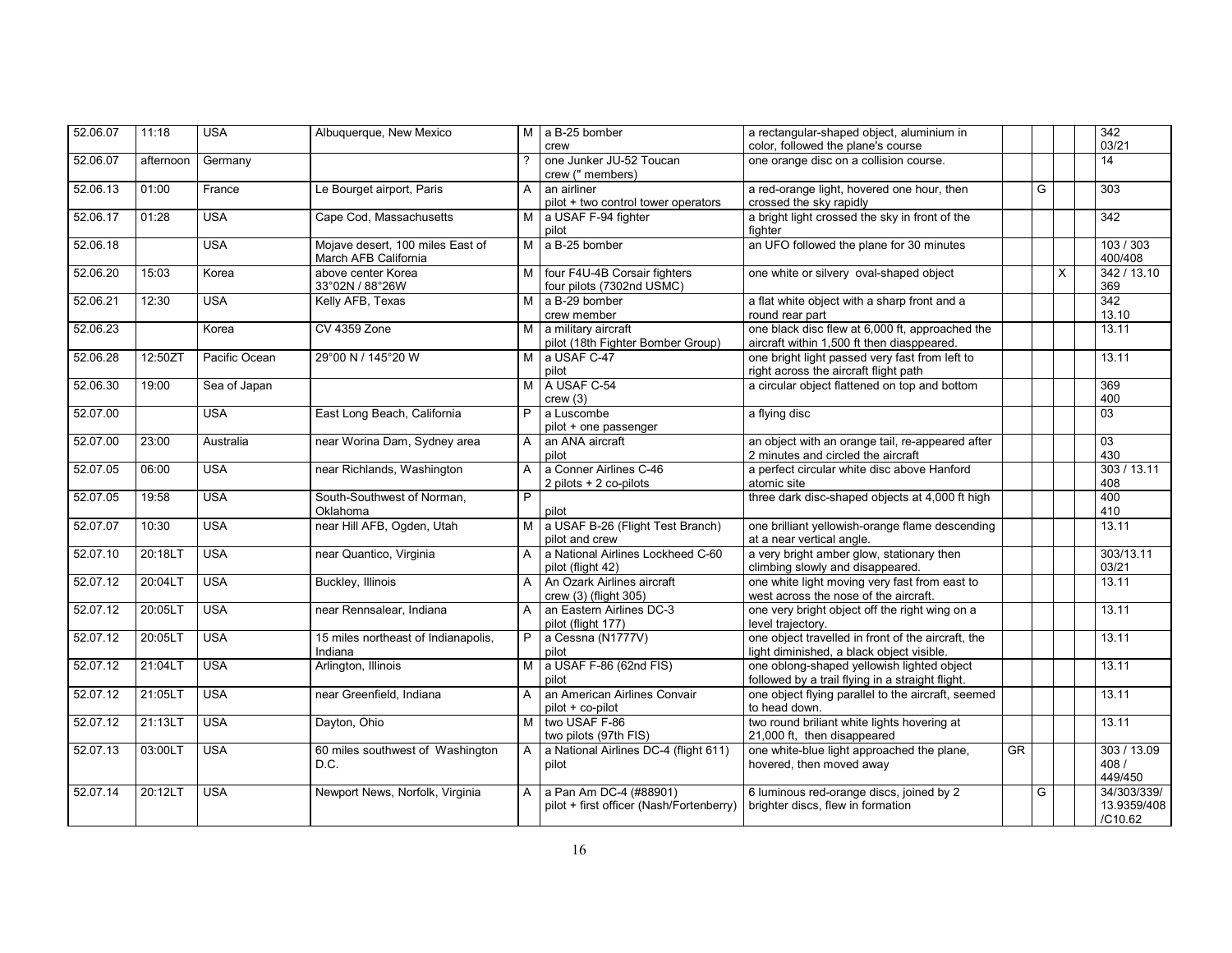| 52.07.15 | 07:50ZT | <b>USA</b> | 20 miles South of McChord AFB            | M              | two fighters (318th fighter squadron) | a strange object doing a slow roll midway           |                          |     | X            | $\overline{03}$  |
|----------|---------|------------|------------------------------------------|----------------|---------------------------------------|-----------------------------------------------------|--------------------------|-----|--------------|------------------|
|          |         |            |                                          |                | pilots                                | between the 2 fighters, red and green lights        |                          |     |              | 21 / 13.12       |
| 52.07.17 | 11:00   | <b>USA</b> | Lake Erie, east of Sandusky, Ohio        | A              | an United Airlines aircraft           | pilot saw a saucer near a United Airlines airliner  |                          |     |              | 400/03           |
|          |         |            |                                          |                | a private pilot                       |                                                     |                          |     |              | 410              |
| 52.07.18 | 02:45   | <b>USA</b> | near Denver, Colorado                    | $\mathsf{A}$   | an American Airlines airliner         | 3 observations of several lights                    |                          |     |              | 303              |
|          |         |            |                                          |                | pilot                                 |                                                     |                          |     |              |                  |
| 52.07.20 | 01:00LT | <b>USA</b> | Washington D.C.                          | $\mathsf{A}$   | a Capital Airlines DC-4               | 7 lights moving rapidly up and down, hovered        | $\overline{\mathsf{GR}}$ |     |              | 303 / 13.11      |
|          |         |            |                                          |                | pilot + first officer (Pierman case)  |                                                     |                          |     |              | 408 / 418        |
| 52.07.20 | 03:00   | <b>USA</b> | 4 miles from Washington D.C. airport   A |                | a Capital Airlines airliner           | one unidentified light chased the plane             | $\overline{\text{GR}}$   |     |              | 303 / 13.11      |
|          |         |            |                                          |                | pilot                                 |                                                     |                          |     |              | 408              |
| 52.07.21 |         | <b>USA</b> | 10 miles northwest of Kermit, Texas      | P              | a private plane                       | one brilliant white light playing near a bank of    |                          |     |              | E<br>03/31       |
|          |         |            |                                          |                | pilot                                 | high altitude clouds, radio was dead.               |                          |     |              |                  |
| 52.07.22 | 12:00   | <b>USA</b> | Stafford, Virginia                       | M <sub>1</sub> | a USAF C-54                           | a bright ovoid object hovered, stopped, then        |                          |     |              | 400              |
|          |         |            |                                          |                | pilot                                 | moved again                                         |                          |     |              | 410              |
| 52.07.22 | 18:45LT | <b>USA</b> | 12 miles east of Peterson Field,         | $\overline{P}$ | a Cessna 140                          | one round silver object disappeared into            |                          |     |              | 13.12            |
|          |         |            | Colorado                                 |                | pilot and passenger (ADC members)     | clouds.                                             |                          |     |              |                  |
| 52.07.22 | 22:45   | <b>USA</b> | Mcdill AFB, Florida                      | м              | one bomber (364th Bomb Squadron)      | one object sighted over the AFB, flying at high     | <b>GR</b>                |     |              | 03/29            |
|          |         |            |                                          |                | pilot + co-pilot                      | speed.                                              |                          |     |              |                  |
| 52.07.22 | 22:50   | <b>USA</b> | Trenton, New Jersey                      | M              | several F-94 from Dover AFB           | radar-visual sightings of blue-white lights during  | <b>AR</b>                |     | $\mathsf{x}$ | $\overline{342}$ |
|          |         |            |                                          |                | crews                                 | 2 hours                                             |                          |     |              |                  |
| 52.07.23 | 01:20LT | <b>USA</b> | South of Memphis, Tennessee              | M              | a USAF B-29 (# 7606)                  | one large brilliant green flash.                    |                          |     |              | 13.12            |
|          |         |            | 33°06 N / 90°41 W                        |                | pilot (301st Bombardment Wing)        |                                                     |                          |     |              |                  |
| 52.07.23 | 01:29LT | <b>USA</b> | South of Memphis, Tennessee              | м              | a USAF B-29 (# 7267)                  | one brilliant flash with a white center and green   |                          |     |              | 13.12            |
|          |         |            | 35°24 N / 89°20 W                        |                | pilot (301st Bombardment Wing)        | outer edges.                                        |                          |     |              |                  |
| 52.07.23 | 01:50LT | <b>USA</b> | South of Memphis, Tennessee              | M              | a USAF B-29 (# 9890)                  | one large brilliant flash similar to a photo flash  |                          |     |              | 13.12            |
|          |         |            | 33°10 N / 92°11W                         |                | pilot + co-pilot (301st Bomb. Wing)   | bomb explosion.                                     |                          |     |              |                  |
| 52.07.23 | 02:30LT | <b>USA</b> | South of Memphis, Tennessee              | М              | a USAF B-29 (# 6389)                  | one brilliant blue-green flash lit up the entire    |                          |     |              | 13.12            |
|          |         |            | 33°20 N / 91°55 W                        |                | crew (301st Bombardment Wing)         | sky and the front of the aircraft.                  |                          |     |              |                  |
| 52.07.23 | 03:20ZT | <b>USA</b> | 42°10 N / 71° W                          | M              | a USAF F-94B                          | one large round object spinning and throwing        |                          |     |              | 13.12            |
|          |         |            |                                          |                | pilot + radar observer                | off a blue light.                                   |                          |     |              |                  |
| 52.07.23 | 03:47ZT | <b>USA</b> | 42°10 N / 71° W                          | M              | a USAF F-94B                          | one green light, lock on obtained.                  | <b>AR</b>                |     |              | 13.12            |
|          |         |            |                                          |                | pilot + radar observer                |                                                     |                          |     |              |                  |
| 52.07.23 | 03:47ZT | <b>USA</b> | Braintree, between Boston and            | M              | one F-94 interceptor                  | two objects with a flickering white light and and   | <b>AR</b>                | G X |              | 303              |
|          |         |            | Provincetown, Massachusetts              |                | pilot (different crew as above)       | a swishing circling blue light passed the aircraft. |                          |     |              | 13.12            |
| 52.07.23 | 08:40   | <b>USA</b> | Pottstown, Pennsylvania                  | M              | three F-94 interceptors               | one silvery pear-shaped object with 2-3             |                          |     | $\times$     | 342              |
|          |         |            |                                          |                | crews(6)                              | squares on the lower part + a small triangle        |                          |     |              |                  |
| 52.07.23 | 20:20   | Japan      | east of Misawa AB                        | M              | a USAF F-94                           | a blue-green fireball chased by the plane           |                          |     |              | 400 / 449        |
|          |         |            |                                          |                | pilot                                 |                                                     |                          |     |              | 410              |
| 52.07.23 | night   | <b>USA</b> | Altoona, Pennsylvania                    | м              | a F-94 interceptor                    | 3 cylindrical objects in vertical formation         |                          |     |              | 339              |
|          |         |            |                                          |                | crew(2)                               |                                                     |                          |     |              | 342              |
| 52.07.23 | 22:00   | <b>USA</b> | between Monroe et Little Rock,           | P              | private aircraft                      | one blood red star-like object changed course       |                          |     |              | 03               |
|          |         |            | Arkansas                                 |                | pilot                                 | and followed the plane                              |                          |     |              |                  |
| 52.07.24 | 15:40   | <b>USA</b> | Carson Sink, Nevada                      | M              | a USAF B-25 bomber                    | 3 silver delta-shaped objects crossed the sky in    |                          |     |              | 303 / 450        |
|          |         |            |                                          |                | pilot + co-pilot                      | front of the bomber                                 |                          |     |              | 342 / 436        |
| 52.07.25 | 00:10LT | <b>USA</b> | Alice, Texas                             | м              | a USAF B-29                           | one very bright bluish-green perfectly round        |                          |     |              | 13.13            |
|          |         |            | 27°40 N / 98°02 W                        |                | crew (3510th Flying Training Group)   | light flying rapidly, went out leaving sparks.      |                          |     |              |                  |
| 52.07.25 | 06:10ZT | <b>USA</b> | Manassas, Virginia                       | М              | two USAF F-94 (148th FIS)             | one very bright white object, sighted 4 hours       |                          | G   |              | 13.13            |
|          |         |            | 38°37'41" N / 77°26'20" W                |                | pilots and ground witnesses           | from ground, traveling west at a low speed.         |                          |     |              |                  |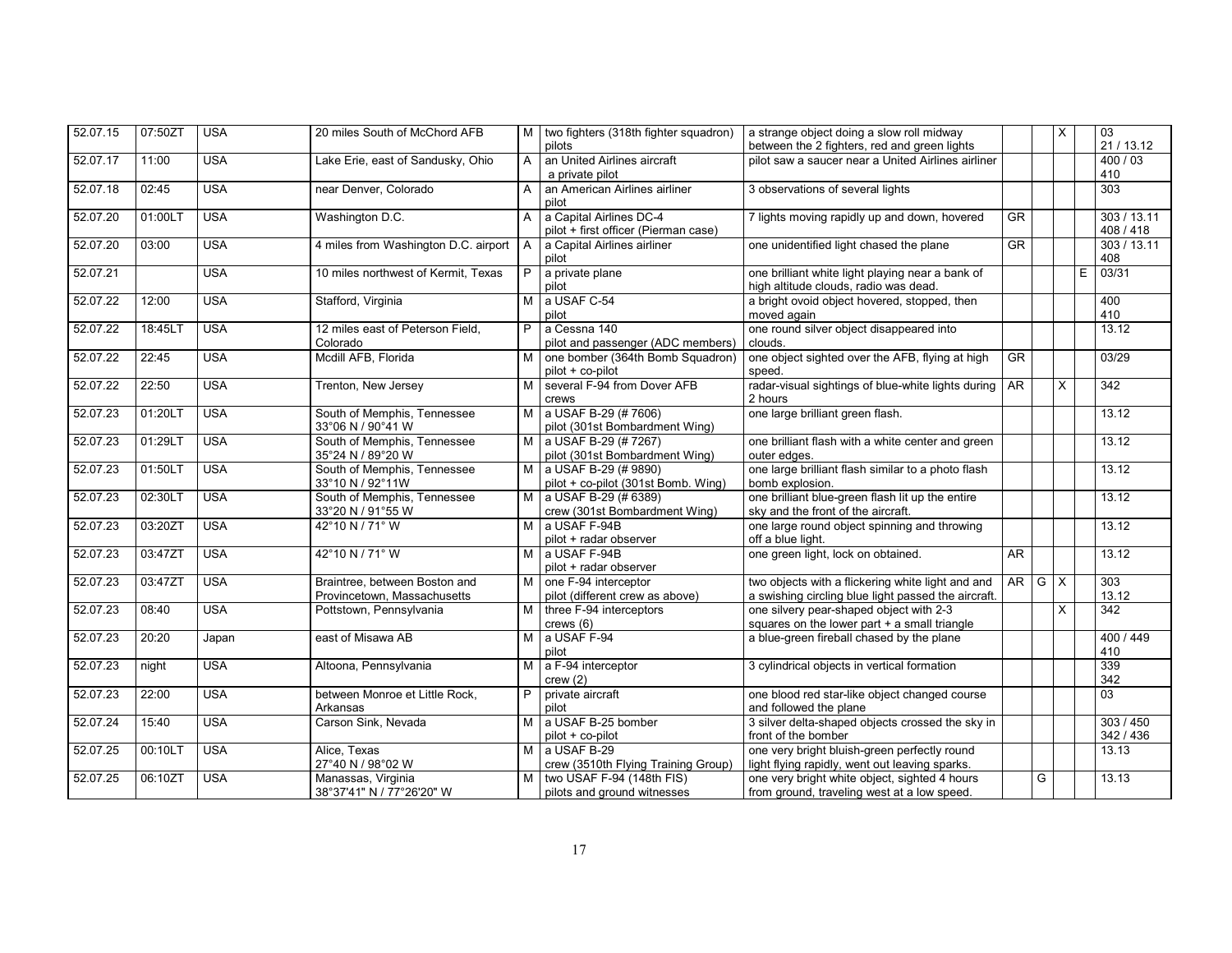| 52.07.26 | 22:10    | <b>USA</b>            | Florence, South Carolina                               | A              | an Eastern Airlines airliner                                               | a white light moving rapidly at 22,000 ft                                                               |                        |   |          | 400<br>410                          |
|----------|----------|-----------------------|--------------------------------------------------------|----------------|----------------------------------------------------------------------------|---------------------------------------------------------------------------------------------------------|------------------------|---|----------|-------------------------------------|
| 52.07.26 | 00:15 LT | <b>USA</b>            | Between Newport News and Langley<br>AFB, Virginia      | M              | crew<br>a USAF F-94<br>pilots + Civilian + radar operators                 | 4 round silver / bluish objects went straight up<br>and disappeared at 5,000 ft. (one seen on<br>radar) | GR<br>AR               | G |          | $\overline{03}$<br>24               |
| 52.07.26 | 02:00    | <b>USA</b>            | Coasts of northern California                          | M              | a F-94C interceptor<br>pilot                                               | a big orange-yellow light flying slowly and<br>rapidly                                                  | AR.<br>GR              |   |          | 303<br>400                          |
| 52.07.26 | 20:15LT  | <b>USA</b>            | Andrews AFB, Maryland                                  | A              | National Airlines Lockheed Lodestar<br>pilot and stewardess (flight 42)    | One red light flying at 100 mph just above the<br>airliner                                              | $\overline{\text{GR}}$ |   |          | 303/13.11<br>408                    |
| 52.07.26 | 20:30    | <b>Atlantic Ocean</b> | 200 miles south off coast of New<br><b>York City</b>   | м              | a USAF B-29 (301st Bomb. Wing)<br>qunner                                   | three amber edged white flashing objects<br>travelling at the speed of sound.                           |                        |   |          | 13.11                               |
| 52.07.26 | 22:04LT  | <b>USA</b>            | Florence, South Carolina                               | A              | an Eastern Airlines Constellation<br>pilot + two crew members (flight 606) | One steady white light travelling in straight line<br>at high speed and at 22,000 ft.                   | GR                     |   |          | 303/400<br>408/410/13.<br>11        |
| 52.07.26 | 20:00    | <b>USA</b>            | Washington D.C.                                        | A<br>M         | a USAF F-94C and several airliners<br>pilots + ground radar operators      | several orange lights in the sky                                                                        | $\overline{\text{GR}}$ |   | $\times$ | 303<br>342/408                      |
| 52.07.27 | 00:20LT  | <b>USA</b>            | Washington D.C.                                        | M              | a USAF F-94<br>pilots                                                      | pilot tried to overtake the UFO which<br>disappeared visually and on radar.                             | $\overline{\text{GR}}$ |   |          | 36                                  |
| 52.07.28 | 01:30    | <b>USA</b>            | between Wisconsin and Minnesota                        | M              | several USAF planes<br>pilots                                              | tried in vain to catch a ufo                                                                            | $\overline{\text{GR}}$ |   |          | 303                                 |
| 52.07.28 | 22:06    | <b>USA</b>            | east of Tyrone, Pennsylvania                           | $\mathsf{A}$   | American Airlines flight 519                                               | small flying objects darting around a<br>thunderhead                                                    |                        |   |          | 410<br>400                          |
| 52.07.29 | 01:30    | <b>USA</b>            | Osceola, Wisconsin                                     | M              | a P-51 Mustang fighter<br>pilot + ground radar operators                   | several little radar targets and one larger, pilot<br>confirmed one target                              | $\overline{\text{GR}}$ |   |          | $\overline{342}$<br>400             |
| 52.07.29 | 15:00LT  | <b>USA</b>            | Andrews AFB, Maryland                                  | M              | USAF aircraft<br>pilot and ground radar operator                           | three round white objects.                                                                              | <b>GR</b>              |   |          | 36                                  |
| 52.07.29 | 21:40    | <b>USA</b>            | Port Huron, Saginaw Bay, Michigan                      | M              | a USAF F-94 interceptor<br>pilot                                           | a red and green light emiting flashes, then<br>turned to white                                          | AR<br><b>GR</b>        |   |          | 26 / 303<br>400 / 13.1              |
| 52.07.30 | 03:40    | <b>USA</b>            | North Jacksonville, Florida                            | A              | an Eastern Airlines flight<br>pilot                                        | a white light motionless then sped away toward<br>west                                                  |                        |   |          | 400<br>410                          |
| 52.08.00 | 21:25    | <b>USA</b>            | between San Diego, California and<br>Fort Worth, Texas | $\mathsf{A}$   | $a$ DC-3<br>two pilots                                                     | one white light climbed rapidly, then hovered.                                                          |                        | G |          | $\overline{03}$                     |
| 52.08.01 | 10:51 LT | <b>USA</b>            | Bellefontaine, Wright Patterson AFB,<br>Ohio           | M              | two USAF F-86 fighters (97th FIS)<br>pilots + radar controllers            | a bright round object maneuvered above the<br>fighters                                                  | GR<br>AR.              |   | $\times$ | 303/347/<br>24<br>26 / 353 /<br>105 |
| 52.08.03 |          | <b>USA</b>            | Atomic site, Los Alamos, New Mexico                    | M              | pilots + ground witnesses                                                  | one disc-shaped object, white/yellow, "playing"<br>with aircraft                                        |                        | G |          | 105                                 |
| 52.08.05 | 05:10    | Peru                  | between Lima and Huacho                                | $\mathsf{A}$   | a DC-3<br>pilot                                                            | three saucer-shaped objects in a V formation,<br>maneuvered around the plane                            |                        |   |          | 400<br>410                          |
| 52.08.05 | 23:30 LT | Japan                 | Haneda AB                                              | M              | a USAF F-94 interceptor<br>pilot + radar operator                          | a dark circular shape with a light maneuvered,<br>tracked on radar                                      | AR <sup>1</sup><br>GR  | G |          | 342/13.1<br>24 / 353                |
| 52.08.09 | 20:57    | Korea                 | K-3 area, east of Pohang<br>38°N / 127°E               | M              | a Navy aircraft (1st Navy Air Wing)<br>pilot                               | a moving ball of fire with a stream of flame<br>passed the plane at 1.500mph                            | AR<br>GR               |   |          | 369<br>400 / 03                     |
| 52.08.12 | 00:43LT  | <b>USA</b>            | near Cape May, New Jersey                              |                | $M$ a F-94B<br>pilot                                                       | a glowing object, stationary, lost some of its<br>brilliance and diminished in size.                    |                        |   |          | 400<br>410                          |
| 52.08.14 | 12:00    | Australia             | Rockhamton, Queensland                                 | M <sub>1</sub> | a RAAF Vampire<br>test pilot                                               | a large circular light, from which 6-10 small<br>lights came and surrounded it                          |                        |   |          | 339                                 |
| 52.08.15 |          | <b>USA</b>            | Dallas, Texas                                          | A              | a Pioneer Airlines plane<br>pilot + co-pilot                               | an orange light turned, dove then disappeared                                                           |                        |   |          | 303                                 |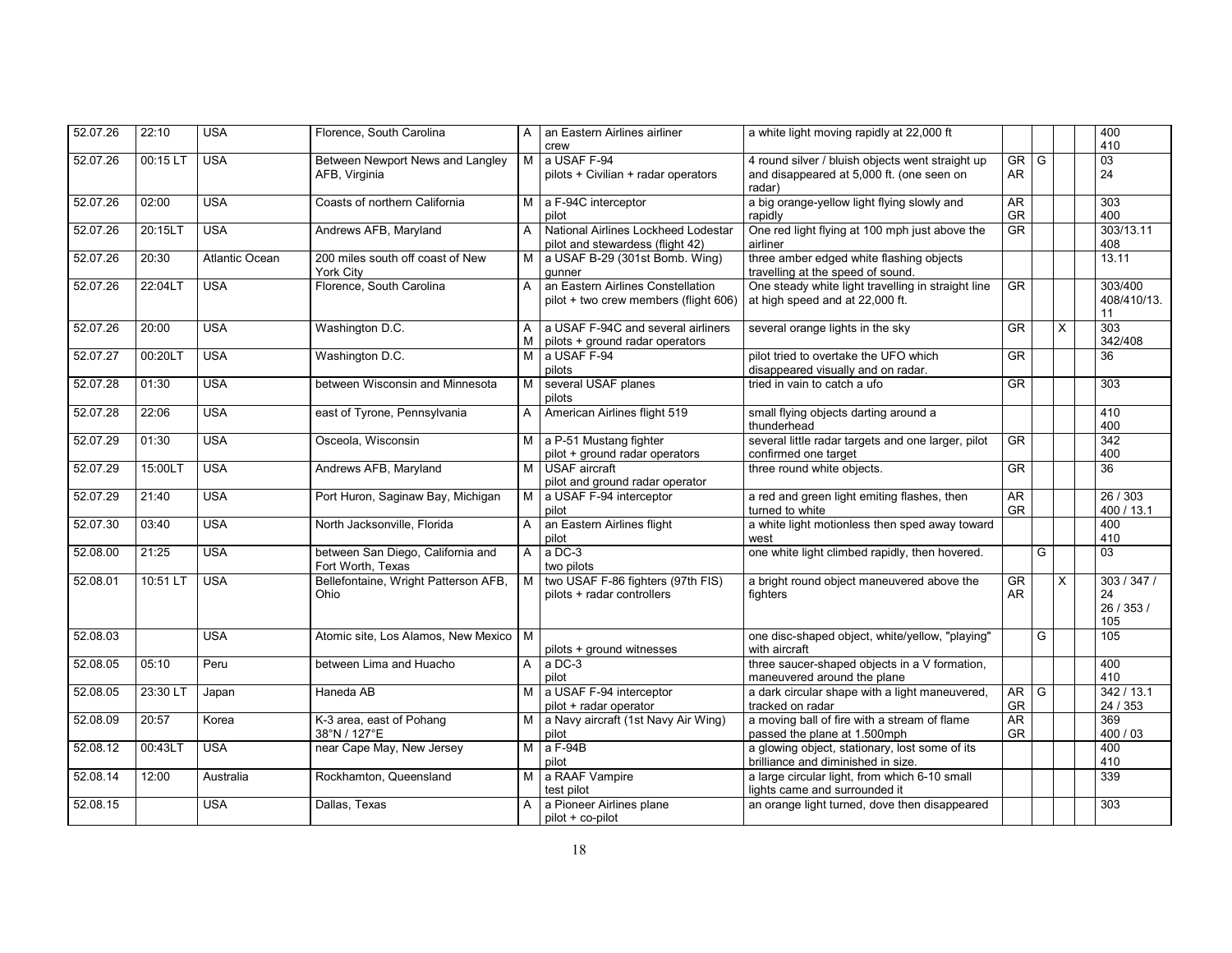| 52.08.19 |          | <b>USA</b>     | northwest of San Gorgonio                            |                | M fighters                                                              | a fast moving saucer-shaped object flying                                                   | <b>GR</b> |   |          | 400                           |
|----------|----------|----------------|------------------------------------------------------|----------------|-------------------------------------------------------------------------|---------------------------------------------------------------------------------------------|-----------|---|----------|-------------------------------|
|          |          |                | mountains, California                                |                |                                                                         | toward east then climbed in space                                                           | <b>AR</b> |   |          | 410                           |
| 52.08.20 |          | <b>USA</b>     | near Castle AFB. California                          |                | $M$ a TB-29<br>crew                                                     | a grey ovoid-shaped object, passed the aircraft<br>and dived                                |           |   |          | 400<br>342                    |
| 52.08.22 |          | <b>USA</b>     | Elgin, Illinois                                      | м              | <b>USAF</b> fighters<br>pilots                                          | a yellowish blinking light chased by fighters                                               |           |   | $\times$ | 303                           |
| 52.08.23 | 01:04    | North Korea    | Sinuiju                                              | мı             | a USAF weather reconnaissance<br><b>B29</b><br>crew (19th bomber group) | an orange-red cigar-shaped object<br>(classified as a posible missile)                      |           |   |          | 369                           |
| 52.08.24 | 10:15    | <b>USA</b>     | between Hermanas. New Mexico and<br>El Paso, Texas   | M <sub>1</sub> | a Georgia ANG F-84G fighter<br>pilot                                    | two silver balls in abreast formation, changing<br>to grey                                  |           |   |          | 303<br>342 / 347<br>/400      |
| 52.08.24 | evening  | Peru           | 8 nautical miles south of Guayaquil                  | A              | Braniff flight 603<br>pilot + co-pilot                                  | one object with a reddish light on the lower<br>part, stationary, than moved away           |           |   |          | 03<br>400                     |
| 52.08.29 |          | <b>USA</b>     | between Bernallilo and Los Alamos,<br>New Mexico     | M              | three USAF fighters<br>pilots                                           | aircraft chased 7 metallic looking objects                                                  |           |   |          | 400<br>410                    |
| 52.08.29 | 20:40    | <b>USA</b>     | Colorado Springs, Colorado                           | A              | a civilian air patrol plane<br>pilot                                    | three round aluminium objects with reddish<br>yellow exhaust, no sound, speed: 1,500 mph    |           |   |          | 400<br>410                    |
| 52.08.29 | 10:50    | Greenland      | West of Thule                                        | М              | a US Navy P4Y-2 patrol-plane<br>two pilots                              | three white disc-shaped or spherical objects,<br>hovered, then flew in triangular formation |           |   |          | 342<br>347                    |
| 52.09.13 | 19:40    | <b>USA</b>     | Allentown, Pennsylvania                              | P              | a Beech Bonanza<br>pilot                                                | a red-orange football-shaped object went down,<br>then climbed in front of the plane        |           |   |          | 342<br>450                    |
| 52.09.14 |          | <b>USA</b>     | Olmstead AFB, Pennsylvania                           | A              | a Flying Tiger Airlines airliner<br>pilot                               | a blue light flying rapidly on a collision course                                           |           |   |          | $\overline{342}$              |
| 52.09.15 |          | Canada         | near North Bay, Ontario                              | A              | <b>Lakeland Airways</b><br>pilot                                        | a golden bronze ball-shaped object below the<br>aircraft and moving at the same course      |           |   |          | 400<br>410                    |
| 52.09.16 | 18:22    | <b>USA</b>     | Portland, Maine                                      | M.             | a US Navy patrol Neptune P2V<br>crew                                    | a dark elongated cigar and a group of lights in<br>circle formation                         | <b>AR</b> |   |          | 339<br>342                    |
| 52.09.19 | 16:14    | England        | Topcliffe, Yorkshire                                 | M I            | a RAF Meteor fighter<br>pilot (operation Mainbrace)                     | a silver disc chased the plane                                                              |           |   |          | 303/324<br>400/413/03         |
| 52.09.21 |          | Europe         | Northern Sea<br>NATO "Mainbrace Operation"           | M              | six RAF fighters<br>six pilots                                          | a bright sphere                                                                             |           |   | X        | 303<br>03                     |
| 52.09.21 | 18:25    | Morocco        | near Casablanca                                      | P              | a private plane<br>pilot + a ground witnesses                           | a bright blue-green cigar-shaped object                                                     |           | G |          | $\overline{03}$<br>415        |
| 52.09.23 | 02:00    | <b>USA</b>     | east of Boise, Idaho                                 |                | Flying Tiger flight 984<br>pilot                                        | one strange stationary light, changing color, at<br>15,000 ft                               |           |   |          | 400<br>410                    |
| 52.09.24 | 19:45    | Cuba           | Guantanamo                                           | М              | a US Navy TBM-18<br>crew(3)                                             | aircraft chased an orange light with a greenish<br>tail                                     |           |   |          | 400<br>410 / 436              |
| 52.09.26 | 23:16 LT | Atlantic Ocean | 400 miles Northwest of Azores<br>Islands<br>41°N/35W | M              | a USAF C-124 transporter<br>crew(4)                                     | 2 green lights off the right wing and slightly<br>above.                                    |           |   |          | $\overline{342}$<br>26 / 13.1 |
| 52.09.27 |          | <b>USA</b>     | Hempstead, Texas                                     | M              | two T-33<br>pilots                                                      | a white-silver circular and flat disc, flying<br>eratically at 600-700 mph                  |           |   |          | 400<br>410                    |
| 52.10.01 | 18:57    | <b>USA</b>     | Shaw AFB, South Carolina                             | M              | a RF-80 reconnaissance jet<br>pilot                                     | a bright white light flew straight, hovered and<br>made a sharp-angle turn                  |           |   |          | 342                           |
| 52.10.06 | 19:28    | France         | Draguignan, Var                                      | A              | an Air France DC-4<br>pilot + co-pilot                                  | a luminous white object looking like an<br>elongated egg with a white-bluish trail          |           | G |          | L255<br>$00\,$                |
| 52.10.19 | 18:58    | Pacific Ocean  | 500 miles south of Hawaï                             | M I            | a USAF C-50 transporter<br>crew                                         | a round yellow light with a red glowing edge                                                |           |   |          | 342                           |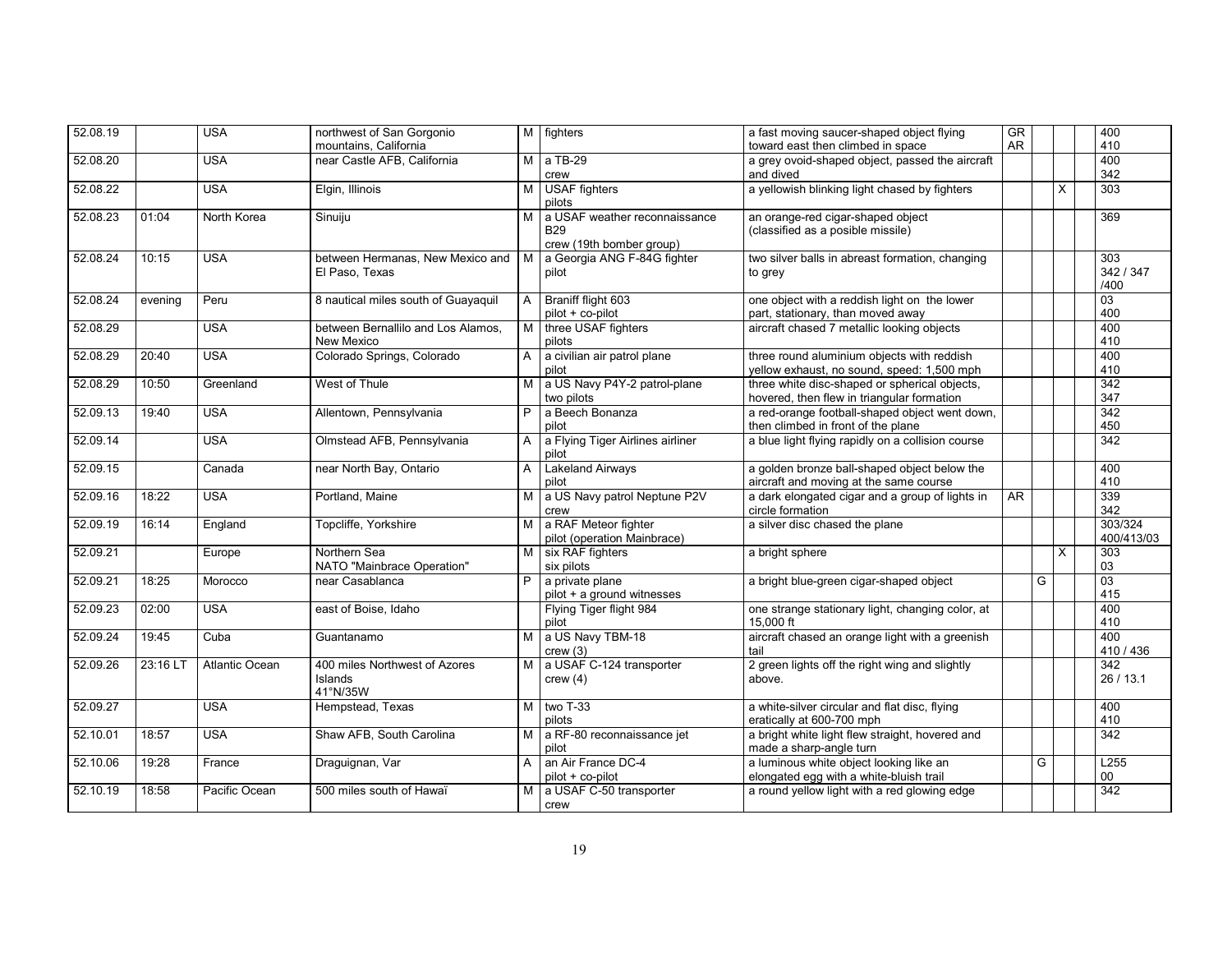| 52.10.29 |          | <b>USA</b>  | Richmond, Virginia                                  | A              | Venezuelian airliner<br>pilots                    | a glowing object passed the plane                                                                    |           |   |          | 303                                       |
|----------|----------|-------------|-----------------------------------------------------|----------------|---------------------------------------------------|------------------------------------------------------------------------------------------------------|-----------|---|----------|-------------------------------------------|
| 52.10.29 | 02:00    | <b>USA</b>  | Hempstead, Long Island, New York                    | M              | two F-94 interceptors<br>pilots                   | a white luminous object maneuvering at great<br>speed                                                | AR        |   | $\times$ | 303<br>347                                |
| 52.11.04 | 17:30LT  | <b>USA</b>  | Caribou, Maine                                      | M              | a USAF T-6<br>pilot                               | one slow moving light of varying colors,<br>stationary then moved.                                   |           | G | $\times$ | 13.1                                      |
| 52.11.15 | 13:10    | North Korea | near Pyongyang                                      | M              | $aT-6$<br>pilot                                   | a silvery sphere (diameter: 10 ft), circled three<br>times the aircraft, soundlessly                 |           |   |          | 400<br>369                                |
| 52.11.15 | 20:25 LT | <b>USA</b>  | Witchita, Texas                                     | M <sub>1</sub> | a USAF B-47<br>crew and passengers                | One elliptical blue-white light, with an orange or<br>red tail, moved erratically.                   |           |   |          | $\overline{26}$<br>13.1                   |
| 52.11.20 | 20:05LT  | <b>USA</b>  | Salton Sea, California                              | M              | a USAF B-50<br>pilot                              | one light, changed colore fron white to red and<br>green, stationary, then moved southwest.          |           |   |          | 13.1                                      |
| 52.11.26 | 02:30    | Canada      | Goose Bay, Labrador                                 | M I            | a USAF F-94<br>crew                               | one bright orange and red light, no definite<br>shape.                                               |           |   |          | 13.1                                      |
| 52.11.27 | 12:10LT  | <b>USA</b>  | Southeast of Prescott. Arizona                      | М              | a USAF B-26<br>crew                               | four quick burst of black smoke, diameter : 20<br>feet.                                              |           |   |          | 13.1                                      |
| 52.11.28 | 19:45LT  | <b>USA</b>  | Ogden, Utah                                         | M.             | a USAF T-33<br>two pilots                         | one object trailing a long amber-rose stream.                                                        |           |   |          | 13.1                                      |
| 52.12.04 | 20:50    | <b>USA</b>  | Laredo, Texas                                       | M I            | a USAF F-51 fighter<br>pilot                      | near-collision with a blue glowing object                                                            |           |   |          | 303<br>347                                |
| 52.12.05 | 20:48LT  | <b>USA</b>  | Lackland AFB. Texas                                 | м              | a USAF T-28<br>pilot                              | one blue light maneuvered in a counter-<br>clockwise orbit, then climbed.                            |           |   |          | 13.1<br>450                               |
| 52.12.06 | 05:24 LT | Mexico Gulf | 100 miles south of Louisiana coast<br>20°18N / 92°W | M I            | a B-29 bomber<br>crew                             | 5 small objects flew around plane, became one<br>larger object tracked at 9000 mph                   | <b>AR</b> |   |          | 34 / M236 /<br>24<br>303 / 347            |
| 52.12.06 | 18:00LT  | Germany     | Bitburg                                             | A              | one airliner<br>pilot                             | one fast moving object crossed the aircraft path<br>flight and disappeared abruptly.                 |           |   |          | 13.1                                      |
| 52.12.06 | 19:15ZT  | <b>USA</b>  | Angoon, Alaska                                      | м              | one ANG aircraft<br>pilot                         | Two shiny globes connected by a solid rod,<br>progressing in a southerly direction.                  |           |   |          | $\overline{26}$<br>13.1                   |
| 52.12.08 | 20:16    | <b>USA</b>  | Ladd AFB. Alaska                                    | M.             | a USAF F-94 interceptor<br>pilot + radar operator | a white oval light wich changed to red                                                               | AR        |   |          | $\overline{342}$                          |
| 52.12.08 |          | <b>USA</b>  | Chicago, Illinois                                   |                | private plane or airliner (?)<br>pilot + co-pilot | a row of 5-6 white lights flew rapidly along the<br>plane                                            |           |   |          | 303                                       |
| 52.12.09 |          | <b>USA</b>  | Chicago O'Hare airport, Illinois                    | A              | one C-46 cargo plane<br>pilot and co-pilot        | five or six white lights and one blinking red light<br>flew alongside the aircraft in straight line. |           |   |          | 03<br>31                                  |
| 52.12.09 | 17:45    | <b>USA</b>  | South of Madison. Wisconsin                         | M              | a USAF T-33<br>crew(2)                            | 4 bright lights flying in a diamond-shaped<br>formation                                              |           |   |          | 342/13.1<br>400                           |
| 52.12.10 |          | Korea       | above Hungnam                                       | M I            | a US Navy aircraft<br>pilot                       | near-collision with an orange fireball                                                               |           |   |          | 400<br>410                                |
| 52.12.10 | 19:15 LT | <b>USA</b>  | Hanford / Odessa, Washington                        | м              | a USAF F-94 interceptor<br>crew(2)                | a big red disc approached above atomic site,<br>dogfight with the plane, 2 red flashing lights       | <b>AR</b> |   |          | 115 / 450<br>M236/13.1<br>353<br>/418/436 |
| 52.12.15 | 09:15LT  | <b>USA</b>  | Hurstville, South Carolina                          |                | M a USAF RF-80<br>pilot                           | one circular silver object, oscillating, loosing<br>and gaining altitude.                            |           |   |          | 13.1                                      |
| 52.12.15 | 09:15LT  | <b>USA</b>  | Greensboro, North Carolina                          | М              | a USAF RF-80<br>pilot                             | one spherical silver bright object.                                                                  |           |   |          | 13.1                                      |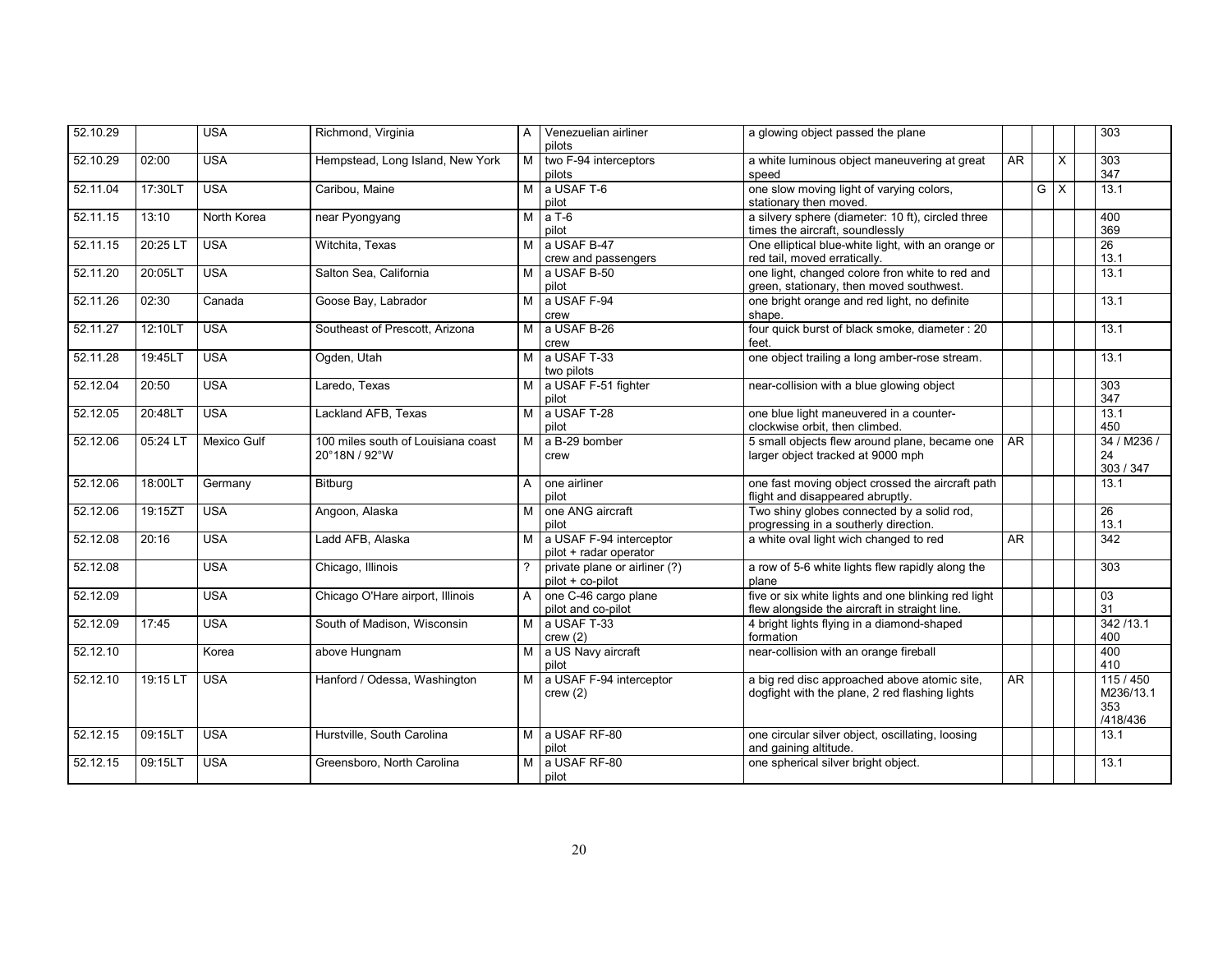| 52.12.15 | 19:20     | Canada                  | Goose Bay, Labrador                        |                | M $\vert$ a F-94B interceptor + a T-33<br>pilots             | a red light, manoeuvring and becoming white                                                    | AR<br><b>GR</b> |   | X                       | 303 / 353<br>/13.1<br>386/35/<br>443 |
|----------|-----------|-------------------------|--------------------------------------------|----------------|--------------------------------------------------------------|------------------------------------------------------------------------------------------------|-----------------|---|-------------------------|--------------------------------------|
| 52.12.19 | 08:50     | Guam Island             | 115 mi west of Guam                        | M              | a USAF B-17 bomber<br>crew + ground witnesses                | a silvery cylindrical object                                                                   |                 | G |                         | 303 / M236<br>347/26/<br>13.1        |
| 52.12.28 | 23:09 LT  | <b>USA</b>              | Albuquerque, New Mexico                    | M              | pilot                                                        | One elongated cigar-like object, size of a<br>medium bomber, travelled from east to west       |                 |   |                         | 26<br>13.1                           |
| 52.12.29 | 19:30     | Japan                   | Chitose AB                                 | M              | $a B-26 + a F-84$<br>$crew + pilot$                          | a ufo emitting 3 beams of light                                                                | AR              |   | X                       | 303<br>347                           |
| 52.12.29 | 21:10     | <b>USA</b>              | east-northeast of Tucumcari, New<br>Mexico | M              | a B-26<br>two crew members                                   | several large bright white lights                                                              |                 |   |                         | 400<br>410                           |
| 52.12.31 | 04:50     | <b>USA</b>              | Ramey AFB, northeast of Puerto-Rico   M    |                | a RB-36<br>crew                                              | a big red-orange ball of light passed the plane                                                |                 |   |                         | M236                                 |
| 53.00.00 |           | India                   | New Delhi                                  | M              | 2 De Havilland Vampires (Indian AF)<br>two pilots            | one large cigar-shaped object, stationary, then<br>suddenly changed its position               |                 |   | X                       | $\overline{03}$<br>F18.4             |
| 53.00.00 |           | $\overline{\mathsf{U}}$ | near RAF Coltishall base, Norfolk          | M              | a Meteor night fighter<br>pilot + radar operator             | a cigar-shaped object with internal green lights<br>visible through windows                    |                 |   | X                       | 03                                   |
| 53.01.06 | 21:27     | New Zealand             | 15 miles West of Te Kuiti                  | $\mathsf{A}$   | a National Airways Corp. DC-3<br>first officer               | a brilliant reddish-orange light moved slowly<br>and steadily across the path of the plane     |                 |   |                         | $\overline{03}$                      |
| 53.01.09 | evening?  | Japan                   | above Hokkaido                             | M              | a F-94 interceptor<br>pilot + radar-operator                 | a rotating cluster of brilliant red, green and<br>white lights                                 | AR              |   |                         | 303<br>03                            |
| 53.01.22 |           | <b>USA</b>              | Victorville, southern California           | M              | a T-33 and a F-94C<br>pilots                                 | one white shining round object at 65000 ft.                                                    | GR I            | G | $\overline{\mathsf{x}}$ | $\overline{03}$<br>31                |
| 53.01.28 | 20:45     | <b>USA</b>              | Foley, Alabama<br>30.5°/87.75°             | M              | two USMC aircraft<br>two naval air instructors               | a very bright light hovering, turned to brilliant<br>green and headed toward Mobile            |                 |   |                         | $\overline{03}$<br>432               |
| 53.01.28 | 21:00     | <b>USA</b>              | Newport Beach, California                  | M              | a Marines jet fighter (El Toro AB)<br>pilot + radar operator | a red fiery disc moved at great speed and<br>chased by the fighters                            |                 |   | $G \times$              | 400/03<br>411/432                    |
| 53.01.28 | 21:35     | <b>USA</b>              | near Albany, Georgia                       | M I            | a USAF F-86<br>pilot                                         | a white circular light became a perfect triangle<br>wich split in two                          |                 |   |                         | 03<br>303                            |
| 53.01.29 |           | <b>USA</b>              | Santa-Ana, California                      | M              | a USMC fighter<br>pilot                                      | a red-orange disc                                                                              |                 |   |                         | $\overline{347}$                     |
| 53.01.29 |           | <b>USA</b>              | Millinocket, Maine                         | M              | a F-94<br>crew                                               | a silvery oval-shaped object                                                                   |                 |   | X                       | 347                                  |
| 53.01.29 |           | <b>USA</b>              | Chatsworth, California                     | P              | three pilots                                                 | a square formation (2 above, 2 below) of four<br>silvery round objects.                        |                 |   |                         | $\overline{03}$                      |
| 53.01.29 | afternoon | <b>USA</b>              | Chatsworth, California                     | м              | an experimental Northrop aircraft<br>crew(3)                 | Four huge metal looking saucers, moving at<br>more than 1,000 mph, size of a B-36              |                 |   |                         | 03/400<br>411/432                    |
| 53.02.06 | 09:37ZT   | <b>USA</b>              | Rosalia, Washington                        | м              | a B-36 bomber<br>pilot                                       | a blinking white light turned and disappeared                                                  |                 |   |                         | $\overline{347}$<br>13.1             |
| 53.02.07 |           | Korea                   | above Korea                                | M              | a USAF F-94<br>pilot                                         | a bright orange light changed altitude and flew<br>away                                        |                 |   |                         | 303                                  |
| 53.02.07 | 21:45LT   | Japan                   | Okinawa                                    | M              | a USAF F-94<br>crew                                          | one bright orange object, changed to red and<br>green at interval, disappeared behind a cloud. | GR              |   |                         | 13.1                                 |
| 53.02.09 | 10:30     | <b>USA</b>              | near Cherry Point, North Carolina          | $\overline{M}$ | a US Marine Corps plane<br>pilot                             | pilot chased a rocket-shaped object with two<br>red lights                                     |                 | G |                         | 303<br>03                            |
| 53.02.09 |           | <b>USA</b>              | Washington DC                              | M              | a US Marine Corps plane<br>pilot + ground observers          | a luminous object emiting a red glow climbed<br>rapidly                                        |                 |   |                         | 303                                  |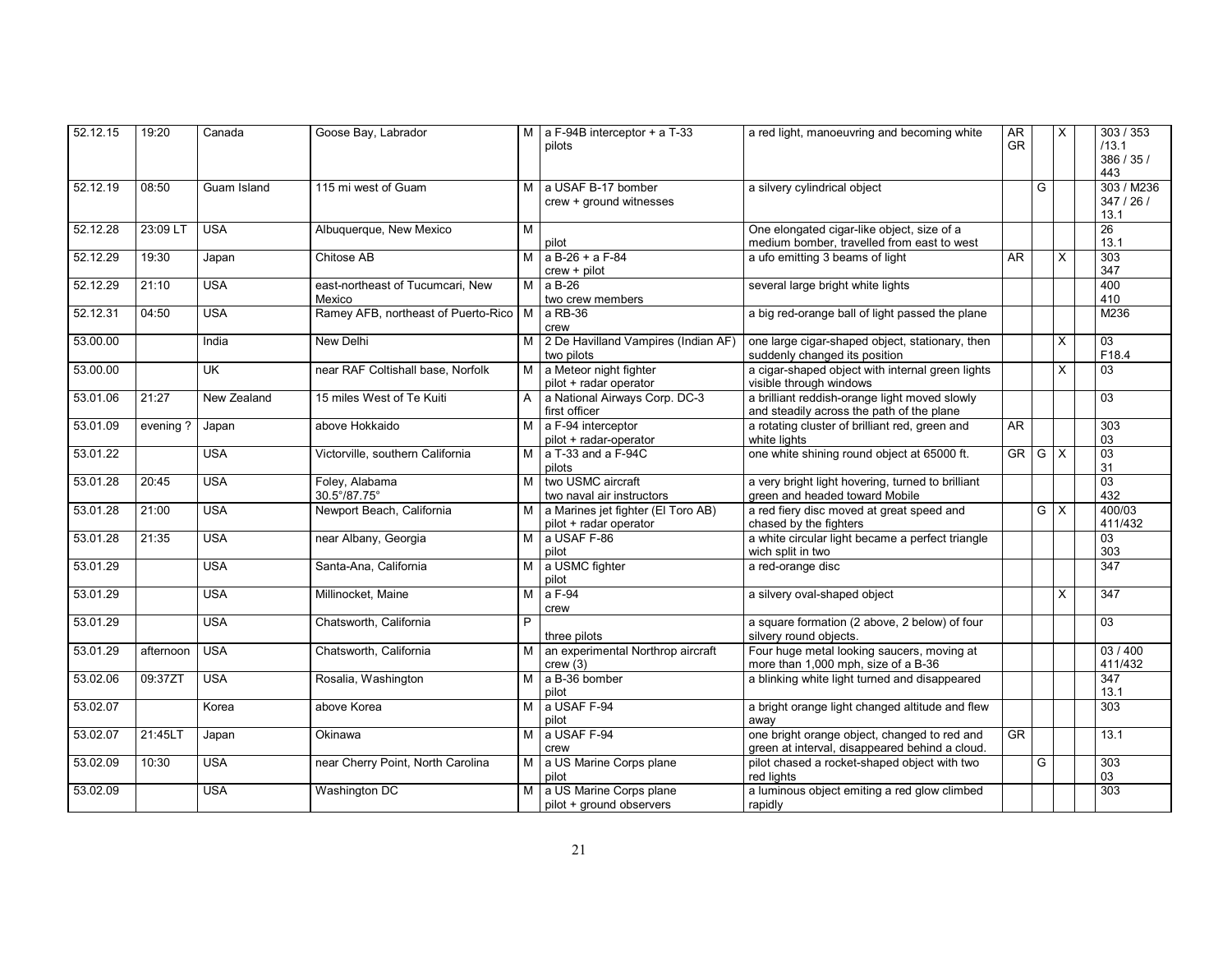| 53.02.11       |          | Tunisia / Libya | between Tunis (Tunisia) and Tripoli<br>(Libya)           |                | M a USAF C-119<br>crew                                          | a disc passed the plane                                                                                       |           |   |          |   | 303 / 13.1<br>347            |
|----------------|----------|-----------------|----------------------------------------------------------|----------------|-----------------------------------------------------------------|---------------------------------------------------------------------------------------------------------------|-----------|---|----------|---|------------------------------|
| 53.02.11       | 22:00    | <b>USA</b>      | <b>Edenton USMC Base</b>                                 | м              | two USMC F-9 Panther<br>pilots                                  | one disc-shaped object with red blinking lights<br>on its hull, strange lighted effects on a/c                | <b>GR</b> |   | $\times$ | E | 03                           |
| 53.02.13       |          | <b>USA</b>      | Carswell AFB, Fort Worth, Texas                          | м              | a USAF B-36 bomber<br>crew                                      | a formation of 3 flying discs                                                                                 | <b>AR</b> | G |          |   | 303                          |
| 53.02.16       | 23:50LT  | <b>USA</b>      | Anchorage, Alaska                                        | М              | a USAF C-47<br>pilot + passengers                               | a bright reddish object passed the plane and<br>hovered 5 minutes                                             |           |   |          |   | 303<br>434                   |
| 53.02.17       | 19:00    | <b>USA</b>      | Elmendorf Field, Alaska                                  | M.             | a fighter<br>pilot                                              | a ufo chased by the pilot                                                                                     |           |   |          |   | 303                          |
| 53.02.20       | 22:30    | <b>USA</b>      | between Pittsburg and Stockton,<br>California            | м              | several USAF B-25 bombers<br>pilots                             | a bright light on a collision course, dimmed and<br>climbed away                                              |           |   |          |   | 342                          |
| 53.03.00       | 10:00 L  | <b>USA</b>      | Selfridge AFB, Detroit, Michigan                         | м              | one F-94B<br>pilot + Selfridge AFB radar                        | 12-16 objects in the sky, without wings or tails,<br>disappeared when pilot glanced away for a few<br>seconds | GR        |   |          |   | $\overline{03}$<br>24        |
| 53.03.03       | 13:25    | <b>USA</b>      | Luke AFB, near Quartzite, Arizona                        | M              | three USAF F-84 fighters<br>instructor pilot + 2 trainee-pilots | a circular object (diameter: 100 meters)                                                                      |           |   | $\times$ |   | F24.2<br>13                  |
| 53.03.14       | 23:45LT  | Japan           | north of Hiroshima<br>37°25N/132°25E                     | М              | a US Navy patrol P2V-5<br>crew(10)                              | several groups of 5-10 lights flying slowly on<br>the left of the plane                                       | <b>AR</b> |   |          |   | 342<br>03 / 20 / 21          |
| 53.03.19       |          | Korea           | 25 mi. NE of Panmunjon                                   | м              | two army light observation planes<br>pilots and crews           | a white round object (diameter: 10 ft) moving in<br>a vibrating motion                                        |           |   | X        |   | 03                           |
| 53.03.27       | 19:25    | <b>USA</b>      | Mount Taylor, New Mexico                                 | M              | a USAF F-86 fighter<br>pilot                                    | a bright orange circle chased by the plane                                                                    |           |   |          |   | 342                          |
| 53.03.31       | 10:35ZT  | Japan           | Honshu, near Nigata                                      | M              | a USAF F-84<br>pilot                                            | a white disc with red and blue legs                                                                           |           |   |          |   | 03/400<br>411                |
| 53.04.08       | 23:00ZT  | Atlantic Ocean  | between Goose Bay and<br>Sondrestrom AB (66°.00N-53°30W) | M <sub>1</sub> | a MATS aircraft<br>pilot + co-pilot                             | one white light travelled at 15,000 ft on a<br>steady course, in a shallow descending turn                    |           |   |          |   | $\overline{03}$<br>20 / 13.1 |
| 53.04.08       | 19:55LT  | Japan           | Fukuoka                                                  | M              | a USAF F-94B<br>pilot                                           | a blue bright light, went down, accelerated, then<br>flew on a parallel course with plane                     |           |   |          |   | $\overline{20}$<br>342       |
| 53.04.12       | 15:15 LT | <b>USA</b>      | Sweetwater, 80 miles southwest of<br>Reno, Nevada        | M <sub>1</sub> | $a \overline{C-47}$<br>pilot + copilot + Crew member            | 10 dark metal-looking discs                                                                                   |           |   |          |   | F29.4 / 26<br>M242           |
| 53.04.16       | 15:34LT  | Canada          | Chatham. New Brunswick                                   | A              | a Maritime Central Airways DC-4<br>two pilots                   | one round disc, with a metallic shine, closed<br>on, then zipped under the nose of the plane.                 |           |   |          |   | 443                          |
| 53.04.19       | 13:00    | Korea           | Korean western front                                     | м              | two Army light planes<br>two pilots and two observers           | one white round delt-shaped object flying in a<br>vibrating motion.                                           |           |   | X        |   | 03<br>31                     |
| 53.04.28       |          | <b>USA</b>      | Laredo, Texas                                            | M              | a T-33<br>pilot                                                 | a brown cigar-shaped object flying at 1,200<br>mph at 60,000 ft high                                          |           |   |          |   | 400<br>411                   |
| 53.04.28       |          | <b>USA</b>      | Fontana, California                                      | M <sub>1</sub> | a USAF training T-6<br>pilot                                    | 2 amber circular objects joined by 2 others, flew<br>in formation                                             |           |   |          |   | F29.4                        |
| 53.04 or<br>05 | 10:30LT  | <b>USA</b>      | Laredo AFB, Texas                                        | м              | one USAF T-33<br>pilot                                          | one brown cigar-shaped object passed in front<br>of the sun at about 1200 mph.                                |           |   |          |   | 03/31<br>33                  |
| 53.05.00       | daytime  | Canada          | Goose Bay, Labrador                                      | A              | a Private company aircraft<br>crew and 23 passengers            | six shiny silvery saucer-shaped objects slipped<br>into a large one which took off.                           |           |   |          |   | $\overline{03}$<br>33        |
| 53.05.01       | 23:35 LT | Canada          | Goose AFB, Labrador                                      | M I            | a USAF F-94 interceptor<br>crew + control tower operator        | a white light chased by the plane                                                                             |           | G |          |   | 03/20<br>342 / 411           |
| 53.05.02       | 08:25 ZT | Canada          | 130 mi southwest of Goose AB                             | A              | one Maritime Central Airways<br>pilot (flight MCA-64)           | two moon-shaped objects stayed alongside of<br>the aircraft, then departed rapidly                            |           |   |          |   | 03<br>20                     |
| 53.05.10       | 18:10    | Australia       | south of Mackay, Queensland                              | A              | an ANA DC-3<br>crew + ground witnesses                          | a lighted dome-shaped object flew around the<br>plane                                                         |           | G |          |   | 136<br>03                    |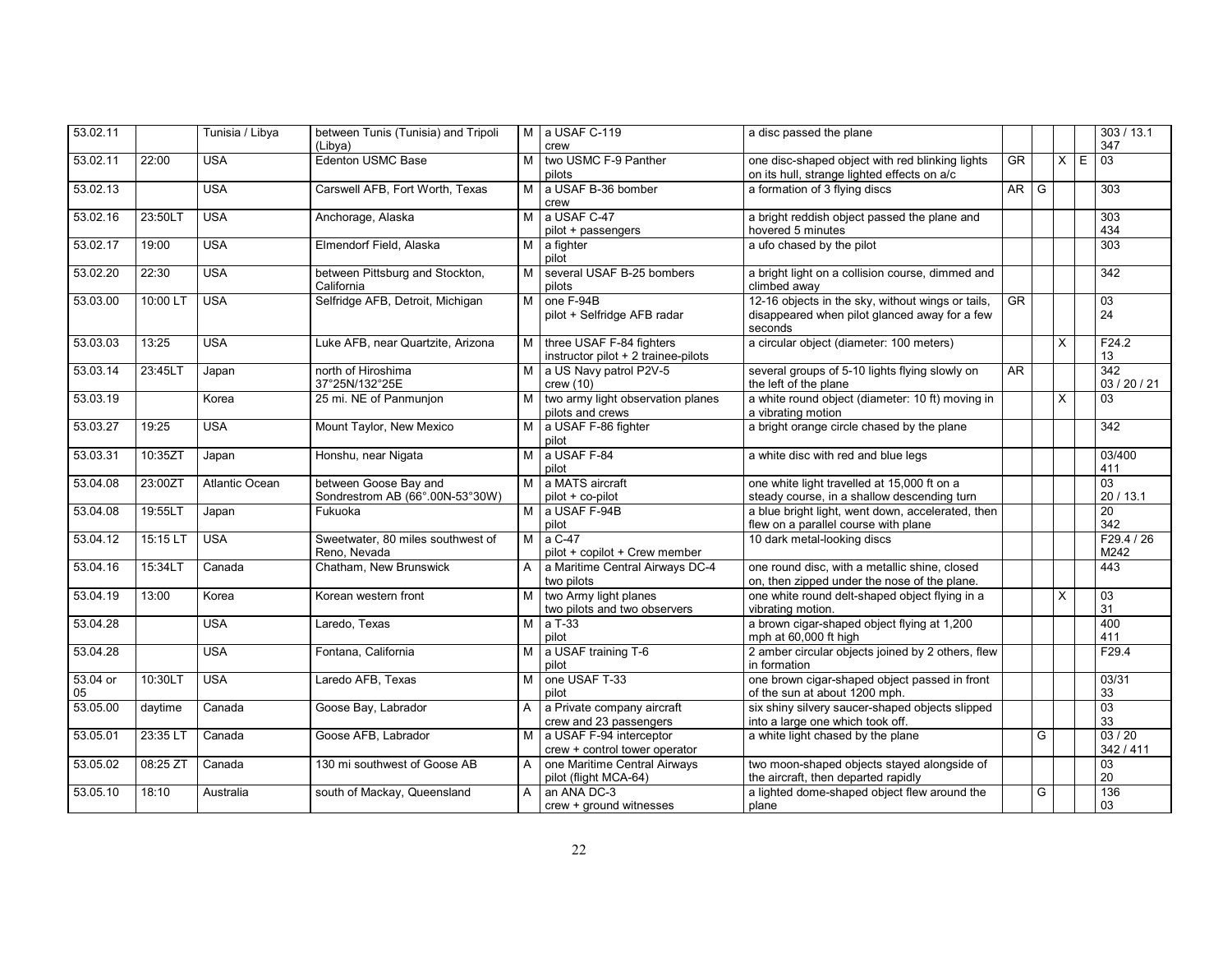| 53.05.21  |         | <b>USA</b>              | north of Prescott, Arizona                       | P              |                                                                       | 8 flying discs flying at great speed                                                           |                        |                         |                         |   | 392                                 |
|-----------|---------|-------------------------|--------------------------------------------------|----------------|-----------------------------------------------------------------------|------------------------------------------------------------------------------------------------|------------------------|-------------------------|-------------------------|---|-------------------------------------|
|           |         |                         |                                                  |                | a private pilot                                                       |                                                                                                |                        |                         |                         |   | 400                                 |
| 53.05.28  | night   | West Germany            | Francfort                                        | M              | a military plane<br>pilots                                            | one light maneuvering, then moved away at<br>terrific speed                                    |                        |                         | X                       |   | 400<br>411                          |
| 53.06.00  |         | <b>USA</b>              | Otis AFB. Massachusetts                          | M              | a military plane<br>pilot                                             | a ufo tracked on radar, plane scrambled, pilot<br>left the plane which crashed                 | $GR$ $G$               |                         |                         | E | M242<br>03/33                       |
| 53.06.00  | 20:00LT | <b>USA</b>              | between Monroe and Baton Rouge,<br>Louisiana     | M              | two USAF F-86<br>pilots                                               | one bright light on a parallel course to the<br>fighters, then 8 to 10 objects.                |                        |                         | X                       |   | 03/31<br>33                         |
| 53.06.22  | 05:40ZT | Canada                  | Goose AFB, Labrador                              | м              | a USAF F-94 interceptor<br>crew(2)                                    | a red light chased by the F-94                                                                 |                        |                         |                         |   | $\overline{342}$<br>03/20           |
| 53.06.24  | 23:30LT | Bonin Islands           | Iwo Jima                                         | М              | a USAF KB-29<br>crew                                                  | a ufo tracked on airborne radar, two red and<br>one white light seen.                          | <b>AR</b>              |                         |                         |   | 03/20<br>342                        |
| 53.06.28  | 09:02   | <b>USA</b>              | White Plains, New York                           | P              | a private plane<br>pilot                                              | a dark circular object                                                                         |                        |                         |                         |   | M242                                |
| 53.07.01  | 20:10   | <b>USA</b>              | La Grande, Oregon                                | м              | a US Navy plane<br>crew + ground witnesses                            | a metallic-looking triangular object                                                           |                        | G                       |                         |   | M242                                |
| 53.07.08  |         | France                  | near Paris                                       | M              | a military aircraft<br>a French Air Force general                     | one grey-black object, size and shape of a<br>small ship's turret flew at tremendous speed.    |                        |                         |                         |   | $\overline{03}$                     |
| 53.07.13  |         | <b>USA</b>              | between Congaree and Columbia,<br>South Carolina | $\overline{?}$ | pilots                                                                | an orange ovoid object moved toward North<br>soundlessly                                       |                        | GX                      |                         |   | 400<br>411                          |
| 53.07.mid | 19:50   | <b>USA</b>              | La Crosse. Wisconsin                             | $\mathsf{A}$   | a Northwest Airlines DC-4<br>crew                                     | two lenticular-shaped objects stationary for 10<br>mn then quickly disappeared beyond horizon. |                        |                         |                         |   | 03/31<br>33                         |
| 53.07.19  |         | Greenland               | near Sondestrom AB<br>64°35N / 54°30W            | M              | a USAF C-54 MATS                                                      | one UFO                                                                                        |                        |                         |                         |   | 03                                  |
| 53.08.01  | night   | <b>USA</b>              | Sequoia Kings national Park,<br>California       | м              | several fighters<br>pilots + ground witnesses                         | during 3 nights a big disc hovered above the<br>park, disappeared when fighters scrambled      |                        | $G \times$              |                         |   | 115                                 |
| 53.08.05  | 03:45ZT | <b>USA</b>              | Rapid City, South Dakota                         | M              | two F-84 fighters<br>pilots + ground observer                         | dogfight between a ufo and two fighters (photo<br>taken) according to BB : Capella             | AR<br><b>GR</b>        | $\overline{G}$          | $\overline{\mathsf{x}}$ |   | 034/303/<br>24<br>M244/400/1<br>3.1 |
| 53.08.09  | 21:20   | <b>USA</b>              | Moscow. Idaho                                    | м              | three F-86 fighters<br>pilots + GOC members                           | a big bright disc chased by the fighters                                                       |                        | $\overline{G}$ $\times$ |                         |   | 115<br>303 / 450                    |
| 53.08.20  | 21:05   | <b>USA</b>              | Castle AFB, California                           | M              | a training TB-29 bomber<br>crew                                       | a gray oval-shaped object passed four times in<br>front of the plane                           |                        |                         |                         |   | 342                                 |
| 53.09.02  | 21:14ZT | French Morocco          | Sidi Slimane Air Base                            | M              | a USAF C-47 transporter<br>crew                                       | a very bright light on a collision course with the<br>plane, levelled out                      |                        |                         |                         |   | 03/20<br>342                        |
| 53.09.04  | 20:30   | <b>USA</b>              | Holbrook, Arizona                                | M              | a USAF C-47 + a Navy aircraft<br>pilots                               | a blue-green pulsating light, moved toward east<br>at 500 mph                                  | $\overline{\text{GR}}$ |                         | $\times$                |   | 411                                 |
| 53.09.07  | 20:00   | <b>USA</b>              | Vandalia, Ohio                                   | M              | two US Navy fighters<br>two pilots                                    | a white bright light flew at great speed below<br>the planes, then climbed vertically          |                        |                         | $\times$                |   | 303<br>400                          |
| 53.09.28  | 19:00   | <b>USA</b>              | Palmdale and Newhall Radar,<br>California        | M              | a USAF F-94C interceptor<br>radar-operator                            | an orange ball, tracked on radar at 2.300 mph                                                  |                        |                         |                         |   | 342<br>400                          |
| 53.10.09  |         | $\overline{\mathsf{U}}$ | Southern England                                 | A              | two BEA airliners<br>two pilots                                       | one circular object flying at high altitude tracked<br>2 hours on ground radar.                | $\overline{\text{GR}}$ |                         |                         |   | 03<br>31                            |
| 53.10.17  |         | Europe                  | above the Channel                                | $\mathsf{A}$   | an airliner<br>pilot + co-pilot                                       | an object looking like two inverted plates                                                     |                        |                         |                         |   | M246<br>303/03                      |
| 53.10.18  |         | Greenland               | over Sondrestrom AB                              | M l            | a USAF C-47 6621st Air Squadron<br>pilot + co-pilot + ground observer | a white light flying in a easterly direction,<br>passed above the left side of aircraft        | $GR$ $G$               |                         |                         |   | 03                                  |
| 53.10.19  | 00:10LT | <b>USA</b>              | Baltimore area, Maryland                         | $\mathsf{A}$   | an American Airlines DC-6<br>pilot + co-pilot                         | near-collision with a dark mass with a white<br>blinding beam of light                         |                        |                         |                         |   | 136 / 450<br>413/03                 |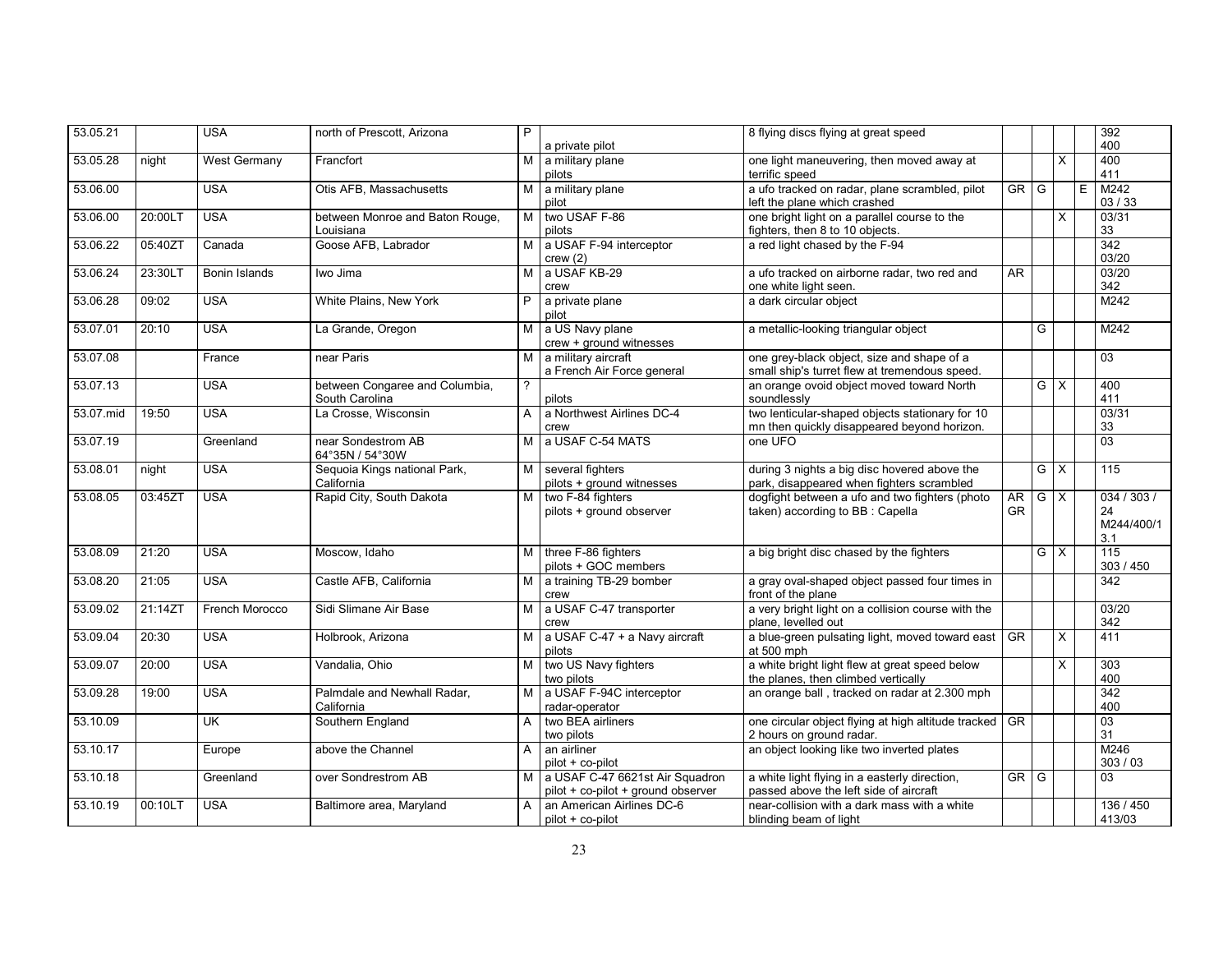| 53.10.30 |           | <b>USA</b>        | near Norton AFB, California                                  |              | $M$ a C-54<br>crew                                           | several bright nocturnal lights appeared and<br>passed the plane                    |                        |            |          | 400<br>411                               |
|----------|-----------|-------------------|--------------------------------------------------------------|--------------|--------------------------------------------------------------|-------------------------------------------------------------------------------------|------------------------|------------|----------|------------------------------------------|
| 53.11.03 | 10:00     | England           | West Malling air base, Kent                                  | M I          | a RAF Vampire night fighter<br>pilot and co-pilot            | a circular object emitted a bright light                                            |                        |            |          | 324/03<br>413/31                         |
| 53.11.19 |           | Iceland           | southwest of Iceland                                         | M            | a RAF B-29<br>crew                                           | one long cigar shaped object flying toward the<br>aircraft, with a row of portholes |                        |            |          | 400<br>411                               |
| 53.11.23 | 18:41     | <b>USA</b>        | Lake Superior, 70 miles east of<br>Keeneenaw Point, Michigan |              | M a F-89-C (433rd FIS) Kinross AFB<br>two crew members       | UFO tracked by GCI, one interceptor<br>scrambled, UFO and plane disappeared         | $\overline{\text{GR}}$ |            |          | 303/355/358<br>03/450/L257<br>370/434/03 |
| 53.12.03 |           | <b>USA</b>        | North Truro, MA                                              |              | M a fighter                                                  | an object moved rapidly                                                             | GR                     | G          |          | 400<br>411                               |
| 53.12.17 | 14:37LT   | Sweden            | Hassleholm                                                   | A            | a Transair DC-3<br>pilot                                     | a bright metallic spherical object flying below<br>the plane                        |                        |            |          | 03/20<br>342                             |
| 53.12.24 | 20:00     | <b>USA</b>        | EL Cajon, California                                         | M            | two US Navy F9F-2 Panther<br>pilots                          | 10 silver oval-shaped objects flying horizontally                                   |                        |            |          | 342<br>400                               |
| 53.12.29 | night     | <b>USA</b>        | 60 mi. east of Rock Springs,<br>Wyoming                      | M            | a C-47<br>pilot                                              | 2 red lights flying at more than 1,800 mph                                          |                        |            |          | 400<br>411                               |
| 54.00.00 |           | Africa            | above Sahara Desert                                          | $\mathsf{A}$ | two Sabena airliners<br>pilots, crews and passengers         | one UFO                                                                             |                        |            | $\times$ | $\overline{03}$                          |
| 54.01.01 | 10:15     | Australia         | Yarra Valley                                                 | A            | an ANA DC-3<br>pilot                                         | a huge object, shaped like a metallic<br>mushroom with a transparent dome           |                        |            |          | M249                                     |
| 54.01.07 | 04:20     | Belgium           | over Brussels                                                | A            | a Sabena airliner<br>pilot                                   | a white ball of fire, edged with green                                              |                        |            |          | 415                                      |
| 54.01.09 |           | Australia         | 100 miles northeast of Adelaïde                              | A            | an ANA airliner<br>pilot + co-pilot                          | a UFO moving erraticaly and circled slowly high<br>in the shy                       |                        |            |          | 397<br>400                               |
| 54.01.14 | 17:30     | <b>USA</b>        | New York City airport, New York                              |              | M a B-47 bomber<br>pilot + passengers                        | a fiery object hit the wing without any damage                                      |                        |            |          | M249                                     |
| 54.01.28 |           | <b>USA</b>        | Cold Bay, Alaska                                             |              | $M$ a C-54<br>crew                                           | a red fireball, stopped then passed the plane                                       |                        |            |          | 400<br>401                               |
| 54.02.01 | 14:00     | <b>USA</b>        | Tuscaloosa, Alabama                                          | м            | a plane from the naval research<br>office pilot + passengers | 2 bright white objects approached a cosmic<br>research balloon, joined by 4 others  |                        |            |          | F29.4<br>339                             |
| 54.02.02 | morning   | Venezuela         | near Barquisimeto                                            | A            | an airliner                                                  | a top shaped object, with a rotating motion,<br>portholes and beams of light        |                        |            |          | 400/41<br>401                            |
| 54.02.22 |           | <b>USA</b>        | York, Pennsylvania                                           | м            | several fighters<br>pilots + G.O.C. members                  | 14 flying discs climbed when the planes<br>approached                               | GR                     | $G \mid X$ |          | 348                                      |
| 54.02.27 |           | Mediterranean Sea |                                                              | A            | a KLM airliner<br>pilot                                      | a flying saucer                                                                     |                        |            |          | 03                                       |
| 54.03.05 | 20:00     | French Morocco    | Nouasseur                                                    | м            | several USAF KC-97 tankers<br>crews                          | 2 objects, or lights passed the planes                                              |                        |            | $\times$ | 342                                      |
| 54.03.09 | night     | <b>USA</b>        | Cincinnati, Ohio                                             | P            | private pilot                                                | one bright oval-shaped object, no sound.                                            |                        |            |          | 348                                      |
| 54.03.12 | 09:35     | French Morocco    | Nouasseur                                                    | M            | a USAF F-86<br>pilot                                         | an object flying at great speed                                                     |                        |            |          | $\overline{342}$                         |
| 54.03.22 |           | <b>USA</b>        | Hazelton, Pennsylvania                                       | A            | pilot                                                        | 4 flying discs flashed past the plane                                               |                        | G          |          | $\overline{348}$                         |
| 54.03.24 |           | <b>USA</b>        | Florida                                                      | M I          | a USMC aircraft<br>pilot                                     | pilot chased a round object                                                         |                        |            |          | 303                                      |
| 54.03.24 | afternoon | <b>USA</b>        | Fresno, California                                           | м            | an army transport plane<br>crew + passengers                 | a huge silver disc, chased by the plane, went<br>away at great speed                |                        |            |          | M251<br>450                              |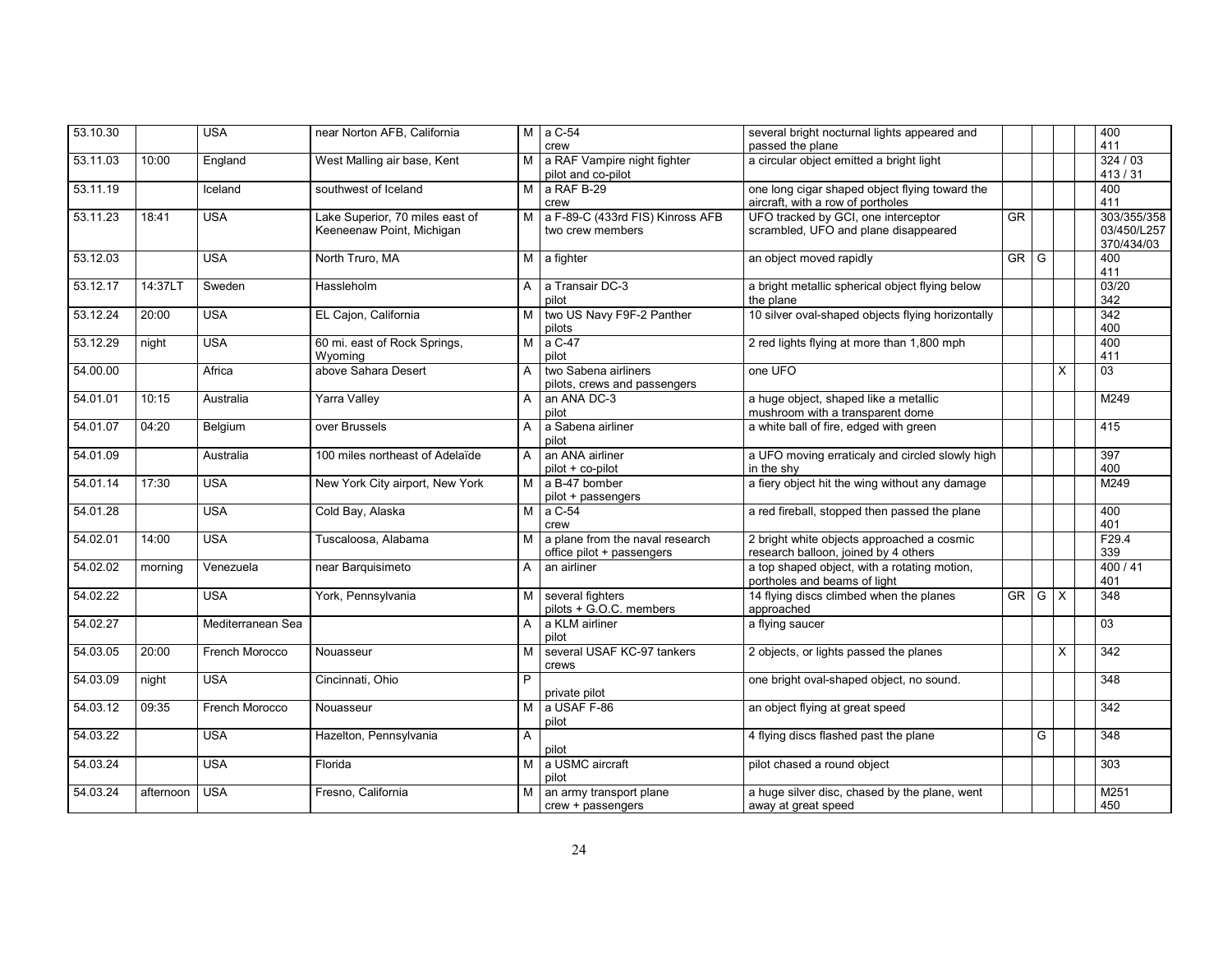| 54.03.24 | 22:32    | <b>USA</b>    | Baltimore, Maryland                                         | A              | a US airliner<br>crew                                    | 13 round objects flying in V formation                                                     |          |   |   |   | 339 / 348<br>400                                     |
|----------|----------|---------------|-------------------------------------------------------------|----------------|----------------------------------------------------------|--------------------------------------------------------------------------------------------|----------|---|---|---|------------------------------------------------------|
| 54.03.25 | 15:20LT  | <b>USA</b>    | Cap Canaveral, Florida                                      | M              | a USMC jet<br>pilot                                      | a disc hovered above a guided-missile site                                                 |          |   |   |   | M251/303<br>348/41/<br>450                           |
| 54.03.28 | 01:25    | <b>USA</b>    | 12 mi. east of Cherokee, Wyoming<br>(probably Cheyenne, WY) | A              | an United Airlines DC-3 (flight 600)<br>pilot + co-pilot | one bright green object                                                                    |          |   | X |   | 03<br>413                                            |
| 54.04.07 |          | <b>USA</b>    | west of Drummond Lake, Virginia                             | M              | $a F-6F$<br>pilot                                        | two dark disc-shaped objects at 3,500 ft high                                              |          |   |   |   | 400<br>401                                           |
| 54.04.13 | midnight | <b>USA</b>    | Long Beach, California                                      | A              | United Airlines (flight 193)<br>crew                     | near-collision with a UFO                                                                  |          |   |   |   | 136<br>400/413                                       |
| 54.04.23 |          | <b>USA</b>    | between Puerto Rico and New York                            | A              | two Pan Am airliners<br>pilots                           | a pulsating orange-greenish object passed the<br>2 planes                                  |          |   | х |   | M252<br>348                                          |
| 54.05.00 | night    | Thailand      | Korat                                                       | м              | a military T-6 plane<br>pilot                            | an orange sphere with a blue fireball on its right                                         |          |   |   |   | 339<br>348                                           |
| 54.05.10 | 12:40    | <b>USA</b>    | Elsinore, California                                        |                | a USMC F3D-2 fighter<br>pilot (squadron leader)          | a dark delta-shaped object                                                                 |          |   |   |   | $\overline{342}$                                     |
| 54.05.13 |          | Pacific Ocean | 147°12 W / 26°05N                                           | м              | a USAF C-124                                             | several lights followed the aircraft                                                       |          |   |   |   | 400<br>401                                           |
| 54.05.14 |          | <b>USA</b>    | Dallas, Texas                                               | м              | four US Marines fighters<br>four pilots                  | 4 formations of 4 round objects (16 objects),<br>changing colour from orange to white      |          |   | X |   | M256 / 303<br>339 / 348                              |
| 54.05.24 |          | New Zealand   | east of Tahora                                              | P              | several pilots                                           | several huge discs moving at great speed                                                   |          |   | X |   | 400<br>401                                           |
| 54.05.24 | noon     | <b>USA</b>    | 15 miles northwest of Dayton, Ohio                          | M              | a USAF RB-29<br>two crew members                         | a circular object below the plane                                                          |          |   |   |   | 303<br>400                                           |
| 54.06.01 |          | <b>USA</b>    | near Boston, Massachusetts                                  | A              | a TWA airliner<br>pilot + crew + control operators       | a big white disc flew against wind                                                         |          | G |   |   | 303                                                  |
| 54.06.01 | 21:00    | <b>USA</b>    | 400 miles south of Minneapolis,<br>Minnesota                | M              | a USAF B-47 bomber<br>crew                               | an object with several lights seen during one<br>hour                                      |          |   |   |   | 342                                                  |
| 54.06.10 | 21:09    | <b>USA</b>    | Llano Estacado, Texas                                       | $\overline{M}$ | a USAF plane<br>pilot                                    | a white light                                                                              |          |   |   |   | 342 / 400<br>348                                     |
| 54.06.23 | 20:15    | <b>USA</b>    | Between Colombus and Dayton, Ohio   M                       |                | an ANG F-51 Mustang fighter<br>pilot + Control operator  | a white round light chased the plane                                                       |          | G |   |   | M254/03/45<br>$\Omega$<br>303/41/449                 |
| 54.06.24 | 15:30    | France        | Bretigny Flight test center                                 | M              | a Dassault Ouragan jet<br>pilot                          | two ovoid fuselage-shaped objects flying in<br>formation.                                  |          |   |   |   | 14                                                   |
| 54.06.25 | 17:05    | <b>USA</b>    | Indian Lake, Ohio                                           |                | a private plane<br>pilot                                 | a round silver object (diameter: 20 meters) flew<br>horizontally                           | GR       |   |   |   | 342                                                  |
| 54.06.26 | 07:27    | <b>USA</b>    | Columbus, Ohio                                              |                | a United Airlines DC-6<br>crew $(2) + 60$ passengers     | a metallic oval-shaped object flying above the<br>plane                                    | GR       |   |   |   | 348<br>400                                           |
| 54.06.29 | 21:10 LT | Canada        | 150 miles south of Goose Bay,<br>Labrador                   |                | a BOAC stratocruiser<br>pilot + crew members             | a dark pear-shaped object surrounded by 6<br>smaller spherical objects                     |          |   | X |   | F27.6/303/3<br>46/357/359/<br>400/446<br>413/434/443 |
| 54.07.02 | 12:00 LT | <b>USA</b>    | Walesville / Griffiss AFB, New York                         | M              | a USAF F-94C<br>pilot + radar operator                   | a big bright disc, intense heath in cockpit,<br>crews left the plane which crashed in town | GR<br>AR |   |   | E | 115/136/<br>24<br>353 / 358                          |
| 54.07.03 |          |               | Bermuda Islands                                             | M              | a USAF B-36<br>pilot                                     | 6 disc-shaped objects, circled a bigger one, at<br>low altitude                            |          |   |   |   | 400<br>339                                           |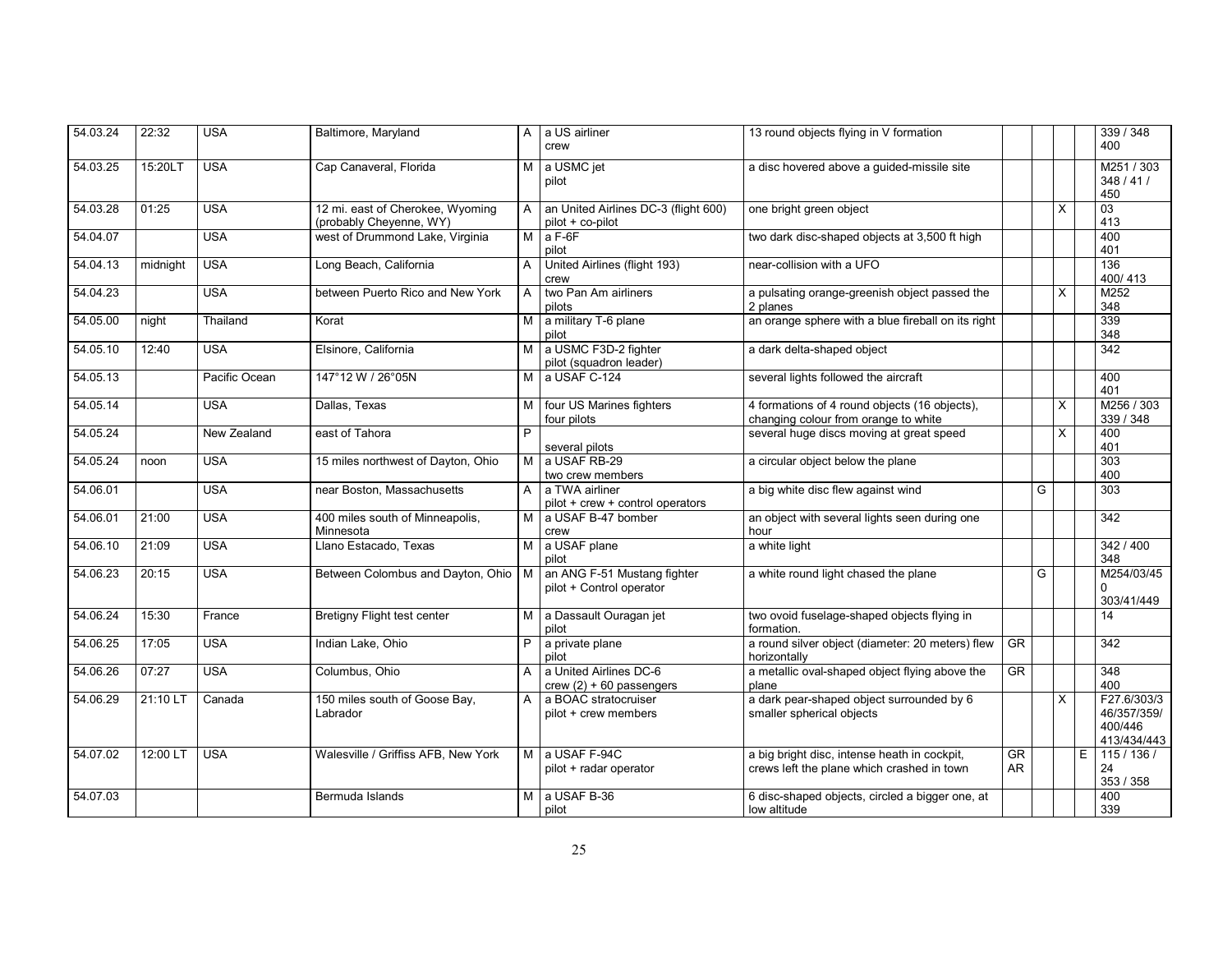| 54.07.11 |          | <b>USA</b>            | Hunterdon County, New Jersey                 |                | M four USAF bombers<br>pilot                                     | a flying disc paced the four planes                                                           |           |   |                | 348<br>400                       |
|----------|----------|-----------------------|----------------------------------------------|----------------|------------------------------------------------------------------|-----------------------------------------------------------------------------------------------|-----------|---|----------------|----------------------------------|
| 54.07.26 |          | Rhodesia              | Lake McIlwaine near Salisbury                | M              | a Rhodesian air force plane<br>a squadron leader + student pilot | a silver sausage-shaped object (12 meters<br>long) passed above the plane                     |           |   |                | 354/03<br>400                    |
| 54.07.30 | 10:15    | <b>USA</b>            | Los Angeles, California                      | M              | a B-25 bomber<br>two Hughes Aircraft test pilots                 | a metallic pencil-shaped object flew slowly and<br>hovered                                    |           |   |                | 342<br>400                       |
| 54.08.05 |          | <b>Brazil</b>         | above Paranagua, Parana                      | A              | a DC-3                                                           | one fireball dived twice toward the aircraft and<br>made fantastic maneuvers                  |           |   |                | 400<br>401                       |
| 54.08.12 | 02:29    | <b>USA</b>            | Maxwell AFB, Alabama                         | M l            | two army helicopters<br>pilots + two control tower crew          | a saucer-shaped object, showing a slight red<br>alow                                          |           | G |                | 413                              |
| 54.08.15 | 22:20    | <b>USA</b>            | San Marcos, Texas                            | M l            | a USAF transport C-47<br>pilot and co-pilot                      | a dark blue oblong object passed the plane                                                    |           |   |                | 342                              |
| 54.08.28 | 20:30    | <b>USA</b>            | Tinker AFB, Oklahoma                         |                | several USAF fighters<br>pilots                                  | a triangular formation of 15 objects                                                          | <b>GR</b> |   | $\times$       | 303<br>400                       |
| 54.08.29 | 11:05    | Greenland             | <b>Prince Christian</b>                      | A              | a KLM DC-4<br>two crew members                                   | a formation of 3 or 4 dark lenticular objects                                                 |           |   |                | 339<br>342                       |
| 54.08.31 | 20:00    | Australia             | Goulburn, New South Wales                    | м              | an Australian navy Hawker Sea Fury<br>pilot                      | 2 dark cigar-shaped objects, size of a DC-3,<br>flying on each side of the aircraft           | $G$ R     |   |                | 324 / 303<br>03/413              |
| 54.09.03 |          | <b>USA</b>            | above Texas                                  | м              | a USAF B-47<br>pilot + crew                                      | bomber directed to investigate a UFO, it<br>dodged for one hour then disppeared.              |           |   |                | 03/31                            |
| 54.09.27 | 21:22 LT | <b>USA</b>            | 10 mi south of Philadelphia,<br>Pennsylvania | A              | an Eastern Airlines + Martin 404-A<br>crews                      | a huge luminous disc with flashing lights                                                     |           |   | $\times$       | 03/27<br>348                     |
| 54.09.28 | 03:20    | <b>Atlantic Ocean</b> | West of Azores Islands                       | A              | a Pan Am DC-6<br>crew + passengers                               | a huge saucer lit a large area                                                                |           |   |                | M160<br>400 / 03                 |
| 54.10.14 | 16:15    | <b>UK</b>             | North Weald, Essex                           | м              | An RAF Meteor Mk8 fighter<br>pilot                               | a golden and a silver circular objects joined by<br>a third silver disc                       |           |   |                | F30.2/<br>303/446<br>324/356/413 |
| 54.10.15 | 13:30    | France                | Fontaine de Vaucluse, Vaucluse               | м              | two French Air Force fighters<br>pilots                          | one white domed-disc with two powerfull lights<br>moved faster than jets.                     |           | G |                | $00\,$                           |
| 54.10.29 | 18:00    | Pacific Ocean         | 21°50N / 123°30E                             | M              | a USAF C-47D<br>crew                                             | a long and narrow bright blue object, with deep<br>orange sparks from front and rear          |           |   |                | 03/21<br>401                     |
| 54.11.12 |          | <b>USA</b>            | above Kentucky, Indiana and Ohio             | м              | several USAF interceptors<br>pilots                              | several spherical objects tracked on radar and<br>chased by USAF interceptors                 | GR        |   | X              | 303                              |
| 54.11.20 | night    | Algeria               | Oujda area                                   | м              | a French Air Force aircraft<br>pilot                             | one luminous object emitting a white light which<br>switched off suddenly.                    |           |   |                | $\overline{14}$                  |
| 54.11.21 | night    | <b>Brazil</b>         | Paraiba river, Sao Paulo                     | A              | a Brazilian airliner<br>crew + passengers                        | 19 bright saucer-shaped objects (diameter: 30<br>meters)                                      |           |   |                | M259 / 303<br>348 / 400 /<br>03  |
| 54.11.30 | 09:00    | Venezuela             | Pascua valley, Caracas                       | $\mathsf{A}$   | $a$ DC-3<br>pilot + co-pilot                                     | one bright object crossed the sky above the<br>plane                                          |           |   |                | 03<br>41                         |
| 54.12.02 | 10:00LT  | Venezuela             | Maracaibo                                    | P              | a private plane<br>pilot                                         | one saucer-shaped object shot directly across<br>the flight path, plane almost out of control |           |   |                | 03/31<br>348                     |
| 54.12.07 |          | Venezuela             | near Maracaibo                               | A              | one LAV airliner<br>pilot and co-pilot                           | one very bright light flew at great speed from<br>east to south then turned back.             |           |   | $\overline{X}$ | 03<br>41                         |
| 54.12.07 | 19:30ZT  | <b>USA</b>            | Edenton, North Carolina                      | M <sub>1</sub> | a USMC TV-2<br>pilots                                            | one dull white balloon-shaped object,<br>accelerated rapidly and moved to the south.          |           |   |                | 03/21                            |
| 54.12.17 |          | Venezuela             | Puerto Piritu, Anzoategui                    | P.             | a LAV airliner<br>crew and passengers                            | three luminous saucers flying in formation,<br>shoot off luminous rays.                       |           |   |                | 03<br>41                         |
| 54.12.17 |          | Sweden                | between Malmö and Stockholm                  | A              | an airliner<br>pilot                                             | a metallic sphere with flashing lights moved at<br>incredible speed                           |           |   |                | 396<br>400                       |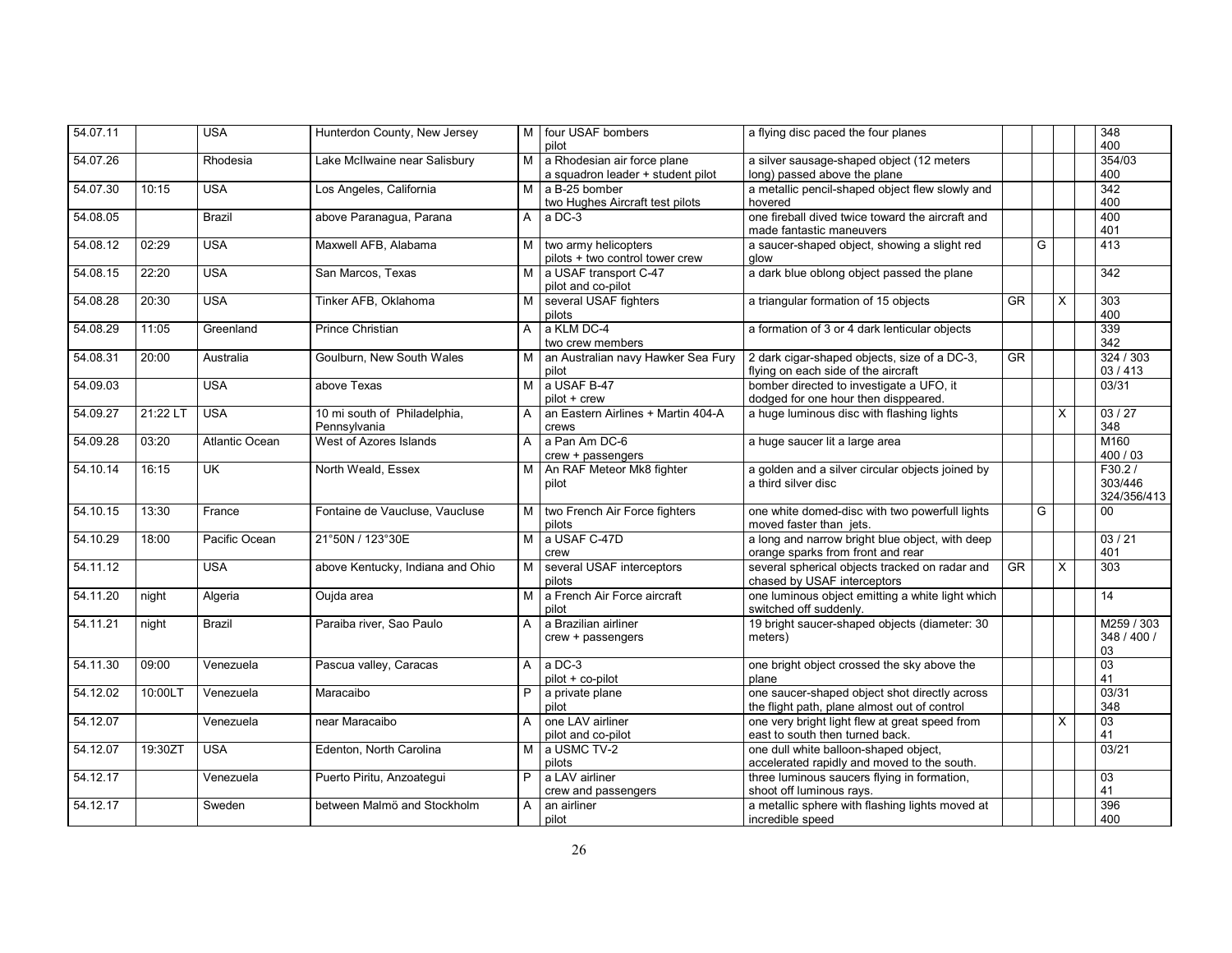| 54.12.22 | 20:07LT  | Venezuela     | Maracaibo                     | $\mathsf{A}$   | a LAV airliner                   | several luminous flying saucers flying from       |    |   |          |   | 41                |
|----------|----------|---------------|-------------------------------|----------------|----------------------------------|---------------------------------------------------|----|---|----------|---|-------------------|
|          |          |               |                               |                | $crew + 27$ passengers           | north to south.                                   |    |   |          |   |                   |
| 54.12.23 |          | <b>USA</b>    | Northeast of Nogales, Arizona | M              | a F-86                           | pliot chased a light which emitted red and        |    |   |          |   | 400               |
|          |          |               |                               |                | pilot                            | green flashes                                     |    |   |          |   | 401               |
| 54.12.29 | daytime  | <b>USA</b>    | San Diego, California         | M              | a USAF B-47                      | two UFOs passed the plane                         |    |   |          |   | 339               |
|          |          |               |                               |                |                                  |                                                   |    |   |          |   | 400               |
| 55.01.01 | 06:44 LT | <b>USA</b>    | 30 miles east of Cochise, New | M              | a USAF training bomber TB-25     | a metallic disc, looking like 2 inverted plates   |    |   |          |   | 342 / 450         |
|          |          |               | Mexico                        |                | instructor pilot + student pilot | passed the plane                                  |    |   |          |   | 03/20             |
| 55.01.01 | 18:45LT  | Venezuela     | Punta San Juan                | A              | a DC-3                           | one orange beam of light.                         |    |   |          |   | $\overline{03}$   |
|          |          |               |                               |                | 3 crew members                   |                                                   |    |   |          |   | 41                |
| 55.01.02 | 18:45    | Venezuela     | near Punta San Juan           | A              | a National Airlines airliner     | an orange pulsating light approached the plane    |    |   |          |   | A3.5              |
|          |          |               |                               |                | pilot + crew + passengers        |                                                   |    |   |          |   | 303               |
| 55.01.09 |          | Korea         | above Korea                   | M              | <b>USAF</b> fighters             | several revolving discs flying in straight line.  |    |   |          |   | 03                |
|          |          |               |                               |                | seven pilots                     |                                                   |    |   |          |   | 41                |
| 55.01.14 | 18:00    | <b>USA</b>    | between Virginia and Kansas   | A              | an airliner                      |                                                   |    |   |          |   | 03                |
|          |          |               |                               |                |                                  | one dark object leaving a contrail                |    |   |          |   | $20\,$            |
|          |          |               |                               |                | pilot                            |                                                   |    |   |          |   |                   |
| 55.01.16 | 13:00    | Peru          | Talara                        |                | one plane                        | one disc-shaped object maneuvered at              |    |   |          |   | A3.5              |
|          |          |               |                               |                | pilot                            | 20,000ft, focused a light into the plane.         |    |   |          |   | 41                |
| 55.01.19 | 08:10    | Pacific Ocean |                               | М              |                                  | a white reddish globular shaped object, no        |    |   |          |   | 03                |
|          |          |               |                               |                | pilot                            | sound, flew level with the plane                  |    |   |          |   | 20                |
| 55.01.28 | 12:01    | <b>USA</b>    | Fairbanks, Alaska             | M <sub>1</sub> | a USAF fighter                   | one blood red glow above 3,000 ft.                | GR |   | $\times$ |   | $\overline{03}$   |
|          |          |               |                               |                | two pilots                       |                                                   |    |   |          |   | 41                |
| 55.01.29 | 21:07 L  | <b>USA</b>    | Winterset, Iowa               | М              | an ANG T-33                      | a white light seemed to be flashing at a set      |    |   |          |   | 03/20             |
|          |          |               |                               |                | pilots                           | frequency, no trail, no sound,                    |    |   |          |   | 400 / 412 /       |
|          |          |               |                               |                |                                  |                                                   |    |   |          |   | 450               |
| 55.01.31 | 13:33    | Japan         | Fuju                          | M              |                                  | one white circular object, no trails, moving      |    |   |          |   | $\overline{03}$   |
|          |          |               |                               |                | pilots                           | against wind                                      |    |   |          |   | 20                |
| 55.02.01 | 19:55 LT | <b>USA</b>    | 20 miles east of Cochise, New | M              | a USAF training bomber TB-25     | a red and white ball hovered 5 minutes over the   |    |   |          |   | 03/20/21/34       |
|          |          |               | Mexico                        |                | instructor pilot + trainee pilot | left wing then climbed very high                  |    |   |          |   | 2                 |
|          |          |               |                               |                |                                  |                                                   |    |   |          |   | 400/412/450       |
| 55.02.02 | 11:15LT  | Venezuela     | between Merida and Maiquetia  | A              | an LAV airliner and aeropostal   | a green round object with a rotational motion, a  |    |   |          | E | 303/03/449        |
|          |          |               |                               |                |                                  |                                                   |    |   |          |   | 348/41/444        |
|          |          |               |                               |                | aircraft                         | luminous ring and portholes                       |    |   |          |   |                   |
|          |          |               |                               |                | pilot + co-pilot                 |                                                   |    |   |          |   |                   |
| 55.02.07 | 10:18    | <b>USA</b>    | Harrisburg, Pennsylvania      | A              | <b>Flying Tiger</b>              | one bright object, brilliant and flashed away     |    |   |          |   | $\overline{03}$   |
|          |          |               |                               |                | pilot                            | southward (for Bluebook: meteor)                  |    |   |          |   | 20                |
| 55.02.07 | 19:55    | <b>USA</b>    | Fort Wayne, Indiana           | A              | American Airlines flight 266     | 5 star-like objects appeared intermittenly        |    |   |          |   | $\overline{03}$   |
|          |          |               |                               |                | pilots                           | stationary, then speed up                         |    |   |          |   | 20                |
| 55.02.07 | 20:35    | <b>USA</b>    | Biscayne Bay, Florida         | A              | a Pan Am DC-6B                   | 3 bright white lights                             |    | G |          |   | 356               |
|          |          |               |                               |                | pilot + four ground witnesses    |                                                   |    |   |          |   |                   |
| 55.02.11 |          | <b>USA</b>    | between Miami and New York    | A              | a Pan Am airliner                | 2 green and reddish objects got under one of      |    |   |          |   | 303               |
|          |          |               |                               |                | pilot                            | the plane's wing                                  |    |   |          |   |                   |
| 55.02.11 | 10:15    | Japan         | Ryuku Island, near Okinawa    | M <sub>1</sub> | a USAF MATS C-124                | a yellow or amber object shaped like a "Jack O    |    |   |          |   | $\overline{03}$   |
|          |          |               |                               |                | crew                             | lantern", flying at 1,000 mph                     |    |   |          |   | 20                |
| 55.02.16 | 13:00    | Ecuador       | southeast of Quito            | M              | several military aircraft        | one aluminium half-spherical object with a        |    |   |          |   | $\overline{A3.5}$ |
|          |          |               | 0°16 S / 78°18 W              |                | pilots                           | dome, stationary, emitted a small object.         |    |   |          |   |                   |
| 55.02.17 |          | <b>USA</b>    | Blackstone, Virginia          | M <sub>1</sub> | a USAF plane                     | one extremely large light blue object at 35,000   |    |   |          |   | 03                |
|          |          |               |                               |                | pilot                            |                                                   |    |   |          |   | 20                |
|          | 01:12    |               |                               |                |                                  |                                                   |    |   |          |   |                   |
| 55.03.11 |          | <b>USA</b>    | Mattawankeag, Maine           | A              | an airliner                      | an extreme bright falling object, red, yellow and |    |   |          |   | 03                |
|          |          |               |                               |                | pilot + one GOC observer         | green.                                            |    |   |          |   | 20                |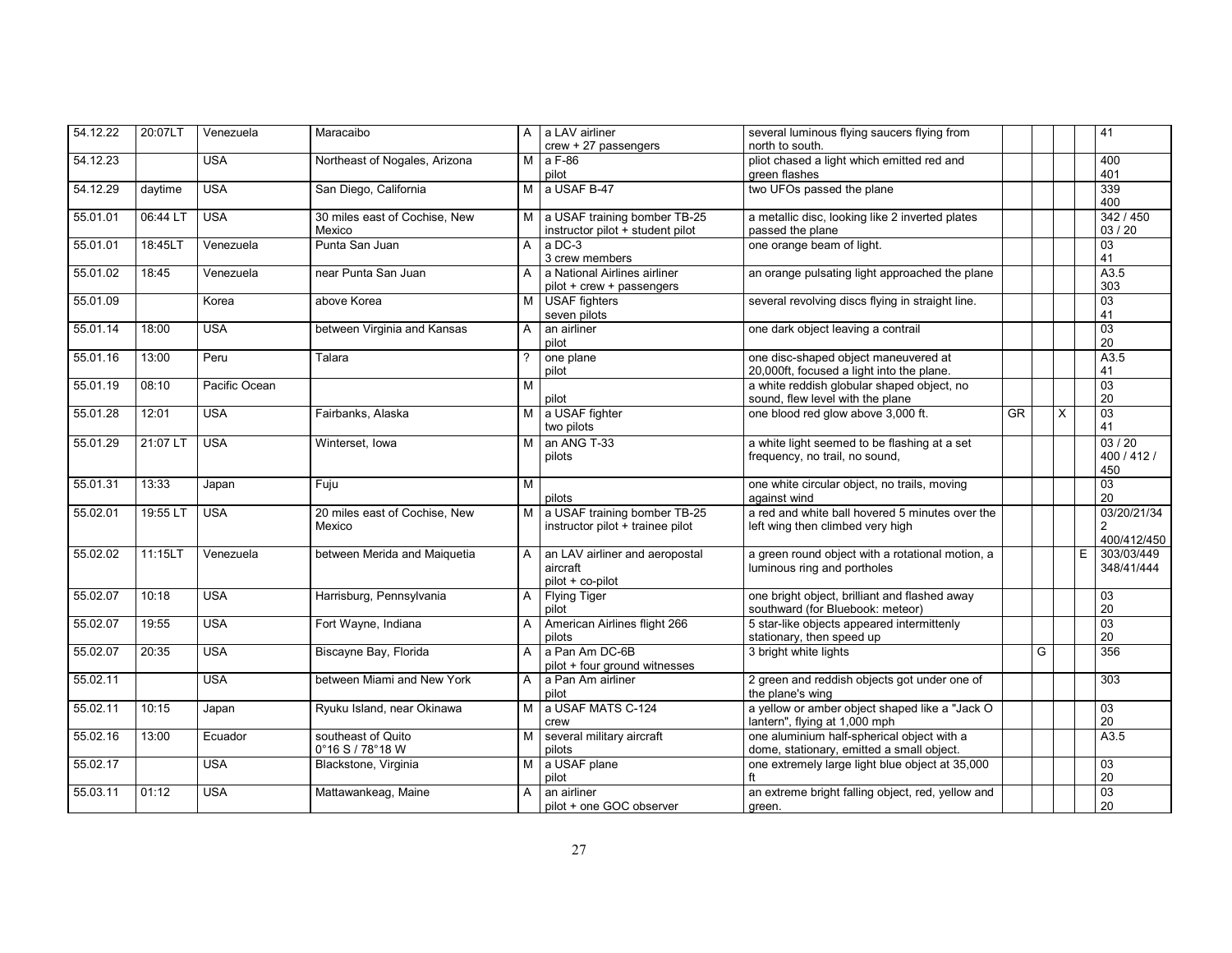| 55.03.16       | 09:24    | <b>USA</b>  | 30 nautical miles north of Salton Sea,   M   a B-47 (SAC)<br>California |              | pilot                                                 | a silver circular object, on a steady course<br>toward south, faded in distance.           |                              |            |                               |   | 03<br>20                    |
|----------------|----------|-------------|-------------------------------------------------------------------------|--------------|-------------------------------------------------------|--------------------------------------------------------------------------------------------|------------------------------|------------|-------------------------------|---|-----------------------------|
| 55.03.17       | 17:24    | <b>USA</b>  | Ripley, California                                                      | ?            |                                                       | a round silver object moved straight and level,                                            |                              |            |                               |   | 03/20                       |
|                |          |             |                                                                         |              | pilot                                                 | no sound                                                                                   |                              |            |                               |   |                             |
| 55.03.20       | 16:13    | Japan       | Tokyo                                                                   | M            | two planes<br>two pilots                              | Radar only                                                                                 | $\overline{RO}$              |            |                               |   | 03/20                       |
| 55.03.24       | 14:30    | Japan       | Ryukyu Islands, between Japan and<br>Formosa                            | P.           | a Beechcraft<br>pilot instructor+ student             | a hat-shaped object, with 3 windows on the top<br>section, flew in front and under plane   |                              |            |                               | E | 03/400<br>/412<br>406       |
| 55.03.24       | 19:00    | England     | Wales                                                                   | M            | a RAF squadron of Meteor fighters /<br>pilots         | a red object with a green tail zigzaging                                                   |                              |            | $G \mid X$                    |   | 356                         |
| 55.03 or<br>04 |          | Iceland     | over Iceland                                                            | м            | two F-89-C interceptors<br>pilots                     | one saucer-shaped object, changing in color,<br>white, silver, grey, moved then motionless | $\overline{\text{GR}}$<br>AR |            |                               |   | 03                          |
| 55. spring     |          | Argentina   |                                                                         | A            | a Pan Am airliner<br>pilot + co-pilot                 | 4 metallic looking circular objects, in a<br>diamond-shaped formation                      |                              |            |                               |   | 03<br>C08.57                |
| 55.04.01       | 21:35    | New Zealand | Gisborne                                                                | M I          | a RNZAF aircraft<br>pilot                             | one large blue light approached the plane and<br>crossed its bow at a high rate of speed.  |                              |            |                               |   | 03/38                       |
| 55.04.08       | 09:30    | <b>USA</b>  | Rockford, Illinois                                                      | м            | three USAF fighters<br>pilots + G.O.C. members        | pilots opened fire on a big object which<br>exploded after ejecting a small round object   |                              |            | $\overline{G}$ $\overline{X}$ |   | M264                        |
| 55.04.21       | 22:00    | <b>USA</b>  | 3 miles northeast of Moisant airport,<br>New Orleans, Louisiana         | M I          | an ANG L-19<br>pilot                                  | a bright silver delta-shaped object                                                        |                              |            |                               |   | 03/20                       |
| 55.05<br>early |          | Sudan       | above the Nubian desert, between<br>Khartoum and Wadi Haffa             | P.           | a Swift (private plane)<br>pilot + passenger          | a strange bright silver, object flying at jet speed,<br>came toward the plane.             |                              |            |                               |   | 03                          |
| 55.05.12       | 01:06    | <b>USA</b>  | Thurmon, Colorado                                                       | $\mathsf{A}$ | an American Airlines DC-7                             | one object flying on a southeast course at<br>20,000 ft                                    |                              |            |                               |   | 03/20                       |
| 55.05.24       |          | <b>UK</b>   | west of Dorking, Surrey                                                 | A            | a TAP airliner<br>crew(3)                             | a silver cigar-shaped object, moving at terrific<br>speed                                  |                              |            |                               |   | 400<br>412                  |
| 55.05.25       |          | England     | Alexandra Park, London                                                  | M            | a B-47<br>pilot                                       | a circular luminous object came close to the<br>plane and then moved away                  |                              |            |                               |   | 303                         |
| 55.05.25       |          | England     | above England                                                           | A            | a TAP DC-4 Skymaster<br>crew                          | a silver cigar flew at incredible speed, and<br>passed below the plane's nose              |                              |            |                               |   | M265<br>03/41               |
| 55.06.04       |          | Canada      | Melville Sound area, Northern<br>Territories                            | M            | a USAF RB-47<br>crew                                  | one glistening silver metallic object broke off<br>contact to the north.                   | AR                           |            |                               |   | 324                         |
| 55.06.04       | 02:50    | <b>USA</b>  | Parker, Arizona                                                         | M            | a USAF T-33<br>pilot                                  | one object, yellow, white and red, stationary<br>then disappeared abruptly                 |                              | G          |                               | E | 03/20                       |
| 55.06.23       | 12:30 L  | <b>USA</b>  | east of Utica. New York                                                 | A            | a Mohawk Airlines DC-3<br>pilot + copilot             | a round light grey object flying at great speed,<br>with 4 portholes                       | GR I                         | $G \mid X$ |                               |   | P <sub>28</sub> / 24<br>353 |
| 55.07.00       |          | <b>USA</b>  | North Minnesota                                                         | $\mathsf{A}$ | a Northwest Airlines plane<br>pilot + other witnesses | one domed-disc, 60 ft long and 6 ft high.<br>Airliner circled around.                      |                              |            |                               |   | 03                          |
| 55.07.05       | 07:05 ZT | Canada      | Pepperell AFB, New Foundland                                            | M            | two army KC-93<br>pilot                               | an object maneuvered in the sky<br>(according to Bluebook: Venus)                          | $\overline{\text{GR}}$       |            |                               |   | 324<br>400/03/20            |
| 55.07.11       | day      | France      | Toulon (?), Var                                                         |              | M a military C-47<br>pilot                            | one round reddish-orange light, changing to<br>bright white, no sound or trail             |                              |            |                               |   | 03/20                       |
| 55.07.20       |          | <b>USA</b>  | Portland, Oregon                                                        | M            | two fighters<br>pilots + G.O.C. members               | a round object with a silver lower part climbed<br>when planes approached                  |                              |            | $G \times$                    |   | 356                         |
| 55.07.25       | 05:22    | <b>USA</b>  | near Syracuse, New York                                                 |              | $M$ a F-86<br>pilot                                   | one orange object                                                                          |                              |            |                               |   | 03/20                       |
| 55.07.26       | 21:34    | <b>USA</b>  | over Kansas City, Kansas                                                | M            | $a B-47$<br>pilot                                     | one round object, no sound, no contrail                                                    |                              |            |                               |   | 03/20                       |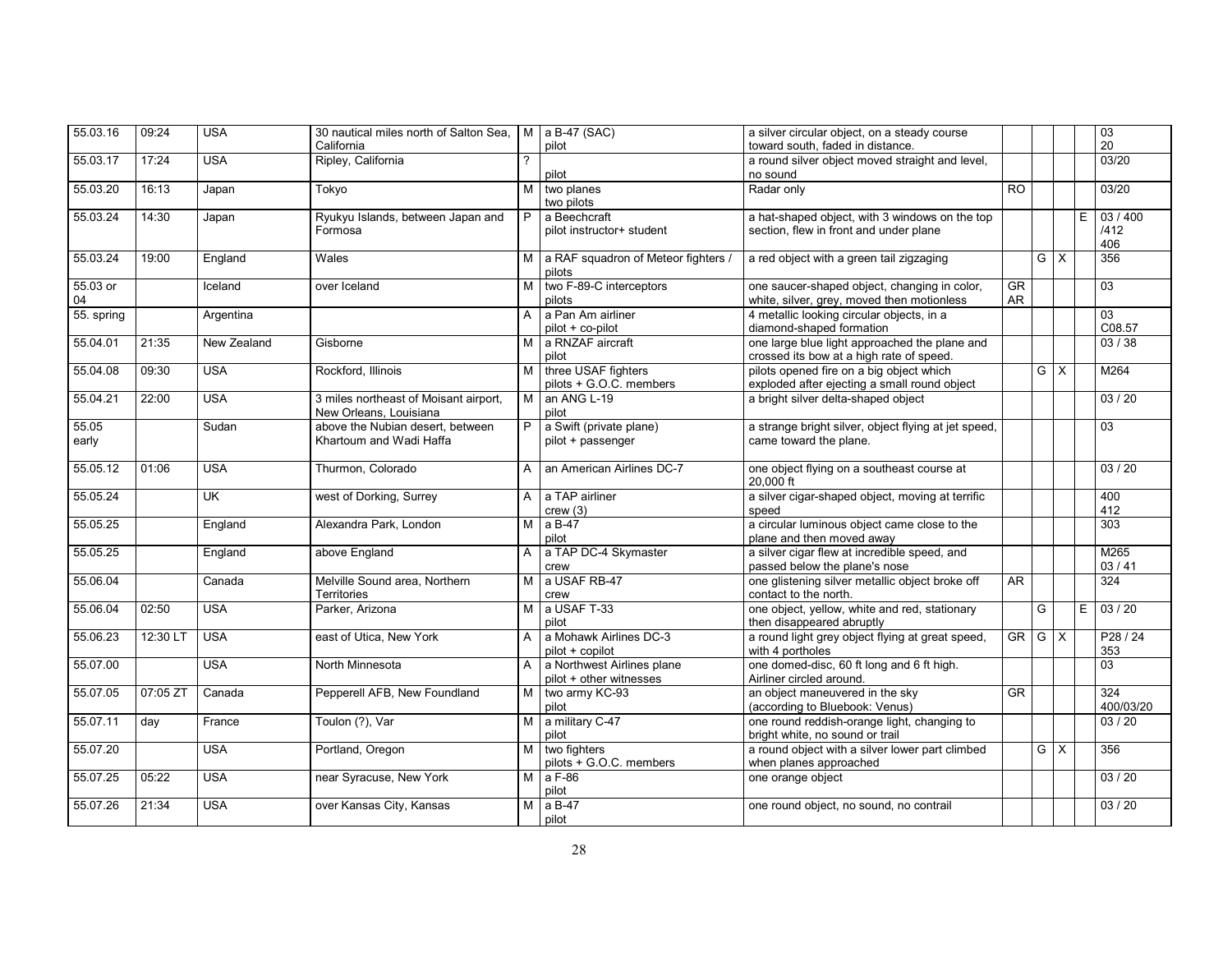| 55.08.20        | day      | <b>USA</b>    | South end of Rocky mountains,                           | A              | an American Airlines DC-7                                                   | a metal-looking object paced the airliner during                                                  |                        |   |          |    | 400<br>412/03                            |
|-----------------|----------|---------------|---------------------------------------------------------|----------------|-----------------------------------------------------------------------------|---------------------------------------------------------------------------------------------------|------------------------|---|----------|----|------------------------------------------|
| or 22           |          |               | Colorado                                                |                | $crew + 20$ passengers                                                      | 45 mn                                                                                             |                        |   |          |    |                                          |
| 55.08.23        | 23:50    | <b>USA</b>    | Cincinnati, Ohio                                        | М              | several fighters<br>pilots                                                  | 3 round and disc-shaped objects made evasive<br>maneuvers                                         | <b>GR</b>              |   | $\times$ |    | 303<br>400                               |
| 55.09.19        | 22:15 ZT | <b>Brazil</b> | over Ubatuba                                            | A              | a Cruzeiro do Sul airliner<br>pilot + crew                                  | a luminous white object seemed to be hovering,<br>emitted a white light                           |                        |   |          |    | 03                                       |
| 55.10.02        |          | <b>USA</b>    | 5 mi. north/northeast of<br>Poughkeepsie, New York      | A              | an airliner<br>pilot                                                        | a light followed the airliner, hovered and<br>climbed                                             |                        |   |          |    | 400<br>412                               |
| 55.10.21        | 02:21    | <b>USA</b>    | Minneapolis, Minnesota                                  | М              | a fighter<br>pilot                                                          | a white oval-shaped object made 90° turns at<br>1,000 mph                                         | <b>AR</b>              | G |          |    | 400<br>412                               |
| 55.10.29        | 01:00 ZT | <b>Brazil</b> | between Rio de Janeiro and Sao<br>Paulo                 | A              | one airliner<br>crew(4)                                                     | an enormous luminous ball, changing from<br>white to red, disappeared at great speed              |                        |   |          |    | 03                                       |
| 55.10.31        | night    | New Zealand   | between Wellington and Auckland                         | A              | a National Airways DC-3<br>pilot + co-pilot                                 | a bright object, changing colours sevral times,<br>passed the plane                               |                        |   |          |    | $\overline{03}$<br>303                   |
| 55.11.00        |          | Thailand      | above Thailand                                          | A              | a Thai Airways airliner<br>pilot + passengers                               | a pulsating light                                                                                 |                        |   |          |    | 360                                      |
| 55.11.14        | 01:00    | <b>USA</b>    | Deming, New Mexico                                      | A              | a commercial airlines<br>pilot                                              | one object flying very fast from the southwest,<br>with a light on the rear                       |                        |   |          |    | 03<br>20                                 |
| 55.11.14        | 18:00    | <b>USA</b>    | Desert Hot Springs, Mojave desert,<br>California        | P.             | Piper Tri-pacer<br>pilot + passenger                                        | a white sphere answered when pilot blinked his<br>headlight 3 times                               |                        |   |          |    | M271/33<br>/449<br>303 / 356 /<br>444    |
| 55.12.05        |          | <b>USA</b>    | Moline                                                  | $\mathsf{A}$   | a United Airlines aircraft<br>pilot                                         | nine flying saucers with revolving lights, off the<br>right of the plane, in straight line.       |                        |   |          |    | 0 <sub>3</sub>                           |
| 55.12.06        | 06:00    | <b>USA</b>    | Marianna, Florida                                       | M <sub>1</sub> | a MATS plane<br>pilot                                                       | Radar only                                                                                        | <b>RO</b>              |   |          |    | 03/20                                    |
| 55.12.11        | 21:00LT  | <b>USA</b>    | near Jacksonville, Florida                              | м<br>A         | several US Navy fighters pilots and<br>airliners pilots                     | a reddish round object chased by the fighters                                                     | $\overline{\text{GR}}$ |   | $\times$ |    | 303<br>450                               |
| 55.12.14        | 02:45    | <b>USA</b>    | Caddo Lake, Louisiana                                   | М              | a USAF B-47 (513th Bomb squad)<br>pilot                                     | one object oblong in shape<br>(Bluebook: possibly balloon)                                        | AR                     |   |          |    | 03 / 20                                  |
| 56.00.00        |          | Greenland     | Cape Jesup area                                         | м              | a soviet TU-4 (from Anderma Base)<br>pilot (a strategic ice recon. mission) | a disc-shaped object, pearl color, with wavy<br>pulsating edges, no wing or portholes             |                        |   |          |    | $\overline{03}$                          |
| 56.01.02        |          | <b>USA</b>    | above Pasadena, California                              | P              | a Cessna 180<br>pilot + passenger                                           | three bright orange circular objects (diameter:<br>18 meters), circled the plane and disappeared. |                        |   |          |    | 03/33<br>360/41                          |
| 56.01.09        | sunset   | <b>USA</b>    | 30 miles from Godman Airfield,<br>Louiseville, Kentucky | M              | a ANG P-51<br>pilot                                                         | one blinking luminous object at 30,000 ft, the<br>pilot closed in and the aircraft exploded.      |                        |   |          | E. | 03/33                                    |
| 56.01.18        | 01:00    | Japan         | Itazuke                                                 | $\overline{?}$ | pilot                                                                       | a white round object, shape of a project balloon,<br>moving fast, no contrail                     |                        |   |          |    | 03/20                                    |
| 56.01.22        | 20:30    | <b>USA</b>    | Mexico Gulf, near New Orleans                           | A              | a Pan Am airliner<br>flight engineer                                        | a big elongated object with yellow lights                                                         |                        |   |          |    | 41<br>303                                |
| 56.02.11        |          | Pacific Ocean | 28°53N / 131°30E                                        | ?              |                                                                             | one yellow or amber object, speed estimated at<br>1.000 knots                                     |                        |   |          |    | 03/20                                    |
| 56.02.12        | 23:25    | Canada        | Goose Bay, Labrador                                     |                | M a F-89 fighter<br>pilot + radar operator                                  | a green and red object flew around the plane                                                      | AR                     |   |          |    | $\overline{342}$<br>03                   |
| 56.02.15        | 20:40    | <b>USA</b>    | Riverside, California                                   | M I            | a USN plane<br>pilot                                                        | one cigar-shaped object, brown with no<br>apparent details, straight and level course             |                        |   |          |    | 03/20                                    |
| 56.02.17-<br>18 | 22:50    | France        | Orly airport, Paris                                     | A              | an Air France DC-3<br>pilot + radio operator                                | a huge red blinking light flew erratically                                                        | <b>GR</b>              |   |          |    | 303/L132/03<br>324/L247/10<br>5<br>20/21 |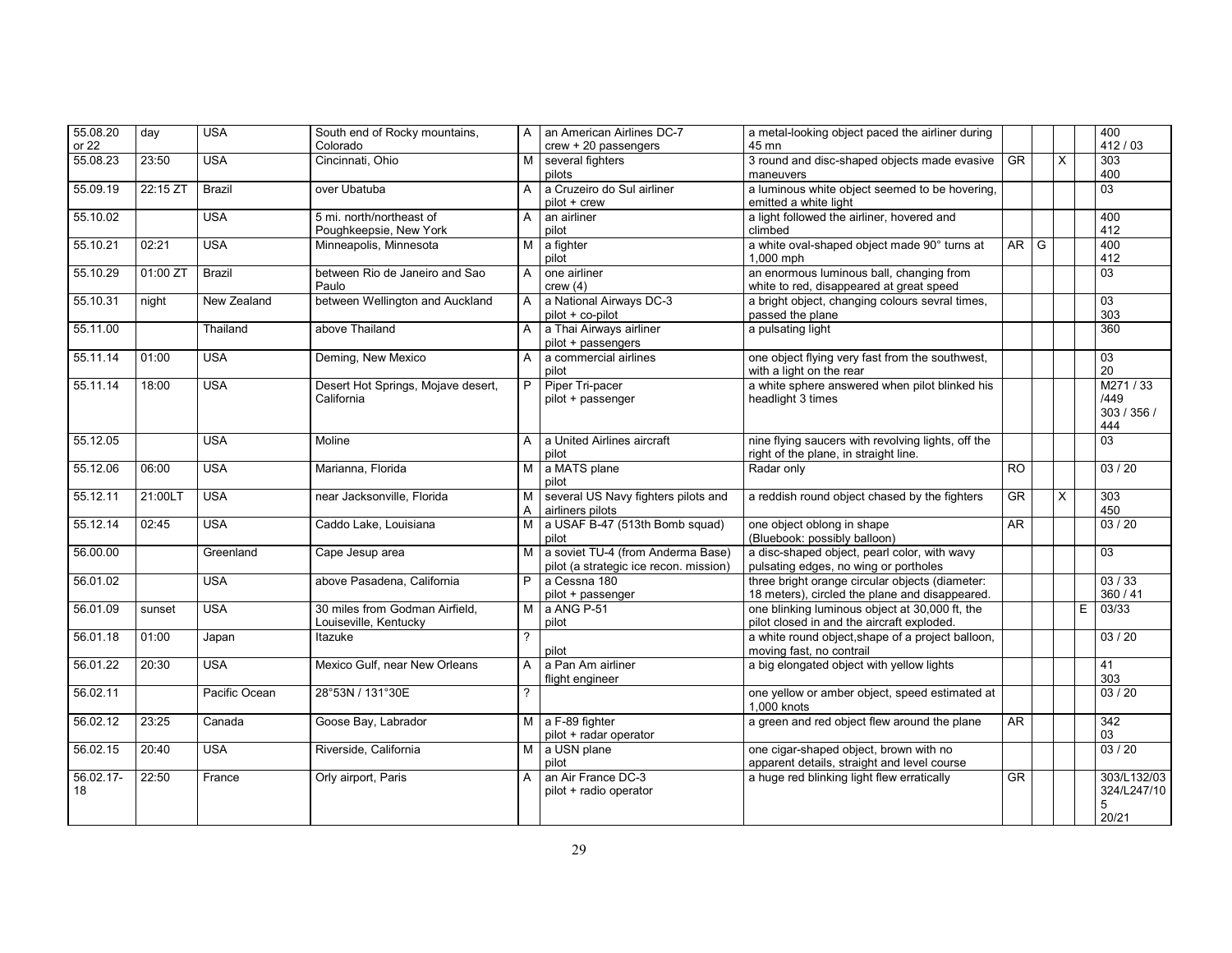| 56.02.18       | 20:20ZT  | France      | north of Montelimar, Drome                                                      |                | M $\vert$ a USAF C-119 (780 <sup>th</sup> TCS)<br>crew members (3) | one round dot, color changed each 30 seconds<br>from white to red to green.           |                 |   |   | $\frac{03}{21}$                   |
|----------------|----------|-------------|---------------------------------------------------------------------------------|----------------|--------------------------------------------------------------------|---------------------------------------------------------------------------------------|-----------------|---|---|-----------------------------------|
| 56.02.19       | 06:07    | <b>USA</b>  | Houston, Texas                                                                  | A              | Eastern Airlines Super-Constellation<br>crew                       | one intense white light                                                               |                 |   |   | $\overline{342}$                  |
| 56.04.08       | 22:20 LT | <b>USA</b>  | Schenectady, New York                                                           | A              | an American Airlines Convair<br>pilot + first officer              | a white light hovered and disappeared at great<br>speed                               | <b>GR</b>       |   |   | M276 / 303<br>361/400/C0<br>1.58  |
| 56.05.22       | 23:05 LT | <b>USA</b>  | 50 miles northwest of Monroe,<br>Louisiana                                      | M              | two USAF T-33<br>pilots                                            | one metallic domed-disc, with a red light on top<br>and a large window on the dome.   |                 |   |   | 03<br>450                         |
| 56.06.02       | 22:51    | <b>USA</b>  | Newton, Mississipi                                                              | M              | a Convair T-29<br>pilot                                            | a whitish-green light flying on a parallel course<br>at 5-7 miles.                    |                 |   |   | 13.1                              |
| 56.06.29       |          | <b>USA</b>  | Banning, California                                                             | P              | a light plane<br>pilot + ground observers                          | a huge balloon-like object followed a perfectly<br>rectangular course                 | G               |   |   | 400<br>426                        |
| 56.<br>summer  | 22:00    | <b>USA</b>  | 60 mi. east of El Paso, Texas                                                   | M              | $a$ T-33a<br>pilot                                                 | an oval-shaped object, orange-yellow, light<br>source                                 |                 |   |   | $\overline{02}$                   |
| 56.07.01       | 22:47    | <b>USA</b>  | above Winnemucca, Nevada                                                        | A              | an United Airlines Constellation                                   | a bright huge round object with a double row of<br>lights around its perimeter        |                 |   |   | 400<br>426                        |
| 56.07.18       | 03:42 ZT | <b>USA</b>  | Otis AFB, Massachusetts                                                         |                | M a military jet<br>pilot                                          | one circular white-yellow object, appeared to<br>reverse course at time               |                 |   |   | 400<br>426                        |
| 56.08.13       | 22:30    | England     | Lakenheath-Bentwaters Air Base,<br>Suffolk                                      | M              | An RAF Venom<br>pilot                                              | a UFO detected on radar, made several moves<br>at 600 mph, avoided interceptor        | <b>GR</b><br>AR |   | X | P39 / M280<br>324 / 24 / 25       |
| 56.08.21       |          | <b>USA</b>  | above Crow Reservoir, Montana                                                   | P              | a light plane                                                      | a black dogbone-shaped object passed near<br>the aircraft                             |                 |   |   | 400<br>426                        |
| 56.08.29       | sunset   | Canada      | McCleod, Alberta                                                                | м              | Four RCAF F-86 Sabre jets<br>pilots                                | one silver disc above the cloud layer. (photo<br>taken)                               |                 |   |   | 08<br>443                         |
| 56.08 or<br>09 |          | Finland     | between Turku and Vaasa                                                         | A              | a Finnair DC-3<br>pilot                                            | radar sighting only                                                                   | <b>GR</b>       |   | X | 03                                |
| 56.09.03       | 18:42    | New Zealand | Whenuapai                                                                       | м              | a USAF Transport Hastings<br>pilot                                 | a bright object crossed the sky at great speed                                        |                 |   | X | 360<br>41                         |
| 56.09.06       |          | <b>USA</b>  | Pasadena, California                                                            | A              | a Western Airlines airliner<br>pilot                               | white lights flew erractically                                                        |                 | G |   | 303                               |
| 56.09.13       | 21:35 LT | <b>USA</b>  | San Fansisco / Stockton area<br>119°48W / 34°32N                                | A              | United Airlines flight 459<br>crew                                 | a star like object, remained stationary and<br>moved                                  |                 |   |   | 03<br>21                          |
| 56.09.21       | 18:00 LT | <b>USA</b>  | 63 miles west of Miami, Florida                                                 | P              | a Cessna 170<br>pilot                                              | one oval-shaped, sharply outlined object moved<br>from southwest to northwest.        |                 |   |   | $\overline{03}$                   |
| 56.09.25       | 16:00 LT | <b>USA</b>  | Grand Rapids, Michigan                                                          | P.             | a Cessna<br>pilot                                                  | two delta-shaped objects flying to the south<br>under the right wing of the aircraft. |                 |   |   | 03/31                             |
| 56.10.13       | morning  | <b>USA</b>  | West Orange County, California                                                  |                | M 3 Marine Air Reserve squadron F9F-<br>5 Panther / 3 pilots       | a bright silver disc                                                                  |                 |   |   | M282                              |
| 56.11.01       | 17:30 ZT | <b>USA</b>  | near Mount Vernon, Sandoval, Illinois   M   a USAF T-33 (aerial weather recon.) |                | pilot + weather officer                                            | an orange light crossed the sky                                                       |                 |   |   | 342 / 03 / 21<br>400 / 427        |
| 56.11.09       | 24:00 ZT | <b>USA</b>  | Destin, Florida                                                                 |                | M a USAF RF-84F (3242rd test group)<br>pilot                       | one long narrow-shaped object, with a series of<br>bright orange lights               |                 |   |   | 426<br>03/21                      |
| 56.11.11       | 22:30    | <b>USA</b>  | Marine Air Station, El Toro, California   M                                     |                | an helicopter<br>pilot + ground witnesses                          | a flashing red light                                                                  | GR G            |   |   | 426                               |
| 56.11.14       | 22:10 LT | <b>USA</b>  | between Mobile and Jackson,<br>Alabama                                          | A              | a Capital Airlines Viscount<br>pilot + copilot                     | a bright light maneuvering                                                            |                 |   |   | P28 /450/03<br>303/353/C0<br>8.57 |
| 56.11.29       | 22:58 LT | <b>USA</b>  | Northeast of Hickory, North Carolina                                            | $\overline{A}$ | a Capital Airlines Viscount 700D<br>pilot + copilot                | a milky green saucer shaped object, motionless<br>then moving (60-100 ft)             |                 |   |   | 02<br>450                         |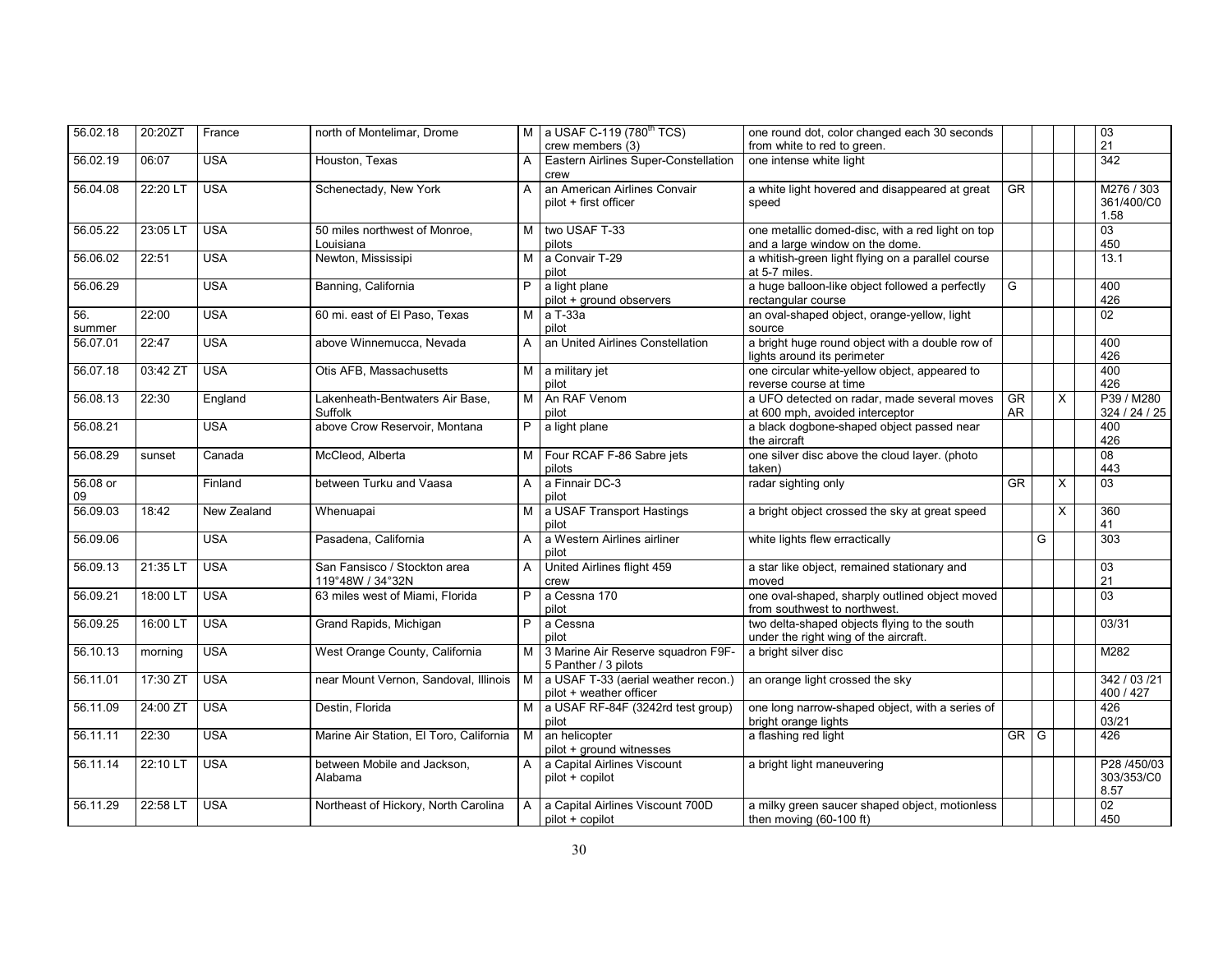| 56.12.17   | 16:20               | Japan          | Itazuke Air Base                                                    | M              | two USAF F-86D<br>two pilots                                       | one round object flying at 1500 knots,<br>experienced strong interference on radar       | AR                     |   | $X$ $E$      |   | 361/400<br>C08.57<br>U18.3<br>/13/01  |
|------------|---------------------|----------------|---------------------------------------------------------------------|----------------|--------------------------------------------------------------------|------------------------------------------------------------------------------------------|------------------------|---|--------------|---|---------------------------------------|
| 56.12.31   | 02:10 LT<br>16:10ZT | Guam Island    |                                                                     | M I            | an USAF F-86D interceptor<br>pilot                                 | a white round object flew below the plane and<br>turned abruptly                         |                        |   |              |   | 03/20/21<br>342 / 427                 |
| 56 late    | noon                | <b>USA</b>     | border between South and North<br>Dakota                            | M              | a USAF RB-36H<br>$pilot + crew$                                    | a metallic domed-disc (100 ft in diameter) with<br>several colored lights.               | $\overline{\text{GR}}$ |   |              |   | 02                                    |
| 56 late    |                     | <b>USA</b>     | Castle AFB, Modesto, California                                     | M              | two F-86s<br>pilots                                                | one disc-shaped object chased the aircraft,<br>shot off and disappeared in the distance. |                        |   | $\mathsf{x}$ |   | $\overline{03}$                       |
| 57.00.00   | 15:00               | <b>USA</b>     | North Bend, Oregon                                                  | A              | a DC-6<br>pilot + crew                                             | a silvery disc, paralleling the airliner's course at<br>a tremendous speed.              |                        |   |              |   | 03                                    |
| 57.01.03   | 20:22               | Algeria        | Marengo                                                             | M              | a french air force carrier plane<br>crew                           | a luminous disc with a green trail                                                       |                        |   |              |   | 122                                   |
| 57.01.16   | 20:00 LT            | <b>USA</b>     | between Fort Worth and Lubbock.<br>Texas                            | M              | two USAF B-25<br>pilots + crews                                    | one white round light made rapid maneuvers,<br>effects on radio and compass.             |                        |   | $\times$     | E | 03/33                                 |
| 57.01.24   |                     | <b>USA</b>     | above Indiana                                                       | A              | an airliner<br>pilot                                               | a formation of four objects, the last one was<br>bigger and egg-shaped                   |                        |   |              |   | 303                                   |
| 57.02.13   |                     | <b>USA</b>     | 15 miles north of Lincoln AFB,<br>Nebraska                          | A              | airliner<br>pilot                                                  | three red lights, tracked on radar at 600 mph                                            | GR.                    |   |              |   | 427                                   |
| 57.03 late |                     | Caribean Sea   | between Jamaïca and Venezuela                                       | A              | a Curtiss Ramsa<br>pilot + co-pilot                                | a luminous fast moving oval-shaped object,<br>flew 2 circles around the plane            |                        |   |              |   | 427                                   |
| 57.03.08   | 21:50 LT            | <b>USA</b>     | Pasadena, Texas                                                     | $\overline{A}$ | a Tennessee Gas Company DC-3<br>pilot + co-pilot + radar operator  | an object with three bright white lights passed<br>the plane, hovered, then sped off.    | <b>GR</b>              |   |              |   | 03/450<br>303 / 400                   |
| 57.03.09   | 00:45               | Atlantic Ocean | at sea off the Carolinas<br>checkpoint "Delta Oscar"                | A              | Pan Am flight 215-A<br>pilot + co-pilot                            | a brilliant green body on a northern course,<br>moved in a horizontal trajectory         |                        |   |              |   | 427<br>C07.57                         |
| 57.03.09   | 01:40 L             | <b>USA</b>     | Shaw AFB, Columbia, South Carolina   M                              |                | a USAF C-47<br>pilot + co-pilot + ground witnesses                 | one large ball of yellowish-green fire with a<br>brilliant tail.                         |                        | G |              |   | 03/21                                 |
| 57.03.09   | 03:45               | Atlantic Ocean | 150 mi east of Jacksonville, Florida<br>near San Juan (Puerto Rico) | $\overline{A}$ | Pan Am DC-6A flight 257 and PAN<br>AM flight 215 / crews           | near-collision with a round white-greenish<br>object, pilot made an abruptly turn        |                        |   | X            |   | 303 / 427 /<br>446<br>360/<br>450/413 |
| 57.03.27   | 20:35LT             | <b>USA</b>     | Roswell, New Mexico                                                 |                | M a USAF C-45<br>pilot                                             | 3 bright white circular objects, in a tight<br>formation, on a collision-course          |                        |   |              |   | 427<br>450                            |
| 57.03.29   | 19:30               | <b>USA</b>     | North of Bahamas                                                    | A              | a Pan Am airliner (flight 206A)<br>crew                            | a bright pulsating object                                                                | <b>AR</b>              |   |              |   | 303<br>400 / 427                      |
| 57.05.04   | 10:25 ZT            | Pacific Ocean  | near the Californian coast<br>33°52 N / 07°33 E                     | M I            | a USAF aircraft (552rd AEW&C)<br>co-pilot                          | one yellowish-red light at 10,000 ft passed in<br>front of the aircraft.                 |                        |   |              |   | 03/21                                 |
| 57.05.31   | 07:20               | England        | South of Rochester, Kent                                            | $\mathsf{A}$   | a British airliner                                                 | airliner experienced radio failure when a UFO<br>was sighted                             |                        |   |              | E | 406/03<br>F4.3/413                    |
| 57.06.03   | 21:35               | <b>USA</b>     | near Shreveport, Louisiana                                          | $\mathsf{A}$   | a Trans-Texas airliner<br>pilot + co-pilot                         | two objects rose from 1,000 ft to 10,000 ft<br>rapidly.                                  | <b>GR</b>              |   |              |   | $\overline{25}$<br>450                |
| 57.06.09   |                     | Venezuela      | between Puerto Cabello and Valencia A                               |                | a Linea Aeropostal Venezenola DC3<br>pilot + co-pilot + passengers | a glowing flat object passed near the plane at<br>incredible speed                       |                        | G |              |   | M290 / 360<br>400 /<br>427/A57.7      |
| 57.06.17   |                     | New Zealand    | Ohakea Air Base                                                     |                | M a Vampire fighter<br>pilot                                       | one bright blob of light, zoomed away when the<br>jet approached                         | $\overline{\text{GR}}$ |   |              |   | 427                                   |
| 57.06.30   | 18:30LT             | <b>Brazil</b>  | between Belo Horizonte and Rio de<br>Janeiro                        | $\mathsf{A}$   | a Real Aerovia Airlines DC-3<br>pilot + passengers                 | a bright red-orange disc maneuvered around<br>the plane                                  |                        |   |              |   | 303 / 449<br>361/03                   |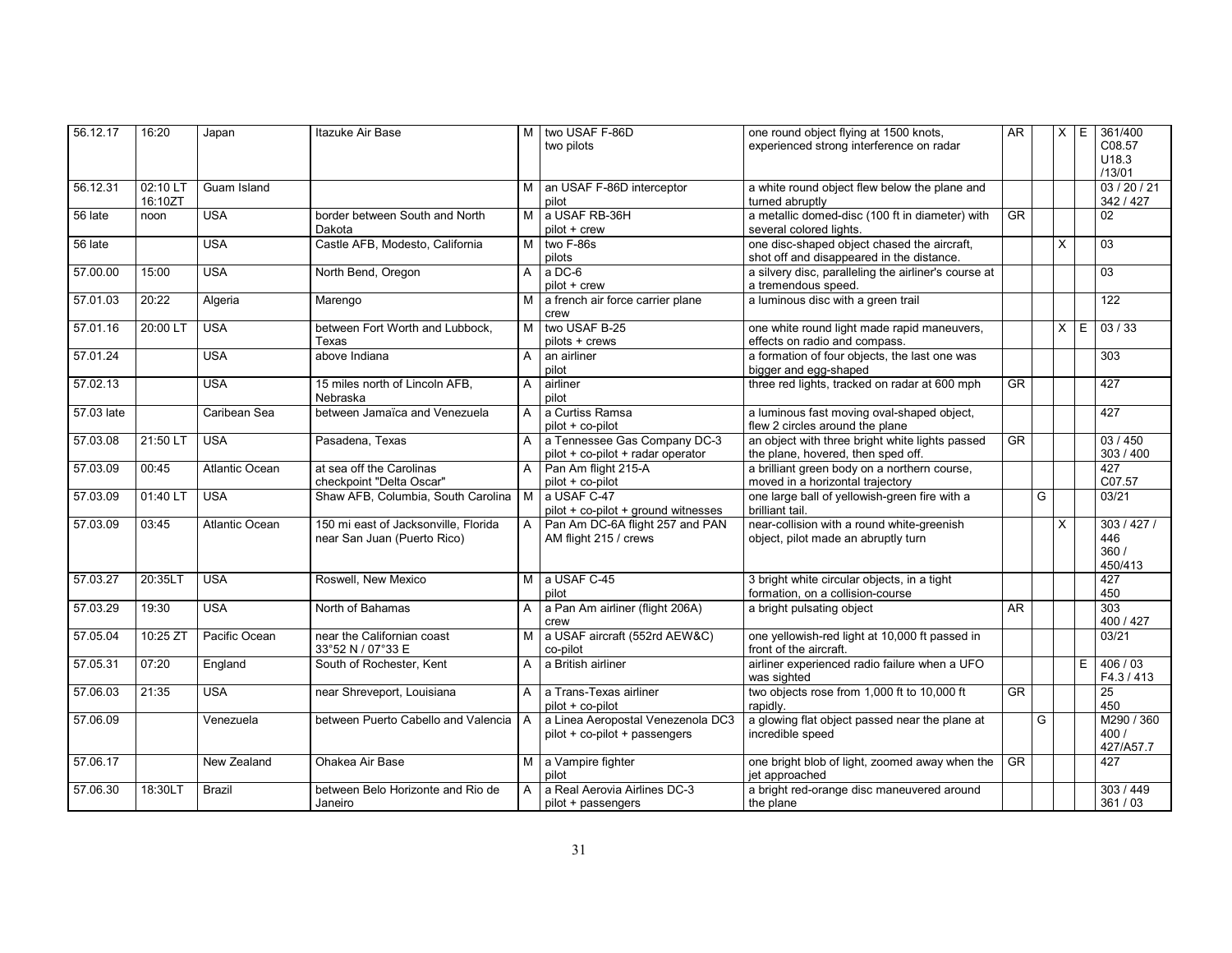| 57.07.04 |          | <b>Brazil</b> | between Campos and Vitoria                       | A              | a Real airlines airliner<br>pilot                      | a disc with bright "windows" followed the plane                              |                        |   |          |    | 303 / 427<br>361/C08.57 |
|----------|----------|---------------|--------------------------------------------------|----------------|--------------------------------------------------------|------------------------------------------------------------------------------|------------------------|---|----------|----|-------------------------|
| 57.07.14 | 17:50    | <b>Brazil</b> | near Rio Doce, 100 km from the<br>southern coast | A              | a Cruzeiro do Sul airlines Convair<br>pilot + co-pilot | a white cigar-shaped object, made a sharp turn<br>then flew toward the coast |                        |   |          |    | 03<br>427               |
| 57.07.14 | 20:30LT  | <b>Brazil</b> | Pampulha airport                                 | M.             | a Brazilian Air Force B-26                             | light in the sky which apparently reacted to light                           |                        | G |          |    | 03                      |
|          |          |               |                                                  |                | pilot + control tower operator                         | from the ground                                                              |                        |   |          |    | 401 / 427               |
| 57.07.17 | pre dawn | <b>USA</b>    | Salt Flats, 100 miles east of El Paso,           | A              | American Airlines (flight 655)                         | near-collision with a UFO, pilot dived to avoid a                            |                        |   |          | E  | 413 / 450               |
|          |          |               | Texas                                            |                | pilot                                                  | collision (passengers injured)                                               |                        |   |          |    | C08.57                  |
| 57.07.17 | 03:30    | <b>USA</b>    | above Dallas and Fort Worth, Texas,              | М              | a USAF RB-47 (with Electronic                          | A huge luminous object paced the plane for                                   | $\overline{\text{GR}}$ |   |          |    | L331/F16.3/             |
|          |          |               | South Central US                                 |                | Counter-Measure)                                       | 700 mi, tracked by ground radar and ECM gear.                                | AR                     |   |          |    | 03                      |
|          |          |               |                                                  |                | pilot + crew                                           |                                                                              |                        |   |          |    | 24/25/115/4             |
|          |          |               |                                                  |                |                                                        |                                                                              |                        |   |          |    | 00/427/437              |
| 57.07.23 | 22:15 LT | <b>USA</b>    | near Amarillo. Texas                             | A              | a TWA Constellation (flight 21)                        | near-collision with an object flew at 18.000ft.                              |                        |   |          |    | 360/C08.57              |
|          |          |               |                                                  |                | pilot                                                  |                                                                              |                        |   |          |    | C08.62/450              |
| 57.07.24 | 10:00    | Japan         | Nemuro Strait                                    | M              | two USAF F-86 fighters                                 | 2 F-86 scrambled after a disc-shaped object                                  | <b>GR</b>              |   | X        |    | M291                    |
|          |          |               |                                                  |                | pilots + around witnesses                              |                                                                              |                        |   |          |    | 400 / 449               |
| 57.07.29 | 22:31 LT | <b>USA</b>    | Cleveland, Ohio                                  | A              | Capital Airlines flight 841                            | a big round white-yellow object crossed the sky                              |                        |   |          |    | 342                     |
|          |          |               |                                                  |                | pilot + first officer                                  | in front of the plane                                                        |                        |   |          |    | 427                     |
| 57.08.14 | 20:55    | <b>Brazil</b> | Santa Catarina, near Joinville                   | $\mathsf{A}$   | a Varig C-47 cargo                                     | a saucer-shaped object with a green dome or                                  |                        |   |          | E  | M292/400                |
|          |          |               |                                                  |                | pilot, copilot + 2 crew members                        | cupola, passed the plane                                                     |                        |   |          |    | 303/406/03              |
| 57.08.27 | 20:45 ZT | <b>USA</b>    | Dry Tortugas, Florida                            |                | M a military plane                                     | one object with a bright red to reddish-yellow                               | <b>GR</b>              |   |          |    | 427                     |
|          |          |               |                                                  |                |                                                        | pulsating light                                                              |                        |   |          |    | 20                      |
| 57.08.30 | 22:10    | <b>USA</b>    | Chesapeake Bay, Norfolk, Virginia                | A              | a Northeast Airlines DC-6 and a                        | a bright object flew at great speed then stopped                             | AR                     |   | $\times$ |    | 353/24                  |
|          |          |               |                                                  |                | Capital Airlines Viscount / pilots                     |                                                                              |                        |   |          |    | 427                     |
| 57.09.04 | 20:06    | Portugal      | between Cordoba and Coruche                      | M              | four portugese air force F-86 fighters                 | a large disc, changing colour: green, yellow and                             |                        |   |          |    | 324/413                 |
|          |          |               |                                                  |                | four pilots                                            | blue, changing size                                                          |                        |   |          |    | 339/03/427              |
| 57.09.22 | 15:30    | Canada        | 150 mi south of Toronto                          | M              | two RCAF T-33 fighter                                  | a reddish-brown object at 27,000 ft, with a                                  |                        |   |          |    | 427                     |
|          |          |               |                                                  |                | pilots                                                 | contrail, flying at 1,000 mph                                                |                        |   |          |    |                         |
| 57.10.08 | 07:05    | <b>USA</b>    | near Boston, Massachusetts                       | A              | a Pan Am DC-7C                                         | a bright silver object flew at great speed                                   |                        |   |          |    | 303                     |
|          |          |               |                                                  |                | pilot                                                  |                                                                              |                        |   |          |    | 400/427                 |
| 57.10.10 | 04:08    | <b>USA</b>    | over western States                              | A              | two Western Airlines aircraft                          | a huge bright red fireball with a blue tail flashed                          |                        |   | $\times$ |    | 427                     |
|          |          |               |                                                  |                | pilots                                                 | across the sky                                                               |                        |   |          |    |                         |
| 57.10.21 | 21:18    | England       | Gaydon RAF Base, Warwickshire                    | M I            | An RAF Meteor fighter                                  | near-collision with a UFO, 6 lights came from                                | <b>GR</b>              |   |          |    | 255/413                 |
|          |          |               |                                                  |                | pilot                                                  | the object when the pilot approached                                         |                        |   |          |    | 324/03/20               |
| 57.10.23 | 20:15 LT | <b>USA</b>    | 10 miles Northwest of Pampa, Texas               | P              | a Beechcraft Bonanza                                   | a round than elliptical shaped object, lit up                                |                        |   |          |    | 427                     |
|          |          |               |                                                  |                | pilot + passenger                                      | brilliantly in a bluish, greenish and white                                  |                        |   |          |    | 450                     |
| 57.11.03 | 23:53    | <b>USA</b>    | Amarillo, Texas                                  | M <sub>1</sub> | a USN aircraft                                         | one object glowing brilliantly, moving swiftly                               |                        |   |          |    | 03                      |
|          |          |               |                                                  |                | pilot                                                  | then slowly in the southeast.                                                |                        |   |          |    | 427                     |
| 57.11.04 | 01:20    | <b>Brazil</b> | near Ararangua                                   | A              | a VARIG C-46                                           | a red light grew and disappeared                                             |                        |   |          | E. | 303/03                  |
|          |          |               |                                                  |                | pilot + crew                                           |                                                                              |                        |   |          |    | 427                     |
| 57.11.06 |          | <b>USA</b>    |                                                  |                | a TWA airliner                                         |                                                                              |                        |   |          |    | 303                     |
|          |          |               | near Kearney, Nebraska                           | A              |                                                        | a bright object flew at great speed                                          |                        |   |          |    |                         |
|          |          |               |                                                  |                | pilot                                                  |                                                                              |                        |   |          |    |                         |
| 57.11.09 | 09:15    | <b>USA</b>    | Lafayette, Louisiana                             | A              | an Eastern Airlines airliner (flight                   | a round silver object hovered above the cloud                                |                        |   |          |    | 303                     |
|          |          |               |                                                  |                | 562)                                                   | layer and disappeared                                                        |                        |   |          |    | 03/C01.58               |
|          |          |               |                                                  |                | pilot + two crew members                               |                                                                              |                        |   |          |    |                         |
| 57.11.14 | night    | <b>USA</b>    | San Bernardino Mountains, California             | $\overline{?}$ |                                                        | a bright white orb                                                           |                        |   |          |    | 303                     |
|          |          |               |                                                  |                | a pilot                                                |                                                                              |                        |   |          |    |                         |
| 57.11.22 | day      | Turkey        | 10 miles Southeast of Tarakly                    | M              | a Turkish Air Force plane                              | a regular hexagon-shaped object (diameter: 10                                |                        |   |          |    | 03/21                   |
|          |          |               | 30°32E / 4015N                                   |                | pilot                                                  | ft)                                                                          |                        |   |          |    |                         |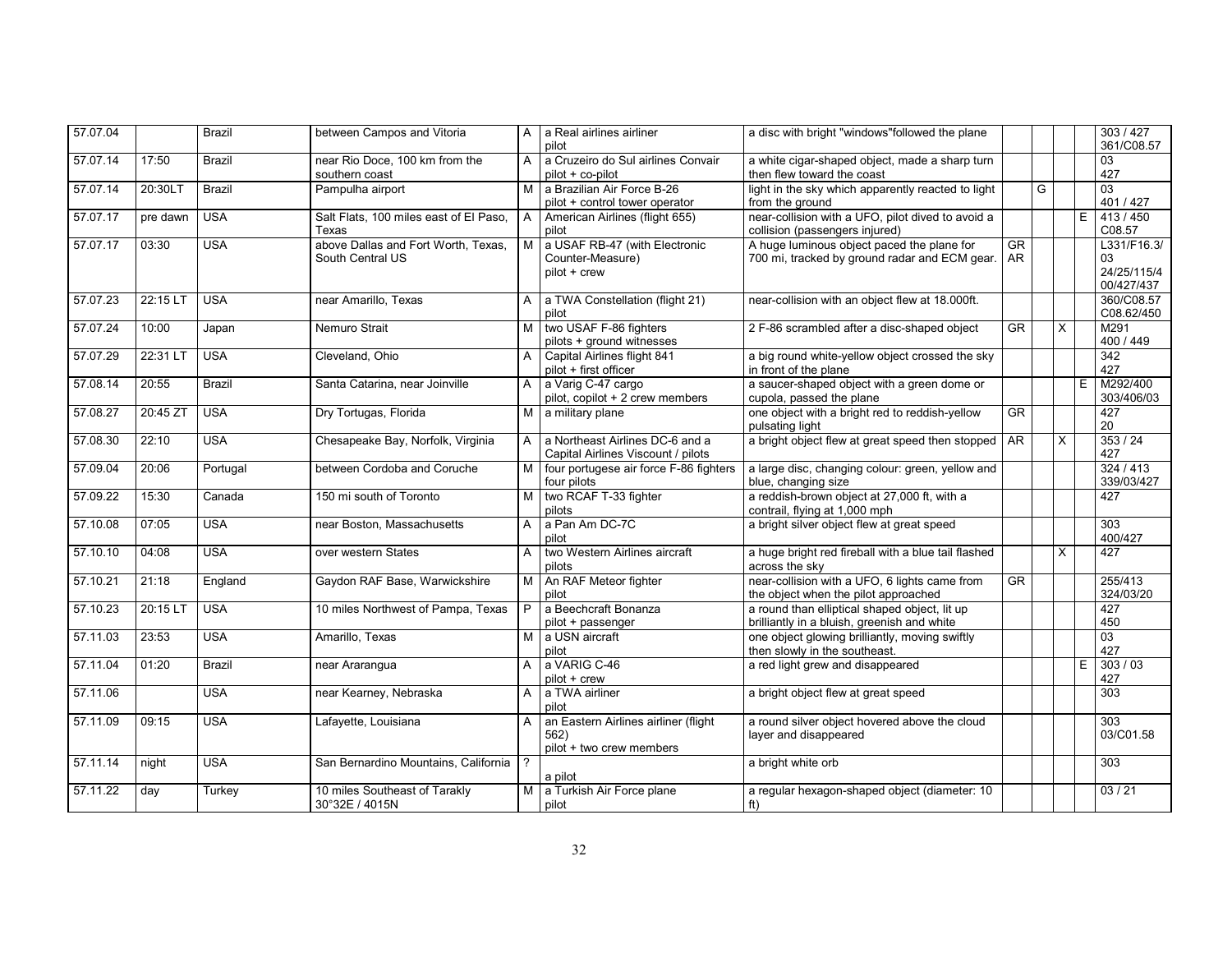| 57.11.25 | night    | <b>USA</b>          | near Miami, Oklahoma                   | A              | two Trans Texas and one Central    | one bright bluish-white object travelling from                                   |           |   | X        | 03/33        |
|----------|----------|---------------------|----------------------------------------|----------------|------------------------------------|----------------------------------------------------------------------------------|-----------|---|----------|--------------|
|          |          |                     |                                        |                | Airlines aircraft / pilots         | NW to SE, suddenly burst into view.                                              |           |   |          |              |
| 57.11.25 | 22:00 LT | <b>USA</b>          | South of Hurlburt Field, Florida, Gulf | M              | one USAF B-66                      | three UFOs.                                                                      | <b>GR</b> |   |          | 03/33        |
|          |          |                     | of Mexico                              |                | crew                               |                                                                                  |           |   |          |              |
| 57.11.26 | 13:04 ZT | Japan               | 53°30N / 154°28E                       | м              | a RB-50 (6091 st Recon. Squadron)  | a brilliant red ball with a bluish-green tail,<br>travelled in a flat trajectory |           |   |          | 03<br>21     |
|          |          |                     |                                        |                | crew                               |                                                                                  |           |   |          |              |
| 57.12.10 |          | Columbia            | Bogota                                 | A              | pilot                              | three luminous objects crossed the sky at<br>20,000 ft horizontally              |           |   |          | 03           |
| 57.12.10 | 20:45    | Mexico              | near Lagos, between Leon and           | A              | one Mexican Airline aircraft       | one round object which emitted a ray of light                                    |           |   |          | 03           |
|          |          |                     | Queretaro                              |                | pilot, first officer, stewardess   |                                                                                  |           |   |          |              |
| 57.12.12 | 03:00 ZT | <b>USA</b>          | near Lockbourne AFB, 20 mi west of     | M              | three F-86 (87th FIS)              | one orange circular or crescent-shaped object                                    | <b>GR</b> |   | X        | 03           |
|          |          |                     | Parkersburg, Ohio                      |                | three pilots                       | moved erratically, Mach 1.5                                                      |           |   |          |              |
| 57.12.12 | 19:00    | Canada              | Chatham, près de Windsor, Ontario      | $\mathsf{A}$   | a Trans-Canada Airline airliner    | an orange oval-shaped object flew at great                                       |           | G |          | 303          |
|          |          |                     |                                        |                | pilot + ground witnesses           | speed                                                                            |           |   |          | 400          |
| 58.01.01 | 00:08 ZT | Libya               | over southwest Libya                   | M              |                                    | one bright orange light streaking accross the                                    | AR        |   |          | 03/20        |
|          |          |                     |                                        |                | pilot + navigator                  | sky on a northeast course.                                                       |           |   |          |              |
| 58.01.11 | 19:30 ZT | <b>USA</b>          | North of Adak, Alaska                  |                | M a USN P2V-5F                     | a formation of three lights, flying at 900 kts, the                              | AR        |   |          | 03/20/21     |
|          |          |                     | 54°43N / 175°15W                       |                | pilot                              | radar targets merged into one single.                                            |           |   |          |              |
| 58.01.14 | 20:34ZT  | <b>USA</b>          | Bering Sea area                        | M              | military aircraft                  | three lights in triangular formation flying toward                               | AR        |   |          | 03           |
|          |          |                     |                                        |                | crew                               | southwest at 320 knots.                                                          |           |   |          | 20           |
| 58.01.20 | 06:25 ZT | Germany             | near Bitburg                           | M              | one F-86                           | a white-bluish fluorescent light with a tail                                     |           |   |          | 03/20        |
|          |          |                     |                                        |                | pilot + ground witnesses           | emitted a blinding flash.                                                        |           |   |          |              |
| 58.01.31 | night    | Japan               | 25 mi southwest of Tokyo and 60        | м              | two USAF T-33                      | 12 yellow-orange lights flew toward south in 3                                   |           |   | $\times$ | 03/20        |
|          |          |                     | miles south of Zama                    |                | two pilots                         | groups                                                                           |           |   |          | 339 / 400    |
| 58.02.13 | 09:14 ZT |                     | West of Wake Island                    | M              |                                    | one circular greenish-blue object, emitting a                                    | AR        |   |          | 20           |
|          |          |                     |                                        |                | pilot                              | bright flash. two objects picked up on radar.                                    |           |   |          |              |
| 58.02.17 | 03:30 ZT | <b>USA</b>          | Paynesville, West Virginia             | A              | airliner                           | one very bright bright bluish-green flash of light.                              |           |   |          | 03/20        |
|          |          |                     |                                        |                | pilot                              |                                                                                  |           |   |          |              |
| 58.02.21 | 01:32 ZT | <b>USA</b>          | west and north of Winslow, east of     | M              |                                    | one round or cigar-shaped object, stationary.                                    |           | G |          | 03/20        |
|          |          |                     | Flagstaff, Arizona                     |                | 12 military officers               |                                                                                  |           |   |          |              |
| 58.03.00 | 16:30    | <b>USA</b>          | between Crestview, Florida, and        | M              | a USN T2V-1 Sea Star               | one silver shiny circular object, motionless,                                    | <b>GR</b> |   |          | 02/03        |
|          |          |                     | Atlanta, Georgia                       |                | crew                               | then made a starboard turn.                                                      |           |   |          |              |
| 58.04.07 | 19:30 LT | <b>USA</b>          | Dayton Airport, Ohio                   | A              |                                    | a very dark blue cloud-shaped object (diameter                                   |           |   |          | 03/21        |
|          |          |                     |                                        |                | pilot                              | : 6-8 ft), on a south west course.                                               |           |   |          |              |
| 58.04.14 | 13:00    | <b>USA</b>          | Lynchburg, Virginia                    |                | M a USAF C-47                      | a grey-black rectangular object did a slow                                       |           |   |          | 342          |
|          |          |                     |                                        |                | pilot                              | revolving around its axis                                                        |           |   |          |              |
| 58.05.05 | 15:40    | Uruguay             | Pan de Azucar, San Carlos              | P I            | a Piper Cub                        | a round object (diameter: 5-7 meters) went                                       |           |   |          | E<br>303/317 |
|          |          |                     |                                        |                | pilot                              | away at great speed toward the sea                                               |           |   |          | M241         |
| 58.05.09 | 11:05    | Philippines Islands | <b>Bohol Island</b>                    | $\mathsf{A}$   | a Philippines Airlines airliner    | a bright metal looking object                                                    |           |   |          | 342          |
|          |          |                     |                                        |                | pilot                              |                                                                                  |           |   |          |              |
| 58.05.15 |          | Venezuela           | Caracas                                | M              | a Venezuelan AF aircraft           | a formation of circular saucers, disappeared in                                  |           |   |          | 03/20        |
|          |          |                     |                                        |                | pilot                              | the northwest at high speed.                                                     |           |   |          |              |
| 58.05.16 | 02:57 ZT | <b>USA</b>          | Fort Bragg, North Carolina             | M              |                                    | one orange round object travelling at terrific                                   |           |   | X        | 03/20        |
|          |          |                     |                                        | A              | one military + two civilian pilots | speed on a north course.                                                         |           |   |          |              |
| 58.05.27 |          | <b>Brazil</b>       | near the coasts of the Bahia State     | $\overline{A}$ | A Varig airliner                   | a luminous object with smaller bowls flew below                                  |           |   |          | 303          |
|          |          |                     |                                        |                | pilot                              | the plane, then dove in the sea                                                  |           |   |          |              |
| 58.06.09 | 18:17 ZT | <b>USA</b>          | Puget Sound area, Washington           | M I            | a USAF F-102 (318th FIS)           | a whitish cylindrical object with a slight orange                                |           | G |          | 03/20/21     |
|          |          |                     |                                        |                | pilot + ground witnesses           | tint, oscillated and maneuvered.                                                 |           |   |          | 450          |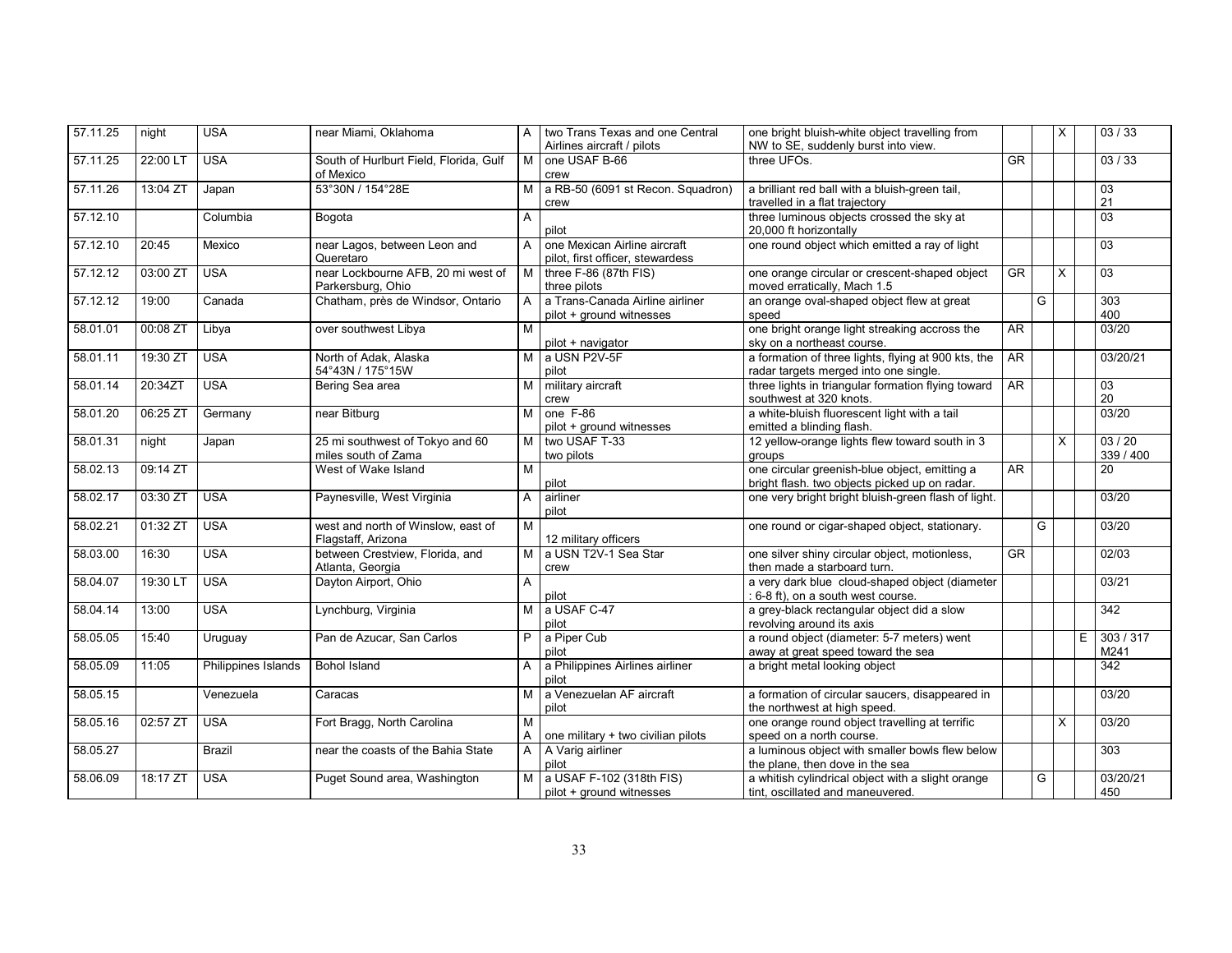| 58.06.12 | 10:26 ZT       | <b>USA</b>            | 10 miles west of Huntsville, Texas              | M              |                                                           | one oval-shaped reddish object, size of a                                                               |           |   |          | 03/20           |
|----------|----------------|-----------------------|-------------------------------------------------|----------------|-----------------------------------------------------------|---------------------------------------------------------------------------------------------------------|-----------|---|----------|-----------------|
|          |                |                       |                                                 |                | pilot                                                     | pinhead, on a south to northeast course.                                                                |           |   |          |                 |
| 58.06.28 | early<br>hours | Ireland               | near Shannon airport                            | A              | a KLM airliner<br>pilot                                   | a luminous round object                                                                                 |           |   |          | 03              |
| 58.06.29 |                | <b>UK</b>             | <b>Grimsby Docks</b>                            | P              | a private plane                                           | one black dumbbell-shaped object flying at 700                                                          |           |   |          | 03/31           |
|          |                |                       |                                                 |                | pilot + passenger                                         | mph against the wind.                                                                                   |           |   |          | 400             |
| 58.07.20 | $22:07$ ZT     | <b>USA</b>            | Crystal Lake, northwest of Chicago,             | $\overline{?}$ |                                                           | a white disc-shaped object, size of a basket-                                                           |           |   |          | 03/20           |
|          |                |                       | <b>Illinois</b>                                 |                | pilot                                                     | ball, on a straight line flight.                                                                        |           |   |          |                 |
| 58.08.00 |                | Poland                | above Poland                                    | M I            | a Polish Air Force plane<br>pilot                         | a vertical bright silver cigar flew toward the<br>plane then went away                                  |           |   |          | L296            |
| 58.08.28 | 24:00          | Norway                | between Andenes and Bardufoss<br>airfield       | M              | a RNoAF DC-3<br>$pilot + crew$                            | three luminous objects kept constantly at 2 km<br>to the right of the aircraft.                         |           |   |          | 03/21           |
| 58.08.31 |                | Argentina             | La verde                                        | $\overline{P}$ | a Piper                                                   | plane's engine increased revolutions when a                                                             |           |   |          | Ε<br>03         |
|          |                |                       |                                                 |                | pilot                                                     | UFO was sighted                                                                                         |           |   |          | 406             |
| 58.09.05 | 06:06 ZT       | <b>Atlantic Ocean</b> | east of Norfolk<br>29°03N / 68°56W              | A              | a Pan Am airliner<br>pilot                                | one bright light moved east to west.                                                                    | AR        |   |          | 03/20           |
| 58.09.07 | 11:08 ZT       | <b>USA</b>            | Elsworth AFB, South Dakota                      | M              | pilot                                                     | two objects with green, white and red flashing<br>lights. Radar target lost when plane<br>approached    | <b>GR</b> |   |          | 20              |
| 58.09.24 | 21:00ZT        | <b>Brazil</b>         | Pelotas                                         | $\mathsf{A}$   | a Pan Am DC-7 (flight 202)<br>pilot + firts officer       | a strange "moon" with two bright lights on its<br>surface and one dark area                             |           |   |          | $\overline{03}$ |
| 58.09.25 | night          | <b>USA</b>            | Birmingham, Alabama                             | M              | one ANG T-33<br>pilot                                     | one object with a bluish-white light and a steady<br>flame.                                             |           |   |          | $\overline{03}$ |
| 58.10.01 |                | Poland                | above Poland                                    | M              | two Polish Air Force planes<br>two pilots                 | a luminous oval-shaped object, and a smaller<br>one, flew at terrific speed                             |           |   | $\times$ | L296            |
| 58.10.17 |                | Portugal              | Oporto airport                                  | P              | one small airplane<br>pilot instructor + ground witnesses | two bright objects                                                                                      |           | G |          | 03              |
| 58.10.24 | 00:40 ZT       | <b>Gulf of Mexico</b> | 24°N/89°50W                                     | A              | a PAA DC 6-B (flight PAA504)<br>crew                      | four bright "stars" moving away from each other<br>from west to east                                    |           |   |          | 03              |
| 58.11.08 | 19:00 ZT       | Brazil                | <b>Brazilia</b>                                 | M              | AF pilot + 500 ground witnesses                           | one flying saucer moving at 12,000 meters<br>high.                                                      |           | G |          | 03/20           |
| 58.11.20 | 14:15 ZT       | Pacific Ocean         | West of California coast                        | M              | pilot                                                     | one round silver object traveling at high rate of<br>speed and high altitude.                           |           |   |          | 03/20           |
| 58.11.21 | 09:00 ZT       | <b>USA</b>            | 10 miles northwest of Palmdale,<br>California   | M              | pilot                                                     | one white spherical object which gave a<br>fluorescent flash, and descended vertically.                 |           |   |          | 03/20           |
| 58.12.02 | 06:34 ZT       | <b>USA</b>            | 29 miles southwest of Elmira, New<br>York       | A              | pilot                                                     | one round object with a white tail, falling<br>vertically (according to Blue Book: meteor)              |           |   |          | 03/20           |
| 58.12.18 | 23:15 ZT       | Atlantic Ocean        | 2.5 mi north of Marshallberg, North<br>Carolina | $\mathsf{A}$   | one airliner                                              | one reddish object with a red trail of fire, no<br>sound, (could be a missile : Blue Book)              |           |   |          | 03<br>20        |
| 58.12.31 | 23:15 ZT       | Turkey                | near Incirlik Air Base                          | M              | pilot                                                     | one long and slender object with a glow in rear.                                                        |           |   |          | 03/20           |
| 59.01.05 | 07:30 ZT       | <b>USA</b>            | Taft, California                                | A              | TWA C-54 and TWA Constellation<br>pilots                  | one silver oval-shaped object with a silver trail<br>flying at 20,000 ft and at 10 mi from the aircraft |           |   | X        | 03/20           |
| 59.01.12 | 10:00 ZT       | Taïwan                |                                                 | M I            | a USMC aircraft<br>pilot                                  | a red, green and white globe-shaped object,<br>stationarv                                               |           |   |          | 03/21           |
| 59.02.04 | 03:00          | Carraibean Sea        | Swan Island                                     | $\mathsf{A}$   | a Pan Am DC-6B                                            | a reddish light changing direction, made zizags                                                         |           |   |          | 303/03          |
|          |                |                       | 17°20 N / 83°55 W                               |                | pilot + crew                                              | and stopped several times.                                                                              |           |   |          | A59.05          |
| 59.02.11 | 20:50          | <b>USA</b>            | Phillipsburg, Pennsylvania                      | $\mathsf{A}$   | an airliner                                               | three UFOs passed the airliner                                                                          |           |   |          | M250            |
|          |                |                       |                                                 |                | crew                                                      |                                                                                                         |           |   |          | 400             |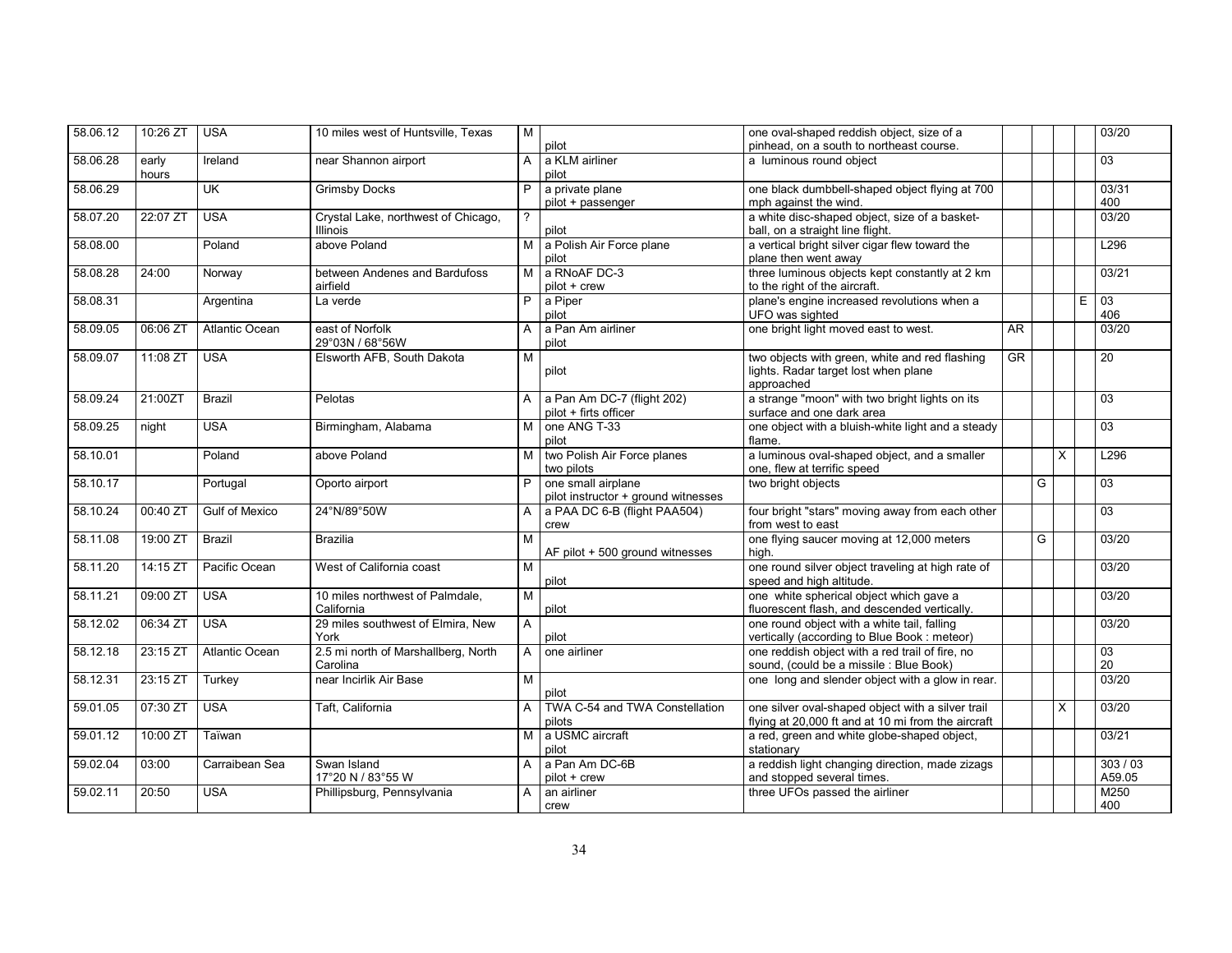| 59.02.24 | 20:45    | <b>USA</b>    | above Pennsylvania and Ohio                     | A              | an American Airlines DC-6B<br>pilot + first officer (Killian case)   | three bright yellow-orange light, changing<br>colors                                         |            | GX                      |                         |   | 034/L247/41<br>3<br>303/361/370 |
|----------|----------|---------------|-------------------------------------------------|----------------|----------------------------------------------------------------------|----------------------------------------------------------------------------------------------|------------|-------------------------|-------------------------|---|---------------------------------|
|          |          |               |                                                 |                |                                                                      |                                                                                              |            |                         |                         |   | /20                             |
|          |          |               |                                                 |                |                                                                      |                                                                                              |            |                         |                         |   | 434/03/C02.<br>59               |
| 59.03.08 | 02:00    | <b>USA</b>    | Anchorage, Alaska                               | A              | a Northern Consolidated F-27<br>two pilots                           | one fiery green light flashed accross the sky<br>ahead of the aircraft.                      |            |                         |                         |   | 03/33                           |
| 59.03.14 | 00:20ZT  | <b>USA</b>    | Duluth, Minnesota                               | M I            | a military aircraft                                                  | one object with with orange, red, white, green<br>lights, red lights rotating on bottom.     |            |                         |                         |   | $\overline{03}$<br>20           |
| 59.06.21 | 22:46 ZT | China         | South China Sea<br>21°N / 113°12 E              | M <sub>1</sub> | one USAF RB-66<br>pilot + qunner                                     | four groups of 8 dark round objects moving in a<br>southwest direction.                      |            |                         |                         |   | 03/21                           |
| 59.07.03 | 19:34LT  | <b>USA</b>    | Needles, California                             | P              | a Piper Comanche<br>pilot                                            | four kite-shaped objects, stationary then flew<br>back and forth sideways.                   |            |                         |                         |   | 03/20<br>21                     |
| 59.07.03 | 23:43 ZT | China         | China Sea<br>20°38N / 112°35E                   | м              | one USAF RB-66<br>pilot + gunner                                     | a group of 16 oval-shaped objects, cream-<br>colored, flying at 36,000 ft.                   |            |                         |                         |   | 03/21                           |
| 59.07.04 | 23:18 ZT | China         | China Sea<br>20°38N / 112°35E                   | М              | one USAF RB-66<br>pilot + qunner                                     | five oval-shaped objects flying at 36,000 ft.                                                |            |                         |                         |   | 03/21                           |
| 59.07.11 | 06:02 LT | Pacific Ocean | 800 nautic milles from Hawaï                    | A              | a Pan Am Boeing Stratocruiser<br>$pilot + crew$                      | a big bright light followed by 3 or 4 smaller<br>lights                                      |            |                         | X                       |   | M255 / 03<br>33 / 303           |
| 59.07.14 | 20:30    | <b>Brazil</b> | between Pampulha and Belo<br>Horizonte          | M              | a Brazilian air force B-26<br>pilot + a control tower operator       | a light followed the plane during one hour,<br>changed colors                                |            | G                       |                         |   | 303<br>400                      |
| 59.08.13 | 16:00LT  | <b>USA</b>    | between Roswell and Corona, New<br>Mexico       | P.             | a Cessna 170<br>pilot                                                | three grey round objects circling around the<br>plane, pilot interrogated by USAF            |            |                         |                         | E | 115/324/F1<br>1.4<br>450/413/33 |
| 59.08.15 | 04:53ZT  | Pacific Ocean | Northeast of Hawaii<br>37°N / 142°45W           | M              | pilot                                                                | one very bright white light, changed color to red<br>as it slowly moved into the sun's rays. |            |                         |                         |   | 03/20<br>21                     |
| 59.08.20 | 02:30ZT  | <b>USA</b>    | Elburn. Illinois                                | A              | one airliner<br>pilot                                                | one string of 3 or 4 white lights, seemed to form<br>into one object.                        |            |                         |                         |   | $\overline{03}$<br>20           |
| 59.09.05 | night    | France        | Abbeville, Manche                               | A              | a BEA Viscount<br>pilot + ground witnesses                           | one very vivid and bright green line followed by<br>a red flash.                             |            | $\overline{G}$ $\times$ |                         |   | 03/33                           |
| 59.09.13 | 16:00    | <b>USA</b>    | Bunker Hill AFB, Indiana                        | P.<br>М        | a Mooney + a USAF T-33<br>pilots + 2 control tower operators         | a white pear-shaped object, metal looking, with<br>a tail maneuvered during 3 hours          | GR   G   X |                         |                         |   | 342                             |
| 59.09.24 | 05:00    | <b>USA</b>    | Redmond, Oregon                                 | м              | 6 USAF F-102 + 1 USAF B-47 + 1<br>USAF F-89 / pilots + ground observ | a huge disc (300-400 ft diameter) hovered over<br>the city before taking off vertically.     | $GR$ $G$   |                         | $\overline{\mathsf{x}}$ |   | M257<br>C8.62                   |
| 59.09.26 | 23:00    | Canada        | 150 miles east of Goose Bay,<br>Newfoundland    | $\mathsf{A}$   | Pan Am flight 114<br>pilot + crew                                    | one mysterious object moving at high altitude<br>from south to north at right angle.         |            |                         |                         |   | 03/31                           |
| 59.10.05 |          | <b>USA</b>    | Lima, Allen County, Ohio                        | P              | pilot                                                                | one silvery grey object flying at 4,500 ft, the<br>pilot passed over.                        |            |                         |                         |   | 03                              |
| 59.10.07 |          | <b>USA</b>    | near Forrest City, Arkansas                     | M              | a Air National Guard fighter<br>pilot                                | the pilot chased a luminous object wich<br>disappeared at great speed                        |            |                         |                         |   | 303                             |
| 59.10.07 | 03:10    | <b>USA</b>    | between Washington D.C. and<br>Atlanta, Georgia | $\mathsf{A}$   | Eastern Airlines flight 541<br>pilot, stewardess and a passenger     | one cigar-shaped object with portholes on its<br>entire length.                              |            |                         |                         |   | $\overline{03}$<br>33           |
| 59.10.19 | 07:55ZT  | <b>USA</b>    | Great Mills, Maryland                           | A              | a National and a Eastern airliner<br>pilots                          | one reddish-white round object as large as a<br>star, green wings protured from the object.  |            |                         |                         |   | 03/20<br>21                     |
| 59.10.20 | 03:25ZT  | <b>USA</b>    | over Plainville, Kansas                         | M <sub>1</sub> | a USAF T-33<br>pilot                                                 | one yellowish-white bright light approaching<br>head-on, disappeared and reappeared.         |            |                         |                         |   | 303/342<br>03/20/21             |
| 59.11.03 | 23:55ZT  | <b>USA</b>    | over Utica, New York                            | M              | a USAF T-33 (4039 <sup>th</sup> Strategic Wing)<br>pilot             | one round yellow-white object, stationary, then<br>moved away, disappeared and reappeared.   |            |                         |                         |   | 03/20<br>21                     |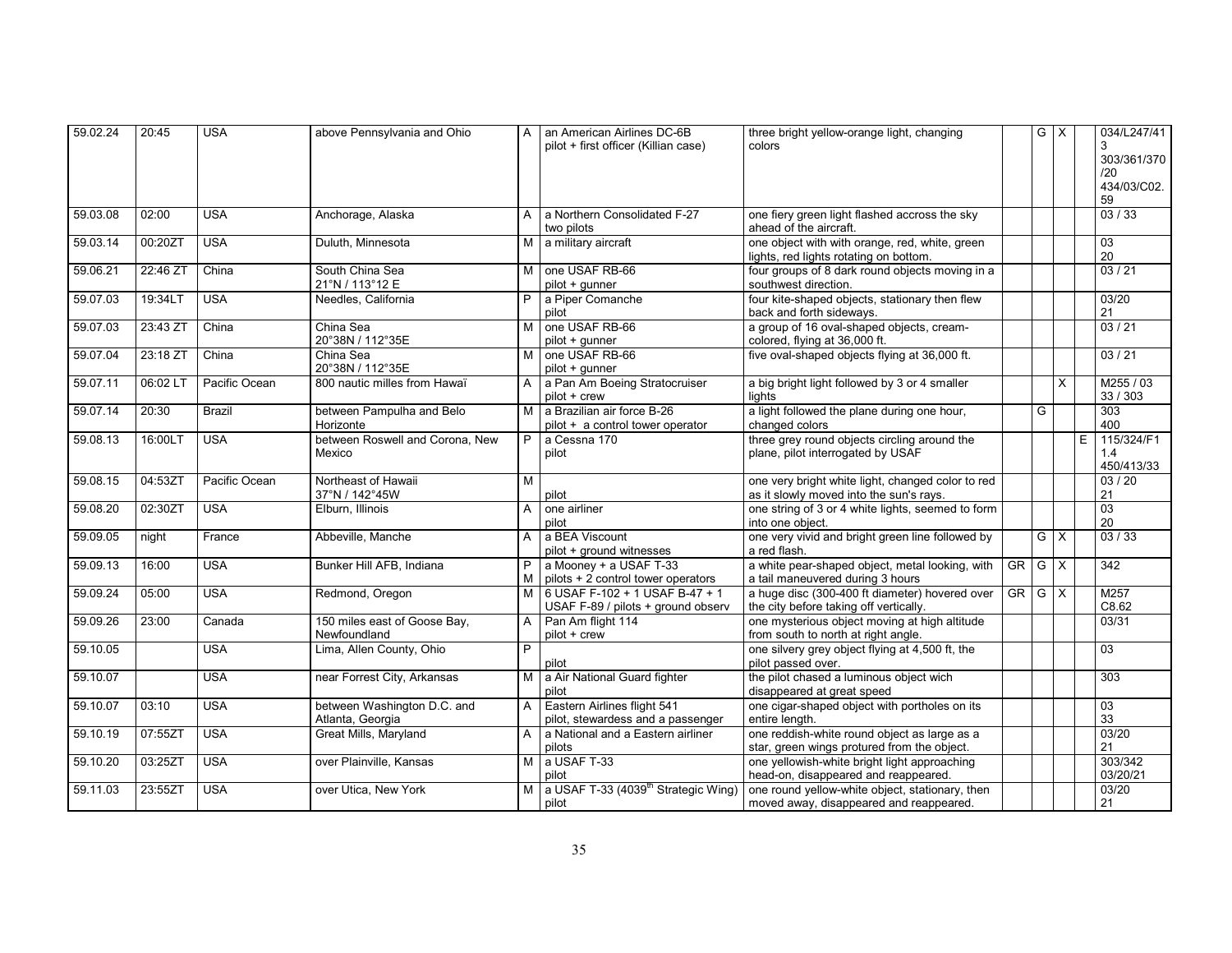| 59.11.11 | morning  | <b>USA</b>            | Daytona Beach, Florida                                   | P.             | a Cessna 170<br>pilot + passenger                                | one white light on a collision-course, turned and<br>continued south and disappeared.            |                                     |   |          | 03 / 33                                           |
|----------|----------|-----------------------|----------------------------------------------------------|----------------|------------------------------------------------------------------|--------------------------------------------------------------------------------------------------|-------------------------------------|---|----------|---------------------------------------------------|
| 59.12.11 |          | Pacific Ocean         | East of Hawaii ISLAND                                    | M              | pilot                                                            | one brilliant flash at 5-6000 ft, could be a<br>meteor.                                          |                                     |   |          | 03<br>20                                          |
| 60.03.00 |          | <b>USA</b>            | Southwest of Gordonville, Virginia                       | A              | an Eastern Airlines airliner<br>pilot + co-pilot                 | a huge object looking like a fuselage without<br>wings and windows                               |                                     |   | $\times$ | M263                                              |
| 60.07.02 | 03:00    | <b>Atlantic Ocean</b> | near Puerto Rico                                         | A              | a Venezuelan Super-Constellation<br>crew                         | a bright object followed the plane during 20<br>minutes then went away at great speed            |                                     |   |          | 303/<br>C07.60<br>400                             |
| 60.07.14 | 01:03LT  | Japan                 | 2 miles east of Miho AB                                  | M.             | a military aircraft<br>pilot                                     | one brilliant pale yellow oblong object with a<br>short trail flying at a speed about 10,000 mph |                                     |   |          | $\overline{03}$<br>20                             |
| 60.09.14 | day      | Japan                 |                                                          | M.             | a USAF F-86D<br>pilot                                            | one round greenish-white object looking like a<br>gren pea.                                      |                                     |   |          | 03/37                                             |
| 60.10.18 | night    | Japan                 |                                                          | м              | a USAF interceptor<br>pilot                                      | one small white saucer-shaped object with a<br>white tail passed by the aircraft right side.     |                                     |   |          | 03/37                                             |
| 60.11.15 | 10:40 LT | Australia             | 50 km from Cressy, Tasmania                              | M              | a USAF RB-57<br>pilot and navigator                              | a balloon-shaped object (diameter: 23 meters)<br>flew at great speed at 36.000 ft                |                                     |   |          | A30.11/03/3<br>24 409/413                         |
| 60.11.29 | 18:38    | Japan                 | south of Kyushu                                          | м              | a USAF training T-33<br>pilot and co-pilot                       | a white light followed during 10 minutes the<br>plane's trajectory                               |                                     |   |          | $\overline{342}$                                  |
| 61.01.10 | 21:12    | <b>USA</b>            | Benjamin, Texas                                          | P              | a Beech Debonair private plane<br>pilot + passenger              | a bright red object followed by the pilot, landed,<br>pilot interviewed by USAF                  |                                     | G |          | 03<br>303                                         |
| 61.03.22 | 21:45    | <b>USA</b>            | Fort Pierce, Florida                                     | P              | a Beechcraft<br>pilot + two passengers                           | one intense bright light which rose and<br>accelerated from 8,000 to 20,000 ft.                  |                                     |   |          | $\overline{03}$                                   |
| 61.04.24 | 11:34 ZT | Pacific Ocean         | 200 miles Southwest of San<br>Francisco, (35°50N/125°40W | м              | a USAF patrol plane RC-121D<br>pilot + co-pilot                  | a white-reddish light                                                                            |                                     |   |          | 342<br>03                                         |
| 61.05.13 | morning  | Sudan                 | over Sudan                                               | A              | an East African Airways Comet<br>pilot + three crew members      | one object looking like a very large green fire<br>with a shower of red sparks.                  |                                     |   |          | C07.61                                            |
| 61.05.20 | morning  | <b>USA</b>            | Tyndall AFB, Florida                                     | м              | a fighter and an helicopter pilots<br>4756th Air Police Squadron | a white-orange round object manoeuvring,<br>disappeared when plane approached                    | $GR$ $G$ $X$                        |   |          | M277                                              |
| 61.07.04 | 22:15LT  | <b>USA</b>            | Akron, Ohio                                              | P              | private plane<br>pilot + two passengers                          | near-collision with a bright white and green<br>object                                           |                                     |   |          | 303/450<br>C07.61                                 |
| 61.07.05 |          | <b>USA</b>            | Akron, Ohio                                              | P              | private plane<br>pilot + ground witnesses                        | a bright white and green object (same pilot and<br>object as above)                              | $\overline{\text{GR}}$              |   |          | 303                                               |
| 61.07.20 | 14:00 ZT | <b>USA</b>            | Houston, Texas                                           | A              | a Trans-Texas Airlines DC-3<br>pilot                             | 2 bright lights flew in line                                                                     | GR                                  |   |          | 342<br>03                                         |
| 61.07.24 | night    | <b>Brazil</b>         | near Ilha Grande (?)                                     | A              | a VASP Scandia<br>crew                                           | a luminous object made angular turns in all<br>directions, emitting a bright bluish glow.        |                                     |   |          | C10.61<br>303                                     |
| 61.08.25 | 20:00ZT  | Finland               | Airway RED1, over FINNO beacon                           | A              | a Convair Metropolitan Charter flight<br>crew                    | one rocket-like object passing from left to right<br>and faded into the distance.                |                                     |   | $\times$ | $\overline{03}$                                   |
| 61.09.21 | 17:00    | Pacific Ocean         | Northeast of Midway Island                               | $\mathsf{A}$   | a BOAC and a Pan Am B-707<br>pilots + US navy members on boat    | a white bright object with a halo                                                                |                                     |   |          | 303<br>C10.61                                     |
| 61.10.02 | 12:00    | <b>USA</b>            | Provo, Utah                                              | M              | a private plane and two ANG jets<br>pilots                       | a big grey disc, like two inverted plates, went<br>away when the pilot approached                |                                     |   |          | M282/03<br>303/400/C1<br>0.61                     |
| 62.01.29 |          | Netherlands           | above east Netherlands                                   | A              | a Royal Dutch air force F-86<br>pilot                            | a UFO chased by the pilot                                                                        | $G$ R<br>AR.                        |   |          | 115/<br>M285/449<br>303/03/C8.6<br>$\overline{2}$ |
| 62.02.02 | 21:00    | <b>UK</b>             | between Oxford and Stonehenge                            | M <sub>1</sub> | a USAF KB-50J tanker<br>crew                                     | one dark object with several bright lights<br>hovered, accelerated and disappeared.              | $\overline{\text{GR}}$<br><b>AR</b> |   |          | $\overline{10}$                                   |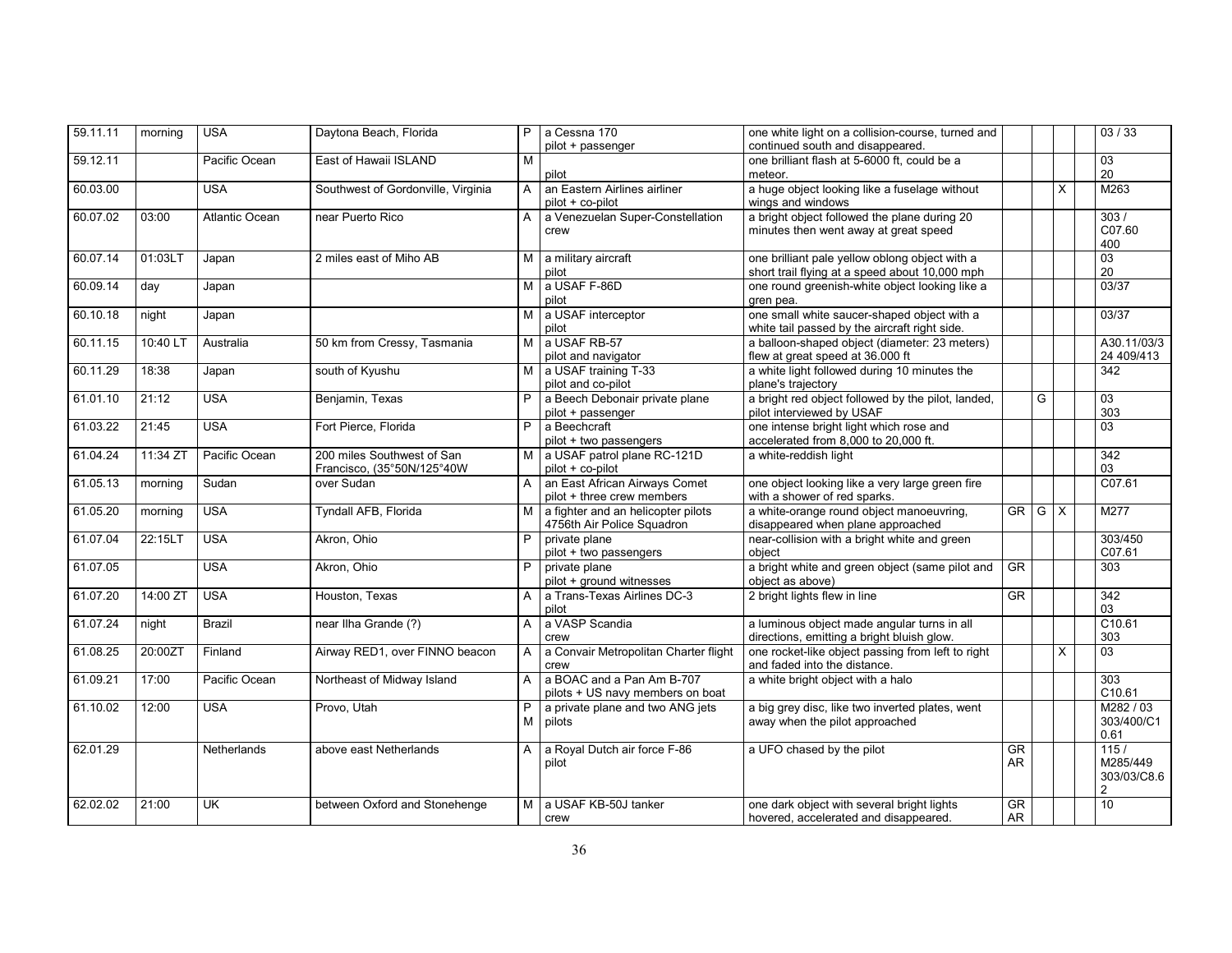| 62.03.11       |                    | <b>USA</b>                | Hawaii Island                                         |                | M an ANG aircraft<br>pilots + control tower operators           | one object flying at a very high rate of speed.                                            |    | G          |                |   | C01.63                 |
|----------------|--------------------|---------------------------|-------------------------------------------------------|----------------|-----------------------------------------------------------------|--------------------------------------------------------------------------------------------|----|------------|----------------|---|------------------------|
| 62.03.26       | 13:35              | West Germany              | Ramstein Air Base                                     |                | M a USAF plane<br>pilot                                         | a thin and cylindrical object flew at Mach 2.7                                             |    |            |                |   | 342                    |
| 62.04.30       |                    | <b>USA</b>                | above Mojave Desert, between<br>Nevada and California | M              | a X-15<br>pilot + ground witnesses                              | 5-6 disc-shaped or cylindrical objects flew in<br>formation.                               |    | G          |                |   | 339<br>400             |
| 62.05.21       |                    | $\overline{\mathsf{U}}$ K | Brecon, South Wales                                   | A              | an Irish International Airlines<br>Viscount<br>pilot + co-pilot | a globular brown object streaked below the<br>plane                                        |    |            |                |   | 03 / C08.62<br>303     |
| 62.05.22       | 19:10              | Argentina                 | Espora Navy Air Base                                  | м              | Argentina Navy planes<br>several pilots                         | several luminous disc-shaped objects seen four<br>times during 35 minutes                  |    |            | $X \rvert E$   |   | 303/03<br>C10.62       |
| 62.05.22       | 19:30              | Argentina                 | Comandante Espora Naval Air Base                      | M.             | several military aircraft<br>pilot instructor and students      | one orange disc at 30° above the horizon                                                   |    |            |                |   | 03                     |
| 62.06.21       | 04:00              | <b>USA</b>                | Indianapolis, Indiana                                 | M <sub>1</sub> | a USAF B-52 bomber<br>pilot + one crew member                   | 3 bright lights                                                                            |    |            |                |   | $\overline{342}$       |
| 62.07.10       | 07:10              | <b>USA</b>                | new Iberia US Naval Auxiliary Air<br>Station          | м              | several S2F-trackers<br>pilots                                  | one disc-shaped object flying very fast and low.<br>then climbed at 20-30° angle.          |    |            | X              |   | C <sub>08.62</sub>     |
| 62.07.17       |                    | <b>USA</b>                | Mojave desert, California                             | М              | an X-15 experimental plane<br>pilot                             | a grey-white object flew along the aircraft for 5<br>seconds then darted above and behind. |    |            |                |   | M259<br>400303         |
| 62.08.02       | 20:30 LT           | <b>USA</b>                | between Wichita and Liberal, Kansas                   | $\mathsf{A}$   | a Capital Airlines airliner<br>pilot + ground witnesses         | a bright object flew from east to west, hovered,<br>then disappeared                       |    | G          |                |   | 303/<br>C08.62<br>M292 |
| 62.08.02       | 21:00 LT           | <b>USA</b>                | Guymon Airport, Oklahoma                              | $\mathsf{A}$   | a Capital Airlines airliner<br>pilot (same as above)            | one bright object travelling very fast.                                                    |    |            |                |   | C <sub>08.62</sub>     |
| 62.09.11       | 16:00              | North of Egypt            | Mediterranean Sea                                     | М              | four RAF Javelin fighters<br>pilots                             | a bright white light flew above the plane at great<br>speed (Mach 2 or more)               |    |            | $\overline{X}$ |   | F26.1                  |
| 62.09.24       |                    | <b>USSR</b>               | between central Asia and Moscow                       | $\mathsf{A}$   | a Soviet Tu 104 airliner<br>crew + passengers                   | several discs circled the plane and disappeared                                            |    |            |                |   | 110<br>P <sub>10</sub> |
| 62.12.22       | 03:00              | Argentina                 | Ezeiza international airport, Buenos<br>Aires         | $\mathsf{A}$   | two airliners<br>2 pilots $+2$ control tower operators          | a bright round object hovered near the ground,<br>climbed and went away.                   |    | G          | $\times$       |   | 115/303<br>M236        |
| 63.01.00       |                    | Argentina                 | between Cordoba and Tucuman                           | $\mathsf{A}$   | an Argentina Airlines DC-4<br>pilot                             | a UFO projected a vivid light on the aircraft,<br>one engine stopped                       |    |            |                | E | 03 / F11.6<br>406      |
| 63.02.07       | 23:45LT            | <b>USA</b>                | near Charlottesville, Virginia                        | P              | a private plane<br>pilot + passenger                            | a bright light flying one hour around, above and<br>below the plane                        |    |            | $\overline{X}$ |   | M238/450<br>303/C01.63 |
| 63.03.11       | 20:00              | <b>USA</b>                | Oahu Island, Hawaï                                    | М              | two Air National Guard fighters<br>pilots + ground witnesses    | a bright light with a trail flying at great speed                                          |    | $G \times$ |                |   | 303<br>400             |
| 63.03.26       | 19:30 LT           | New Zealand               | 40 miles northeast of Ohakea AFB                      | M I            | a RNZAF Canberra B-12<br>pilot                                  | one flashing light moving at the same altitude<br>as the aircraft at 3 miles from it.      |    |            |                |   | 03/38                  |
| 63.04.10       | 12:52 ZT           | <b>USA</b>                | above Pennsylvania<br>40°08 N / 75°26 W               | $\mathsf{A}$   | an UAL airliner<br>pilot                                        | one silver cylinder with an orange nose and a<br>silver-orange tail.                       |    |            |                |   | 03/40                  |
| 63.10.00       |                    | China                     | between Kuangtung and Wuhan                           | $\mathsf{A}$   | A Chinese Li-2 airliner<br>crew + passengers                    | 3 luminous objects chased the plane during 15<br>minutes                                   |    |            |                |   | 324<br>413             |
| 64.04.20       | morning            | Antartic                  | McMurdo NAS                                           | M              | US Coast Guard C-130<br>crew(6)                                 | 9 bright white objects in V formation, strange<br>haze, radio and engines stopped          |    |            |                | E | 339                    |
| 64.04 or<br>05 | 21:00              | Canada                    | 1 mile South of Regina,<br>Saskatchewan               | P              | a Piper Colt<br>pilot + passenger                               | a self luminous object followed the plane 1,000<br>ft above it.                            | GR |            |                |   | 03                     |
| 64.07.16       | 23:15              | <b>USA</b>                | 15 miles South of Houghton Lake,<br>Michigan          | $\mathsf{A}$   | Northern Air service airliner<br>pilot                          | 4 white lights in echelon formation joined by 2<br>others                                  |    |            |                |   | 01/339<br>342          |
| 64.08.18       | 12:35ZT<br>05:29LT | <b>Atlantic Ocean</b>     | 200 miles East of Dover, Delaware                     | M              | <b>USAF C-124</b><br>Pilots                                     | near-collision with a round white-reddish object                                           |    |            |                |   | 342<br>450             |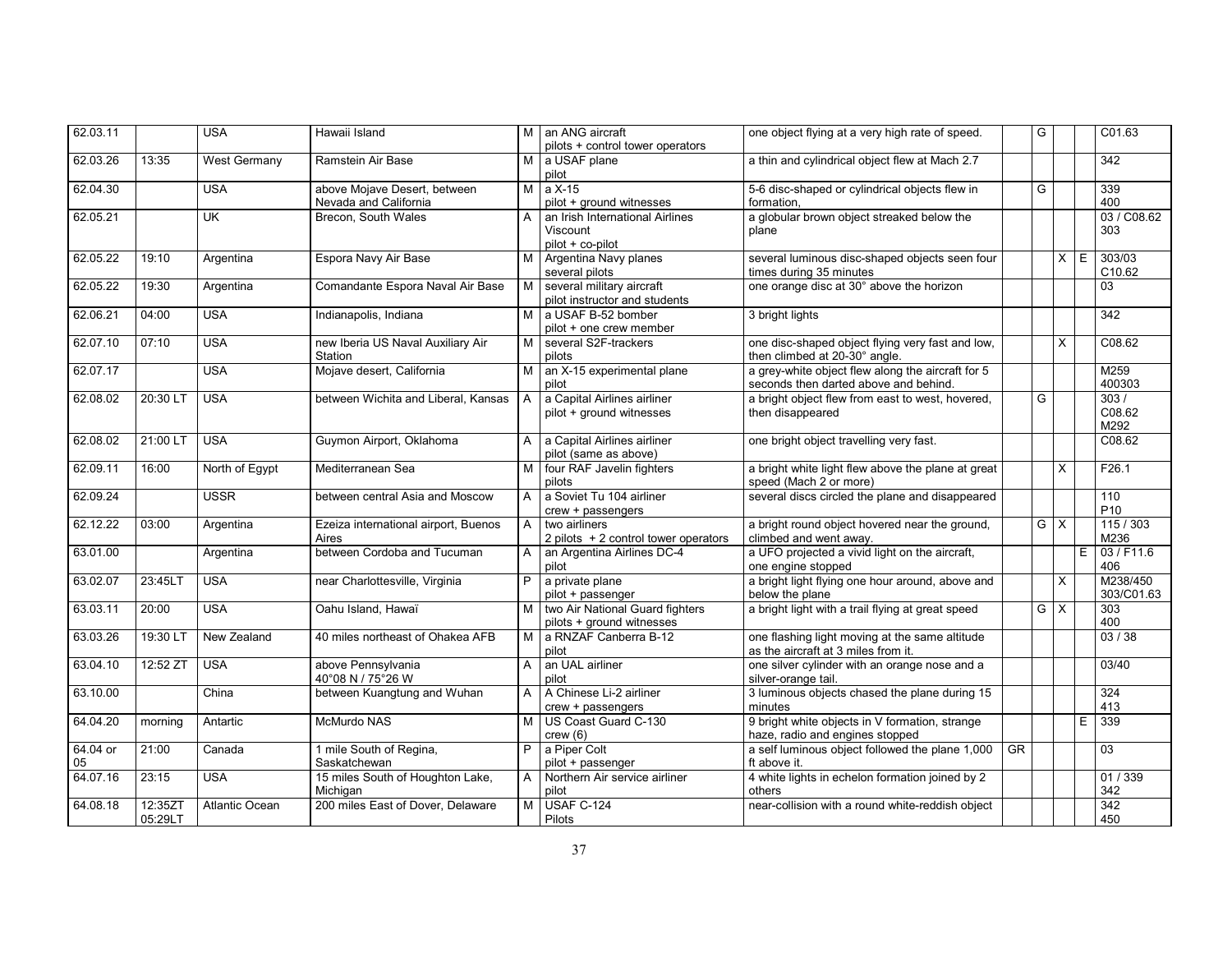| 65.01.03      | Dusk     | <b>USA</b>              | Washington D.C.                                        | $\mathsf{A}$   | Electra airliner<br>crew                                               | near-collision with a UFO wich avoided plane at<br>last moment.                             |                        |   |   | $\frac{115}{115}$<br>450              |
|---------------|----------|-------------------------|--------------------------------------------------------|----------------|------------------------------------------------------------------------|---------------------------------------------------------------------------------------------|------------------------|---|---|---------------------------------------|
| 65.02.11      |          | Pacific Ocean           | east of Hokkaido Island Japan                          | M              | USAF cargo plane<br>crew                                               | 3 bright red oval-shaped objects (diameter: 300<br>meter)                                   | <b>AR</b>              |   |   | 317<br>01 / 400                       |
| 65.03.18      | 19:06    | Japan                   | Dishima Island, between Osaka and<br>Hiroshima         | A<br>P         | Toa Airlines Convair 240, pilot<br>Piper Apache pilot + ground observ. | 3 ellongated objects + one circular object<br>(diameter: 15 meter)                          |                        | G | E | M263<br>01                            |
| 65.05.28      | 03:25    | Australia               | Bougainville Reef, Queensland                          | $\mathsf{A}$   | Ansett-ANA DC-6B<br>pilot                                              | a spherical object, flattened on top and lower<br>part, following the plane (photos)        |                        |   |   | M265/<br>317/446<br>324 / 01 /<br>413 |
| 65.<br>summer | night    | <b>USA</b>              | Philadelphia, Pennsylvania                             | P.             | a Convair twin-engine<br>pilot + co-pilot                              | near-collision with a bright circular object                                                |                        |   |   | 261                                   |
| 65.07.04      | 07:45    | Canada                  | Montreal                                               | $\overline{?}$ | pilot                                                                  | a huge cigar-shaped object, with 5 rows of<br>portholes, moved slowly then accelerated      |                        |   |   | 03                                    |
| 65.08.10      |          | <b>USA</b>              | Nashville, Indiana                                     | $\overline{P}$ | pilot                                                                  | 2 discs below the clouds took off and sped<br>away                                          |                        |   |   | 01                                    |
| 65.09.06      |          | Chile                   | Arica                                                  | A              | National Airline airliner<br>crew                                      | an object zig-zagged and approached plane                                                   |                        |   |   | 01<br>321                             |
| 65.09.08      |          | Venezuela               | over Margarita Island                                  | A              | a Lav plane<br>crew                                                    | a glowing disc-shaped, passed the plane and<br>sped out of sight                            |                        |   |   | 03                                    |
| 65.11.00      | 21:30LT  | Finland                 | 35 nautical miles northwest of<br>Helsinki.            | A              | a Metropolitan domestic flight<br>pilot                                | one red light overtaking the aircraft on the left<br>hand side and started to climb.        |                        |   |   | 03                                    |
| 65.12.22      | 06:45    | Algeria                 | Colomb-Bechard                                         | M              | a French Air Force Nord Noratlas<br>transport / crew                   | a dark grey half-spherical object disappeared,<br>then came back in sight                   |                        |   |   | 123                                   |
| 65.12.29      | 03:00LT  | Equator                 | 250 nautical miles east of Galapagos<br>Island         |                | a DC-8 (flight 421)<br>pilot                                           | one bright white light, turning into two lights with<br>two beam of lights.                 |                        |   |   | $\overline{02}$                       |
| 66.01.09      |          | Italy                   | NATO base, near Napoli                                 | M I            | two USAF fighters<br>pilots + ground observers                         | a ball of fire over the NATO base, electrical<br>black-out over the city - planes scrambled |                        | G |   | L247                                  |
| 66.02.08      |          | <b>Brazil</b>           | Rio de Janeiro                                         |                | M a training Loockheed C-130<br>pilot + 10 pilots trainees             | a white light following the plane then motionless                                           |                        | G |   | 109                                   |
| 66.03.07      |          | Peru                    | Lima                                                   | M              | $C-46$<br>pilot                                                        | a bright white light, football-shaped, flying<br>towards NE                                 |                        |   |   | L <sub>125</sub>                      |
| 66.03.24      | 07:56    | North Atlantic          | east of Newfoundland<br>48° N / 45° W                  | A              | a Lufthansa airliner (flight 970)<br>pilot                             | one object on the right of the airliner.<br>(could be Echo Two satellite)                   |                        |   |   | 03/40                                 |
| 66.04.04      |          | <b>USSR</b>             | Odessa                                                 | M              | military plane<br>pilot                                                | a UFO flying at high altitude                                                               | <b>AR</b><br><b>GR</b> |   |   | 110 / 325<br>400                      |
| 66.04.15      | 09:45LT  | <b>USA</b>              | Santa Catalina Island, California                      | P              | a private plane<br>pilot                                               | one silver spherical object reflecting sunlight<br>came directly toward the aircraft.       |                        |   |   | 03<br>33                              |
| 66.04.20      | 06:23 ZT | <b>USA</b>              | above Pennsylvania<br>40°48 N / 76°52 W                | A              | one airliner (flight 7322)<br>pilot                                    | one bright orange object.                                                                   |                        |   |   | 03/40                                 |
| 66.04.21      |          | Mexico                  | <b>Mexico City</b>                                     | A              | <b>American Airlines</b><br>pilot                                      | a bright object following the plane                                                         |                        |   |   | 109                                   |
| 66.04.25      | 20:52LT  | <b>USA</b>              | Ocala, Florida                                         | P              | Governor Burns 's private Convair<br>crew + passengers                 | plane paced by 2 apparently connected globes,<br>climbed away                               |                        |   |   | 01/109/<br>M276<br>400 / 450          |
| 66.04.29      | 15:55    | Paraguay /<br>Argentina | between Asuncion (Paraguay) and<br>Posadas (Argentine) | $\overline{P}$ | a Beech Bonanza<br>pilot                                               | a grey object, looking like two inverted plates<br>with portholes and exhaust pipe          |                        |   |   | L125                                  |
| 66.04.30      |          | <b>USA</b>              | Pasadena, California                                   | P              | private plane<br>pilot                                                 | 3 round objects changing position in formation                                              |                        |   |   | 01                                    |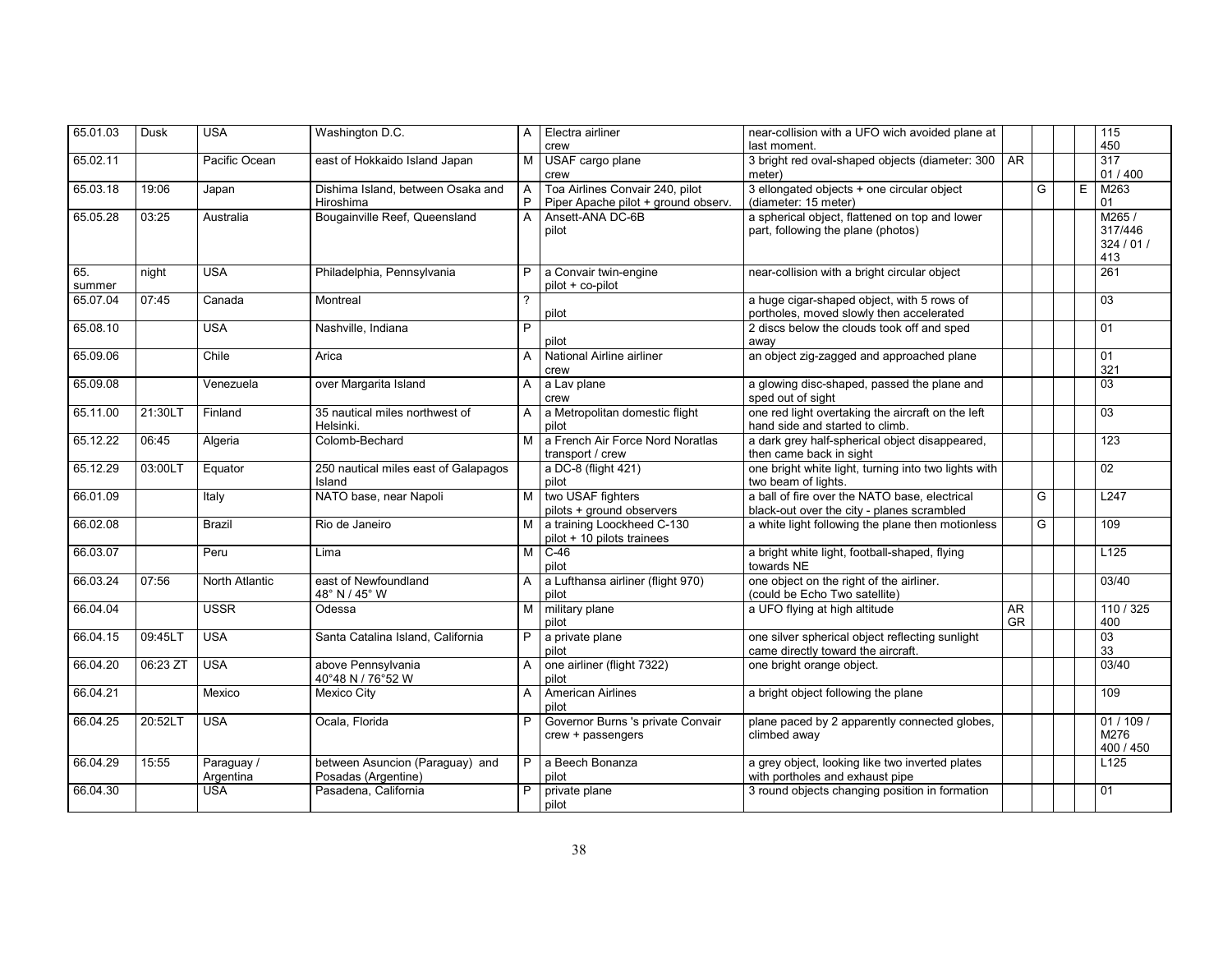| 66.05.00 |          | Republic of South<br>Africa | Natal                                         | A            | an airliner<br>pilot                                    | a blue-greenish disc following plane                                                           |                            |                         |   | 109               |
|----------|----------|-----------------------------|-----------------------------------------------|--------------|---------------------------------------------------------|------------------------------------------------------------------------------------------------|----------------------------|-------------------------|---|-------------------|
| 66.05.04 | 03:40 LT | <b>USA</b>                  | Charleston, West Virginia                     | A            | <b>Braniff and American Airlines</b><br>pilots          | One white/blue bright light on a parallel course<br>to the plane, turned and disappeared       | <b>GR</b>                  |                         |   | 03<br>24/353      |
| 66.05.21 | 15:15LT  | <b>USA</b>                  | Willow Grove NAS, Pennsylvania                | P.           | Luscombe<br>pilot + passenger                           | a domed-disc, white on the upper part and<br>bright red on the bottom                          |                            |                         |   | M277<br>359 / 450 |
| 66.06.05 | 18:00 ZT | Pacific Ocean               | near Hawaii<br>21°50 N / 155° W               | A            | a Saturn Airways aircraft<br>pilot + three crew members | one very white light, blinked three times, then 5<br>seconds, and repeated.                    |                            |                         |   | 03/40             |
| 66.06.14 | 04:57 ZT | <b>USA</b>                  | New York area<br>41°32 N / 76°21 W            | A            | airliner<br>pilot                                       | one white light which lit up the right side of the<br>cockpit during 30-40 seconds.            |                            |                         |   | 03/40             |
| 66.06.26 | 15:30ZT  | Pacific Ocean               | between Hawaii Island and Wake<br>Island      | A            | Saturn Airways aircraft<br>pilots + 6 other planes      | one bright light seemed to expand like a gas<br>bubble with a bright blinking light in center. |                            | X                       |   | $\overline{03}$   |
| 66.08.26 | 19:30LT  | <b>USA</b>                  | Grand Island, Nebraska                        | A            | a United airlines plane<br>pilot, crew and passengers   | one spherical object changing from white to<br>orange then black sighted for 20 miniutes.      |                            |                         |   | $\overline{03}$   |
| 66.09.20 | 10:00    | <b>USA</b>                  | near Sebring, Florida                         | P            | private plane<br>pilot                                  | a huge cone-shaped object, as large than a<br>football field, descended over plane, noise      |                            |                         |   | 109<br>01         |
| 66.09.21 | 06:30    | Canada                      | near Summerside, Prince Edward<br>Island      | M I          | <b>RCAF</b> planes<br>8 pilots                          | a bright circular object, flying at high speed,<br>and manoeuvring                             |                            | X                       |   | 109               |
| 66.09.30 | 23:57 ZT | <b>USA</b>                  | above Virginia<br>38°44 N / 75°06 W           | A            | a Northeast Airlines aircraft<br>pilot                  | one light seen for 20 seconds.                                                                 |                            | $\times$                |   | 03/40             |
| 66.10.20 | night    | Canada                      | Regina to Tisdale                             | 2            | pilot                                                   | two bright objects travelling above the aircraft at<br>hig speed in a northerly direction      |                            |                         |   | 03                |
| 66.11.30 |          | <b>USA</b>                  | New Kingstown, Pennsylvania                   | P            | a Cessna 150<br>pilot                                   | one disc with blinking red light hovered<br>alongside plane, shot straight up                  |                            |                         |   | 01                |
| 66.12.00 | day      | Finland                     | between Helsinki and Oulu                     | A            | a Finnair Caravelle<br>crew                             | a formation of 3 cigars followed by 10 bright<br>round and 10 dark round objects               |                            | $G \times$              | E | 339/03<br>420     |
| 66.12.10 |          | Angola                      | Luanda                                        | $\mathsf{A}$ | a TAP airliner<br>crew + passengers                     | two lights radiating an orange glow,<br>maneuvered in swift dives.                             | $\overline{\overline{MR}}$ |                         |   | 03                |
| 66.12.30 |          | Equator / Peru              | South Equator                                 | A            | Canadian Pacific DC-8<br>crew                           | an object with 2 white lights and a belt of lights                                             |                            |                         |   | 115<br>M284 / 01  |
| 67. mid  | day      | England                     | area of Manchester                            | A            | a BEA Vanguard<br>co-pilot                              | one fast moving disc-shaped object heading to<br>the right side of the plane (diameter: 30m.)  |                            |                         |   | 413               |
| 67.01.08 |          | Canada                      | Goose Bay AFB, Labrador                       | М            | a MAC C-97<br>pilot and ground radar operators          | one object tracked by ground radar at a speed<br>of 2100 knots.                                | $\overline{\text{GR}}$     |                         |   | $\overline{03}$   |
| 67.01.13 |          | <b>USA</b>                  | near Winslow, Arizona                         | P.           | a Lear jet<br>pilot                                     | one red flashing light, split in four.                                                         | $\overline{\text{GR}}$     |                         |   | 255               |
| 67.01.22 | 16:00 ZT | Pacific Ocean               | 20°55N/166°12W                                | A            | a Slick Airways aircraft (flight 31C)<br>pilot + crew   | one milky pulsating light surrounded by a<br>glowing bubble of gas                             |                            |                         |   | 03<br>23          |
| 67.01.26 | 03:19 ZT | Canada                      | 65 miles East of Montreal<br>airway G1-FL 140 | A            | Air Canada (flight 309)<br>crew                         | a brightly lighted object travelling eastbound at<br>20,000 ft and more than 1,000 mph         |                            |                         |   | $\overline{03}$   |
| 67.02.00 | evening  | Finland                     | 30 nautical miles from Zyvtaskyla             | A            | a Finnair Caravelle<br>pilot + co-pilot                 | one light crossed the aircraft flight path before<br>climbing and leavin g a smoky trail       |                            |                         |   | 03                |
| 67.02.03 | 00:30 ZT | Peru                        | Lima                                          | $\mathsf{A}$ | Fawcett Airlines DC-4<br>pilot                          | a cone paced the plane joined by another<br>object, both sped away                             |                            |                         | Ε | 01<br>03 / 413    |
| 67.02.07 | 18:00    | Peru                        | Chiclayo                                      | A            | <b>Fawcett Peruvian Airlines DC-4</b>                   | a huge funnel with blue light on top and a red<br>flashing light on the bottom                 |                            |                         |   | 339 / L124<br>400 |
| 67.03.00 |          | Cuba                        | Northeast of Cuba                             | м            | two Cuban Air Force Mig 21<br>two pilots                | a bright metallic sphere, one plane exploded<br>after opening fire on it                       | GR<br>AR                   | $\overline{\mathsf{x}}$ | E | 387               |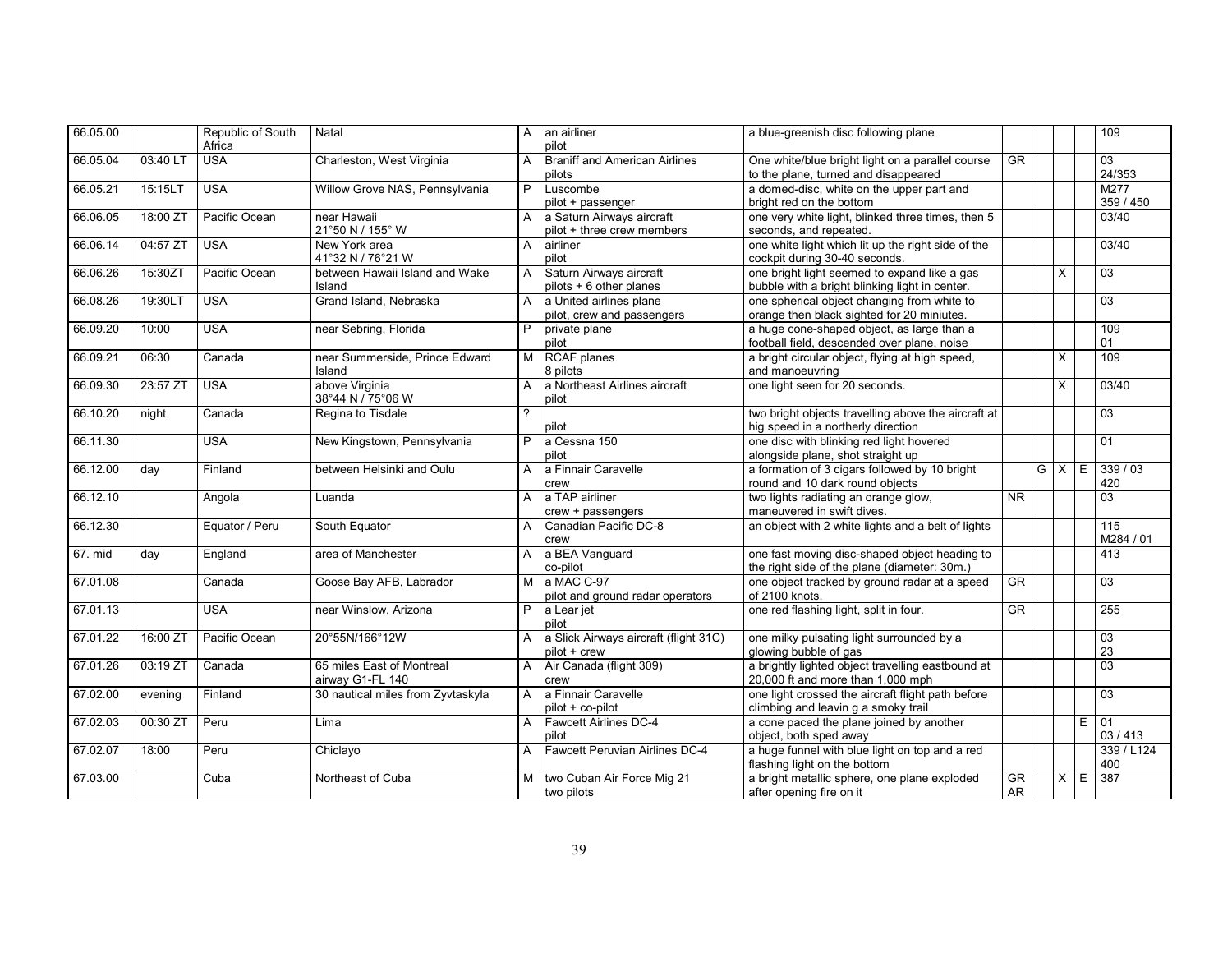| 67.03.11 | 22:20 LT | New Zealand    | 40°20S / 174°54E                                         |                | A   a New Zealand National Airways F-<br>27             | 10-12 amber-colored pulsating lights slowly<br>passed beneath the airliner.                  |                        |                         |   | 03/38                          |
|----------|----------|----------------|----------------------------------------------------------|----------------|---------------------------------------------------------|----------------------------------------------------------------------------------------------|------------------------|-------------------------|---|--------------------------------|
|          |          |                |                                                          |                | pilot + crew                                            |                                                                                              |                        |                         |   |                                |
| 67.03.21 |          | <b>Brazil</b>  | near Porto Alegre, Rio Grande do Sul                     | M              | a Brazilian AF C-47                                     | one reddish full-moon-shaped object flying in                                                |                        | $\mathsf{X}$            |   | 413                            |
|          |          |                |                                                          |                | crew                                                    | circles                                                                                      |                        |                         |   |                                |
| 67.03.22 | night    | France / Spain | <b>Biscay Bay</b>                                        | A              | a BEA Vickers Vanguard<br>crew                          | 2 blinking lights, changing color,                                                           | $\overline{\text{GR}}$ |                         |   | 368<br>413                     |
| 67.03.24 | 21:34 ZT | Atlantic Ocean | 6°12W/52°12N                                             | A              | an Irish Airlines (flight 275A)                         | one object as bright as Venus                                                                | GR                     |                         |   | 03<br>23                       |
| 67.03.27 |          | <b>Brazil</b>  | near Porto Alegre, Rio Grande do Sul                     | $\overline{M}$ | a Brazilian Air Force C-47<br>pilot (and another plane) | one reddish full moon-shaped object flying in<br>circles.                                    |                        | $\mathsf{X}$            |   | 413                            |
| 67.04.00 | 11:15    | <b>USA</b>     | 1 miles North of Tortuguero, Isla<br>Grande, Puerto Rico | M              | a US Navy Cessna<br>flight instructor and student       | a flat oval-shaped object, metal looking, dull<br>white, followed an aircraft                |                        |                         |   | 03                             |
| 67.04.06 | 21:45 LT | Canada         | Edmonton, Alberta                                        | A              | a Pacific Western Airlines airliner<br>pilot            | an orange-reddish light flying erratically, paced<br>plane and sped away                     | <b>GR</b>              |                         |   | 353<br>01/24                   |
| 67.04.17 | 21:00    | <b>USA</b>     | Jefferson City, Missouri                                 | A              | an Ozark airliner<br>crew                               | 2 huge round flat objects below the plane on<br>final approach, moved in various directions  |                        |                         |   | 01<br>400                      |
| 67.06.09 | 17:20 LT | Spain          | Montanchez, Caceres Province                             | M              | two Spanish Air Force T-33 + 1 F-86<br>pilots           | a bright sphere "playing" with the aircraft when<br>pilot approached (could be a balloon)    |                        | $\overline{G}$ $\times$ | E | 324<br>01 / 07                 |
| 67.06.11 |          | Viet Nam       | Danang                                                   | M              | two USAF F-102<br>pilots                                | pilots chased a silvery cylinder.                                                            |                        |                         |   | 01                             |
| 67.07.04 | 22:15    | <b>USA</b>     | Akron, Ohio                                              | P              | a private aircraft<br>pilot + two passengers            | one greenish light on a collision-course                                                     |                        |                         |   | 03                             |
| 67.07.19 |          | Canada         | Enderby, British Columbia                                | A              | a Canada Pacific Western plane<br>pilot                 | a pink object zig-zagged through the clouds,<br>hovered and disappeared                      |                        |                         |   | 01                             |
| 67.08.13 | 23:00    | <b>USSR</b>    | Yalta                                                    | M              | pilot                                                   | a very large oval-shaped object.                                                             |                        |                         |   | 413                            |
| 67.08.23 | 21:45 LT | <b>USA</b>     | Pinehurst, Nova Scotia<br>44°33N / 64°40W                | A              | an Air Canada Viscount<br>pilot                         | several flashing flashing white lights.                                                      | GR G                   |                         |   | 24/11<br>386/<br>C10.67        |
| 67.09.10 | 18:03 LT | Spain          | 60 miles northwest of Barcelona                          | A              | an Air Ferry Itd DC-6<br>pilot                          | a cone-shaped object maneuvered near the<br>plane, haze or mist around underside             |                        |                         |   | 01/03/07<br>F13.5              |
| 67.09.29 |          | <b>USSR</b>    | between Zaporoje and Volgograd                           | $\mathsf{A}$   | airliner IL-14<br>pilot                                 | a UFO flying above the plane, engines stopped,<br>started again when it disappeared          |                        |                         | Е | 110<br>400                     |
| 67.10.04 | 19:19    | Canada         | between Sherbrooke and Saint-Jean,<br>Quebec             | $\overline{A}$ | Air Canada (flight 305)<br>pilot + co-pilot             | one bright rectangular object on a parallel<br>course a few miles away from the plane.       |                        |                         |   | 443                            |
| 67.11.15 |          | Canada         | Sept-Iles Airport, Quebec                                | A              | Quebec Air flight 650<br>crew                           | a bright object seen from the tarmac                                                         |                        |                         |   | 324<br>413                     |
| 67.11.15 | 14:30 ZT | Italy          | Florence area                                            | A              | a BEA airliner<br>pilot + crew                          | one bright aluminium delta-shaped object flying<br>at 50,000 ft with no tail.                |                        |                         |   | 03/40                          |
| 67.12.03 |          | <b>USSR</b>    | Kamenny Cape                                             | P              | test-flight<br>crew + passengers (scientists)           | a very bright object following the plane of the<br>Soviet Civil Aviation Scientific Institut |                        |                         |   | 325                            |
| 68.00.00 | daytime  | UK             | Northwest England                                        | A              | a BEA Vanguard<br>crew                                  | one disc-shaped object passed level with the<br>aircraft traveling at about 1000 mph.        |                        |                         |   | 446                            |
| 68.04.16 |          | <b>USA</b>     | near Austin, Texas                                       | P              | a Ford Company Jet Star<br>crew + passengers            | a round object (diameter: 180-200 meters),<br>flying above plane during 1 hour               |                        |                         |   | M240<br>367                    |
| 68.06.04 | 21:20    | Chile          | Punta Arenas                                             | A              | an Argentine airliner<br>crew                           | a glowing red cylinder above the plane for 5<br>minutes                                      |                        |                         |   | 01 / F14.5<br>L117/<br>400/321 |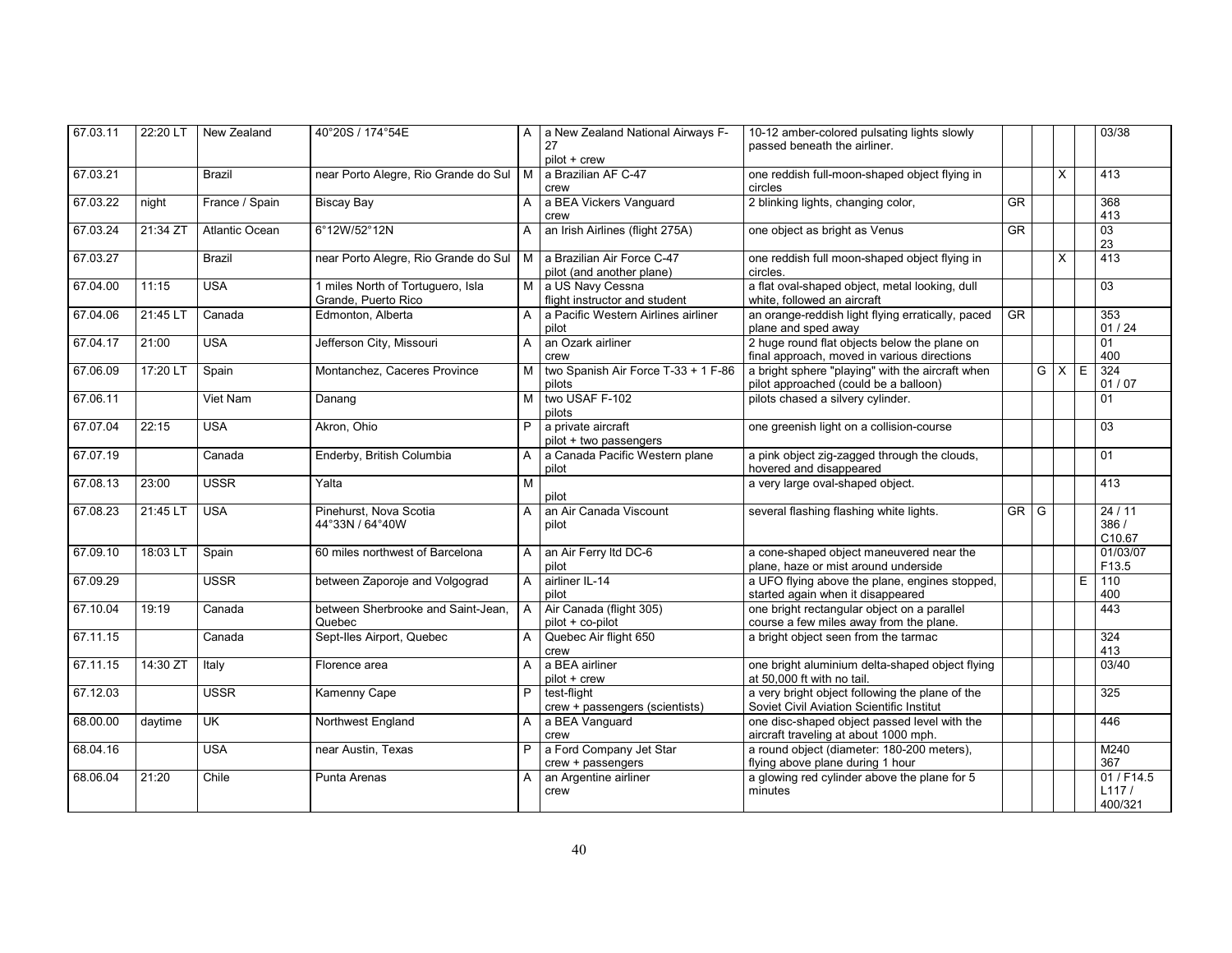| 68.06.15 | sunrise  | <b>USA</b>                  | San Angelo, Texas                                       | P.             | a MU2 turboprop<br>pilot + passenger                             | one red circular object shot straight up into the<br>sky and disappeared.                                                         |                                       |     |                |   | 03<br>F15.3                         |
|----------|----------|-----------------------------|---------------------------------------------------------|----------------|------------------------------------------------------------------|-----------------------------------------------------------------------------------------------------------------------------------|---------------------------------------|-----|----------------|---|-------------------------------------|
| 68.07.00 |          | Republic of South<br>Africa | near Jagerfontein                                       | A              | a South African Airways Boeing                                   | a circular white-yellowish object flying slowly<br>towards east.                                                                  |                                       | G   |                |   | 215                                 |
| 68.07.08 | 22:15    | <b>USA</b>                  | Seattle, Washington                                     | P              | Cherokee 6<br>pilot                                              | near-collision with 8 oval orange lights, and a<br>formation of red lights                                                        |                                       | G   |                |   | 339<br>03                           |
| 68.07.08 | 22:20LT  | <b>USA</b>                  | Warren, Ohio                                            | P              | Cessna 172<br>pilot + passenger + ground<br>witnesses            | near-collision with a cylindrical metal-looking<br>object, hovered and sped away                                                  |                                       | G   |                |   | M243/450<br>01/03                   |
| 68.08.17 | 20:21    | Roumania                    | Oradea                                                  | A              | a Roumanian airliner<br>crew                                     | one cylindrical object                                                                                                            |                                       |     |                |   | $\overline{03}$                     |
| 68.08.22 | 17:40    | Australia                   | Kalgoorlie, Perth                                       | P              | Piper Navajo (Murchison Air<br>Services) pilot                   | a formation of several small objects, round and<br>ellongated, emerged from a large one, radio<br>failed until objects re-merged. |                                       |     |                | Ε | F24.5/<br>F31.2<br>01/03/339<br>413 |
| 68.09.09 | 16:28    | Australia                   | Laverton RAAF Base                                      | м              | a RAAF Sabre Jet<br>pilot                                        | one white or silver triangle-shaped object at<br>5.000 ft altitude                                                                |                                       |     |                |   | 03                                  |
| 68.09.15 | 00:31LT  | <b>USA</b>                  | near Ocala, Palm Beach, Florida                         | P              | a Beech C-45<br>pilot                                            | near-collision with 2 bright lights.                                                                                              | $\overline{\text{GR}}$                |     |                |   | 339<br>342 / 450                    |
| 68.09.17 | 21:45 LT | Canary Island,              | near Grand Canaria, Airway Tenerife<br>- Las Palmas     | $\mathsf{A}$   | one Fokker F-27 Spantax Company<br>pilot + crew (flight IB-220)  | near-collision with a bright spherical object<br>(diameter: 3m.), with an intense green glow<br>(could be a meteor).              |                                       |     |                |   | 07<br>413                           |
| 68.10.24 | 03:00    | <b>USA</b>                  | 30 miles northwest of Minot AFB,<br>North Dakota        | M <sub>1</sub> | a USAF B-52H<br>crew                                             | a bright red-orange object                                                                                                        | $\overline{\mathsf{GR}}$<br><b>AR</b> | G   |                | E | M282<br>14/13                       |
| 68.11.26 | 17:40    | <b>USA</b>                  | Bismarck, North Dakota                                  | P.             | a Capital Aviation Corp. plane<br>pilot + ground witnesses       | 2 round white objects on opposite paths.                                                                                          |                                       |     |                |   | 01<br>400                           |
| 68.11.26 | night    | <b>USA</b>                  | Lake Cyprus, Florida                                    | P              | two Cessna<br>two pilots                                         | 4 red oval objects, in echelon formation, shot<br>straight up out of sight.                                                       |                                       |     |                |   | 115/03/33<br>339 / 01               |
| 68.11.29 | 04:10    | New Zealand                 | Mangamahu                                               | A              |                                                                  | 3 red lights making a triangle, one light went<br>down, hovered then rejoined others.                                             |                                       |     | $\times$       |   | 339<br>400                          |
| 68.12.11 | 16:50    | Mexico                      | Tijuana                                                 | A              | an Aeronaves de Mexico aircraft<br>pilot + co-pilot + passengers | a group of flame-colored lights came closer to<br>the aircraft.                                                                   |                                       |     |                |   | 03                                  |
| 69.00.00 |          | Thailand                    |                                                         | M <sub>1</sub> | a USAF aircraft<br>pilot + navigator                             | one round then disc shaped object accelerated<br>and disappeared.                                                                 |                                       |     |                |   | $\overline{03}$                     |
| 69.01.12 | 23:45    | Ocean                       | between Singapore and Darwin                            | $\mathsf{A}$   | airliners<br>pilots                                              | a slowly descending light, changing from white<br>to yellow                                                                       |                                       |     | $\times$       |   | $\overline{03}$<br>430              |
| 69.02.25 | 22:00    | France                      | Pau-Uzein airport, Pyrénées-<br>Atlantiques             | M              | two Alouette II helicopters<br>crews(4)                          | a luminous green spherical mass                                                                                                   |                                       |     | $\overline{X}$ |   | L330                                |
| 69.02.25 | 22:19 ZT | Spain                       | between Majorca and Spain, Majorca<br>/ Valencia Airway | $\mathsf{A}$   | one Iberia Caravelle (flight IB 435)<br>crew(3)                  | 3 bright red objects, went down then climbed<br>and disappeared.(identified as Venus)                                             |                                       |     |                |   | 367/422<br>01/03/07                 |
| 69.03.14 |          | Thailand                    |                                                         | M              | a USAF KC-135<br>crew                                            | a cylindrical object, bigger than the plane, went<br>away when pilot approached                                                   |                                       |     |                |   | 115<br>01                           |
| 69.03.17 | 15:32    | <b>USA</b>                  | Lake Havasu City, Arizona                               | P.             | a Cessna 150<br>two pilots                                       | 15-20 white oval objects, dipping and<br>undulating below the plane                                                               |                                       |     | $\times$       |   | 339<br>01                           |
| 69.03.20 | 19:06ZT  | <b>Atlantic Ocean</b>       | near Bordeaux ILS RW 23                                 | A              | a Finnair Super Caravelle<br>pilot + co-pilot                    | one greenish bright light travelling very fast,<br>leaving behind 3 smaller bright lights                                         |                                       |     |                |   | $\overline{03}$<br>33               |
| 69.04.12 | noon     | Finland                     | Rissala AFB, near Kuopio                                | M <sub>1</sub> | Finnish fighters<br>pilots + ground witnesses                    | 7 balloon or disc- shaped object, hovered over<br>air base.                                                                       | GR                                    | G X |                |   | $\overline{03}$                     |
| 69.05.03 |          | <b>USA</b>                  | Northeast Alabama                                       | $\mathsf{A}$   | an Eastern Airlines plane<br>crew                                | a bright white light divided in 2, followed by<br>reddish lights                                                                  |                                       |     |                |   | 01                                  |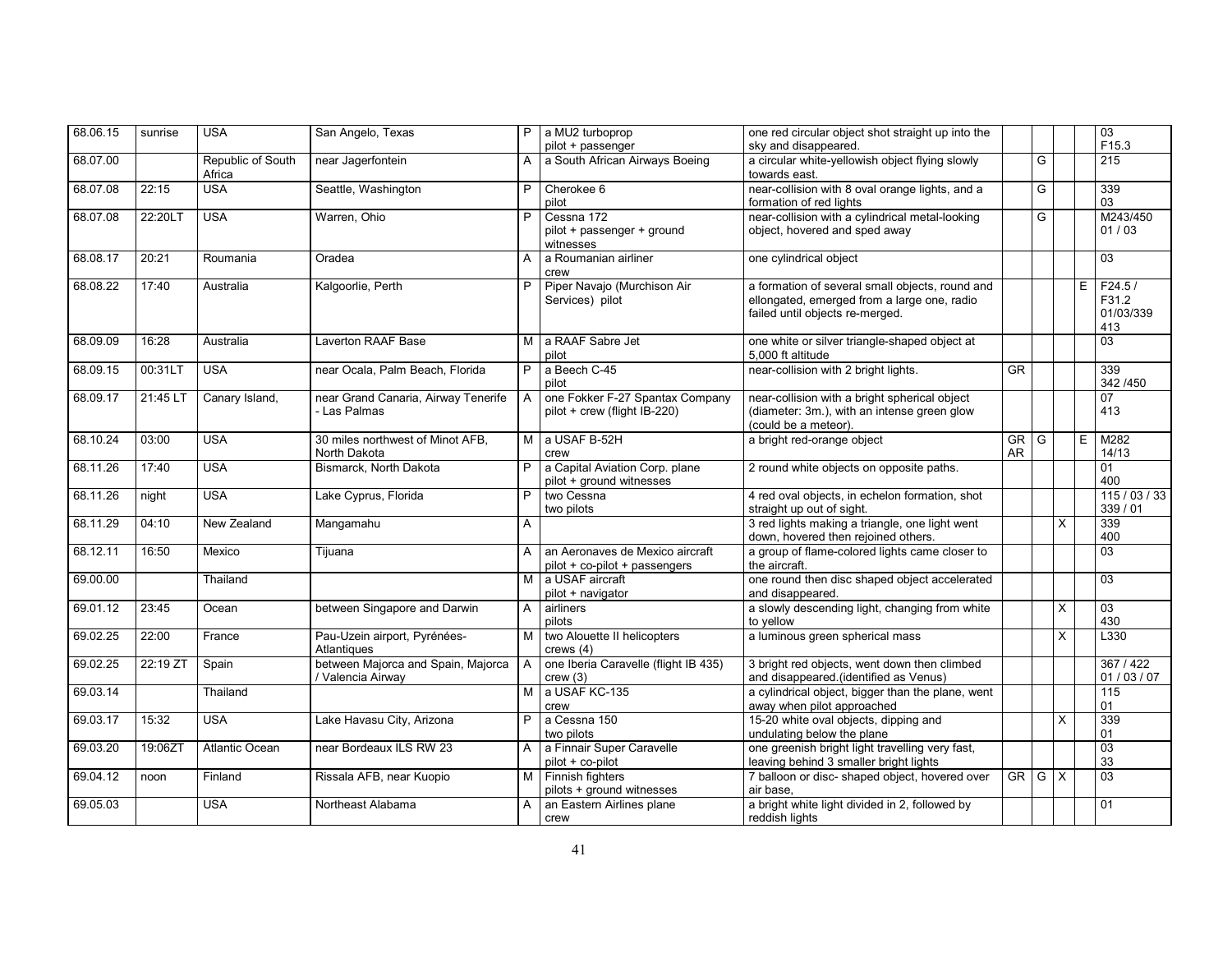| 69.06.00   | day      | <b>USA</b>                  | above center USA                    | A              | an American Airlines airliner                                | near-collison with 4 objects, one bigger than                                          |                          |   |          |    | 339               |
|------------|----------|-----------------------------|-------------------------------------|----------------|--------------------------------------------------------------|----------------------------------------------------------------------------------------|--------------------------|---|----------|----|-------------------|
|            |          |                             |                                     |                | crew                                                         | the others                                                                             |                          |   |          |    |                   |
| 69.06.17   | 01:30    | <b>USA</b>                  | Between Chicago and Moline Illinois | ?              | a twin engine plane<br>pilot (flying instructor)             | 4 pinkish-white football-shaped objects in a<br>rectangular formation, paced the plane |                          |   |          |    | 03                |
| 69.08.31   |          |                             | northern New South Wales            | м              | a RAAF Canberra bomber                                       | one object looking like an aluminium zeppelin,                                         |                          | G |          |    | 03                |
|            |          | Australia                   |                                     |                | pilot + hundreds of ground witnesses                         | seen for three hours                                                                   |                          |   |          |    | 430               |
| 69.09.04   | 19:30    | New Zealand                 | Northwest of Wellington             | A              | a Bristol freighter                                          | one pulsating blue lught flashed every 2-3                                             | $\overline{\text{GR}}$   |   |          |    | $\overline{03}$   |
|            |          |                             |                                     |                | pilot + first officer                                        | seconds on a steady south course.                                                      |                          |   |          |    | 446               |
| 69.11.20   | 06:26 ZT | <b>USA</b>                  | near Molokai Island, Hawai          | М              | one Marine aircraft                                          | one bright light changed from green to red to                                          |                          |   |          | E  | $\overline{03}$   |
|            |          |                             |                                     |                | crew                                                         | white, stationary                                                                      |                          |   |          |    |                   |
| 69.12.05   | 19:00    | Canada                      | near Toronto Island airport         | P              | pilot                                                        | a light oscillating up and down visible for about<br>$15 \text{ mm}$                   | <b>NR</b>                |   | $\times$ |    | $\overline{03}$   |
| 69.12.07   | 17:30    | <b>USA</b>                  | Between Morona and Waukon, Iowa     | $\overline{P}$ |                                                              | one pulsating light which evaded attemps to get                                        |                          |   |          |    | 03                |
|            |          |                             |                                     |                | pilot + two passengers                                       | closer                                                                                 |                          |   |          |    |                   |
| 70. spring | 19:00    | <b>USA</b>                  | Loring AFB, Maine                   | M              | a KC-135 and a Pan Am B707<br>pilots                         | on final approach, pilots saw a big orange ball<br>off his left wing                   | $\overline{\mathsf{GR}}$ | G | X        |    | $\overline{03}$   |
| 70.04.04   |          | <b>USA</b>                  | near Williams AFB, Arizona          | M              | a USAF CH-53E helicopter                                     | near-collision with 3 UFOs following the                                               | <b>GR</b>                |   |          | E. | 260               |
|            |          |                             |                                     |                | crew(6)                                                      | helicopter                                                                             |                          |   |          |    |                   |
| 70.06.00   |          | <b>USA</b>                  | San Juan de Puerto Rico             | A              | Pan Am and Caribair airliner + a                             | a huge object (40 meters long), flying slowly                                          | <b>GR</b>                | G | $\times$ |    | $\overline{07}$   |
|            |          |                             |                                     | М              | USAF F-104 + T-33 + B-52                                     | against wind                                                                           | <b>AR</b>                |   |          |    | M266              |
| 70.11.04   | 10:40 LT | Spain                       | Air route Valladolid / Zaragoza     | м              | two Spanish Air Force F-86f Sabre                            | one bright grey egg-shaped object, cutted on                                           | GR                       |   | X        |    | 07                |
|            |          |                             |                                     |                | pilots                                                       | top, two windows                                                                       |                          |   |          |    |                   |
| 71.01.01   | night    | Norway                      | Bergen                              | A              | a Swedish charter                                            | seven white glowing round objects in echelon                                           |                          |   |          |    | 03                |
|            |          |                             |                                     |                | pilot, crew and several passengers                           | formation at 20,000 ft.                                                                |                          |   |          |    | 33                |
| 71.08.09   | 09:00    | <b>Brazil</b>               | near Uberaba, Minas Gerais          | P              | private plane                                                | a glowing orange disc paced plane and                                                  |                          |   |          |    | F18.6             |
|            |          |                             |                                     |                | pilot                                                        | suddenly sped away                                                                     |                          |   |          |    | 01                |
| 71.09.20   | 08:20    | Yugoslavia                  | 40 miles southwest of Lanejevo      | A              | one Avio Genexa TU134 + 1 DC-9                               | one metallic-looking triangle-shaped object at                                         |                          |   | X        |    | A71.09            |
|            |          |                             | 45°02 N / 15°58 E                   |                | pilots                                                       | 33,000 ft.                                                                             |                          |   |          |    |                   |
| 71.10.08   | 17:30    | Yugoslavia                  | Pulj airport                        | A              | a JAT Convair 440                                            | two UFOs                                                                               | <b>GR</b>                |   |          |    | 110               |
|            |          |                             |                                     |                | pilot                                                        |                                                                                        |                          |   |          |    | A71.9             |
| 71.12.28-  |          | Chile                       | Temuco                              | A              | a LAN-Chile B-727 cargo (flight 892)                         | a formation of UFOs paced the airliner for 30                                          |                          |   |          |    | 321               |
| 29         |          |                             |                                     |                | pilot                                                        | minutes.                                                                               |                          |   |          |    |                   |
| 71.12.29   | 23:45    | Argentina                   | San Martin De Los Andes             | A              | a LAN Chile B-727                                            | several luminous red objects, maneuvering at                                           |                          |   |          |    | 339               |
|            |          |                             |                                     |                | pilot + two crew members                                     | great speed                                                                            |                          |   |          |    | 01 / P37          |
| 72.02.04   |          | Yugoslavia                  | Sarajevo, Bosnia                    | A              | a JAT Convair 440                                            | a tringular object increased speed and                                                 | $\overline{\text{GR}}$   |   |          |    | 370               |
|            |          |                             |                                     |                | pilot                                                        | disappeared                                                                            |                          |   |          |    | 400               |
| 72.02.19   |          | Colombia                    | Bogota                              | A              | airliner                                                     | a luminous white object, becoming red when                                             |                          | G |          |    | L165              |
|            |          |                             |                                     |                | pilot                                                        | going away                                                                             |                          |   |          |    |                   |
| 72.03.18   | 07:20    | Austria                     | Linz                                |                | an Austrian Airlines DC-9 pilot + a<br>Lufthansa B-737 pilot | near-collision with a huge funnel of white light,                                      | <b>AR</b>                | G | $\times$ |    | L120 / 03<br>M287 |
|            |          |                             |                                     |                |                                                              | then red light                                                                         |                          |   |          |    |                   |
| 72.05.19   |          | Chile                       | Chacalluta airport, Arica           | A              | a LAN-Chile B-727<br>pilot                                   | one light, amber in color                                                              |                          |   |          |    | 321               |
| 72.07.01   | 20:50    | Republic of South           | North-West from Durban              | A              | a South African Airways B-727                                | a light passed the plane, turned abruptly then                                         |                          |   |          |    | M291              |
|            |          | Africa                      |                                     |                | pilot + crew                                                 | disappeared                                                                            |                          |   |          |    | 354               |
| 72.07.03   |          | Chile                       | Chacalluta airport, Arica           | A              | two LAN-Chile airliners                                      | one flash of light                                                                     |                          |   |          |    | 321               |
|            |          |                             |                                     |                | pilots                                                       |                                                                                        |                          |   |          |    |                   |
| 72.07.05   | 01:30    | Republic of South<br>Africa | Capetown area                       | A              | a B-727 airliner                                             | a brown UFO passes the plane                                                           |                          |   |          |    | F18.5<br>400      |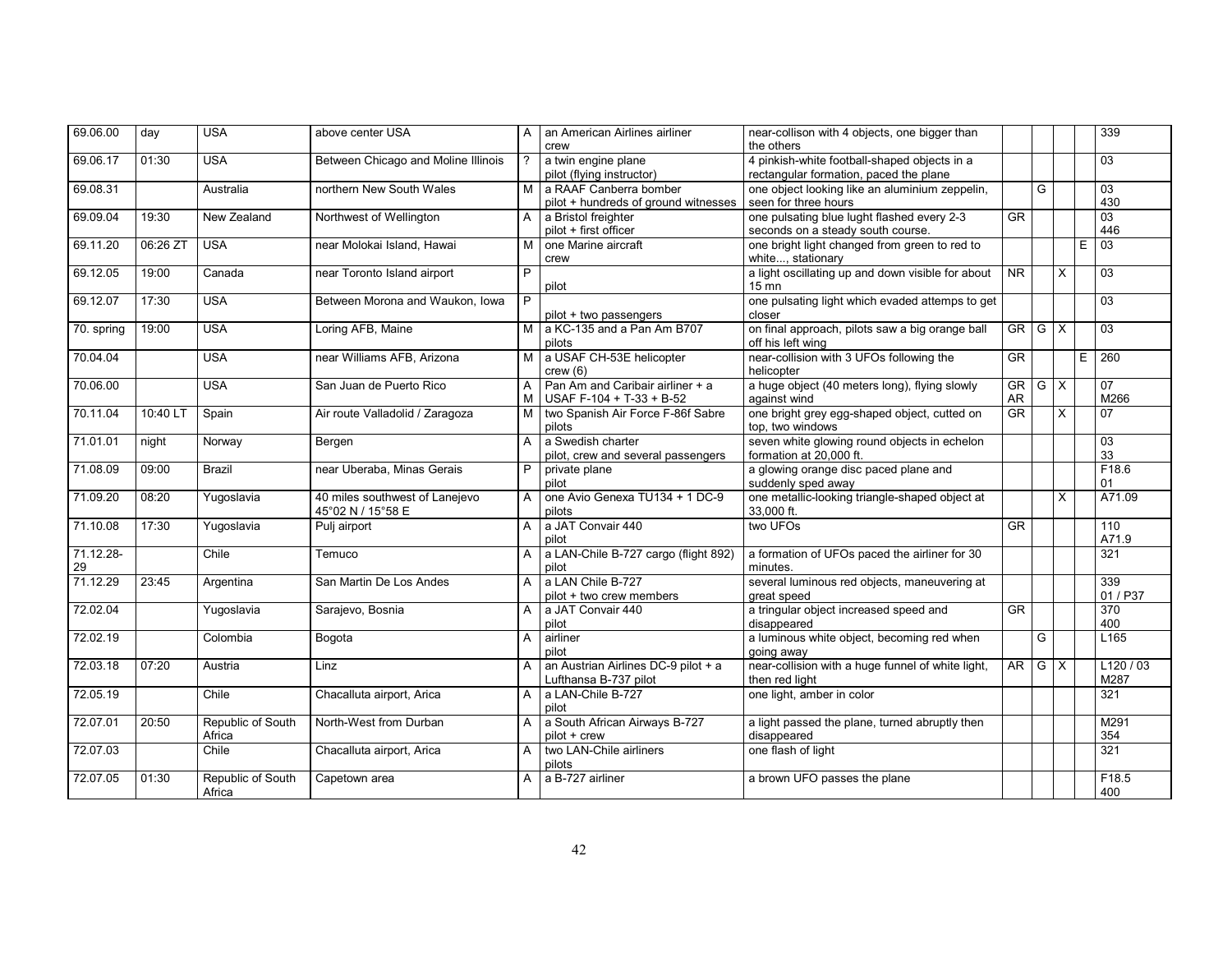| 72.09.14 | 06:00   | <b>USA</b>             | West Palm Beach Airport, Florida                             | A<br>М       | an Eastern Airlines airliner pilot +<br>two USAF F-106 + ground observers | a bright cigar, disappeared when interceptors<br>approached                                       | GR G X<br><b>AR</b> |     |              |   | 07/25<br>115                                           |
|----------|---------|------------------------|--------------------------------------------------------------|--------------|---------------------------------------------------------------------------|---------------------------------------------------------------------------------------------------|---------------------|-----|--------------|---|--------------------------------------------------------|
| 72.09.16 |         | Chile                  | Chacalluta airport, Arica                                    | P            | pilot                                                                     | one UFO                                                                                           |                     |     |              |   | $\overline{321}$                                       |
| 72.09.22 | 11:00   | Pacific West           | 560 km southeast of Okinawa<br>between Hong Kong and Bangkok | A            | TWA (flight 745) + KLM (flight 985)<br>crews                              | a bright white-bluish ball at 30.000 ft                                                           |                     |     | $\times$     |   | F18.6<br>03                                            |
| 72.11.00 | 22:00   | Iceland                | Reykjavik                                                    | $\mathsf{A}$ | B707-320C<br>crew(3)                                                      | formation of 3 luminous objects                                                                   | <b>GR</b>           |     |              |   | 339<br>400                                             |
| 72.11.00 |         | Venezuela              | North coasts of Venezuela                                    | A            | several LAV and Avansa airliners<br>pilots                                | during 2 days, several formation of orange<br>round or oval-shaped objects.                       | <b>GR</b>           |     | $\mathsf{X}$ |   | L122                                                   |
| 72.11.23 |         | Venezuela              | above Guri river                                             | A            | an Avensa airliner<br>crew(2)                                             | one bright object flying at high speed.<br>(could be same case as above)                          |                     |     |              |   | 03                                                     |
| 73.01.04 |         | <b>West Germany</b>    | Hamburg                                                      | A            | an airliner                                                               | a domed-saucer flying above the clouds at high<br>speed                                           |                     |     |              |   | 394                                                    |
| 73.01.08 | 02:45   | Rodhesia<br>(Zimbabwe) | <b>Beira</b>                                                 | A            | a Deta Airlines B737<br>pilot + 2 crew members                            | a light near the ground, with red, green and<br>white flashing lights, circling the plane         |                     |     |              |   | 354                                                    |
| 73.02.06 | night   | Mozambique             | between Beira and Lourenço<br>Marques                        | A            | Linhas Aeras de Mozambique B737<br>crew                                   | a flying saucer chasing the plane during 20mn.                                                    |                     |     |              |   | P37<br>03                                              |
| 73.02.01 |         | <b>USA</b>             | McAlester, Oklahoma                                          | A            | a cargo plane<br>pilot + co-pilot                                         | a domed-disc maneuvered around the plane,<br>flew up and down, made sharp turns                   |                     |     |              |   | 01                                                     |
| 73.02.02 | 02:20   | New-Zealand            | Wanganui area                                                | $\mathsf{A}$ | an Air North airliner<br>crew(2)                                          | a very bright white-bluish ball of light (7 to 14<br>meters diameter), paced the plane            |                     |     |              | E | 362<br>01                                              |
| 73.04.12 | 22:30LT | <b>USA</b>             | Farmington, Missouri                                         | P            | a Piper Cherokee<br>pilot + passenger                                     | one circular object, changing color from white<br>to yellow then orange, paced the aircraft       |                     |     |              |   | 03/33<br>450                                           |
| 73.06.19 |         | Australia              | Mornington Peninsula, Victoria                               | 2            | pilot                                                                     | one orange light flew on a parallel course at<br>lower altitude before moving off at rgiht angles |                     |     |              |   | $\overline{03}$                                        |
| 73.07.13 | day     | England                | over kent                                                    | A            | a BOAC airliner<br>pilot                                                  | a disc reflecting the daylight                                                                    |                     |     |              |   | 395                                                    |
| 73.07.16 | 18:30 L | Spain                  | Estartit-Pals, Girona Province                               | P.           | a Saeta Sa Company Cessna 188<br>pilot                                    | a egg-shaped object, changing from green to<br>orange then pink and red.                          |                     |     |              | E | P37/07<br>362                                          |
| 73.10.14 | 00:20   | <b>USA</b>             | Dover, Delaware                                              | M            | a state police helicopter<br>pilot + co-pilot + ground witnesses          | pilot pursued a bright yellow-orange object                                                       |                     | G   |              |   | 03                                                     |
| 73.10.18 | 23:00   | <b>USA</b>             | near Mansfield, Ohio                                         |              | Army Reserve Huey UH-1 helicopter<br>$crew(4) + ground withesses$         | a cigar emiting a green beam, pilot lost control,<br>radio out of order.                          |                     | G   |              | Ε | L321/F22.4/<br>450<br>255/317/01/<br>35<br>413/384/324 |
| 73.10.19 |         | <b>USA</b>             | Huntington, West Virginia                                    | P<br>A       | a Cessna + a Piedmont Airlines<br>pilots                                  | a pulsating green pyramid-shaped object<br>swooped alongside the plane, shot up                   |                     |     | X            |   | 01 / A73.10<br>450/                                    |
| 73.10.23 |         | <b>USA</b>             | San Antonio, Texas<br>29°23 N / 98°30 W                      | A            | an Eastern airlines a Braniff B-727<br>pilots                             | one huge bright red object, the two jets had<br>sandwiched it, before it accelerated.             | <b>GR</b>           |     | X            |   | A74.09                                                 |
| 73.11.11 |         | <b>Bolivia</b>         | La Paz                                                       | A<br>M       | Lloyd Airlines + Bolivian air force<br>pilots                             | a strange luminous object following the airliner,<br>military pilot saw top-shaped object         |                     |     | X            |   | 01                                                     |
| 73.11.12 | 20:00   | <b>USA</b>             | Tallahassee, Florida<br>30°26 N / 84°17 W                    | A            | a Southern Airlines DC-9<br>pilot + crew                                  | one spherical object, bright red to white, low on<br>the horizon, then climbed away.              |                     |     |              |   | $\overline{A74.1}$                                     |
| 73.11.15 |         | Nicaragua              | Managua                                                      | A<br>M       | an airliner pilot + a military helicopter<br>pilot + ground observers     | a UFO with blue red and green flashing lights.                                                    | GR<br>AR.           | G X |              |   | L132                                                   |
| 73.11.30 | 19:00   | Italy                  | <b>Turin Airport</b>                                         | P<br>A       | a piper Navajo pilot + 2 Alitalia DC-9<br>pilots + ground observers       | a luminous blue-red sphere, moved erratically,<br>darting back and forth.                         | $GR$ $G$ $X$        |     |              |   | L133 / P38<br>01                                       |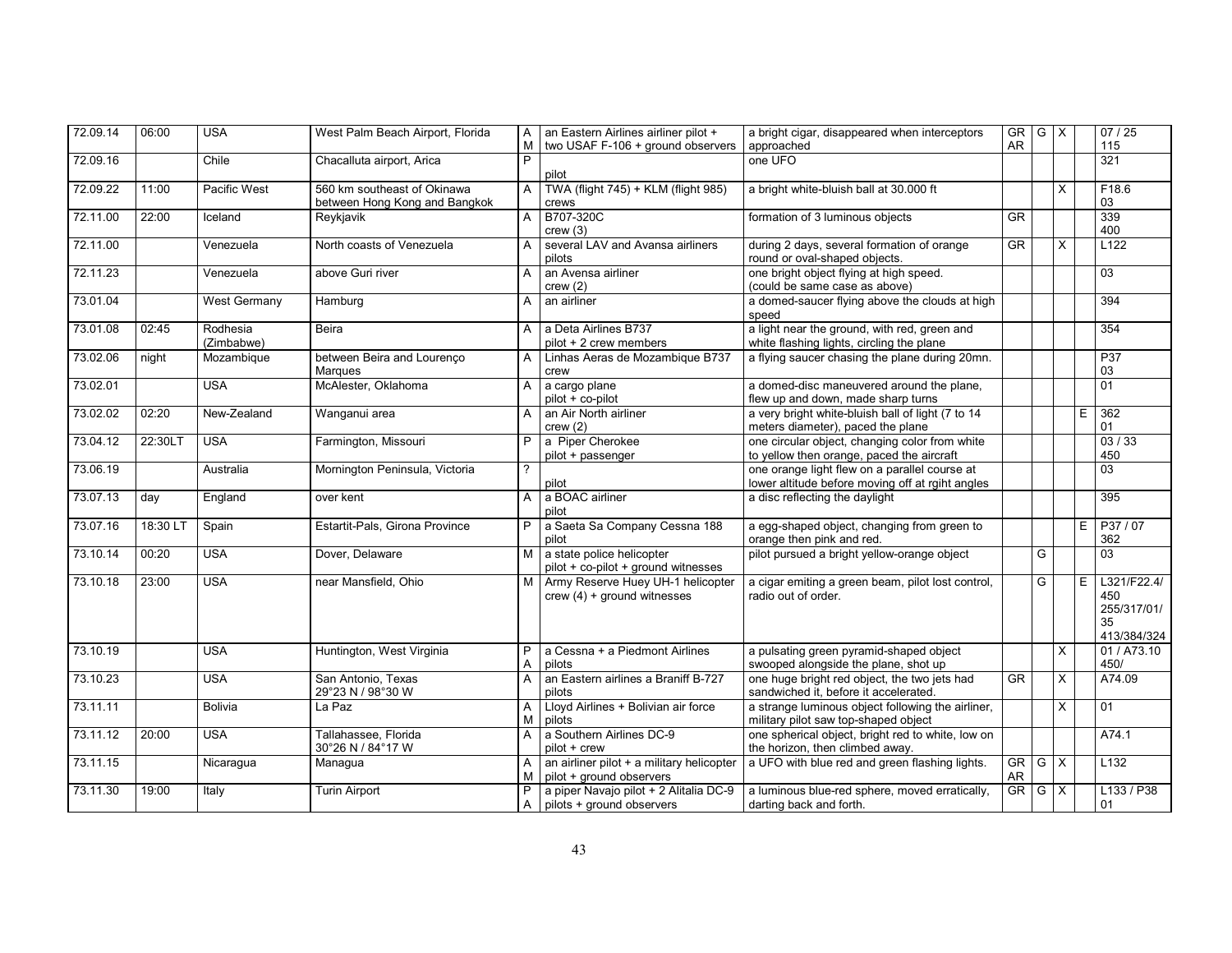| 74.01.25 |          | Portugal   | Sagres Algarve                                           | A            | one TAP B707<br>pilot + one crew member                                      | a formation of five lights with a trail 80 miles<br>away of the plane, speed 36,000 kph      |                        |   | X          |   | 03                          |
|----------|----------|------------|----------------------------------------------------------|--------------|------------------------------------------------------------------------------|----------------------------------------------------------------------------------------------|------------------------|---|------------|---|-----------------------------|
| 74.01.26 | 02:59    | Portugal   | Sagres                                                   | A            | a SAS B727<br>pilot + 2 crew members                                         | V formation of 10-15 bright orange saucers, at<br>31,000 ft                                  |                        |   | $\times$   |   | M249/03<br>339 / 400        |
| 74.01.29 |          | <b>USA</b> | Santa Ana, California                                    | P            | instructor + student pilot                                                   | 5 glowing red objects buzzed, circled the plane<br>for an hour of the coast                  |                        |   |            |   | 01                          |
| 74.03.09 | 22:00    | Italy      | Milan                                                    | P            | a Fiat Company private jet<br>pilot (former Colonel)                         | an object looking like an inverted plate multi-<br>coloured                                  | <b>GR</b>              |   |            |   | M251<br>01 / 03             |
| 74.03.13 |          | Argentina  | Cordoba                                                  | A            | an Argentine airliner                                                        | 2 glowing objects paced the plane and sped<br>awav                                           |                        |   |            |   | 01                          |
| 74.03.14 | 20:10 LT | Finland    | Milkkeli, between Helsinki and Kuipio<br>61°43N / 27°14E | $\mathsf{A}$ | a Finnair DC-9<br>pilot and ground observers                                 | two circular white glowing objects with yellow<br>rings encircling them, flying horizontally |                        | G |            |   | $\overline{03}$             |
| 74.03.17 | 11:30    | Taiwan     |                                                          | A            | a TWA airliner<br>crew                                                       | a shiny cigar-shaped object with 5 smaller<br>round satellite objects                        |                        |   |            |   | 339<br>01                   |
| 74.04.00 |          | Atlantic   | between Chicago, Illinois and<br>Montego Bay (Jamica)    | A            | an United Airlines B747<br>crew                                              | a squashed bell shaped object, hovered above<br>the water, color changed as it moved         |                        |   |            |   | $\overline{03}$             |
| 74.04.02 | 07:30    | Argentina  | San Antonio de Areco / Pajas<br><b>Blancas</b>           | A            | an Aerolineas Argentinas airliner<br>pilot + crew of an Austral airliner     | a bright object, motionless, with a luminous<br>beam                                         |                        |   | $G \times$ |   | L172<br>01/03               |
| 74.06.09 |          | Japan      | above Japan                                              | M            | a Japanese Air Force F-4EJ<br>Phantom<br>pilot + co-pilot + ground observers | a red disc maneuvering around the plane,<br>finally the UFO ran into the plane               | GR                     | G |            | E | 367<br>07                   |
| 74.06.29 |          | Argentina  | Cordoba airport                                          | A            | two airliners<br>pilots                                                      | one very bright round object, round on top and<br>flat on bottom.                            | $\overline{\text{GR}}$ |   |            |   | 03/31                       |
| 74.07.00 |          | <b>USA</b> | Bennett, North Carolina                                  | P            | a Cessna 150<br>pilot                                                        | one red light maneuvered around the plane, all<br>electrical system went out.                |                        |   |            | Ε | 03/31                       |
| 74.07.14 | 16:00    | Canada     | Charlevoix, Québec                                       | A            | a SAS airliner<br>pilot                                                      | a triangular object at 36.000 ft                                                             |                        |   |            | E | 324/07<br>362               |
| 74.10.10 | 22:45 LT | Canada     | above Newfoundland                                       | М            | a RCAF Cessna 150<br>pilot + passenger                                       | a luminous triangular or delta-shaped object<br>followed the plane                           |                        |   |            |   | 324<br>413/443              |
| 74.10.11 | 04:15LT  | Canada     | 20 mi west of Gander Airport                             | A            | a Capital Airlines DC-8<br>crew                                              | an object with white and red flashing lights                                                 |                        |   |            |   | 324 / 450<br>413            |
| 74.11.24 | Night    | <b>USA</b> | Shabbona, Illinois                                       | P            | a private plane<br>pilot                                                     | a circular object paced plane, suddenly tipped<br>and shot away                              |                        |   |            | E | M259 / 03<br>400 / 01       |
| 74.12.00 |          | Peru       | between Guayaquil and Lima                               | A            | Air Panama plane<br>pilot                                                    | one object giving off a whitish and bluish light,<br>moved parallel to the plane             |                        |   |            |   | 03                          |
| 75.01.03 | 22:00 LT | <b>UK</b>  | Jersey Island                                            | A            | an Air France B-707-328<br>pilot + co-pilot                                  | one green luminous spot with a pale green tail<br>flying from north to south.                |                        |   |            |   | 441                         |
| 75.01.15 | 17:20    | <b>USA</b> | Groton "T" airfield. Connecticut                         | M            | an ANG helicopter<br>pilot                                                   | one large greenish-white solid object heading<br>east.                                       |                        |   |            |   | A75.9                       |
| 75.01.15 | 17:22    | <b>USA</b> | Rhode Island<br>41°24 N / 71°35 W                        | A            | an Alleghey Airline aircraft<br>pilot                                        | one large green disc heading east.                                                           | <b>GR</b>              |   |            |   | A75.9                       |
| 75.01.15 | 18:08    | Japan      | Pacific coast, over Tohoku and Kanto   A<br>district     |              | a ANA (All Nippon Airways) YS-11<br>pilot + several other airliners          | 15-16 greyish-blue luminous objects flying in 2<br>formations, at 300m. above the plane      |                        |   | $G \times$ |   | 03                          |
| 75.05.03 | 13:34    | Mexico     | above Tequesquitengo Lake near<br>Mexico city            | P            | Piper PA-24<br>pilot                                                         | 3 domed-discs approached the plane and flew<br>around, plane out of control                  | <b>GR</b>              |   |            | E | 317/F21.5<br>M265/<br>01/03 |
| 75.07.04 |          | <b>USA</b> | Fairfield, New Jersey                                    | P            | A Cessna 150<br>pilot + passenger                                            | a large oval object, accelerated rapidly out of<br>sight                                     |                        |   |            |   | 01                          |
| 75.07.06 | 17:00    | <b>USA</b> | Wilkes-Barre, Pennsylvania                               | $\mathsf{A}$ | an Allegheny Airlines BAC-111<br>crew                                        | a daylight disc made turn, entered base of<br>thunderhead cloud                              |                        |   |            |   | 01<br>03                    |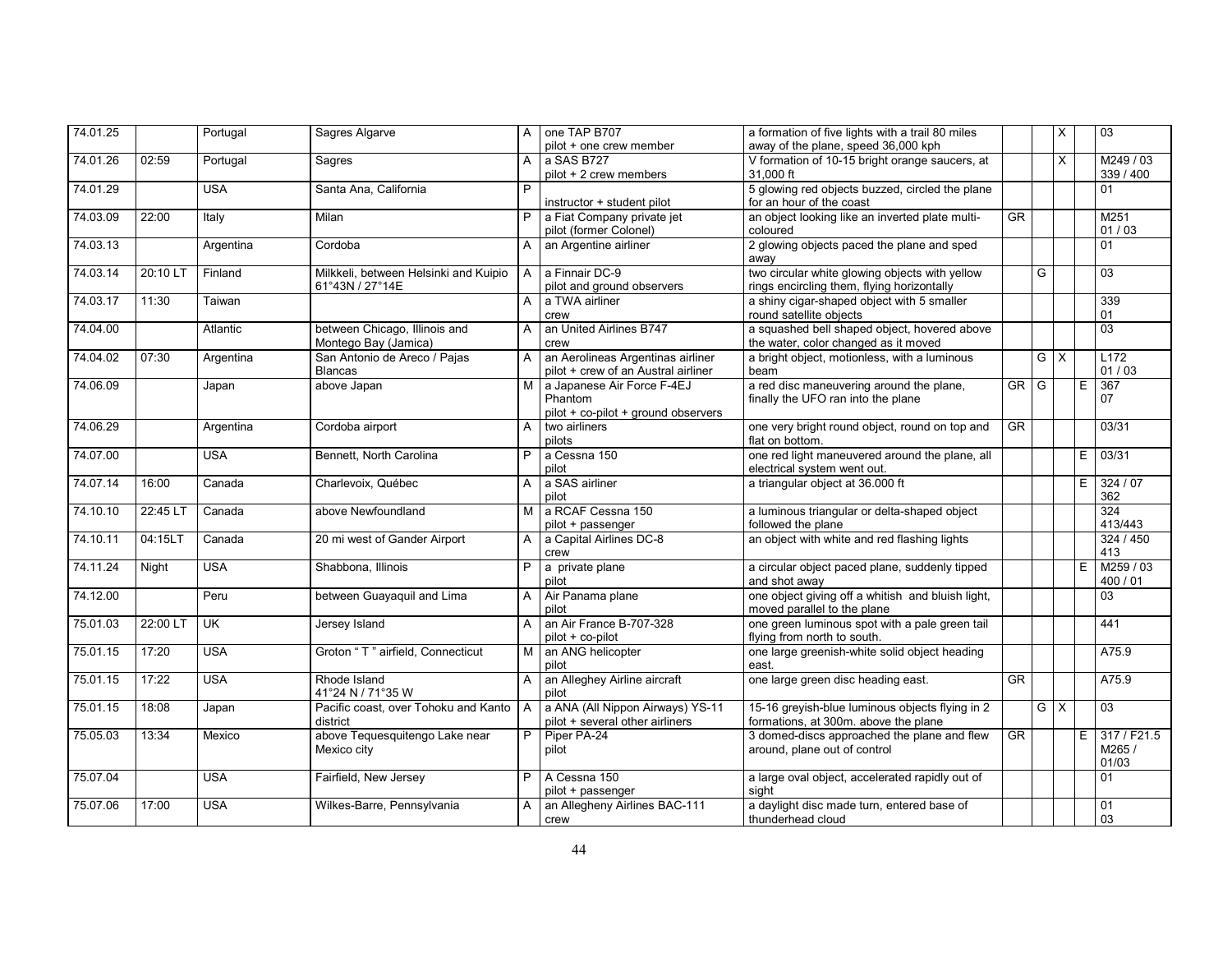| 75.07.20 |          | <b>USA</b> | Williams AFB, Chandler, Arizona      |              | M a USAF T-37 + a F-4 phantom   | an orange-reddish metal looking saucer           |                        | $\overline{G}$ | $\times$ |   | 260         |
|----------|----------|------------|--------------------------------------|--------------|---------------------------------|--------------------------------------------------|------------------------|----------------|----------|---|-------------|
|          |          |            |                                      |              | pilots + ground observers       | passed the plane, disappeared at great speed     |                        |                |          |   | 07          |
| 75.08.14 | 21:35    | <b>USA</b> | Stockton airport, California         | M            | an ANG helicopter               | a disc emiting a bright orange light became      | $GR$ $G$               |                |          |   | 262         |
|          |          |            |                                      |              | pilot + air traffic controlers  | dark red when climbing at great speed.           |                        |                |          |   | 01/03       |
| 75.08.30 |          | Australia  | Queensland                           | M            | an RAAF Neptune aircraft        | near-collision with a group of three lights      |                        |                |          |   | 03/07       |
|          |          |            |                                      |              | two crew members                | passing in front of the aircraft                 |                        |                |          |   | 430         |
| 75.09.23 | 22:30 LT | France     | Cambrai area                         | м            | two French AF Mirage IIIC       | one elongated object with big portholes, moved   |                        |                | X        |   | 441         |
|          |          |            |                                      |              | two pilots                      | and disappeared instantaneously.                 |                        |                |          |   |             |
| 75.10.26 | 13:20    | <b>USA</b> | near New Baltimore, Ohio             | P            | a private plane                 | a bright silver object maneuvering in sky then   |                        |                |          |   | 383         |
|          |          |            |                                      |              | pilot                           | shoot away at great speed.                       |                        |                |          |   |             |
| 75.10.27 |          | <b>USA</b> | Loring AFB, Maine                    | M            | an ANG helicopter               | pilot pursued UFO that made 90° turns during     |                        |                |          |   | 01          |
|          |          |            |                                      |              | pilot                           | SAC base intrusions.                             |                        |                |          |   | 398         |
| 75.10.28 |          | Yugoslavia | between Zagreb and Belgrad           | A            | a DC-9                          | several luminous objects followed a plane.       | GR                     |                |          | E | 362         |
|          |          |            |                                      |              | pilot                           |                                                  |                        |                |          |   | 01          |
| 75.11.19 | 16:10    | <b>USA</b> | 60 miles south of Richmond, Virginia |              | an Eastern Airlines DC-9        | two missile or rocket-shaped objects at 1,000 ft |                        |                |          |   | A75.12      |
|          |          |            |                                      |              | pilot + co-pilot                | above the plane.                                 |                        |                |          |   |             |
| 75.11.22 | 17:50    | <b>USA</b> | Walterboro, South Carolina           |              | a private plane                 | one brilliant white saucer-shaped object,        |                        |                |          |   | 03          |
|          |          |            |                                      |              | pilot + passenger               | hovered, made a hard left turn, disappeared.     |                        |                |          |   |             |
| 76.03.03 | 23:00    | France     | area of Tours, Indre-et-Loire        | M            | a French Air Force T-33         | near-collision with a luminous green ball with a |                        |                | X        |   | L331        |
|          |          |            |                                      |              | student pilot                   | luminous trail.                                  |                        |                |          |   |             |
| 76.05.13 |          | <b>USA</b> | near Williams AFB, Arizona           | M            | several F-4 Phantoms            | 2 silver objects near the plane.                 |                        |                | X        |   | 260         |
|          |          |            |                                      |              | pilots                          |                                                  |                        |                |          |   | 07          |
| 76.07.22 |          | India      | central India, between Bombay and    | A            | an Alitalia DC-10               | a large object with brightly illuminated windows |                        |                |          |   | 01          |
|          |          |            | Calcutta                             |              | pilot                           | at 35.000 ft high                                |                        |                |          |   |             |
| 76.07.30 | 21:00    | Portugal   | 40 miles south of Lisboa             | $\mathsf{A}$ | a British Airways Trident 2     | 2 brown cigars or "sausage"                      | $\overline{\text{GR}}$ |                | $\times$ |   | F22.4 / P50 |
|          |          |            |                                      |              | crew $(3) + 2$ TAP airliners    |                                                  |                        |                |          |   | 01/L167/03/ |
|          |          |            |                                      |              |                                 |                                                  |                        |                |          |   | 446         |
| 76.08.03 | 23:27    | Tunisia    | North-West of Monastir               | A            | a Tunis Air airliner            | a UFO flying from north to south                 |                        |                |          |   | 358         |
|          |          |            |                                      |              | pilot                           |                                                  |                        |                |          |   | 400         |
| 76.08.04 | 22:43    | Tunisia    | between Monastir and Tunis           | A            | an Air France airliner          | a UFO followed the plane                         |                        |                |          |   | 358         |
|          |          |            |                                      |              | pilot                           |                                                  |                        |                |          |   |             |
| 76.08.13 | 17:00    | Germany    | Between Diepholz and Petershagen     | P            | a Piper Arrow PA-28             | one bright yellow oval-shaped object came        | $\overline{\text{GR}}$ |                | $\times$ | E | U24.4       |
|          |          |            | 52°22N / 9°E                         |              | pilot                           | closer to the aircraft, compass spining.         |                        |                |          |   | 02          |
| 76.09.10 | 18:00    | Lithuania  | above Lithuania                      | A            | a BEA airliner (flight 831)     | a stationary yellowhish light                    |                        |                |          |   | 324         |
|          |          |            |                                      |              | pilot                           |                                                  |                        |                |          |   | 415         |
| 76.09.19 | 01:30    | Iran       | Teheran                              | M            | two Iranian Air Force F-4       | a bright object and smaller one emerged from     | AR                     | l G            |          | E | A25.3/317/4 |
|          |          |            |                                      |              | interceptors                    | the bigger one                                   |                        |                |          |   | 49          |
|          |          |            |                                      |              | pilots                          |                                                  |                        |                |          |   | 362/01/PH2  |
|          |          |            |                                      |              |                                 |                                                  |                        |                |          |   | 3           |
|          |          |            |                                      |              |                                 |                                                  |                        |                |          |   | P51/415/41  |
|          |          |            |                                      |              |                                 |                                                  |                        |                |          |   | 3/25        |
| 76.09.19 | 02:15 LT | Portugal   | Lisbon airport                       | A            | a TAP B-707 (flight TP241)      | near-collision with a blue oval-shaped object    |                        | G              |          |   | P50 / 324 / |
|          |          |            |                                      |              | pilot                           | with rows of red and white lights                |                        |                |          |   | 31          |
|          |          |            |                                      |              |                                 |                                                  |                        |                |          |   | 362/400/03/ |
|          |          |            |                                      |              |                                 |                                                  |                        |                |          |   | 446         |
| 76.09.22 |          | Portugal   | Lisbon airport                       | A            | a TAP B707                      | near-collision with a luminous object escorted   |                        | G              |          |   | L169        |
|          |          |            |                                      |              | pilot + Air traffic controllers | by 4 smaller objects                             |                        |                |          |   | 03          |
| 76.10.17 | 10:40    | Japan      | Akita airport                        | A            | a TOA airliner                  | a golden bright disc above the airport,          |                        | G              |          |   | M282        |
|          |          |            |                                      |              | pilot                           | motionless, flew away toward sea                 |                        |                |          |   | 01          |
|          |          |            |                                      |              |                                 |                                                  |                        |                |          |   |             |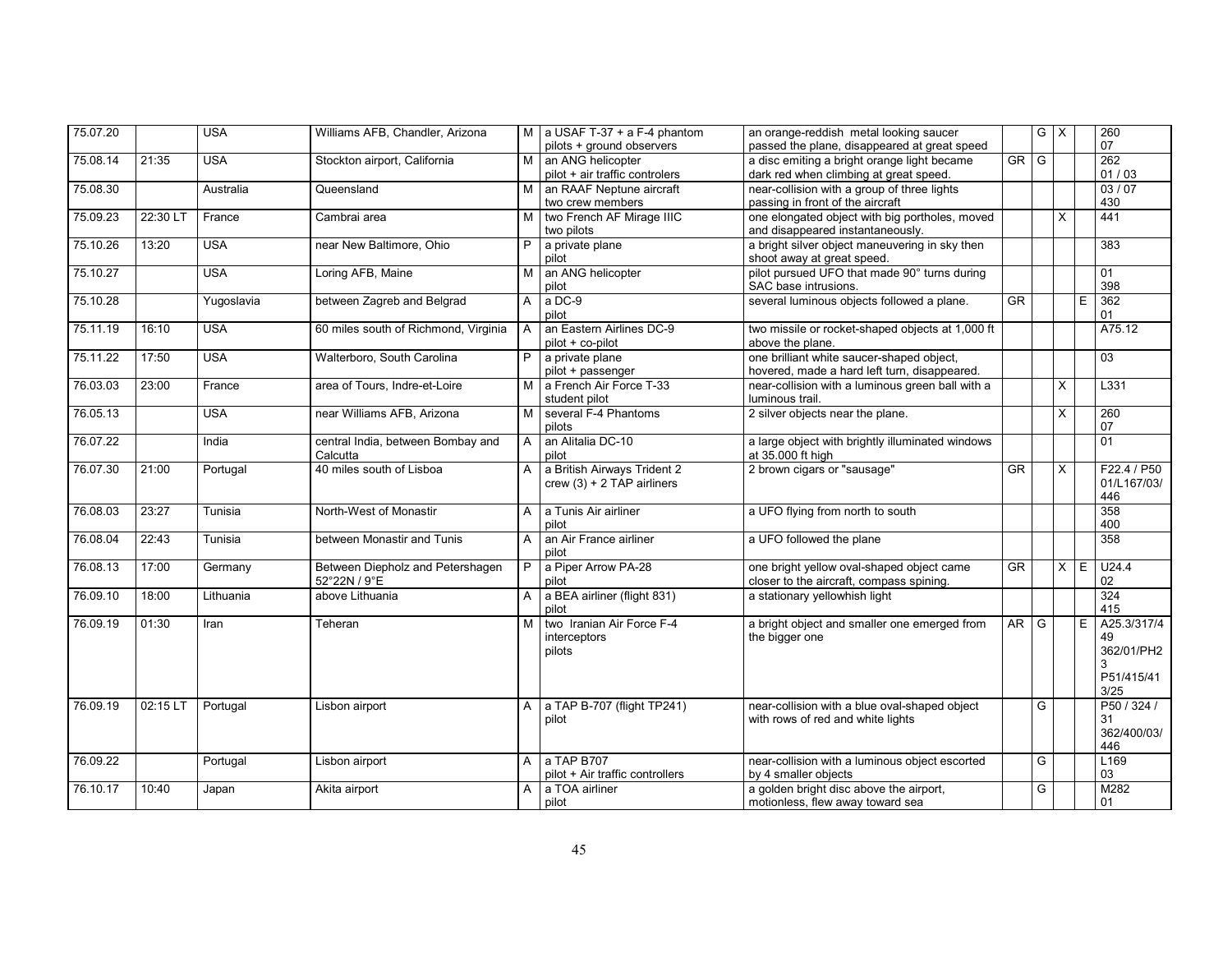| 76.11.04   | 19:00    | Australia      | near Brisbane, Queensland            | $\overline{A}$ | an Electra aircraft                     | a light changing colour green to red to green     | GR                                  | $G \times$ |                |    | 03              |
|------------|----------|----------------|--------------------------------------|----------------|-----------------------------------------|---------------------------------------------------|-------------------------------------|------------|----------------|----|-----------------|
|            |          |                |                                      |                | crew + an air traffic controller        | again, appeared to move up and down               |                                     |            |                |    | 430             |
| 77.01.21   | 21:00    | Colombia       | West of Bogota                       | A              | an Avianca airliner                     | a light followed the plane, in a zig-zag flight,  | <b>GR</b>                           |            |                |    | U3.1/F23.2      |
|            |          |                |                                      |                | crew                                    | reacted to flashing landing lights                |                                     |            |                |    | 01/03           |
| 77.03.07   | 20:34    | France         | Luxeuil, Haute Saonne                | M              | a French Air Force Mirage IV            | a very bright light with a dark shape behind      |                                     |            |                |    | 123/441         |
|            |          |                |                                      |                | bomber pilot + co-pilot                 | approached the plane twice                        |                                     |            |                |    | L330            |
| 77.03.12   | 21:05 LT | <b>USA</b>     | South of Syracuse, between Buffalo   | $\overline{A}$ | one UAL DC-10 (flight 94)               | one round bright white object, strong effects on  | $\overline{\overline{\mathsf{NR}}}$ |            |                | E  | 02/442          |
|            |          |                | and Albany                           |                | pilot + first officer                   | the autopilot and the three compasses.            |                                     |            |                |    | 450             |
| 77. Spring | 10:20 LT | <b>UK</b>      | 5-6 mi. From Heathrow Airport,       | M              | a Bell 47 helicopter                    | two grey disc-shaped objects maneuvered           |                                     |            |                |    | 03/37           |
|            |          |                | England                              |                | pilot + co-pilot                        | below the helicopter                              |                                     |            |                |    |                 |
| 77.05.05   | 09:15    | Colombia       | Tabio                                | P              | a Cessna 150                            | a white inverted object, looking like an inverted |                                     |            |                | E  | 317             |
|            |          |                |                                      |                | a trainee pilot                         | plate, effects on plane and pilot                 |                                     |            |                |    | L167            |
| 77.06.17   | 12:00    | Portugal       | Castelo de Bode Dam, Ribatejo        | м              | a Portugese Air force Dornier 27        | a dark object emerged from clouds (diameter:      |                                     |            |                | E  | 07/324          |
|            |          |                |                                      |                | pilot                                   | 13-15 meters)                                     |                                     |            |                |    | 413             |
| 77.07.01   | 14:10 LT | New Zealand    | Timaru, South Canterbury             | P              | a Piper Cherokee                        | a black cigar-shaped object enveloped in a        |                                     |            |                |    | 03/38           |
|            |          |                |                                      |                | pilot                                   | heat of haze " flying at 1,800-2,000ft.           |                                     |            |                |    |                 |
| 77.07.30   | 03:00LT  | Atlantic Ocean | Bermuda Triangle                     | A              | a Colombian Aerocondor cargo flight     | one circular object with orange and red gleams    |                                     |            |                |    | 03/33           |
|            |          |                |                                      |                | pilot                                   | escorted the aircraft.                            |                                     |            |                |    |                 |
| 77.08.07   | 01:43 ZT |                | 30°10 N / 28°47 E                    | A              | Swissair flight 287                     | one light as bright as the full moon.             |                                     |            |                |    | 03/39           |
|            |          | Egypt          |                                      |                | pilot + first officer                   |                                                   |                                     |            |                |    |                 |
|            |          |                |                                      |                |                                         |                                                   |                                     |            |                |    |                 |
| 77.09.04   |          | <b>USA</b>     | Billings, Montana                    | A              | Frontier Airlines plane                 | a glowing oval object, with white, green, red     |                                     |            |                |    | 01              |
|            |          |                |                                      |                | pilot                                   | pulsation                                         |                                     |            |                |    |                 |
| 77.09.10   |          | <b>USA</b>     | East of Vandenburg AFB, California   | $\overline{A}$ | four airliners                          | a saucer-shaped object                            | $\overline{\text{GR}}$              |            | $\times$       |    | M119            |
|            |          |                |                                      |                | pilots                                  |                                                   |                                     |            |                |    |                 |
| 77.09.10   | 03:00    | Australia      | near Goodiwindi, Queensland          | $\mathsf{A}$   | an airliner                             | several lights passed the plane and circled       |                                     |            |                |    | M147            |
|            |          |                |                                      |                | pilot + one passenger                   | above the airport                                 |                                     |            |                |    | 03              |
| 77.09.22   | 05:25    | <b>USA</b>     | El Paso, Texas                       | $\mathsf{A}$   | a Continental Airlines DC-10            | an elongated object with brightly lighted         |                                     |            |                |    | S <sub>9</sub>  |
|            |          |                |                                      |                | pilot + co-pilot                        | "windows", passed the plane                       |                                     |            |                |    | 01 / M233       |
| 77.10.00   | 22:00    | South Korea    |                                      |                | M a US Army helicopter UH-1             | one oval shaped object, with green and blue       |                                     |            |                |    | 02/03           |
|            |          |                |                                      |                | pilot + five crew members               | lights and a sort of dome on top.                 |                                     |            |                |    |                 |
| 77.10.10   | day      | <b>USA</b>     | near Denver, Colorado                | $\mathsf{A}$   | a Continental Airlines airliner (flight | a UFO                                             |                                     |            |                |    | $\overline{S9}$ |
|            |          |                |                                      |                | 405) - pilot                            |                                                   |                                     |            |                |    |                 |
| 77.10.10   | 20:00    | <b>USA</b>     | entre Socorro, New Mexico and El     | $\mathsf{A}$   | a Continental Airlines airliner (flight | a UFO                                             |                                     |            |                |    | S <sub>9</sub>  |
|            |          |                | Paso. Texas                          |                | 99) - crew                              |                                                   |                                     |            |                |    |                 |
| 77.10.11   | 18:00    | <b>USSR</b>    | near Ryazan 460 mi. southeast of     | $\mathsf{A}$   | a Soviet airliner                       | one bright pulsating light flew alongside the     |                                     |            |                |    | 03              |
|            |          |                | Moscow (54°40N / 39°40E)             |                |                                         | aircraft for 24 minutes                           |                                     |            |                |    | 07              |
| 77.10.26   | 17:00    | <b>USA</b>     | between Abilene and Dallas, Texas    | P              | two private planes + 2 USAF T-38        | a bright red sphere hovering then climbing,       |                                     |            | $\overline{X}$ | E. | M181/           |
|            |          |                |                                      | M              | four pilots                             | changed to white and shot straight up             |                                     |            |                |    | M192            |
|            |          |                |                                      |                |                                         |                                                   |                                     |            |                |    | 01/03           |
| 77.10.26   | 17:20    |                | off Sanriku coast, north of Sendai   | A              | a DC-9                                  |                                                   |                                     |            |                |    | $\overline{03}$ |
|            |          | Japan          |                                      |                | pilot                                   | four or five objects decribed as fireballs.       |                                     |            |                |    |                 |
|            |          |                |                                      |                |                                         |                                                   |                                     |            |                |    |                 |
| 77.10.27   | 17:35    | Italy          | Cagliari air base, Sardinia          | M              | three Italian Air Force helicopters     | a bright flaming orange circle disappeared at     |                                     |            | X              |    | 324/03          |
|            |          |                |                                      |                | pilots + copilots (6)                   | great speed                                       |                                     |            |                |    | 400             |
| 77.11.04   | 20:07 ZT | Greenland      | above center Greenland               | A              | Swissair flight 110                     | a formation of 7 small bright round white-yellow  |                                     |            |                |    | 339             |
|            |          |                | 69°03N / 31°37W                      |                | crew                                    | lights                                            |                                     |            |                |    | 03              |
| 77.11.18   | 21:20LT  | <b>USA</b>     | Troy, Missouri                       | P              | a Seneca 2                              | a bright white light paced the plane and sped     |                                     |            |                | E  | 01/02/M181      |
|            |          |                |                                      |                | pilot                                   | awav                                              |                                     |            |                |    | 400/442/450     |
| 77.12.08   | 20:50    | <b>USA</b>     | Northwest of Los Angeles, California | $\overline{A}$ | a Golden West plane                     | 2 round glowing objects maneuvering around        |                                     |            |                |    | 01 / M181       |
|            |          |                |                                      |                | crew                                    | the plane                                         |                                     |            |                |    | 400             |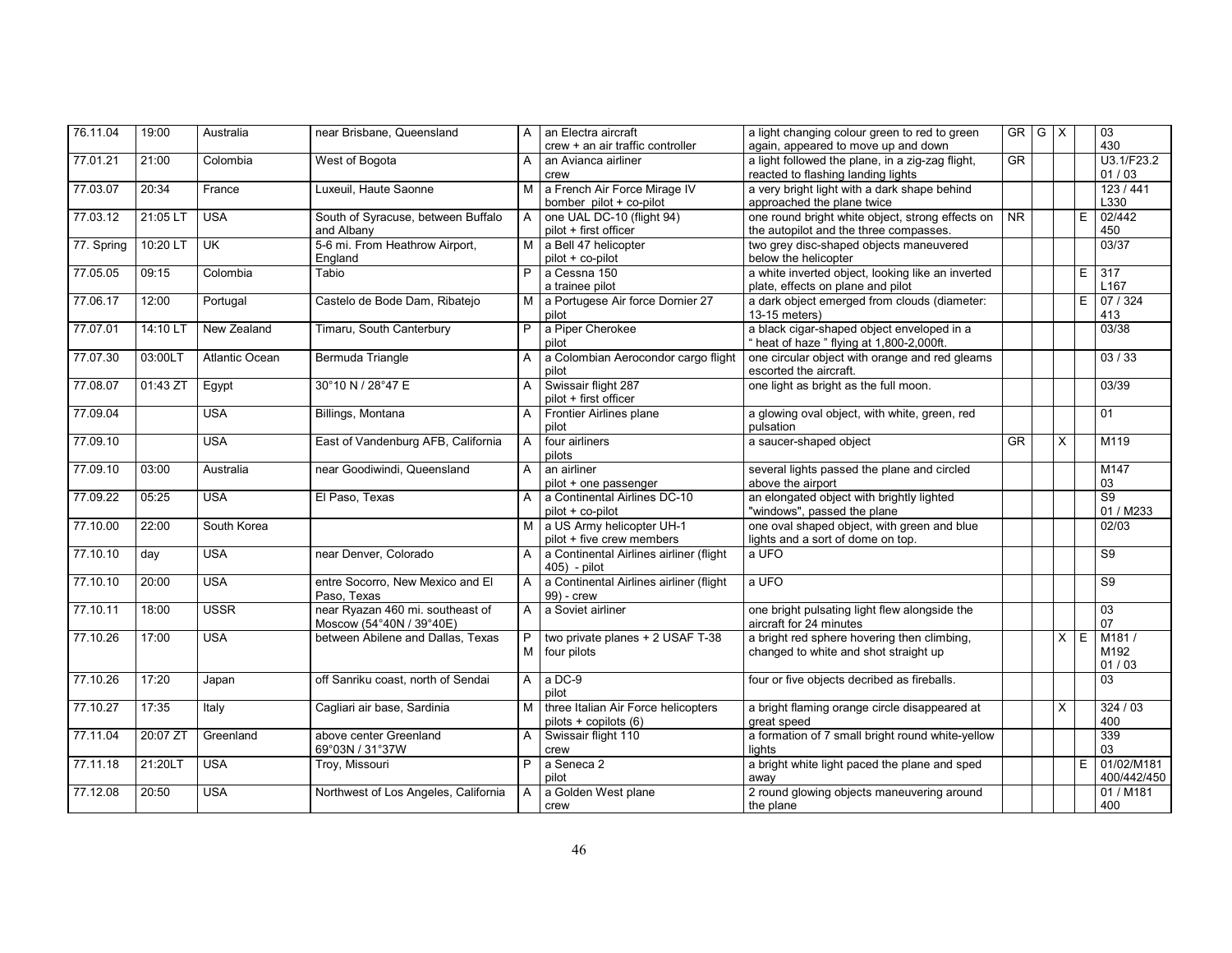| 77.12.09          | 17:30    | Australia             | Kunamura                                         | P.           | a Cessna 206                                       | an apparently metallic oval-shaped object                                                |                        |   |          |   | 01 / M147     |
|-------------------|----------|-----------------------|--------------------------------------------------|--------------|----------------------------------------------------|------------------------------------------------------------------------------------------|------------------------|---|----------|---|---------------|
|                   |          |                       |                                                  |              | pilots                                             | passed below the plane                                                                   |                        |   |          |   | 400/03/430    |
| 77.12.15<br>or 25 | night    | France                | Lann-Bihoué Naval Air Base, Lorient,<br>Morbihan | M            | a French Navy Nord-262 (transport)<br>three pilots | a blinding light came close to the plane and<br>followed it (no visible on ground radar) |                        |   |          |   | 160           |
| 77.12.22          | 02:00 LT | North Atlantic        | about 2,800 miles from Montreal                  | A            | an Air Canada B-747                                | a huge metallic looking object approached the                                            |                        |   |          |   | 03            |
|                   |          |                       |                                                  |              | two crew members                                   | aircraft, then flew parallel to it                                                       |                        |   |          |   |               |
| 77.12.22          | 23:40LT  | North Atlantic        | 600 miles from Boston                            | $\mathsf{A}$ | a TWA airliner                                     | a white circular object paced plane for 20                                               |                        |   |          |   | 01            |
|                   |          |                       |                                                  |              | pilot + copilot                                    | minutes.                                                                                 |                        |   |          |   | 03 / 450      |
| 77.12.27          | 22:50    | <b>USA</b>            | Charlotte, North Carolina                        | м            | a police helicopter<br>two police pilots           | 2 very bright cones of white light moving rapidly                                        | <b>GR</b>              |   |          |   | M236<br>03    |
| 78.01.01          | 12:50    | <b>USA</b>            | Northwest of Santa Monica,                       | P            | a Cessna 170A                                      | a metal-looking saucer with a clear dome and                                             |                        |   |          |   | M122/03       |
|                   |          |                       | California                                       |              | pilot                                              | several "windows"                                                                        |                        |   |          |   | U3.1 / 01     |
| 78.02.05          | 20:00    | <b>USA</b>            | Northwest of Klamath Falls, Oregon               | P            |                                                    | a V formation of 10 bright white-orange lights,                                          |                        |   |          |   | 01            |
|                   |          |                       |                                                  |              | pilot                                              | paced plane, climbed, sped away                                                          |                        |   |          |   | 400           |
| 78.04.00          |          | Iran                  | between Ahvaz and Tehran                         | A            | local airliner                                     | a glittering object, appeared on ground radar as                                         | $\overline{\text{GR}}$ |   |          |   | 03            |
|                   |          |                       |                                                  |              | pilot + co-pilot                                   | 20 times the size of a B747                                                              |                        |   |          |   | 415           |
| 78.04.06          | 19:30    | <b>USA</b>            | Savannah Beach, Georgia                          | P            | a Cessna                                           | a red and white object                                                                   |                        |   |          |   | M186          |
|                   |          |                       |                                                  |              | 2 pilots                                           |                                                                                          |                        |   |          |   |               |
| 78.04.24          | 20:35    | <b>Atlantic Ocean</b> | West of Ireland                                  | $\mathsf{A}$ | Swissair (flight 110)                              | a bright white-yellow object, brightness                                                 |                        |   |          |   | 03            |
|                   |          |                       | 54°10N / 15°05W                                  |              | pilot + co-pilot + flight engineer                 | fluctuating every 2-3 seconds.                                                           |                        |   |          |   |               |
| 78.06.04          | 13:30LT  | <b>USA</b>            | Pasadena, California                             | P.           | private plane                                      | near-collision with a motionless saucer                                                  |                        |   |          |   | M186          |
|                   |          |                       |                                                  |              | pilot + passenger                                  |                                                                                          |                        |   |          |   | 450           |
| 78.06.11          | 13:15LT  | <b>USA</b>            | North central Los Angeles, California            | P            | a Cessna 150                                       | a shiny silver oval-shaped object (2-3ft long)                                           |                        |   |          |   | 01            |
|                   |          |                       |                                                  |              | pilot                                              | flew below the plane, circled, climbed                                                   |                        |   |          |   | 450           |
| 78.06.24          | 22:50    | <b>USA</b>            | Wisconsin Dells AFB, Madison,                    | $\mathsf{A}$ | a North Central Charter                            | a white oval-shaped object with red lights                                               | $\overline{\text{GR}}$ |   |          |   | 01 / U3.8     |
|                   |          |                       | Wisconsin                                        |              | pilot                                              | around the edge, made rapid tight circles                                                |                        |   |          |   | 400           |
| 78.07.00          |          | <b>Iran</b>           | Northern part of Tehran                          | $\mathsf{A}$ | a Lufthansa airliner                               | a glowing object floating in the sky                                                     |                        | G |          | Ε | 415           |
|                   |          |                       |                                                  |              | crew + control tower operators                     |                                                                                          |                        |   |          |   |               |
| 78.07.04          | 15:20    | <b>USA</b>            | Santa Paula, California                          | P            | a Cessna 150                                       | a domed-disc (3-4 ft diameter) with rotating                                             |                        |   |          |   | 01 / U3.8     |
|                   |          |                       |                                                  |              | pilot                                              | parts on top, head-on pass                                                               |                        |   |          |   | 400           |
| 78.07.26          | 21:40    | China                 | Shanxi province                                  | M I          | a Chinese Air Force night fighter                  | 2 bright objects circling above the plane                                                |                        |   |          |   | F29.6         |
|                   |          |                       |                                                  |              | pilot + trainee pilot                              |                                                                                          |                        |   |          |   | 07            |
| 78.08.22          | 00:07ZT  | Iran                  | near Zahedan                                     | A            | Swissair flight 314                                | one blue-white disc moved steadily from right to                                         |                        |   |          |   | 03            |
|                   |          |                       | 29°28 N / 60°53 E                                |              | pilot and crew                                     | left, color changed to yellow, split in two.                                             |                        |   |          |   | 39            |
| 78.08.28          | 11:43 ZT | <b>West Germany</b>   | Mattenheim                                       | A            | a Dan Air ServicesB727                             | 2 bright metal-looking spheres metallic and an                                           |                        |   |          |   | 03 / 02 / 339 |
|                   |          |                       |                                                  |              | $pilot + co-pilot$                                 | oval-shaped object                                                                       |                        |   |          |   | / 362 / 400 / |
|                   |          |                       |                                                  |              |                                                    |                                                                                          |                        |   |          |   | 446           |
| 78.08.30          | 21:00    | Portugal              | West of Costa de Caparica                        | $\mathsf{A}$ | an airliner<br>pilot                               | an object hovered                                                                        |                        |   |          |   | M226          |
| 78.09.09          | 20:46ZT  | India                 | 180 miles east of Baroda                         | A            | Swissair flight 312                                | one yellow light getting brighter and changing to                                        |                        |   |          |   | 03            |
|                   |          |                       | 22°05 N / 75°54 E                                |              | pilot                                              | green, then falling in several parts                                                     |                        |   |          |   | 39            |
| 78.09.21          | 20:00    | Italy                 | Piacenzia, Emilia Romagna                        | M            | an Italian Air Force F-104 (21th FS)<br>pilot      | one bright light seemed to approach the aircraft<br>then disappeared after 3 mn.         |                        |   |          |   | 03/31         |
| 78.10.12          |          | Yugoslavia            | 74 km southeast of Zagreb                        | A            | A Lufthansa B-727                                  | One silver-colored object flying at 1000 km/h in                                         | <b>GR</b>              |   | $\times$ |   | A71.09        |
|                   |          |                       |                                                  |              | Pilot                                              | to the wind.                                                                             |                        |   |          |   |               |
| 78.10.21          | 18:19    | Australia             | Bass Strait, near King Island                    | P            | a Cessna 182                                       | pilot and plane disappeared after seeing a                                               |                        |   |          | E | 01/F24.5/F3   |
|                   |          |                       |                                                  |              | pilot (F. Valentich)                               | metal looking object                                                                     |                        |   |          |   | 0.2           |
|                   |          |                       |                                                  |              |                                                    |                                                                                          |                        |   |          |   | 317/324/385   |
|                   |          |                       |                                                  |              |                                                    |                                                                                          |                        |   |          |   | /446          |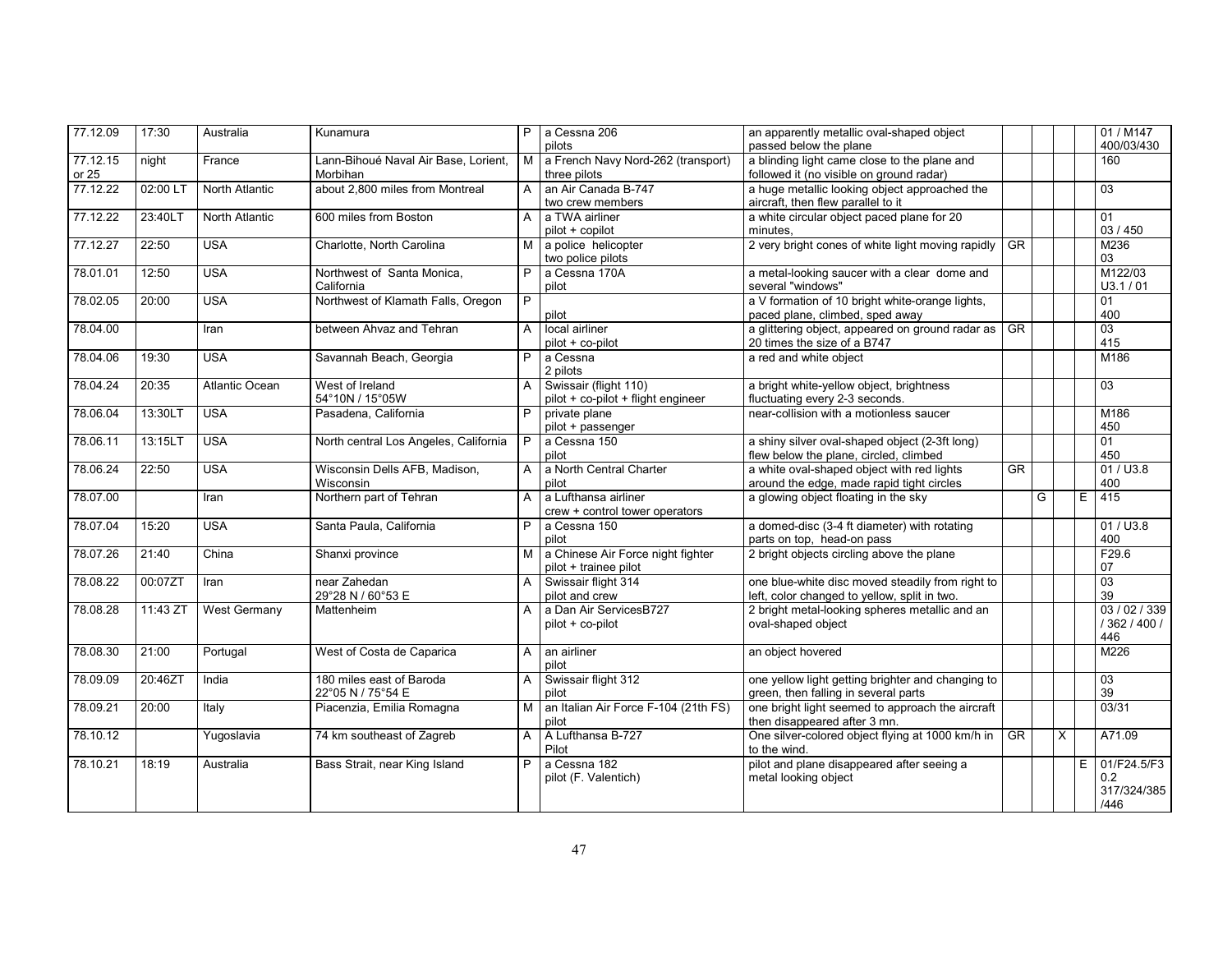| 78.10.23        | 20h40    | China       | Lintiao air base, Gansu                                | M I                 | Chinese Air Force fighters<br>pilots + ground witnesses               | an oblong object with 2 luminous beams,<br>fighters scrambled saw it before disappearing       |                              | GX |          |   | N319 / 07<br>400                   |
|-----------------|----------|-------------|--------------------------------------------------------|---------------------|-----------------------------------------------------------------------|------------------------------------------------------------------------------------------------|------------------------------|----|----------|---|------------------------------------|
| 78.10.30        |          | Chile       | Tobalaba airfieldSantiago                              | P                   | pilot + air traffic controllers                                       | a round silvery object circled over airfield, and a<br>second object sped away to the south    |                              |    |          |   | 01                                 |
| 78.11.09        | 21:45 LT | <b>USA</b>  | between Bedford and Fitchburg, MA<br>42°30 N / 71°29 W | P                   | a Cessna 172<br>pilot + passenger                                     | one bright blue-white oval-shaped object<br>crossed the plane 's flight path.                  |                              |    |          |   | 03/31                              |
| 78.11.15        |          | <b>USA</b>  | Eastern Washington state                               | M                   | three military fighters<br>three pilots                               | a circular green object                                                                        | $\overline{\text{GR}}$<br>AR |    | $\times$ |   | M186<br>07                         |
| 78.11.21        |          | Canada      | Newfoundland                                           | A                   | Lufthansa + TWA airliners<br>pilots                                   | one disc with dome, legs, antennae, emitting<br>moving beams of light                          |                              |    |          |   | 01                                 |
| 78.11.21        | 18:00    | Iran        | near Miradi, North-East of Iran                        | P                   | a Puma helicopter<br>pilot + ground observers                         | a big yellow light, became red and vanished<br>above the witnesses (sighting from ground)      |                              | G  |          |   | L186                               |
| 78.11.23        | evening  | England     | near Heathrow airport                                  | A                   | an airliner<br>crew (perhaps on ground)                               | a silvery triangular object paced the airliner                                                 |                              |    |          |   | 03                                 |
| 78.11.24        | evening  | England     | 12 miles west of Heathrow airport                      | $\mathsf{A}$        | a Tristar airliner<br>crew (perhaps on ground)                        | a large silvery triangular object with 2 lights<br>paced the airliner and was tracked on radar | GR                           | G  |          |   | 03                                 |
| 78.12.16        | 00:00    | Chile       | Calama, near Antofagasta                               | M I                 | 3 Chilean Air Force (FACh) + several<br>thousands of ground observers | a huge luminous object                                                                         | GR                           | GX |          |   | 00/03<br>M248 / 321                |
| 78.12.21        | 03:26 LT | New Zealand | Marlborough, southeast of Blenheim                     | $\overline{A}$      | a transport plane<br>pilot                                            | one circular strobe type white flashing light<br>directly ahead.                               | <b>GR</b><br>AR              |    |          |   | 03                                 |
| 78.12.30        | 23:50 LT | New Zealand | coast along Cook Strait                                | P                   | private plane<br>pilot + passenger                                    | several luminous objects, one oval-shaped<br>(100 meters long)                                 | <b>GR</b>                    |    |          |   | L <sub>183</sub><br>400 / 446      |
| 78.12.31        |          | Australia   | Whyalla, SA                                            | P.                  | a Cesna 310<br>pilot                                                  | an oblong white light                                                                          |                              |    |          |   | 03<br>430                          |
| 79.02.02        | 08:00    | Chile       | between Antofagasta and Iquique                        | $\mathsf{A}$        | a military aircraft<br>pilot                                          | one luminous orange object shaped like an<br>inverted V flying in the same direction.          |                              |    | $\times$ |   | 321                                |
| 79.03.00        | 09:00    | Korea       | near Taeku Air Base                                    | $\overline{M}$      | two ROKAF F-4<br>two pilots                                           | a disc-shaped object, radiating a bright golden<br>light from                                  |                              |    |          |   | 03/07<br>405                       |
| 79.05.17-<br>18 |          | Chile       | Pudahuel International airport,<br>Santiago            | A                   | two LAN-Chile airliners<br>pilots                                     | two UFOs                                                                                       |                              | G  |          |   | 321                                |
| 79.05.23        | noon     | Chile       | Cerro Moreno Air Force Base,<br>Antofagasta            | M                   | a FACh F-5E fighter<br>pilot + ground radar operator                  | one black triangle with two little tails, made a<br>turn, then moved in the opposite.          | $\overline{\text{GR}}$<br>AR |    |          |   | 03/450<br>321/321                  |
| 79.05.26        | 00:05LT  | <b>USA</b>  | Hailey, Idaho                                          | $\overline{P}$<br>A | Braniff Airlines + private plane<br>pilots                            | formation of 5 orange objects in line. Compass<br>and ADF malfunctionned                       | GR                           |    |          | Ε | 01/07/<br>M192<br>339/<br>M186/450 |
| 79.06.09        | 15:30LT  | <b>USA</b>  | Southeast of Clear Lake, California                    | P.                  | private plane<br>pilot                                                | 6 bright "doughnut"-shaped objects flying at<br>great speed                                    |                              |    |          |   | M186<br>450                        |
| 79.06.18        | 11:30    | Italy       | Quinto, Treviso                                        |                     | M   Fiat G91-R (14th Fighter Group)<br>pilot + ground observers       | a black cylindrical object                                                                     | GR                           | G  |          |   | F33.1/07<br>413 / 446              |
| 79.08.09        | 10:00    | <b>USA</b>  | Hayfork, California                                    | P.                  | State Police plane<br>police officer pilot                            | 2 discs below the plane, accelerated, and sped<br>awav                                         |                              |    |          |   | 01 / M154<br>400                   |
| 79.08.17        | 17:45    | Japan       | Kawagoe                                                | P                   | Toho Airline Co Cessna<br>pilot + two passengers                      | three discs followed the plane, two were orange<br>and the other white (photographs taken)     |                              |    |          |   | $\overline{01}$<br>03              |
| 79.08.20        |          | Poland      | Lodz airfield                                          | A                   | a Lot company airliner<br>pilot                                       | four light radiating objects, flying in triangular<br>formation                                |                              | G  |          |   | 03                                 |
| 79.08.24        | 20:42 ZT | Barhain     | Persian Gulf                                           | $\mathsf{A}$        | Swissair flight BB 601<br>pilot + flight engineer                     | one bright light with a tail, split in 4-5 seperate<br>objects, moved on the same level.       |                              |    |          |   | 03/39                              |
| 79.08.25        | 20:46 ZT | Liberia     | over southwest central Liberia                         | A                   | Swissair flight SR 254<br>pilot                                       | one bright white light which became yellow-red.                                                |                              |    |          |   | 03/39                              |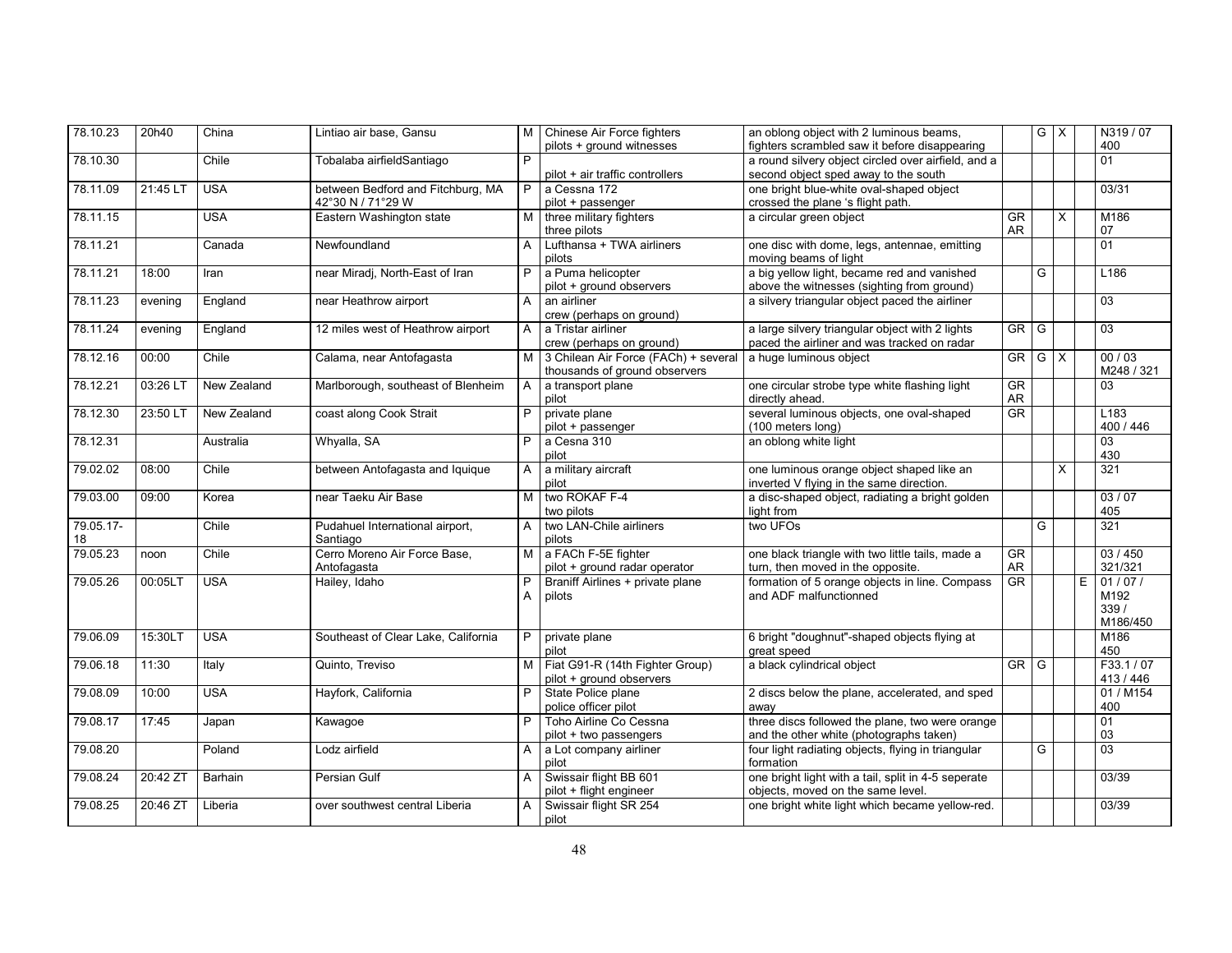| 79.08.27 | afternoon | UK             | Blackbushe airport, Hampshire                                | P              | a private plane<br>flight instructor                         | one very small object within a few feet of the<br>aircraft.                             |           |   |         |   | 03                       |
|----------|-----------|----------------|--------------------------------------------------------------|----------------|--------------------------------------------------------------|-----------------------------------------------------------------------------------------|-----------|---|---------|---|--------------------------|
| 79.09.10 | 12:45     | <b>USA</b>     | 10 miles north of Myrtle Creek,<br>Oregon                    | P              | a Piper Aztec and a Cessna 182<br>two pilots + one passenger | one spherical object approaching the Cessna,<br>radio didn't work during sighting.      |           |   | $X$ $E$ |   | A31.10<br>M186           |
| 79.10.14 | 20:30 LT  | <b>UK</b>      | North of Bournemouth                                         | $\overline{?}$ | pilot                                                        | one bright light at about 10,000 ft                                                     |           | G |         |   | 03/31                    |
| 79.11.11 | 18:30     | <b>USA</b>     | near Raleigh and Durham, North<br>Carolina                   | P              | a Lear jet<br>pilot                                          | a white object                                                                          | <b>GR</b> |   |         |   | M186                     |
| 79.12 00 |           | Cyprus         | Larnaca                                                      | A              | airliner pilots                                              | an UFO seen by several airliner pilots                                                  |           |   |         |   | L <sub>193</sub>         |
| 79.12.11 | 11:45     | England        | Bolton, Manchester                                           | P              | Cessna F-150<br>pilote and student                           | a white sphere flying from NW to SE                                                     |           |   |         |   | F26.1                    |
| 80.05.07 | 15:50     | Austria        | above Dachstein Mountains                                    | A<br>M         | KLM airliner pilot+ 3 Saab-Draken<br>105 fighters            | a grey sphere flying at great speed                                                     |           |   |         |   | F26.4<br>07              |
| 80.05.07 | 17:50     | Austria        | above Dachstein Mountains                                    | A<br>M         | Lufthansa airliner pilot + 2 Saab-<br>Draken fighters        | same grey sphere as above flying at different<br>speeds                                 |           |   |         |   | F26.4/<br>M265<br>07     |
| 80.05.09 | morning   | Peru           | Mariano Malgar AB, near La Joya                              | м              | a Peruvian Air Force SU-22<br>pilot + air force officers     | a round object hovered above the base, plane<br>was scrambled and opened fire           |           | G |         |   | 07 / 324 /<br>387<br>413 |
| 80.05.10 | night     | Peru           | Mariano Malgar, near La Joya                                 | M <sub>1</sub> | a Peruvian Air Force SU-22<br>pilot + ground witnesses       | an object with lights seen from the ground, jet<br>scrambled                            |           | G |         |   | 324 / 387<br>413/07      |
| 80.05.22 | 23:05 LT  | Atlantic Ocean | 15 miles southwest of Grand Canary<br>Island                 | $\overline{P}$ | a Piper PA-31 (Naysa Company)<br>pilot                       | one bright yellow object, descending very<br>rapidly towards the water                  | GR        |   |         |   | 07                       |
| 80.06.00 |           | Chile          | between Punto Arenas and Santiago                            | $\mathsf{A}$   | <b>LAN Boeing</b><br>pilot                                   | near collision with a UFO                                                               |           |   |         |   | L <sub>197</sub>         |
| 80.06.10 | 14:00 ZT  | Germany        | North of Hopsten<br>52°57 N / 07°33 E                        | M              | a USAF F-111E<br>pilot + weapons officer                     | one silver object looking like an aircraft drop<br>tank passed 50 ft from the fighter.  | NR        |   |         |   | 03/37                    |
| 80.06.12 | 13:15 LT  | Canada         | Rocky Mountain House, Alberta                                | A              | an Air Canada DC-9<br>pilot + co-pilot + passengers          | one aluminium-colored disc, motionless with a<br>'net" on the underside of it.          |           |   |         |   | 03<br>31                 |
| 80.06.14 |           | <b>USSR</b>    | <b>Moscow</b>                                                | M <sub>1</sub> | Air Force pilot                                              | a round object (+ 300m. diameter) "played" with<br>the plane and disappeared            |           |   |         |   | 255<br>07                |
| 80.06.20 | 21:00     | Kuwait         | northwest of Kuwait-City                                     | $\mathsf{A}$   | several airliners<br>crews                                   | a huge semi-spherical object of bright light<br>(diameter: 10 miles), 15.000ft altitude |           |   |         |   | 358<br>400               |
| 80.09.00 | daytime   | <b>USA</b>     | Red Bluff, 25 mi. South of Redding,<br>California            | $\overline{P}$ | a Cessna 172<br>pilot + passenger                            | one metallic-looking oval-shaped object at 30 ft<br>from the aircraft.                  |           |   |         |   | $\overline{03}$          |
| 80.09.22 | 04:00     | Haïti          | 120 mi. south of Port aux Princes<br>(airway Vesca/amber 16) | $\overline{A}$ | a LAB B-747<br>crew                                          | one bluish light with blue and green sparks                                             |           |   |         |   | $\overline{03}$          |
| 80.09.28 | 15:00LT   | <b>USA</b>     | Pompano Beach, Boca Raton, Florida M                         |                | Aerostar PA-60<br>pilot                                      | two yellow "hamburger-shaped" UFO circling<br>the plane                                 |           |   |         |   | 339<br>450               |
| 80.11.03 |           | Arctic Ocean   |                                                              | М              | Soviet bomber<br>pilot                                       | a saucer-shaped object (diameter: 300m.)                                                |           |   |         |   | 255<br>07                |
| 80.11.03 | 18:50     | <b>USA</b>     | near Ozona, Texas                                            | P              | private pilot                                                | a bright elongated object flying at great speed                                         |           |   |         | E | M271                     |
| 80.11.05 | 21:30LT   | <b>USA</b>     | Lake Berryessa, California                                   | P              | A Piper Turbo-Saratoga<br>Pilot                              | an object looking like a Saturn rocket followed<br>the plane                            |           |   |         |   | M168<br>U7.1/450         |
| 81.02.09 | 22:40LT   | <b>USA</b>     | San Jose airport, California                                 | P              | Cessna 150<br>pilot + passenger                              | near-collision with a bright round object<br>(diameter: 3 m) with a pulsating red light |           | G |         |   | M271/450<br>01/03        |
| 81.02.25 |           | <b>USSR</b>    | Kyubanir, NW of Talinn                                       | A              | Aeroflot YAK-40<br>crew + several passengers                 | two bright cigars with orange lights passed the<br>plane                                |           |   |         |   | 339                      |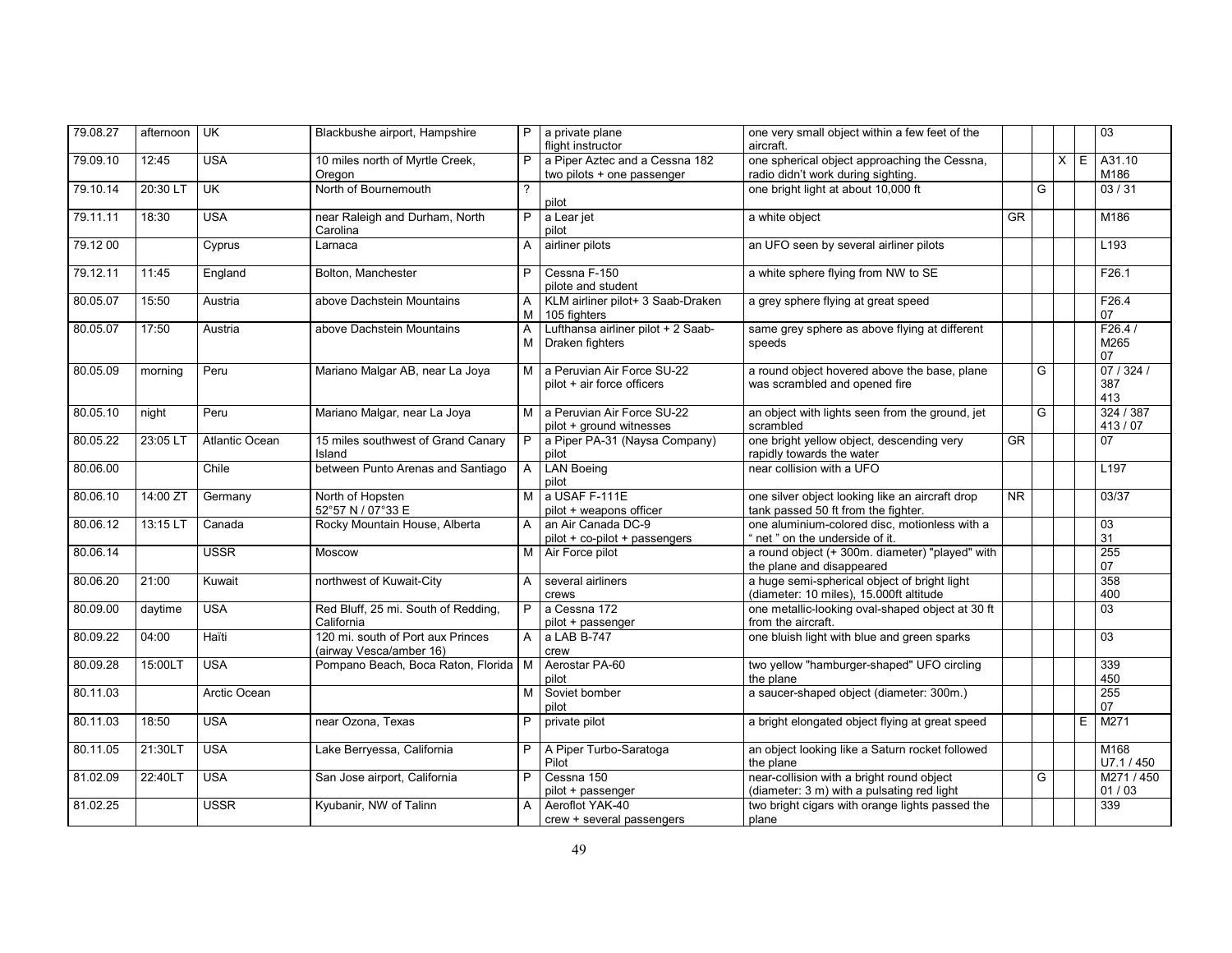| 81.04.08  | 03:00LT                | <b>USA</b>    | San Luis Reservoir, California                   |                | P   A Piper Archer II                                     | a saturn-shaped object                                                                 |                        |          | E  | M168                      |
|-----------|------------------------|---------------|--------------------------------------------------|----------------|-----------------------------------------------------------|----------------------------------------------------------------------------------------|------------------------|----------|----|---------------------------|
| 81.04.20  | 10:30                  | <b>USA</b>    | Cannon airport, Reno, Nevada                     | P              | pilot<br>Cessna 210                                       | a shiny object (3-5 ft diameter) hovered below                                         |                        |          |    | 450<br>M164               |
|           |                        |               |                                                  |                | pilot                                                     | the plane, tilted, accelerated rapidly                                                 |                        |          |    | 01                        |
| 81.04.21  | 20:10                  | <b>USA</b>    | 140 miles SW of Dove Creek,                      | A              | American Airlines                                         | a UFO flying at great speed towards SW then                                            |                        |          |    | M276                      |
|           |                        |               | Colorado                                         |                | crew                                                      | <b>NE</b>                                                                              |                        |          |    |                           |
| 81.06.16  | 17:30                  | China         | Kunming                                          | $\overline{A}$ | $DC-10$<br>crew                                           | 6 bright star-looking objects                                                          |                        |          |    | 339                       |
| 81.07.04  | 16:45LT                | <b>USA</b>    | South of Michigan Lake, near<br>Milwaukee        | A              | A TWA L-111<br>pilot                                      | a bright silver disc with 6 round portholes,<br>reflecting the sunlight                |                        |          |    | F27.4 / 450<br>F27.5/01   |
| 81.07.12  | 02:30                  | <b>UK</b>     | Dee Estuary, between Wirral                      | A              | a Dan Air cargo flight                                    | one brilliant yellow-flare object.                                                     | <b>GR</b>              |          |    | 446                       |
|           |                        |               | Peninsula and North Wales                        |                | pilot                                                     |                                                                                        |                        |          |    |                           |
| 81.07.25  | 04:00 LT               | Spain         | Airway UB-28                                     | A              | one Iberia B727                                           | two red-orange spheres (double globular                                                |                        |          |    | 07                        |
|           |                        |               | between Valencia and Barcelona                   |                | crew + passengers                                         | object) followed the aircraft                                                          |                        |          |    |                           |
| 81.08.05  | 10:30                  | India         | near Guahati                                     | м              | an Indian Air Force plane                                 | a white shining roundish object climbed when                                           |                        |          |    | 03 / M192                 |
|           |                        |               | 26°00N / 92°30E                                  |                | pilot                                                     | chased by the plane                                                                    |                        |          |    | 07                        |
| 81.08.08  | 14:30                  | <b>USA</b>    | San Luis Reservoir, near San José,<br>California | $\gamma$       | pilot                                                     | a saturn-shaped object                                                                 |                        |          | E. | M168 / U7.1<br>400 / M192 |
| 81.10.31  | 21:15                  | Argentina     | Marcos Juarez                                    |                | Austral Airlines + Aerolineas                             | a bright round object flying at about 180 meters                                       |                        | X        |    | 01                        |
|           |                        |               |                                                  |                | Argentinas / pilots                                       | altitude                                                                               |                        |          |    | 03                        |
| 82.02.08  | 03:10                  | <b>Brazil</b> | between Petrolina and Rio de Janeiro   A         |                | VASP airliner crew and most                               | followed by a bright disc with flashing red, blue,                                     | <b>GR</b>              | X        |    | L269                      |
|           |                        |               |                                                  |                | passengers and other planes's                             | orange, yellow and white lights                                                        |                        |          |    | 03                        |
|           | 13:50                  | <b>USA</b>    |                                                  | P              | crews                                                     |                                                                                        |                        |          |    | M287                      |
| 82.03.08  |                        |               | 60 miles SW from Allendale, South<br>Carolina    |                | pilot + two passengers, all former<br><b>USAF</b> members | near-collision with a bright silver disc                                               |                        |          |    | 400                       |
| 82.03.17  | $\overline{10}$ :40 ZT | <b>USA</b>    | 125 mi. South of Jacksonville. Florida A         |                | Air Canada flight 087                                     | three objects with three higly illuminated vapor-                                      | N <sub>R</sub>         |          |    | $\overline{03}$           |
|           |                        |               |                                                  |                | pilot                                                     | trails.                                                                                |                        |          |    | 31                        |
| 82.06.18  |                        | Pacific Ocean | North Pacific                                    | $\mathsf{A}$   | JAL flight 403 and flight 421                             | one large round yellowish-white light, covering                                        |                        | X        |    | A30.12                    |
|           |                        |               | 42° N / 153° E                                   |                | crews                                                     | one quarter of the sky.                                                                |                        |          |    |                           |
| 82.06.18  | 22:00                  | China         | 10 km from Shang Du, North China                 | M              | military pilot + other pilots and<br>ground observers     | a bright sphere exploded then became a half-<br>sphere. EME                            |                        | $\times$ | Ε  | 07/142<br>413             |
| 82.06.21  | 11:15                  | Italy         | east of Brindisy beacon, southeast of            | I A            | a Dan Air B-737                                           | one shiny black rectangular-shaped object                                              |                        |          |    | 446                       |
|           |                        |               | Italy                                            |                | pilot + co-pilot                                          | stationary below the airliner                                                          |                        |          |    |                           |
| 82.10.24  |                        | <b>USA</b>    | Lowell, Indiana                                  | P              | instructor + student pilot                                | a double globular object flew beneath and<br>followed the plane, heavy turbulence felt |                        |          | E. | $\overline{01}$           |
| 82.11.02  | 10:50                  | Portugal      | between Torres Vedras and                        | м              | training planes Chipmunk DHC-1                            | a metal-looking sphere with a reddish low part                                         |                        | X        |    | F32.5                     |
|           |                        |               | Montejunto, Maxial, Estremadura                  |                | three pilots                                              | circling around the plane                                                              |                        |          |    | 01/07                     |
| 82 Winter |                        | <b>USA</b>    | above South Carolina                             | A              | a King Air 200                                            | one very large yellow sphere, 100 ft in diameter                                       |                        | X        |    | $\overline{03}$           |
|           |                        |               |                                                  |                | pilot and co-pilot                                        | that moved when pilot close in/                                                        |                        |          |    |                           |
| 83.07.06  | daytime                | Poland        | above the polish coast                           | M              | polish air force                                          | near-collision with 2 cylindrical objects (6 m.<br>long and diameter: 2 m.)            | $\overline{\text{GR}}$ |          |    | L <sub>296</sub><br>07    |
| 83.12.02  |                        | Poland        | above Poland                                     | P              | pilot + copilot<br>plane An <sub>2</sub>                  | an object with a light in front and a flaming trail.                                   |                        |          |    | L296                      |
|           |                        |               |                                                  |                | pilot                                                     |                                                                                        |                        |          |    |                           |
| 84.04.13  | 21:40                  | China         | Pixian area. Jiansu                              | A              | (flight CA982) + Chinese AF fighters                      | near collision with a milky white disc, 3 lights                                       |                        | $\times$ |    | 142                       |
|           |                        |               |                                                  | M              | crew + several passengers                                 | circled the plane, jets scrambled                                                      |                        |          |    |                           |
| 84.07.27  | 20:50.L                | North Pacific | 47°5N - 161°00E                                  | A              | a North West Orient Airlines B747                         | a luminous semi-spherical object at 45,000-                                            |                        |          |    | 02                        |
|           |                        |               |                                                  |                | crew(3)                                                   | 90,000 ft high                                                                         |                        |          |    |                           |
| 84.07.27  | 23:30 LT               | <b>USA</b>    | Clarion County, Pennsylvania                     | P              | a Lear jet                                                | a black cylindrical or rocket-shaped object, 40-                                       |                        |          |    | 02/03                     |
|           |                        |               |                                                  |                | pilot + co-pilot                                          | 50 ft long) paced the plane                                                            |                        |          |    | M200                      |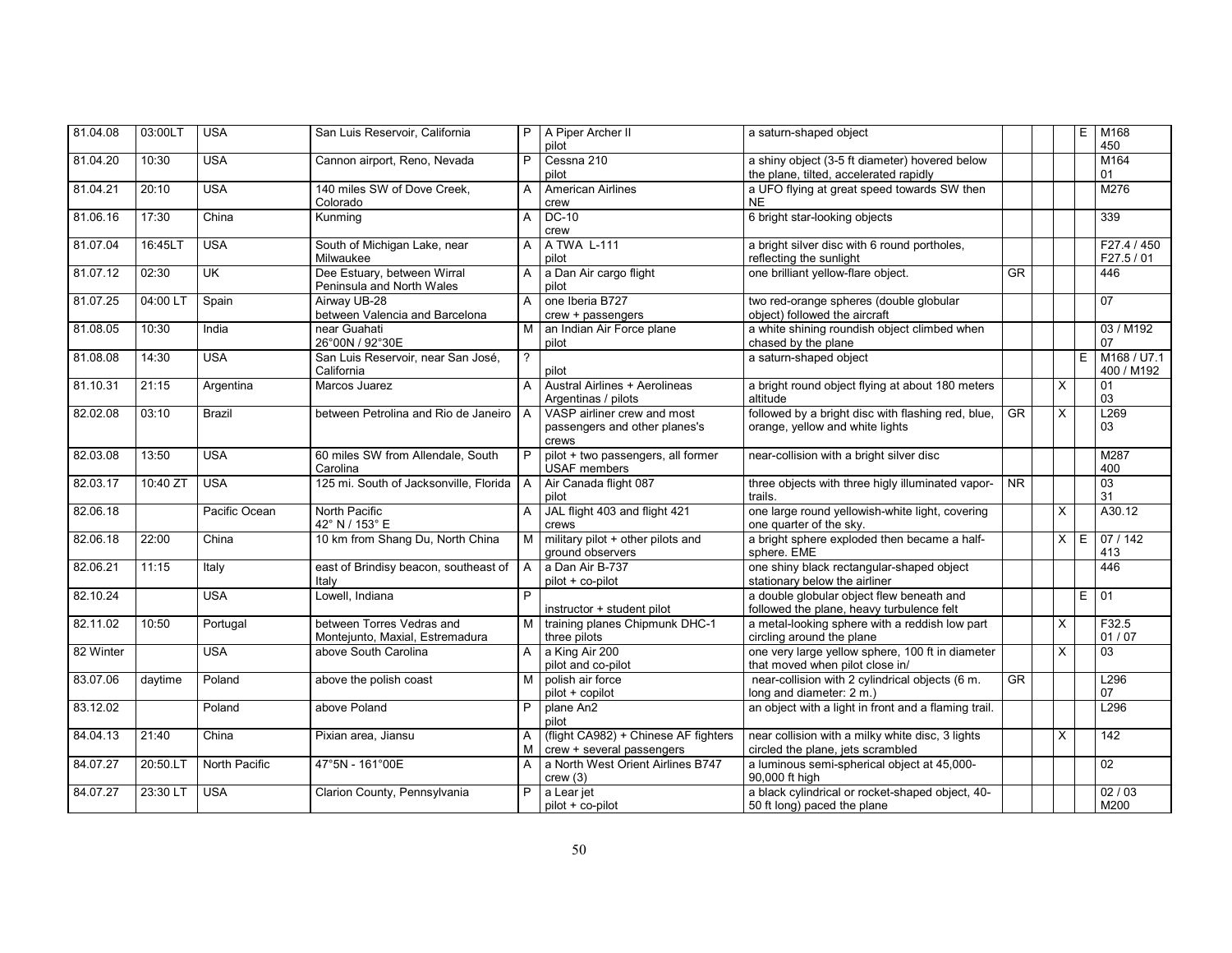| 84.07.27               | 23:50 LT | <b>USA</b>                          | North of Detroit, Michigan                               | $\mathsf{A}$       | Air France B747 crew + Olympic<br>Airways and Lufthansa crews         | 3 metal-looking spheres with a luminous trail<br>pass the plane                             | GR G X       |   |          |   | 134 / 161<br>441                                               |
|------------------------|----------|-------------------------------------|----------------------------------------------------------|--------------------|-----------------------------------------------------------------------|---------------------------------------------------------------------------------------------|--------------|---|----------|---|----------------------------------------------------------------|
| 84.09.23               | 20:00    | Argentina                           | between Cordoba and Resistencia                          | P                  | a Piper<br>pilot + passengers                                         | one large saucer-shaped object followed the<br>plane and maneuvered at great speed.         |              |   | $\times$ | E | 03/31                                                          |
| 84.12.17               | 15:00    | Australia                           | Canberra                                                 | Α<br>$\mathcal{P}$ | pilot                                                                 | one missile-shaped object with a tapered body,<br>no sound or exhaust                       |              |   |          |   | 03<br>417                                                      |
| 85.01.29               | 04:10    | <b>USSR</b>                         | 120 km. from Minsk                                       | A                  | plane TU-134A (flight 8352)<br>crew                                   | a glowing yellow object, shape changing from<br>conical, then oval and square.              | <b>GR</b>    |   | $\times$ |   | F30.5 / 413<br>03                                              |
| 85.06.11               | 22:40    | China                               | Lanzhou, Gansu                                           | A                  | A Chinese B747 (flight CA937)<br>pilot                                | emergency landing after a near-collision with an<br>elliptical object, great speed          |              |   |          |   | 03/324/31<br>413                                               |
| 85.07.10               | 15:57    | France,                             | near Nice, Alpes-Maritimes<br>43°N / 08°24E              | $\mathsf{A}$       | Air Gabon B747 (flight NV 280)<br>pilot                               | near-collision with a dark cylindrical object (2m<br>long / 1m wide)                        |              |   |          |   | $\overline{05}$                                                |
| 85.07.22               | 17:45    | Zimbabwe                            | Bulawayo and 5 other towns,<br>Matabeleland              | M                  | two Hawk fighters (AF of Zimbabwe)<br>pilots                          | a very bright round object with a short cone<br>above it                                    | $GR$ $G$ $X$ |   |          |   | 413<br>07                                                      |
| 85.08.17               | 19:30    | Argentina                           | Southwest of Umkal                                       | A                  | a DC-10<br>crew                                                       | an object                                                                                   |              |   |          |   | M218                                                           |
| 85.08.18               |          | Argentina                           |                                                          | A                  | airliner<br>crew + passenger                                          | two objects, one conical and the other "banana-<br>shaped" at fantastic speed (photo)       |              |   |          |   | L257                                                           |
| 85.08.18               | 00:00    | Sweden                              | near Soderhamm                                           | P                  | a Cessna<br>pilot + passenger                                         | a cylindrical object? 15 ft long.                                                           |              |   |          |   | 400<br>446                                                     |
| 85.11.02               | 18:00    | <b>USA</b>                          | Portland, Oregon                                         | Α                  | a Mexican airliner<br>crew                                            | a big white light flying at great speed                                                     |              |   |          |   | 400                                                            |
| 85.11.29/3<br>$\Omega$ | 22:30 LT | Spain                               | Terrassa and Sabadell area,<br><b>Barcelona Province</b> | A                  | an Iberia B727 + a Postal C-212<br>pilots + ground witnesses (police) | a blue linear-shaped object with windows                                                    | GR   G   X   |   |          |   | $\overline{07}$                                                |
| 86.03.01               | 20:30LT  | <b>USA</b>                          | Snoqualmie Pass, Washington                              | P                  | private plane<br>pilot+ student                                       | two red balls over the plane's wings                                                        |              |   |          | E | 339<br>450                                                     |
| 86.05.11               | 16:00LT  | <b>USA</b>                          | 25 mi south of Sedona, Arizona                           | P                  | Cessna 172<br>pilot + passenger                                       | a dome-shaped bright object with a flattened<br>bottom passed the plane (1.200mph)          |              |   |          |   | 317/450<br>01                                                  |
| 86.05.19               | 20:45    | <b>Brazil</b>                       | Rio de Janeiro                                           | M<br>A             | many Brazilian air force and airliners<br>pilots + ground observers   | 13 to 21 green, red and white spheres crossing<br>the sky and chased by pilots              | $GR$ $G$ $X$ |   |          |   | 339/413/07/<br>446<br>01/L269/L28<br>3                         |
| 86.10.12               | 20:50    | <b>USA</b>                          | Greensboro, North Carolina                               | $\mathsf{A}$       | two airliners<br>crews                                                | a delta-shaped object with smaller objects                                                  |              |   | $\times$ |   | 400                                                            |
| 86.11.17               | 17:11    | <b>USA</b>                          | near Fort Yukon, Alaska                                  | A                  | a JAL B747 cargo flight 1628<br>crew                                  | two lights and a huge Saturn-shaped object,<br>maneuvered near the plane                    | <b>GR</b>    |   |          | E | 255/F32.2/3<br>17<br>L291/01413/<br>446<br>423/450//43<br>8/03 |
| 87.01.15               |          | Australia                           | Corryong, Victoria                                       | A                  | An Aero Commander (twin engine)<br>pilot                              | a mystery light paced the aircraft, then shot<br>away, rapidly accelerating toward the east |              |   |          |   | 03<br>430                                                      |
| 87.04.22               |          | <b>USSR</b>                         | above Kazakhstan                                         | A                  | British Airways B747 (flight 009)<br>crew                             | a green luminous object approaching the plane                                               |              |   |          |   | L293<br>03                                                     |
| 87.06.00               |          | Poland                              | near Warsaw                                              | M                  | Polish AF AN-2<br>military pilots                                     | one object moved soundlessly followed by 2<br>orange flames                                 |              |   | $\times$ |   | L293<br>03 / 07                                                |
| 87.06.25               | daytime  | <b>USA</b>                          | near Charleston, West Virginia                           | $\mathsf{A}$       | a Delta Airlines B-737<br>crew                                        | a small missile shaped object, main body<br>white-yellow, 4-6 ft long, with large fins      |              |   |          |   | 03<br>417 / 446                                                |
| 87.08.21               | 20:30    | French West Indies   Fort de France |                                                          | A                  | Airliner pilot + Control tower<br>operators                           | a red ball with seven luminous spots                                                        |              | G |          |   | L283                                                           |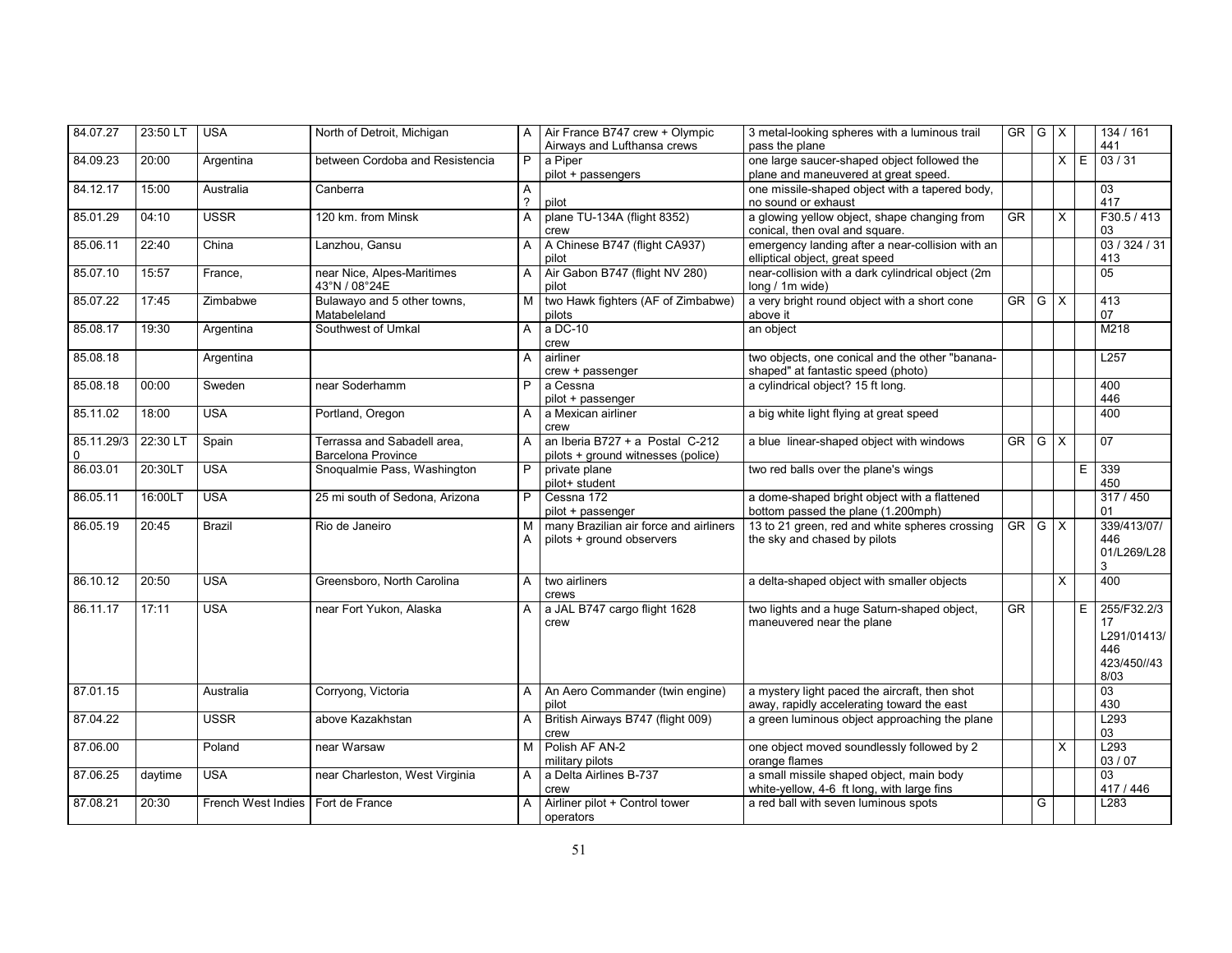| 87.08.27 | 19:57    | China       | area of Jiangnan                                                    | M              | Chinese Air Force<br>pilot                                            | an orange bright rotating object climbed and<br>disappeared at great speed                  |                        | G          |          |   | F32.6<br>03/07/446   |
|----------|----------|-------------|---------------------------------------------------------------------|----------------|-----------------------------------------------------------------------|---------------------------------------------------------------------------------------------|------------------------|------------|----------|---|----------------------|
| 87.12.12 | 20:45    | <b>USA</b>  | 50 miles east of Fort Wayne, Indiana                                | $\mathsf{A}$   | United Airlines flight 1405<br>pilot + co-pilot                       | Two objects both with two rows of lights,<br>approaching rapidly                            |                        |            |          |   | 03                   |
| 88.02.09 |          | Columbia    | Bogota                                                              | A              | AN Avianca B-727 (and other<br>planes)<br>pilots + ground controllers | one fast moving object, looking like a giant star                                           |                        | $G \times$ |          |   | 03/31                |
| 88.02.11 | 18:09    | Mozambique  | Beira                                                               | A              | LAM B737 airliner<br>pilot                                            | a triangular formation of three white lights<br>hovered over the airport                    | GR                     | G          |          |   | 323<br>01            |
| 88.02.18 | 19:15 LT | France      | Montelimar area                                                     | М              | a French Navy Nord 262<br>pilot + co-pilot                            | one golden-white light, stationary.                                                         |                        |            |          |   | 441                  |
| 88.03.18 | 21:35    | China       | Qijiajing                                                           | A              | Xinjiang Airlines plane<br>crew                                       | a luminous ball split in two, one circular and the<br>other "bean-shaped".                  |                        |            |          |   | 03 / 322<br>L293     |
| 88.06.01 |          | Chile       | Puerto Monte                                                        | A              | LAN-Chile plane<br>pilot                                              | pilot banked abruptly to avoid a near-collision<br>with a UFO flying at great speed.        |                        |            |          |   | 00                   |
| 88.06.07 | day      | Denmark     | Allerod airport                                                     | P              | a private plane<br>pilot instructor + student                         | a silvery ball-shaped object chased the aircraft                                            |                        |            |          |   | 03                   |
| 88.06.17 | night    | France      | area of St-Dizier, Haute-Marne                                      | м              | two French Air Force Mirages IIIE<br>two pilots                       | an orange-yellow ball                                                                       |                        |            | X        |   | L330                 |
| 88.07.21 | sunrise  | Australia   | 25 nautical miles southwest of<br>Wycliffe Well, Northern Territory | P.             | private aircraft<br>pilot                                             | one silverdisc-shaped object flying slowly then<br>accelerating and disappearing.           | $G$ R                  |            |          |   | $\overline{03}$      |
| 89.01.10 | 17:00    | <b>USA</b>  | West of Menasha                                                     | M              | BAC Hawker 125<br>two pilots                                          | 3 white lights                                                                              |                        |            |          |   | 339<br>07            |
| 89.06.11 | 07:00    | Canada      | 124 miles southeast of Wesleyville,<br>Newfoundland                 | $\mathsf{A}$   | a Canadian Airlines International<br>flight<br>crew                   | one oblong black or grey object remained<br>stationary (3-6 ft long).                       |                        |            |          |   | 400<br>413/443       |
| 89.07.22 | 15:50    | <b>USA</b>  | Blue Hill Bay, Maine                                                | P              | a Beechcraft<br>pilot                                                 | a shiny metallic oval-shaped object, hovered,<br>darted around, moved ahead of plane        |                        |            |          |   | 01/03<br>400         |
| 89.08.17 | 21:00    | Canada      | 40 miles northeast of Ottawa                                        | P              | a Cherokee Warrior<br>pilot (police officer) + passengers             | a gigantic red ball of "energy", diameter 300 ft,<br>manoeuvered,                           |                        |            |          | E | $\overline{03}$      |
| 89.10.10 |          | <b>USA</b>  | between Clarksdale and Memphis,<br>Tenessee                         | $\overline{?}$ | pilot                                                                 | a round metal-looking object, changing colour                                               |                        |            |          |   | 323                  |
| 89.10.23 | 17:30    | <b>USA</b>  | 40 mi.south of Memphis, Tennessee                                   | P              | a twin-engine aircraft<br>pilot                                       | a giant solid round metal-looking object crossed<br>the plane's path.                       |                        |            |          |   | 03/31                |
| 89.10.24 | 06:15    | <b>USA</b>  | Northern Indiana                                                    | $\mathsf{A}$   | an airliner<br>crew                                                   | a boomerang-shaped object with a beam of<br>light passed the plane                          |                        |            |          |   | N319                 |
| 89.10.26 | 20:50    | Algeria     | Sihar, Sahara                                                       | A              | B747-Cargo from Angola<br>crew                                        | a chain of several luminous spots                                                           | AR                     |            |          |   | L299                 |
| 89.11.22 |          | <b>USSR</b> | Borisov, Bielorussia                                                | M              | two soviet fighters<br>crews                                          | one large flying disc with five beams of light.<br>(physical effects on pilots)             |                        |            |          |   | 03/399               |
| 89.11.29 | 21:15LT  | Canada      | 30 km south of Quujjvarapik                                         | P.             | a Cessna 310<br>pilot + passenger                                     | several white green and red lights maneuvered<br>andseemed on a collision-course            |                        |            |          |   | 14                   |
| 89.11.29 | 21:35LT  | Canada      | 60 nautical miles northwest of Atuque   A                           |                | an Air Alliance Dash 8<br>pilot + control tower operator              | several white green and red lights maneuvered<br>andseemed on a collision-course            |                        |            |          |   | 14                   |
| 89.12.24 | 15:15LT  | <b>USSR</b> | between Chelyabinsk and Korkino                                     | A              | a Czechoslovakian L29 jet trainer<br>pilot                            | a white-yellow cigar disappeared when pilot<br>approached                                   |                        |            |          |   | 254/07<br>413 / 446  |
| 90.03.13 | 20:00LT  | Canada      | near Charlo, New Brunswick                                          | $\mathsf{A}$   | three Canadians airliners<br>pilots                                   | one object, no specific shape, with red and<br>white bright light, moving rapidly, no sound |                        |            | $\times$ |   | 02<br>443            |
| 90.03.21 | 22:05    | <b>USSR</b> | Perslava-Zaleski, Moscow                                            | M              | several military planes<br>pilots                                     | two white blinking lights, hovered, then<br>disapeared at great speed.                      | $\overline{\text{GR}}$ |            | X        |   | 325/M266<br>01/02/03 |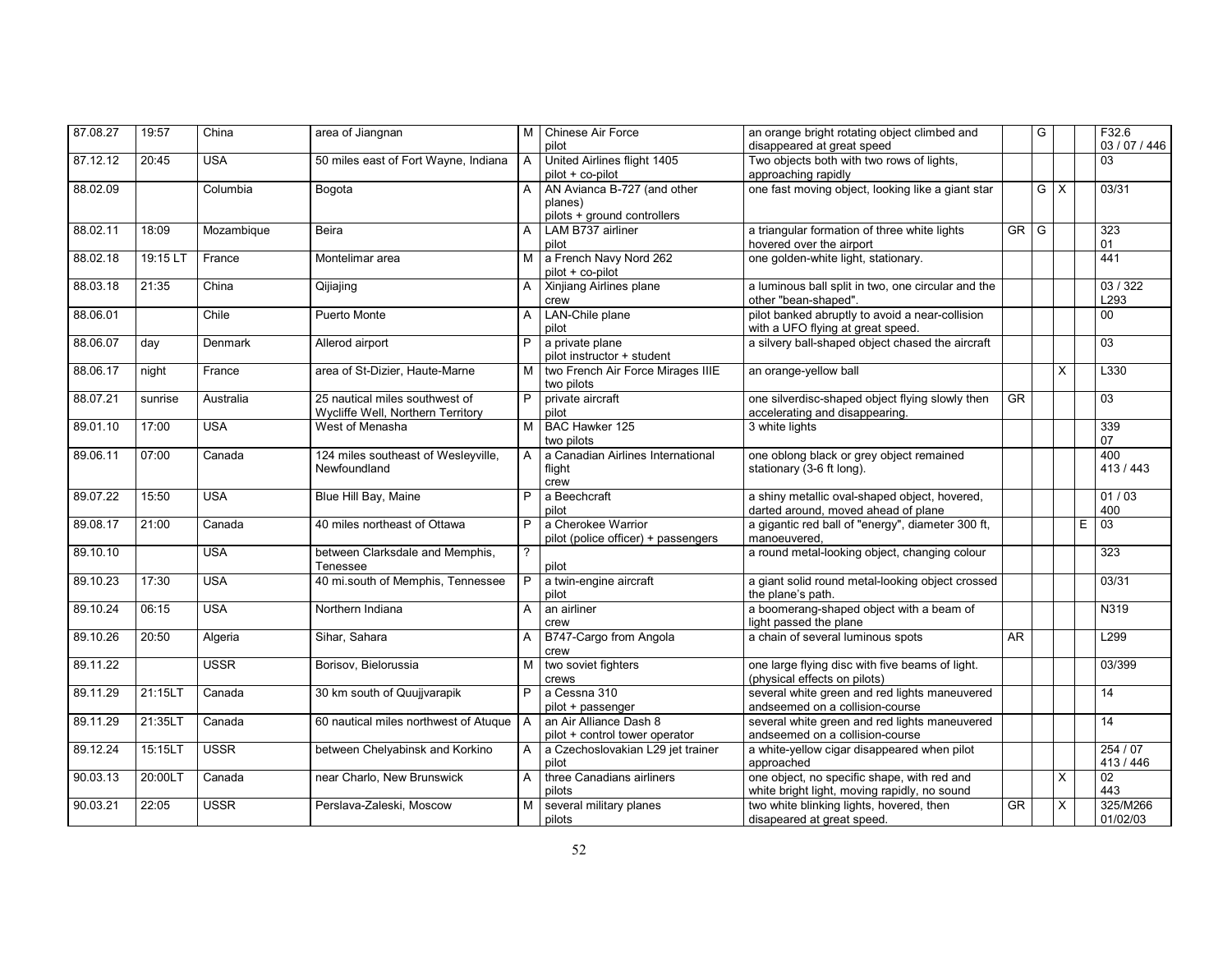| 90.03.31 | 00:10   | Belgium                   | Wavre                                                          |              | M Belgium Air Force F-16 fighters<br>pilots                 | several delta-shaped objects                                                                       | GR<br><b>AR</b>        | $\overline{X}$ | 01/07<br>133/431                |
|----------|---------|---------------------------|----------------------------------------------------------------|--------------|-------------------------------------------------------------|----------------------------------------------------------------------------------------------------|------------------------|----------------|---------------------------------|
| 90.09.02 | 18:45   | Algeria                   | South of Alger                                                 | A            | An Air France B-727 (flight AF 2317)<br>crew(3)             | radar target only                                                                                  | <b>AR</b>              |                | 02<br>05                        |
| 90.09.19 | 17:21   | Canada                    | West of St Jean VOR (airway)                                   | A            | One Canadian Air Line B-737<br>pilot + co-pilot             | a white object crossed plane's path                                                                | <b>GR</b>              |                | $\overline{02}$                 |
| 90.10.08 | 11:25   | <b>USSR</b>               | Between Grozny and Chechen-<br>Ingush                          | M            | Russian fighters<br>pilots                                  | Fighters scrambled after a unidentified radar<br>target, pilots saw 2 cigars                       | GR<br>AR               | X              | 381<br>07                       |
| 90.10.13 | 23:00   | <b>USA</b>                | 6 miles east of Zepher Hills airport,<br>Florida               | P.           | a Piper Chieftain PA-31-350<br>pilot (flight FAR 135)       | near-collision with a red light                                                                    |                        |                | 02                              |
| 90.11.04 | night   | Italy                     | Genoa                                                          | A            | a British Airways B-737<br>$pilot + crew(3)$                | one large silver disc flying at great speed.                                                       | <b>NR</b>              |                | 03/31                           |
| 90.11.05 | 22:00   | Germany                   | Rheindahlen air base                                           | м            | RAF F-4 Phantom fighters<br>pilots                          | after 2 huge explosions, fighters were<br>scrambled, saw a formation of UFOs                       |                        | X              | 07<br>254                       |
| 90.11.05 | 22:00   | Northern Sea              |                                                                | A            | a British airliner<br>crew                                  | 2 mysterious lights<br>(probably same case as above)                                               |                        |                | 254                             |
| 91.02.20 | 19:07   | <b>UK</b>                 | above Wallasey                                                 | A            | a Manx Airlines ATP turbo prop<br>crew                      | one brilliant blue ball of light flying on a parallel<br>course with the aircraft.                 |                        |                | 446                             |
| 91.01.13 |         | <b>USA</b>                | Pittsburgh, Pennsylvania                                       | A            | a US Air B-727                                              | a rectangular object, light reflective, flew into<br>cloud                                         |                        |                | 01                              |
| 91.03.06 |         | Canada                    | Kingston, Ontario                                              | A            | Air Charter (flight 866)                                    | a glowing blue-green cigar-shaped object,<br>stopped ahead of aircraft                             |                        |                | 01                              |
| 91.03.18 | 18:13   | China                     | Kunshan, northwest of Shangaï                                  | A            | flight 5556 + several airliners<br>crews                    | a great saucer ejecting smaller saucers and<br>triangles                                           | $G$ R                  | $\mathsf{X}$   | 254/413<br>01                   |
| 91.04.21 | 21:00   | <b>UK</b>                 | Lydd, Kent                                                     | A            | Alitalia MD-80<br>crew                                      | near-collision with a brown round object (lenght:<br>3 meters)                                     | <b>GR</b>              |                | 255/413/<br>11<br>01 / 03 / 448 |
| 91.05.17 | 20:00   | China                     | Ji Yong, 260 mi. fromChengdu                                   | A            | a Southwest Airlines B-707<br>pilot (flight 2408)           | near collision with a saucer                                                                       |                        | X              | 254<br>413                      |
| 91.06.01 | 14:38   | <b>UK</b>                 | between Dublin and Heathrow airport,<br>above british mainland | $\mathsf{A}$ | a Britannia Airways B-737<br>pilot + co-pilot               | a yellow-orange cylindrical object, 10 ft long,<br>with a wrinkled appearance                      |                        |                | 03<br>417                       |
| 91.06.08 | 18:00   | Paraguay                  | between Conception and Asuncion<br>airport                     | A<br>P       | LAP airliner pilot<br>Cessna 210 pilot + 2 passengers       | a bluish-white oval-shaped object                                                                  | $G$ R                  | X              | M310<br>01                      |
| 91.07.15 | 17:30LT | $\overline{\mathsf{U}}$ K | near Gatwick airport                                           | A            | a Britannia Airways B-737 Charter<br>pilot+ co-pilot        | near-collision with a small black lozenge-<br>shaped object                                        | $\overline{\text{GR}}$ |                | 03 / 11 / 448<br><b>PH13</b>    |
| 91.08.20 | 02:10   | Russia                    | West of Tula                                                   | A            | two airliners<br>crews                                      | a huge luminous spherical object, near-collision<br>with one plane                                 |                        |                | 253                             |
| 91.09.08 | 14:00   | <b>USA</b>                | East of Pittsburgh, Pennsylvania                               | A            | <b>B727</b><br>crew + one astronomer                        | a formation of three saucers flying at terrific<br>speed.                                          |                        |                | 253                             |
| 92.07.08 | 15:25   | France                    | Le Luc-en-Provence, Var                                        | M            | a French Army Puma 330 helicopter<br>crew                   | near-collision with a black diamond-shaped<br>object below the cloud layer                         |                        |                | <b>PH12</b>                     |
| 92.08.05 | 13:45   | <b>USA</b>                | north east of George AFB, California                           | $\mathsf{A}$ | an United Airlines B-747<br>crew                            | one object looking like the fuselage of a<br>Loockheed SR-71, 50 ft long                           |                        |                | $\overline{03}$<br>417          |
| 92.12.28 |         | Canada                    | over Alberta                                                   | A            | a United Airlines B-737<br>pilot                            | one object with lights in front and a strobe light<br>in the middle.                               |                        |                | 03                              |
| 93.02.26 | 19:30LT | <b>USA</b>                | Louisville, Kentucky                                           | M I          | a Jefferson County police helicopter<br>crew (two members)  | one yellow-orange ball of light gained altitude<br>quickly when lit by the helicopter searchlight. |                        |                | 449                             |
| 93.03.04 |         | <b>USA</b>                | Louiseville, Kentucky                                          | M            | a police helicopter<br>pilot and co-pilot (police officers) | a basketball-sized object outmaneuvered the<br>helicopter and emitted fireballs                    |                        |                | $\overline{03}$                 |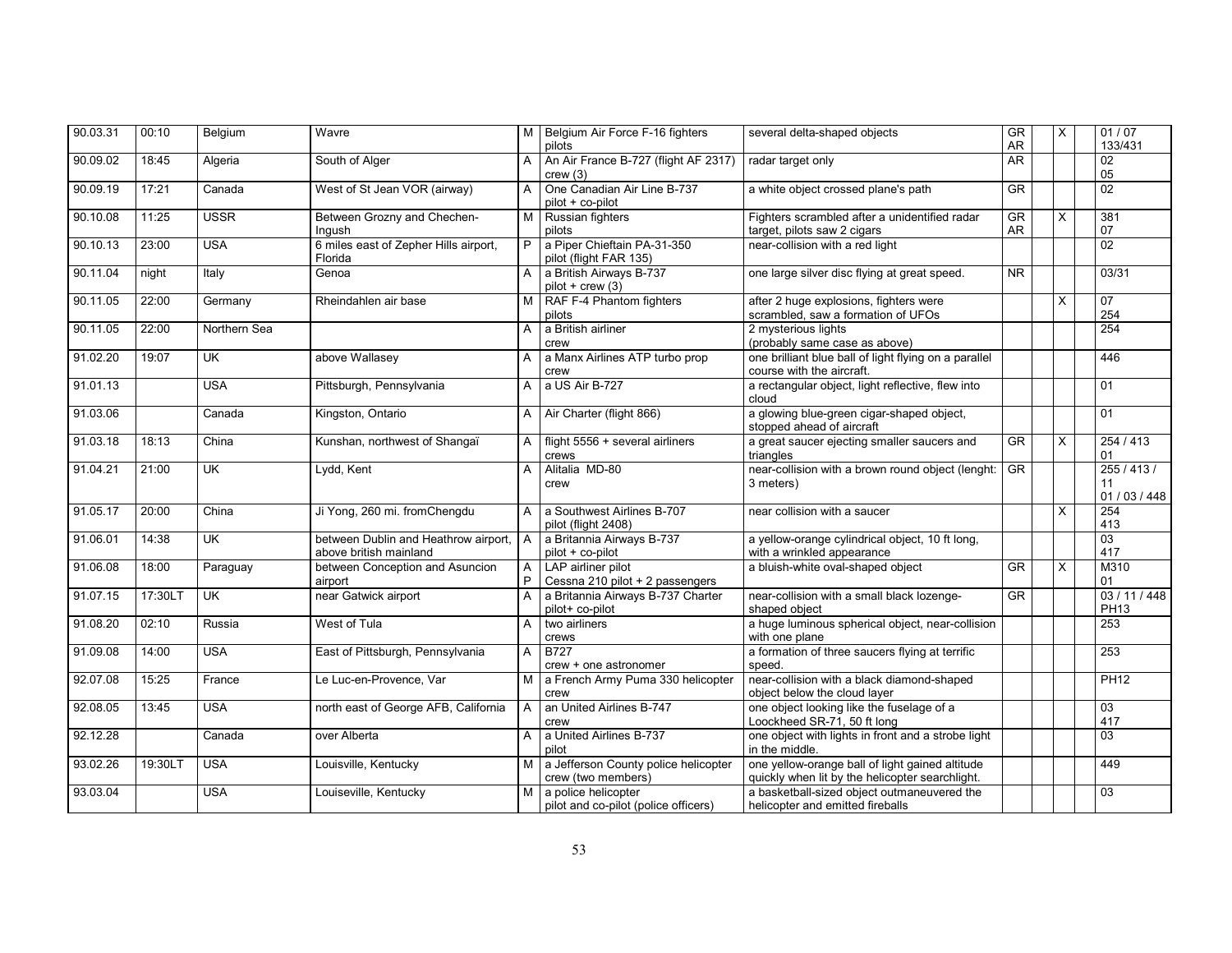| 93.03.30 | 00:10    | Ireland                   | east of Mullingar                                          | M I            | an AC dauphin helicopter<br>pilot + co-pilot + six passengers         | one light came on and went out in 1-2 seconds,<br>then 2 white lights, from NW to SE         |                        |          |                         |    | 04                                    |
|----------|----------|---------------------------|------------------------------------------------------------|----------------|-----------------------------------------------------------------------|----------------------------------------------------------------------------------------------|------------------------|----------|-------------------------|----|---------------------------------------|
| 93.03.31 | 01:03    | Ireland / UK              | South-West of Irland and Wales                             | A              |                                                                       | two bright whitish spots with vapour trails<br>(possibly a russian satellite re-entry)       |                        |          |                         |    | 339                                   |
| 93.05.20 |          | Canada                    | Ottawa                                                     | $\mathsf{A}$   | Air Liaison (flight 112)                                              | a dark blue metallic-appearing triangular object                                             |                        |          |                         |    | 01                                    |
| 93.09.01 |          | <b>USA</b>                | Clear Lake, California                                     | P.             | pilot                                                                 | 3 white lights flying towards northwest                                                      |                        |          |                         |    | 339                                   |
| 94.01.27 | night    | Kazakhstan<br>Republic    | 45° N / 55° W                                              | A              | a Tajik Airlines B-747SP<br>pilot + two crew members                  | a brilliantly luminous object with a contrail<br>maneuvered at about 100,000 ft,             |                        |          |                         |    | 01<br>02                              |
| 94.01.28 | 13:14    | France                    | Paris area                                                 | A              | Air France Airbus A300<br>pilot + crew (flight AFR 3532)              | a huge dark disc-shaped object, red-brown                                                    | <b>GR</b>              |          |                         |    | 01/05/06<br>441 / 442                 |
| 94.02.27 | 01:05    | Canada                    | near Thunder Bay, Northwest Ontario                        | P              | a Beech 18 twin engine<br>pilot                                       | one brown and orange bowl-shaped object with<br>darker spots in the center.                  |                        |          |                         |    | 449                                   |
| 94.07.06 |          | Hungary                   | <b>Budapest</b>                                            |                | ex-RAF test pilot                                                     | a bright light flying fast, turned suddenly                                                  |                        |          |                         |    | 01                                    |
| 95.01.01 | 00:00    | <b>USA</b>                | Wainwright, Alaska                                         | A              | Alaska Island Air airliner<br>pilot                                   | bright lights seen from ground by observers,<br>one light passed near the plane              |                        | G        |                         |    | L331<br>N307                          |
| 95.01.06 | 18:48    | $\overline{\mathsf{U}}$ K | above Derbyshire hills, southeast of<br>Manchester airport | A              | <b>British Airways B737</b><br>pilot + co-pilot                       | near-collision with a triangular object                                                      |                        |          |                         |    | 446/PH31/4<br>03<br>N309/F40.1/<br>03 |
| 95.01.27 | 00:45    | <b>USA</b>                | 30 nautical miles from Sarasota,<br>Florida                | P              | private plane<br>pilot + one passenger                                | a red-orange round object (about 50 ft long)<br>crossed the plane's flight path              |                        |          |                         | E. | 03                                    |
| 95.02.09 |          | China                     | Guiyang, Guizhou                                           | A              | Chinese B737 airliner<br>pilot                                        | near-collision with an object which changed<br>from diamond-shaped to round-shaped           | AR<br>GR               |          |                         |    | N310<br>L330                          |
| 95.05.25 | evening  | <b>USA</b>                | Texas / New Mexico border                                  | A              | an America West airliner<br>crew                                      | a huge cigar-shaped object (300-400 ft long),<br>tracked by NORAD radar                      | <b>GR</b>              |          |                         |    | M336/403                              |
| 95.06.09 | 04:40 LT | Pacific Ocean             | 1000 mi. west of Vancouver, B.C.,<br>Canada (47°N / 147°W  | A              | a Canadian Airlines DC-10<br>pilot                                    | one bright glowing white-yellow object was<br>observed to be overtaking the plane.           | $\overline{\text{NR}}$ |          |                         |    | 03<br>11                              |
| 95.07.26 | 08:55    | Costa-Rica                | East of San José de Costa-Rica                             | $\overline{?}$ | Training plane<br>pilot + two controlers on ground                    | a huge golden oval-shaped object                                                             | <b>GR</b>              | G        |                         |    | $E$ L <sub>333</sub>                  |
| 95.07.31 | 23:30    | Argentina                 | San Carlos de Bariloche                                    | A              | Aerolineas Argentinas B727<br>crew + several passengers               | an object with three lights maneuvering near<br>the plane, electric black-out on the airport |                        | G        | $\overline{\mathsf{x}}$ |    | L333/413<br>403 / 162 /               |
| 95.09.04 | 11:30    | Korea                     | Kye Ryong Mountain, 100 km<br>southwest of Cheongju        | M <sub>1</sub> | a ROKAF plane<br>a flight instructor pilot                            | a top-shaped object, aluminium, (diameter: 3-4<br>meters), passed 4,000 ft below the plane   |                        |          |                         |    | $\overline{03}$<br>07                 |
| 95.11.17 | 22:20LT  | <b>USA</b>                | near Long Island, New York                                 | A              | British Airways and Lufthansa B-747<br>pilots                         | one bright light with a green tail passing very<br>fast from South to North                  |                        | $\Omega$ | $\overline{X}$          |    | N326<br>03 / 450                      |
| 95.11.30 | 09:04    | France                    | Paris area, Orly airport                                   | $\mathsf{A}$   | Air Inter Airbus A300<br>crew (flight ITF42601)                       | a rectangular object with several red and white<br>stripes crossed the sky                   |                        |          |                         |    | L340<br>05 / 06 / 441                 |
| 95.12.04 | 17:45    | China                     | Between Harbin and Beijing                                 | A              | a Northern Airlines airliner<br>pilot + three other airliner's pilots | a green oval object followed the plane's course                                              |                        |          | $\overline{X}$          |    | N319<br>L337                          |
| 96.02.07 | 17:30    | <b>USA</b>                | Gilbert, Arizona                                           | 2              | pilot                                                                 | a red object stopped, turned toward south and<br>vanished in a flash                         |                        |          |                         |    | 400                                   |
| 96.02.27 | 22:00    | <b>USA</b>                | near Saginaw, Michigan                                     | A              | pilot                                                                 | pilot dived to avoid a very bright fireball which<br>jumped out                              |                        |          |                         |    | 02<br>400                             |
| 96.04.12 | 23:50    | <b>USA</b>                | Phillipsburg, Pennsylvania                                 | A              | an airliner<br>crew                                                   | an intense fireball paced the airliner, suddenly<br>moved 20 miles in a few seconds          | $\overline{\text{GR}}$ |          |                         |    | 400<br><b>PH32</b>                    |
| 96.05.28 | 01:24LT  | Canada                    | Gander, Newfoundland                                       | A              | A SAS B-767<br>pilot                                                  | one bright blue-green object split in two, then<br>vanished from sight                       |                        |          |                         |    | 05<br>443                             |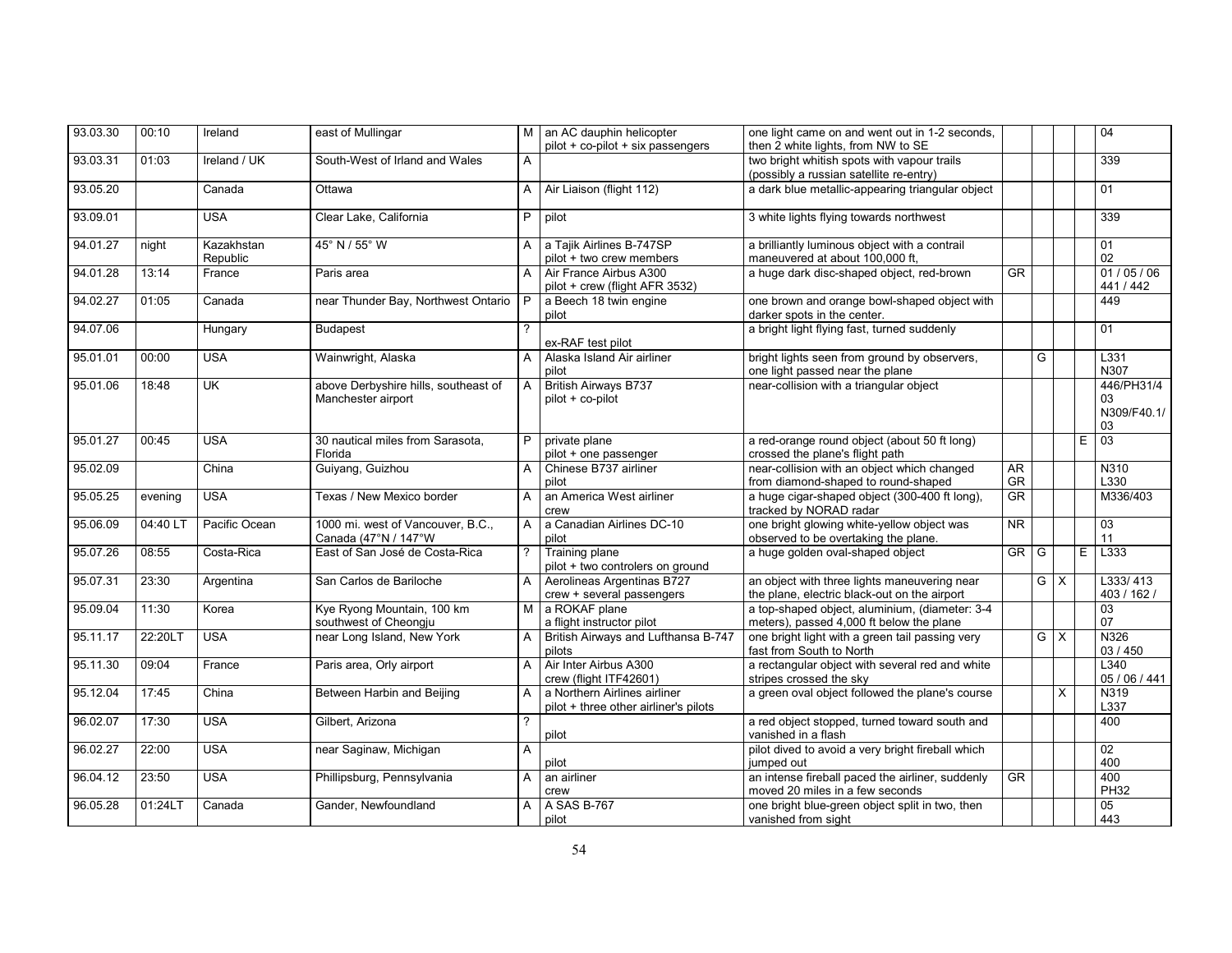| 96.06.09  | 18:00    | Israel                      | above the coast of Israel           |              | A   Air France flight                             | one black ball-shaped object shot at the plane                                     |                |   |          | 421             |
|-----------|----------|-----------------------------|-------------------------------------|--------------|---------------------------------------------------|------------------------------------------------------------------------------------|----------------|---|----------|-----------------|
|           |          |                             |                                     |              | crew                                              | from the sea - emergency landing                                                   |                |   |          |                 |
| 96.08.28  | 04:00    | Republic of South<br>Africa | Centurion, south of Pretoria        | м            | one police helicopter<br>pilot + ground witnesses | a bright light surrounded by a circle of red dots,<br>chase for 60 mi by the pilot |                | G |          | $00\,$          |
| 96.10.05  | 10:30 LT | <b>Brazil</b>               | 35 mi. East of Pelotas airport, Rio | P            | an Embraer-712                                    | one huge pyramid-shaped object with a disc                                         |                |   |          | 439             |
|           |          |                             | Grande do Sul                       |              | pilot                                             | shaped object emerging vertically from top.                                        |                |   |          |                 |
| 96.11.20  | 20:45    | <b>USA</b>                  | California                          | P            | a Jetsream 3200 (flight 4735)                     | one object, circular at the bottom, with lights,                                   | <b>GR</b>      |   |          | 03              |
|           |          |                             |                                     |              | pilot + co-pilot                                  | stationary then oscillating                                                        |                |   |          |                 |
| 96.11.28  |          | <b>Brazil</b>               | Sao Paulo                           |              | an Orion plane                                    | a luminous object paced the aircraft for several                                   |                |   |          | <b>UR1.43</b>   |
|           |          |                             |                                     |              | pilot                                             | minutes, before zipping away to the North                                          |                |   |          |                 |
| 96.12.19  |          | China                       | between Beijing and Wuhei           | A            | a Chinese Southern Airlines B757-                 | a silver grey metallic object struck the top of the                                |                |   |          | <b>UR1.44</b>   |
|           |          |                             |                                     |              | 200                                               | B-757 cockpit, cracking the outer windshield,                                      |                |   |          |                 |
|           |          |                             |                                     |              | crew                                              | emergency landing                                                                  |                |   |          |                 |
| 96.12.28  |          | Canada                      | over Alberta                        | A            | one United Airlines B737                          | one object with lights in front and a strobe light                                 |                |   |          | 03              |
|           |          |                             |                                     |              |                                                   | in the middle at 39,000 ft                                                         |                |   |          |                 |
| 97.02.01  | 02:00    | $\overline{\mathsf{U}}$     | between Belfast and Newcastle       | $\mathsf{A}$ | one airliner                                      | one red flamey object on a near-collision                                          | GR             |   |          | $\overline{12}$ |
|           |          |                             |                                     |              | pilot                                             | course.                                                                            |                |   |          | 448             |
| 97.03.31  |          | Finland                     | Northern Finland                    | M            | a Finnish Air Force F-18A Hornet                  | dogfight with three glowing orang disc-shaped                                      |                |   |          | 10              |
|           |          |                             |                                     |              | pilot                                             | objects.                                                                           |                |   |          |                 |
| 97.06.07  |          | <b>UK</b>                   | over Hertfordshire, London area     | A            | one Aer Lingus jet (flight BAe-146)               | near-collision with one red, blue, and white                                       |                |   |          | 05              |
|           |          |                             |                                     |              | two pilots                                        | object passed close the aircraft                                                   |                |   |          |                 |
| 97.07.19  |          | <b>UK</b>                   | Cumbria, Cumberland                 | P            | a Cessna                                          | one bright red object without a uniform shape                                      |                | G |          | $\overline{03}$ |
|           |          |                             |                                     |              | pilot + ground witnesses                          | passed underneath the plane.                                                       |                |   |          |                 |
| 97.08.09  | 17:07LT  | <b>USA</b>                  | between Philadelphia and Boston     | A            | a Swissair B-747 (flight 127)                     | one white elongated object without wings,                                          |                |   |          | 03/11/448       |
|           |          |                             |                                     |              | pilot + co-pilot                                  | passed near the aircraft at great speed.                                           |                |   |          | 445/450         |
| 97.09.27  | midnight | Australia                   | South of Jacobs Well, Queensland /  | P.           | a Westpac Rescue Service                          | one flat object with three bright lights                                           | N <sub>R</sub> |   |          | 03              |
|           |          |                             | New South Wales border              |              | helicopter / pilot + crew                         |                                                                                    |                |   |          |                 |
| 97.10.01  |          | Australia                   | between Lismore and Brisbane. New   | P.           | a Westpac Rescue Service                          | a burst of white light, lit up the aircraft                                        | <b>NR</b>      |   |          | 03              |
|           |          |                             | South Wales                         |              | helicopter / pilot                                |                                                                                    |                |   |          |                 |
| 97 Winter | 11:00    | Pacific Ocean               | North of Hoorn Islands              |              | A US Marine Hercules KC-130R                      | one white and gravish object flying at 24,000 ft.                                  |                |   |          | U24.2           |
|           |          |                             | 13°30S / 178° W                     |              | one crew member                                   | motionless then jumped behind a cloud                                              |                |   |          |                 |
| 98.06.03  | 21:30 LT | Australia                   | near Semaphore                      | P            | a Piper Arrow                                     | five or six pale orange objects (size of a small                                   |                | G |          | 03/37<br>S80    |
| 98.06.12  |          | <b>UK</b>                   | Heathrow, Airport                   |              | pilot + passenger<br>a McDonnell Douglas MD81     | aircraft).<br>one metallic gray object passed at 20 ft from                        |                |   |          | $\overline{00}$ |
|           |          |                             |                                     | A            | two pilots                                        | aircraft.                                                                          |                |   |          |                 |
| 98.07.28  | 06:20 LT | <b>USA</b>                  | near Memphis, Tennessee             | A            | a Capital Cargo International plane               | one black egg-shaped object.                                                       |                |   |          | 09/10           |
|           |          |                             |                                     |              | crew (three members)                              |                                                                                    |                |   |          |                 |
| 98.10.19  |          | China                       | Chanzhou City, Hebei province       | M.           | a Chinese Shenyang JJ-6                           | one object with a mushroom-shaped dome and                                         | $GR$ $G$       |   |          | 09/10           |
|           |          |                             |                                     |              | two pilots + 140 ground witnesses                 | a flat bottom played with the aircraft.                                            |                |   |          | 400             |
| 98.11.09  | 19:27    | Canada                      | 90 nautical miles west of Sandspit, | A            | one airliner                                      | three orange objects, then two white objects                                       |                |   |          | $\overline{03}$ |
|           |          |                             | <b>British Columbia</b>             |              | pilot                                             |                                                                                    |                |   |          |                 |
| 99.02.03  | night    | North Sea                   | 58 miles of Denmark coast           | A            | <b>British Debonair Bae146</b>                    | one red glow made an abrupt halt, accelerated                                      | <b>GR</b>      |   | $\times$ | U24.2           |
|           |          |                             | 55°56 N / 06°38 E                   |              | Pilots                                            |                                                                                    | <b>AR</b>      |   |          | 12/448          |
| 99.05.23  |          | Chile                       | <b>Puerto Natales</b>               | A            | an airliner                                       | one object flew near an airliner for 30 mn.                                        |                | G |          | 09              |
|           |          |                             |                                     |              | crew                                              |                                                                                    |                |   |          |                 |
| 99.12.26  | 19:00LT  | <b>USA</b>                  | Springfield, Missouri               | A            | one B-757                                         | one white lighted object passed the airliner at a                                  |                |   |          | 10              |
|           |          |                             |                                     |              | two pilots                                        | distance of 2-5 miles.                                                             |                |   |          |                 |
| 00.06.22  | 20:30    | <b>USA</b>                  | <b>Coast of Massachusetts</b>       | A            | an airliner                                       | one dark egg shaped object, top and bottom                                         | <b>GR</b>      |   |          | 10              |
|           |          |                             |                                     |              | pilot                                             | not rounded but spiked with 3 points.                                              |                |   |          | 11              |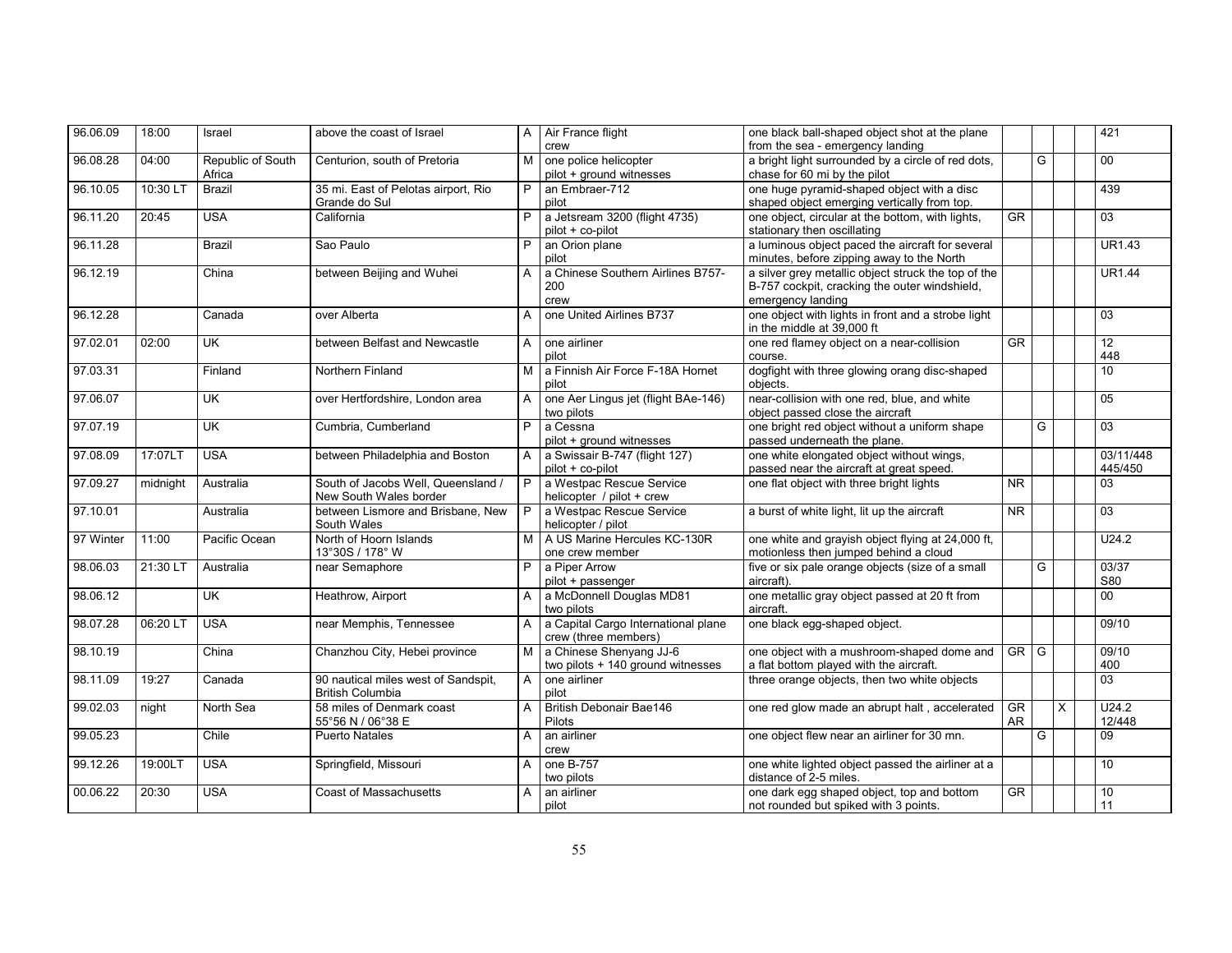- 00 Author's files<br>01 List of cases
- 01 List of cases from Richard Hall<br>02 Cases from Dr Richard F. Hain
- Cases from Dr Richard F. Haines files
- 03 Project 1947 Reports, newsclippings and documents (cases from Jan Aldrich and Barry Greenwood)
- 04 Pilot Reports from IUFOPRA (Ireland)
- 05 Cases reports from Perry Petrakis, SOS OVNI / Phénomèna (France)
- 06 Jean-Jacques Velasco, SEPRA / CNES(France)<br>07 Cases from Vicente-Juan Ballester Olmos and Jo
- Cases from Vicente-Juan Ballester Olmos and Joan Plana (Spanish Aircat)
- 08 Dr Jacques Vallée
- 09 Edoardo Russo (CISU Italy)
- 10 George Filer's Files (MUFON Skywatch)
- 11 Don Ledger (Nova Scotia Canada)
- 12 Cases from Jenny Randles and David Clarke (UFOIN)
- 13 USAF Project Blue Book 16 mm microfilms from Maxwell AFB (13.3 = roll 3, 13.10 = roll 10, .....)
- 14 Bernard Thouanel
- 20 USAF/ATIC, Project Bluebook report forms (Project 1947)
- 21 USAF, declassified Air Intelligence Information Reports (Project 1947)
- 22 415th Night Fighter Squadron, missions reports, Dec.1944-Apr.45 (Project 1947)
- 23 Flight crew report form / UAL Flight training center (from Project 1947)
- List of radar cases from the Condon Committee, University of Colorado (Project 1947)
- 25 List of radar cases from Francis Ridge, UFO Filter Center (Project 1947)
- 26 USAF Projects Grudge and Blue Book, reports 1-12, NICAP, 1968
- 27 Reports from the 4602rd Air Intelligence Service Squadron (AISS)
- 28 549 NFS (Night Fighter Squadron), Unit history (Project 1947)
- 29 History of the 6th Air Division, July 1952 (Project 1947)<br>30 The ACUFOE catalogue
- The ACUFOE catalogue
- 31 CUFOS Files (from Project 1947)
- 32 Cases from Ted Bloecher's notes (Project 1947)
- 33 NICAP's Files
- 35 Interlink / NICAP UFO web site, Francis Ridge (http//:www.evansville.net/~slk)
- 36 Richard Hall's Washington D.C. 1952 time line.
- 37 List of ACUFOE cases prior to 1947, Jan Aldrich, Project 1947
- 38 Murray Bott files, New Zealand (Project 1947)
- Swissair flight crew member report form (Project 1947)
- 40 Volunteer flight officer network, UAL (Project 1947)
- 41 APRO File(Project 1947)

# **UFO journal, reviews and magazines :**

# **A : APRO Bulletin (Aerial Phenomena Research Organisation -USA)**

- A24.6 APRO bulletin vol.24 n°6 (december 1975)<br>A25.3 APRO Bulletin vol.25 n°3 (september 1976
- APRO Bulletin vol.25 n°3 (september 1976) ..... etc.

# **C : NICAP UFO Investigator (National Investigation Committee on Aerial Phenomena)**

- C08.57 NICAP UFO Investigator August 1957
- C02.60 NICAP UFO Investigator February 1960 ......etc.

#### **F : Flying Saucer Review (FSR PO Box 162, High Wycombe, Bucks., HP135DZ, England)**

- F15.1 Flying Saucer Review volume 15 N°1
- Flying Saucer Review volume 27 N°2 .....etc.

# **H : UFO Historical Revue, Barry Greenwood (Box 176, Stoneham, Ma, USA)**

H2 UFO Historical Revue N°2

# **L : Lumières Dans La Nuit (LDLN -B.P. 3 - 77123 Le Vaudoué - France)**

L120 LDLN N°120<br>L331 LDLN N°331

LDLN N°331 .........etc.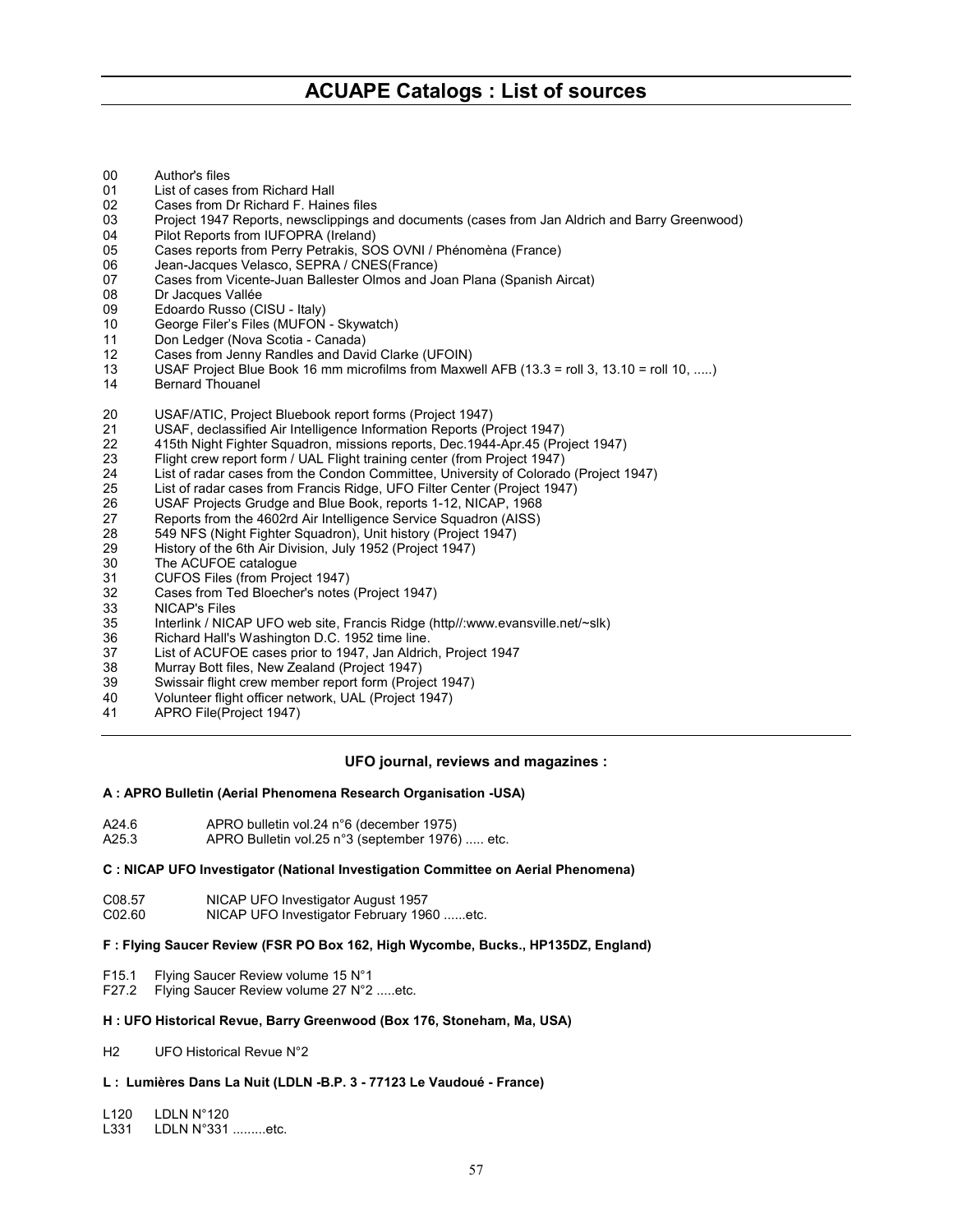# **M : MUFON UFO Journal (MUFON, 103 Oldtowne road, Seguin, TX 78155-4099 USA)**

- M119 MUFON UFO Journal N°119
- M122 MUFON UFO Journal N°122 ......etc.

## **N : UFO Newsclipping Service (2 Caney Valley Drive, Plumerville, Arkansas 72127, USA)**

- N307 UFO Newsclipping Service n°307<br>N308 UFO Newsclipping Service n°309
- UFO Newsclipping Service n°309 ....etc

## **P : Phénomènes Spatiaux (GEPA, France)**

- P28 Phénomènes Spatiaux n°28
- P50 Phénomènes Spatiaux n°50 .......etc.

## **PH : Phénomèna (SOS OVNI, BP 324, 13611 Aix-en-Provence cedex 1 - France)**

PH12 Phénomèna n°12

PH32 Phénomèna n°32............etc.

#### **S : Australian international Flying saucer bureau bulletin (AIUFOFSR)**

S9 Bulletin N°9

S80 Bulletin N°80.................etc.

# **U : International UFO Reporter (CUFOS, 2457 West Peterson Avenue, Chicago, Illinois 60659, USA)**

- U3.1 International UFO Reporter Vol.3 n°1
- U21.1 International UFO Reporter Vol.21 n°1 ........etc.

# **UR : UFO Roundup, Joseph Trainor editor, web site**

UR1.44 UFO roundup vol 1 n°44 ...

## **Books in French:**

- 34 OVNI : Le plus grand problème scientifique de notre temps?, Dr James McDonald, GEPA<br>103 Face aux soucoupes volantes, E.J. Ruppelt (France Empire 1956)
- Face aux soucoupes volantes, E.J. Ruppelt (France Empire 1956)
- 105 Alerte dans le ciel, Charles Garreau (1956)
- 109 Du nouveau sur les soucoupes volantes, F. Edwards (R. Laffont)
- 110 Les ovnis en URSS et dans les pays de l'est, I. Hobana et J. Weverbergh (Laffont 1972)
- 115 Les étrangers de l'espace, Major Donald Keyhoe (France Empire 1975)
- 116 Des soucoupes volantes aux ovnis, M. Bougard (SOBEPS 1976)
- 123 OVNI la fin du secret, Robert Roussel (Belfont, 1978)
- 133 Vague d'OVNI sur la Belgique (tome 1), SOBEPS (1991)<br>134 OVNI : un pilote de ligne parle. J.G. Greslé (Tredaniel. 19
- 
- 134 OVNI : un pilote de ligne parle, J.G. Greslé (Tredaniel, 1993)<br>136 Les soucoupes volantes affaire sérieuse, Frank Edwards (La Les soucoupes volantes affaire sérieuse, Frank Edwards (Laffont 1967)
- 138 OVNI : Mythe ou réalité? J. A. Hynek (Belfond, 1974)
- 142 L'Empire du Milieu troublé par les ovnis, Shi Bo, (Axis Mundi, 1994
- 160 Les ovnis en Bretagne, Jean-François Troadec
- 161 Extraterrestres secret d'état : l'affaire Roswell, Jean-Gabriel Greslé, 1997
- 162 OVNIS : 50 ans de secrets, Gildas Bourdais, Presses du Châtelet, 1997

#### **Books, reports and documents in English:**

- 253 Alien Update, T. Good
- 254 The UFO report 1992, T. Good<br>255 UFO Magazine, janvier-fevrier
- 255 UFO Magazine, janvier-fevrier 1995<br>260 UFO Report Vol.4 N°3 (iuly 1977)
- UFO Report Vol.4 N°3 (july 1977)
- 261 UFOs 67 N°1
- 262 True, Flying Saucers and UFO quartely N°4
- 303 The UFO Evidence, Richard Hall (NICAP 1964)
- 307 UFOs over America, J. and C. Lorenzen (Signet 1968)
- 310 UFO Crash at Roswell, K. Randle andD. Schmitt (Avon Books 1991)
- 317 Uninvited guests, Richard Hall, Aurora press, 1988
- 321 MUFON International symposium proceedings (MUFON 1987)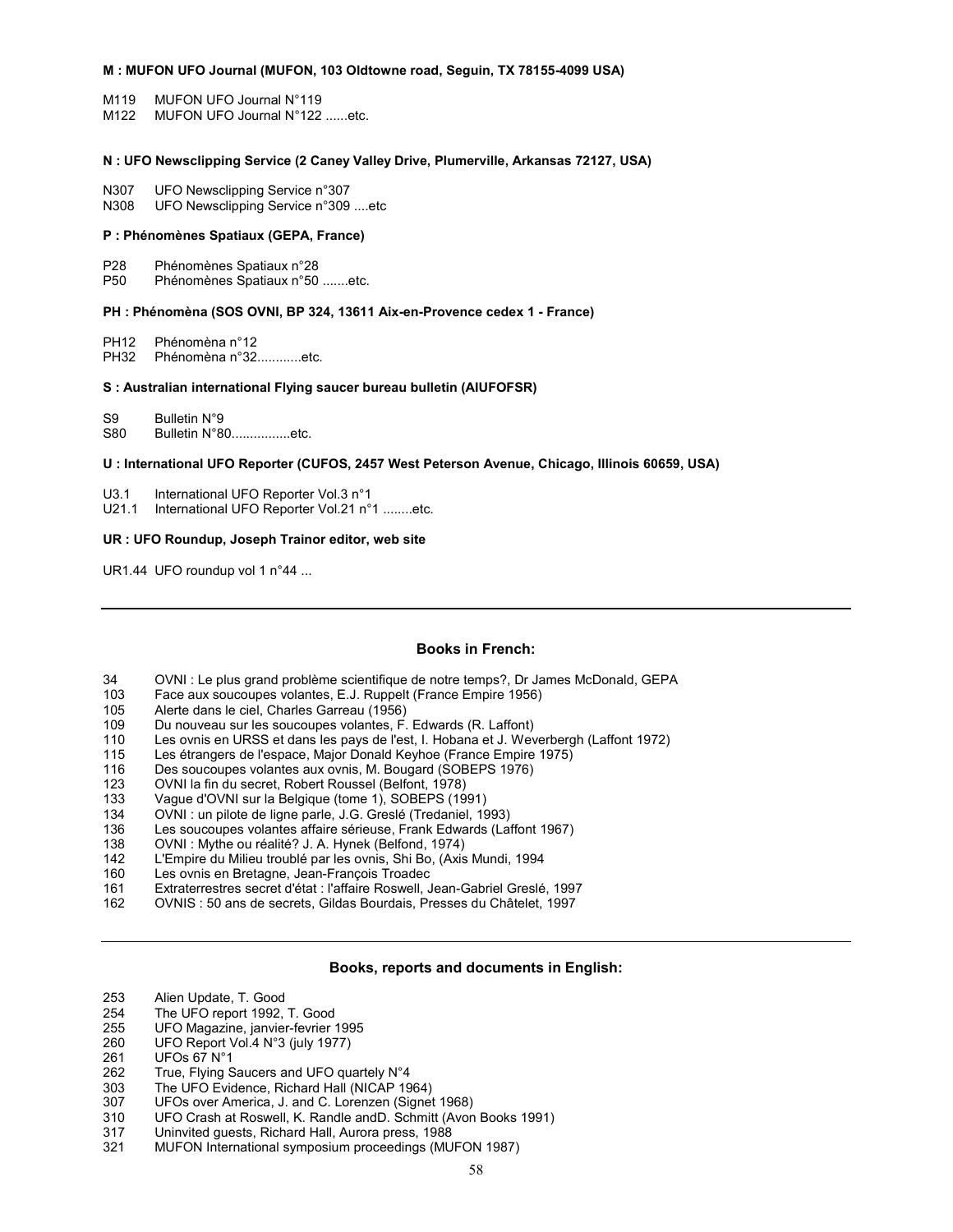- 322 The UFO Case book, K. Randle (Warner 1991)
- 323 The UFO Report, T. Good (Avon 1989)
- 324 Above Top secret, T. Good (Quill, 1988)
- 325 UFO Chronicle of the soviet union, J. Vallée<br>336 Roswell: a historical perspective (CUFOS pu
- 336 Roswell: a historical perspective (CUFOS publications 1991)<br>337 UFOs sightings at the beginning of the modern UFO era, 194
- UFOs sightings at the beginning of the modern UFO era, 1947 (CUFOS)
- 339 Project Delta: a study of multiple UFO, R. Haines (LDA Press 1994)<br>342 The Blue Book unknowns. Don Berliner (FUFOR)
- 342 The Blue Book unknowns, Don Berliner (FUFOR)<br>345 UFOs a history volume 1 1947. Loren Gross (A
- 345 UFOs a history volume 1 1947, Loren Gross (Arcturus Books, 1991)
- 346 They knew too much about flying saucers, Gray Barker (Saucerian Press 1956)<br>347 Flying saucers from outer space. Maior Donald Keyhoe (Holt 1953)
- Flying saucers from outer space, Major Donald Keyhoe (Holt 1953)
- 348 The flying saucer conspiracy, Major Donald Keyhoe (Holt 1955)
- 349 UFOs : a history, volume 5, jan.-march 1950, Loren Gross (Arcturus books 1990).
- UFOs : a history, volume 6, april-july 1950, Loren Gross (Arcturus books 1990
- 351 UFOs : a history, volume 7, aug.-december 1950, Loren Gross (Arcturus 1990)
- 352 UFO ai confini della realta, special issue of february 1986 of monthly aeronautical magazine JP4
- 353 Scientific study of UFO, Dr E.U. Condon (Bantam 1968)
- 354 African encounters, C. Hind (Gemini, 1982)
- UFO encounters and beyond, J. Clark (Signet, 1992)
- 356 The UFO annual, M. K. Jessup (Citadel 1956)
- 357 The UFO encyclopedia vol. 2 : From the beginning through 1959, J. Clark (Omnigraphics 1992)
- The UFO cover-up, L. Fawcett et B. Greenwood (Fireside 1984)
- 359 Statement on UFO to House Committee on science and astronautics, Dr J. McDonald (Washington, 1968)
- World round-up of UFO sightings and events, Flying Saucer Review (Citadel, 1958)
- 361 Flying saucers top secret, Major D. Keyhoe (Putnam, 1960)
- 362 MUFON Symposium proceedings 1979
- 363 UFOs: a history, 1951, Loren Gross (Arcturus)
- 365 report on the UFO wave of 1947, Ted Bloecher
- 366 Analysis of UFO-like data before 1947, (FUFOR)
- 367 UFO Encyclopedia, 1991, John Spencer
- 369 Advanced aerial devices reported during the Korean war, R.F. Haines (LDA 1990)
- 370 FSR Case histories N°13<br>380 AFU Newsletter N°39
- AFU Newsletter N°39
- 381 The Roswell incident, Berlitz and Moore<br>382 Alien contact. T. Good
- 382 Alien contact, T. Good<br>383 Situation Red, L. String
- Situation Red, L. Stringfield
- 384 A helicopter/UFO encounter over ohio(CUFOS 1979)
- 385 Melbourne episode, Richard F. Haines (LDA 1987)
- 386 UFO exist!, Paris Flammonde (Ballantine 1976)
- 387 Special report 2: UFO/military confrontations, Clifford E. Stone<br>388 UFO Briefing document: the best available evidence. D. Berling
- UFO Briefing document: the best available evidence, D. Berliner et A. Huneeus (1995)
- 389 Flying saucers uncensored, H. Wilkins
- 390 UFO Magazine (Quest), jan-fev 1996
- 391 UFOs 1947-1987, The 40 years search for an explanation, J. Spencer et Hilary Evans (1987)
- 392 Identified Flying Saucers, R. Loftin (1968)
- 393 Anatomy of a phenomenon, J. Vallée (1965)
- The edge of Reality, J. A. Hynek et J. Vallée
- 395 The UFO experience: a scientific inquiry, J. A. Hynek<br>396 Flying Saucers uncensored. H. T. Wilkins
- Flying Saucers uncensored, H. T. Wilkins
- 397 Flying Saucers on the attack, H. T. Wilkins (1954)
- 398 UFO nelicopters overflights of USAF bases in 1975, CAUS, CUFOS (1981)<br>399 MUFON International symposium proceedings 1990
- MUFON International symposium proceedings 1990
- **400** \*U\* UFO Data base and research tool, Larry Hatch, 142 Jeter street, Redwood City, CA 94062-1957, USA
- 401 UFOs a history: 1954, L. Gross<br>402 America West Airline Case: inte
- America West Airline Case: interim report, W. Webb FUFOR, 1996
- 403 America West Airline case: final report, W. Webb, FUFOR, 1996
- 404 UFOs a history: 1946 the ghost rocketts, Loren Gross
- 405 1995 Korean UFO wave, Sunglyul Maeng, 1996
- 406 Vehicle interference project, G. Falla, BUFORA, 1979
- 407 UFOs a history: 1948, L. Gross
- Radar-visual UFO cases in 1952, Richard Hall, FUFOR, 1996
- 409 UFOs a history: 1949, L. Gross
- 410 UFOs a history: 1952, L. Gross
- 411 UFOs a history: 1953, L. Gross
- 412 UFOs a history: 1955, L. Gross
- 413 Beyond Top-Secret, T. Good, Sidgwick and Jackson, 1996
- 414 UFO Government Docs (FBI) Vol.1, FUFOR
- 415 UFO Government Docs (CIA) Vol.2, FUFOR<br>416 UFO Government Docs Vol.3, FUFOR
- UFO Government Docs Vol.3, FUFOR
- 417 AFU Newsletter n°32 (jan.1992 dec.1993)